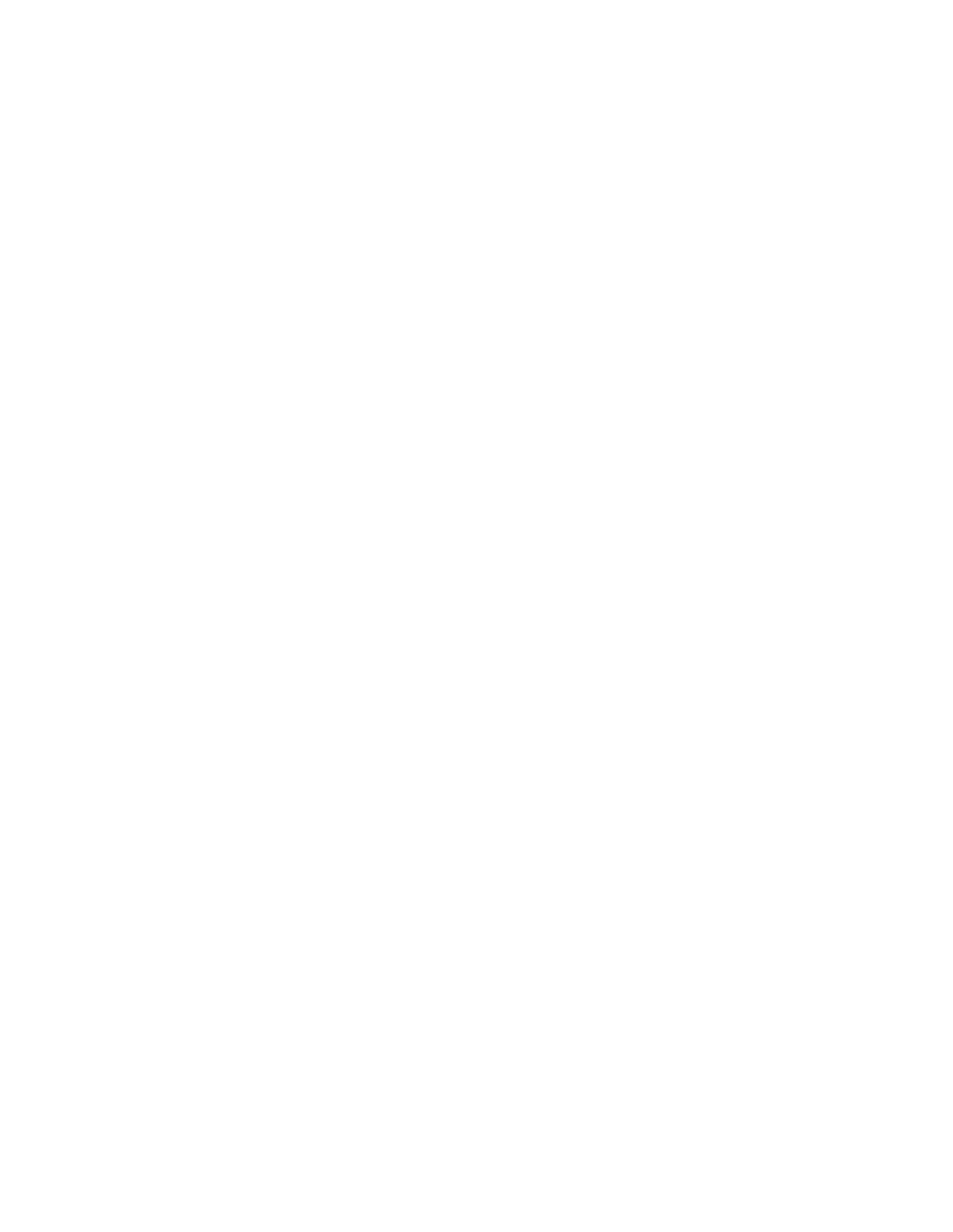## **TABLE OF CONTENTS**

| I.   |           |                |                |                                                                       |  |
|------|-----------|----------------|----------------|-----------------------------------------------------------------------|--|
| II.  |           |                |                |                                                                       |  |
| III. |           |                |                |                                                                       |  |
|      | A.        |                |                |                                                                       |  |
|      |           | 1.             |                | Not Reasonable to Rely on an ACORD Certificate or Evidence of         |  |
|      |           |                |                |                                                                       |  |
|      |           |                | a.             |                                                                       |  |
|      |           |                | $\mathbf b$ .  |                                                                       |  |
|      |           |                | $\mathbf{c}$ . | Errors Are Common in Certificates and Evidences of                    |  |
|      |           |                |                |                                                                       |  |
|      |           |                | d.             | Certificates and Binders are issued Prior to Policy Issuance13        |  |
|      |           |                | e.             | Deficient Insurance Specifications Excuse Certificates                |  |
|      |           |                |                | Which Incorrectly Certify Existence of Additional                     |  |
|      |           |                |                |                                                                       |  |
|      |           |                | f.             | Certificates Which Correctly Certify Existence of                     |  |
|      |           |                |                | Additional Insured Coverage, But Coverage Is Unsuitable14             |  |
|      |           | 2.             |                | Standard Certificate Does Not Disclose Policy Modifications15         |  |
|      |           |                | a.             |                                                                       |  |
|      |           |                | $\mathbf b$ .  |                                                                       |  |
|      | <b>B.</b> |                |                |                                                                       |  |
|      |           | 1.             |                | Standard Policy's Cancellation Notice Requirement17                   |  |
|      |           | 2.             |                | Certificate and Evidence of Insurance Cancellation Notice Statement18 |  |
|      |           |                | a.             |                                                                       |  |
|      |           |                | b.             |                                                                       |  |
| IV.  | LEASES.   |                |                |                                                                       |  |
|      | A.        |                |                |                                                                       |  |
|      |           | 1.             |                |                                                                       |  |
|      |           | 2.             |                |                                                                       |  |
|      |           | 3 <sub>1</sub> |                | ISO CP 15 03 Business Income - Landlord as Additional Insured         |  |
|      |           |                |                |                                                                       |  |
|      | <b>B.</b> |                |                |                                                                       |  |
|      | C.        |                |                |                                                                       |  |
| V.   |           |                |                |                                                                       |  |
|      | A.        |                |                |                                                                       |  |
|      |           | 1.             |                |                                                                       |  |
|      |           | 2.             |                |                                                                       |  |
|      |           |                | a.             | Review of Policy Delayed Until After Construction                     |  |
|      |           |                |                |                                                                       |  |
|      |           |                | b.             |                                                                       |  |
|      |           |                | c.             | Coverage for Architect's Fees, Owner Supplied                         |  |
|      |           |                |                | Materials, Debris Removal, Full Limit Coverage of                     |  |
|      |           |                |                | Flood and Earthquakes, and Elimination of Law and                     |  |
|      |           |                |                |                                                                       |  |
|      |           | 3.             |                |                                                                       |  |
|      |           |                |                |                                                                       |  |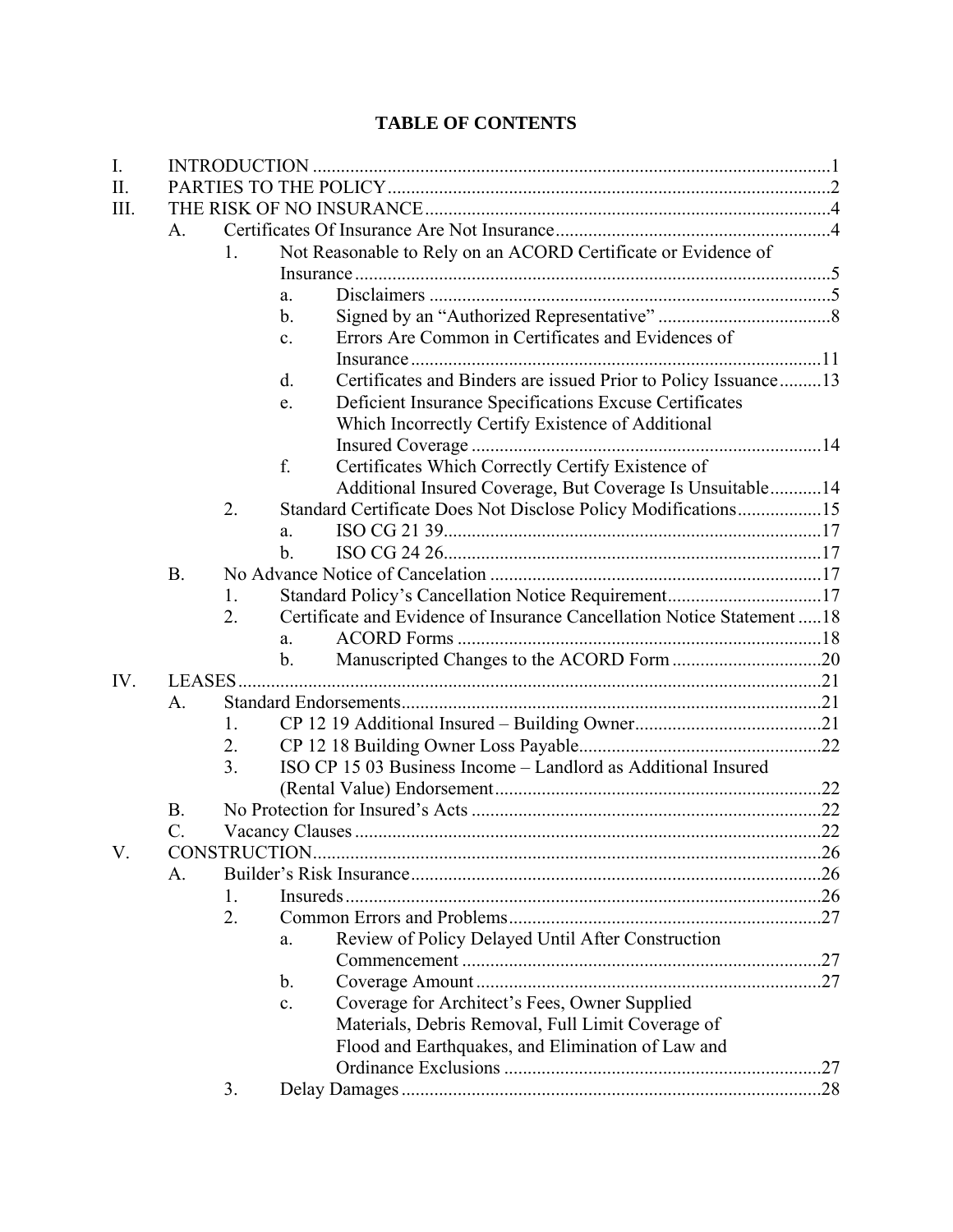|      |           | a.                                                                                |  |  |
|------|-----------|-----------------------------------------------------------------------------------|--|--|
|      |           | Delayed Completion and Force Majeure Endorsement28<br>$b$                         |  |  |
|      | <b>B.</b> |                                                                                   |  |  |
| VI.  |           |                                                                                   |  |  |
|      | A.        |                                                                                   |  |  |
|      | B.        |                                                                                   |  |  |
|      |           | $\mathbf{1}$ .                                                                    |  |  |
|      |           | 2.                                                                                |  |  |
|      |           | Nature of Mortgagee's Interest - Ownership Interest in Proceeds<br>3 <sub>1</sub> |  |  |
|      |           |                                                                                   |  |  |
|      |           | $\overline{4}$ .                                                                  |  |  |
|      | C.        |                                                                                   |  |  |
|      |           | Provisions in Loan Documents for Handling of Insurance Proceeds;<br>$\mathbf{1}$  |  |  |
|      |           |                                                                                   |  |  |
|      |           | $\overline{2}$ .                                                                  |  |  |
|      | D.        |                                                                                   |  |  |
|      |           | 1.                                                                                |  |  |
|      |           | a.                                                                                |  |  |
|      |           | $\mathbf{b}$ .                                                                    |  |  |
|      |           | 2.                                                                                |  |  |
|      |           | 3.                                                                                |  |  |
|      |           | Liquidating Casualty-Loss Claim Before Foreclosure Sale39<br>a.                   |  |  |
|      |           | Foreclosure Before Applying Insurance Proceeds to<br>$b_{\cdot}$                  |  |  |
|      |           |                                                                                   |  |  |
|      | Ε.        |                                                                                   |  |  |
|      | F.        |                                                                                   |  |  |
|      |           | 1.                                                                                |  |  |
|      |           | $\overline{2}$ .                                                                  |  |  |
| VII. |           |                                                                                   |  |  |
|      | А.        |                                                                                   |  |  |
|      | <b>B.</b> |                                                                                   |  |  |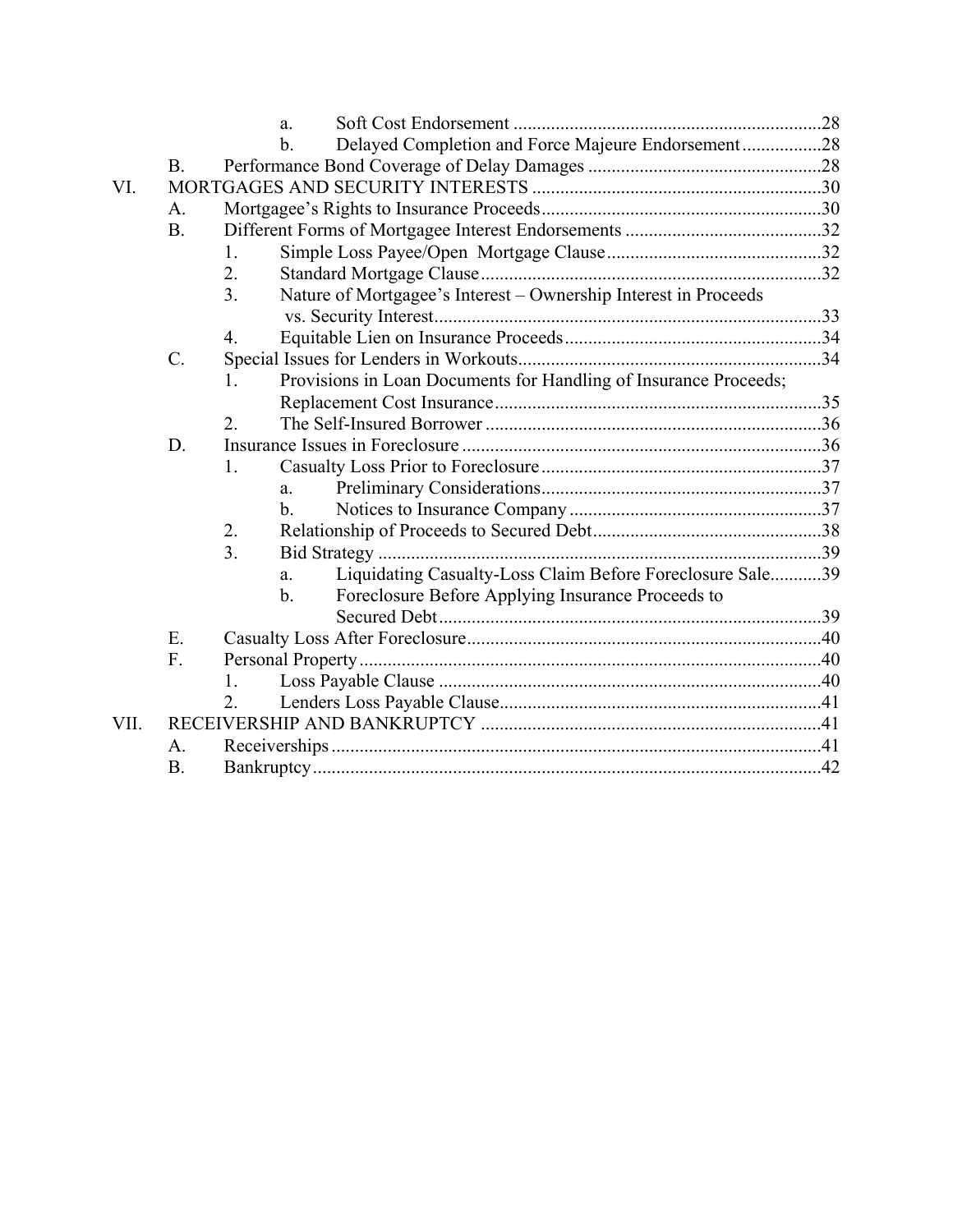#### **APPENDIX**

# **Charts** Chart of Laws, Regulations, Bulletins and Rules Regarding .........................................................45 Chart of Additional Interests Property Insurance Provisions ........................................................51

#### **Liability Insurance**

| ISO CG 02 05 12 04 Texas Changes – Amendment of Cancellation Provisions or         |  |
|------------------------------------------------------------------------------------|--|
|                                                                                    |  |
| ISO CG 20 10 07 04 Additional Insured – Owners, Lessees or Contractors – Scheduled |  |
|                                                                                    |  |
|                                                                                    |  |
|                                                                                    |  |
|                                                                                    |  |
|                                                                                    |  |

### **Property Insurance**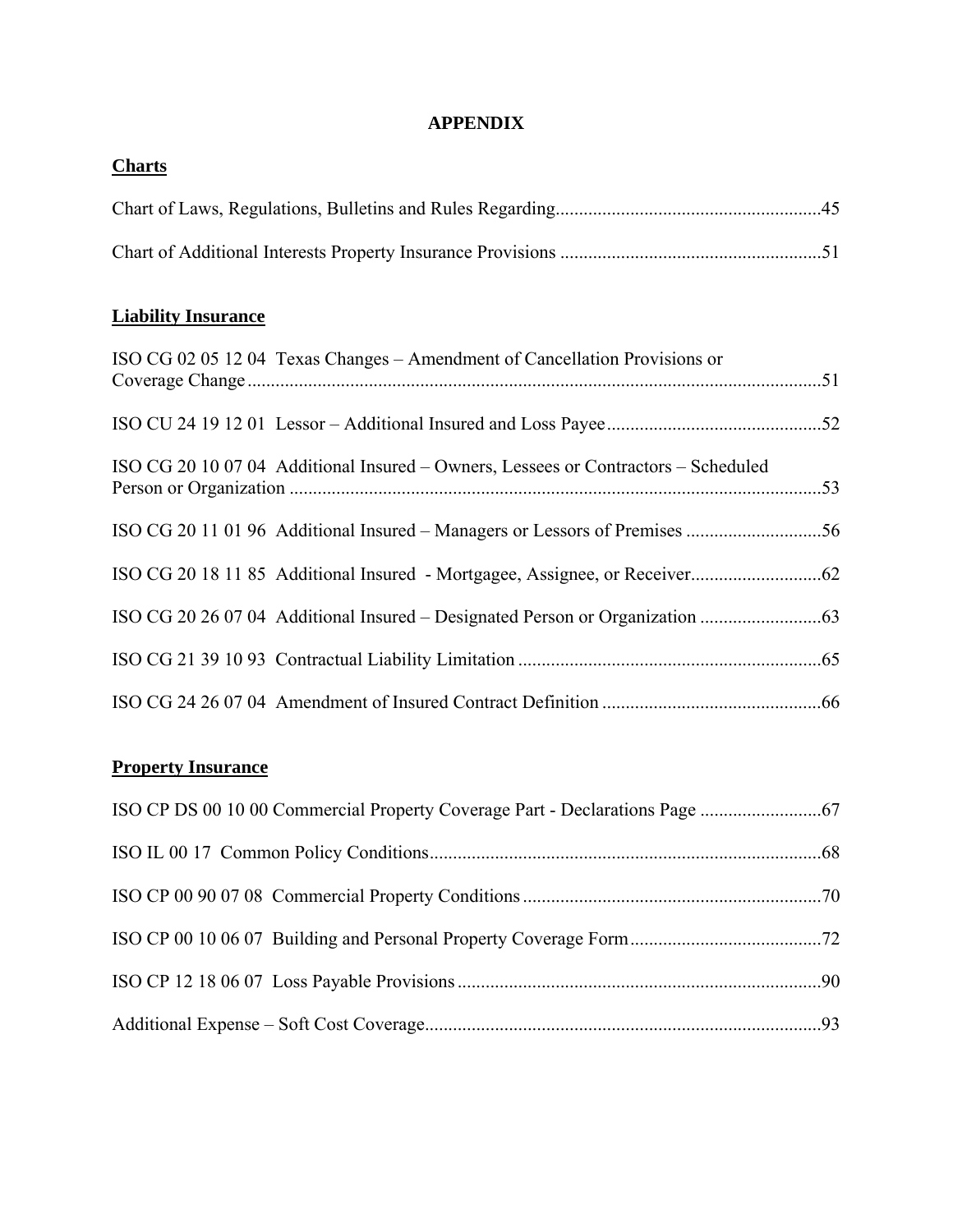# **Certificates, Evidences and Insurance Binder**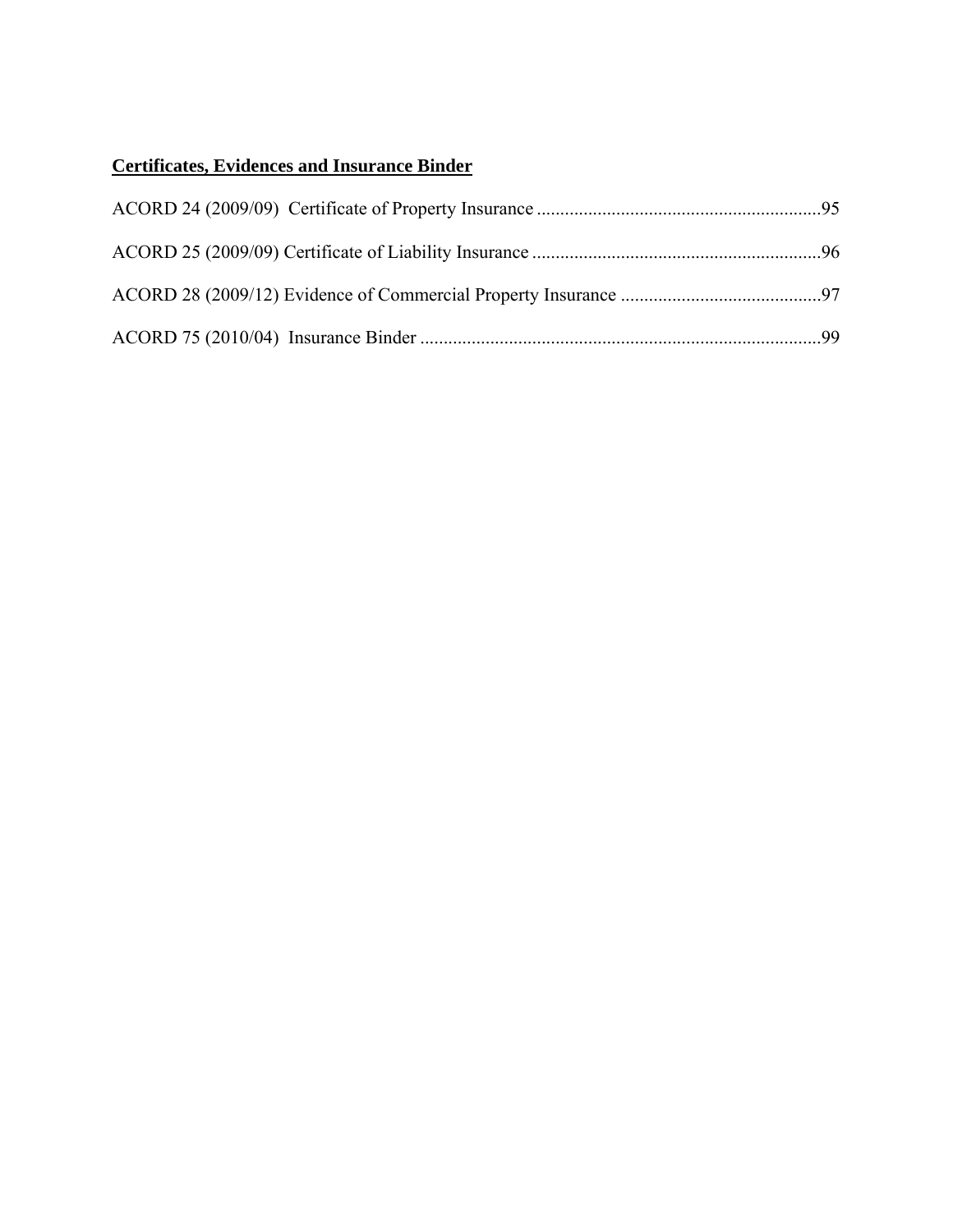#### **DISTRESS AND INSURANCE When the Going Gets Rough, Does Your Risk Get Going?**<sup>1</sup>

*Insurance issues arising from default by developers, landlords, tenants and contractors.*

#### Bill Locke and Marilyn C. Maloney

#### **I. INTRODUCTION**

When one of the parties to a transaction is in financial distress (the "*distressed party*"), the other parties (the "*parties to be protected*") should ask the following questions:

- Is there an increased risk for the occurrence of bodily injury or property damage?
- Are my insurable interests insured?
- How do I know they are insured?
- Am I relying on the distressed party to provide liability or property insurance to protect my insurable interest?
- If so, will I be notified in advance of cancellation of the insurance?
- What if the distressed party does not pay the insurance premium?
- What happens if the distressed party does not contact the insurer or cooperate with the insurer after the occurrence of an insured loss or peril?
- If the insured loss or peril occurs, is my insurable interest adequately protected?
- Who will adjust the loss?
- To whom will the insurance proceeds be paid?

 $\overline{a}$ 1 Financial Distress Risk. Answers to the questions in the Introduction will answer the question posed as the title to this article. Unfavorable answers to these questions will determine if there is a risk that insurance will not appropriately or adequately afford protection to the parties to be protected (a "*financial distress risk*").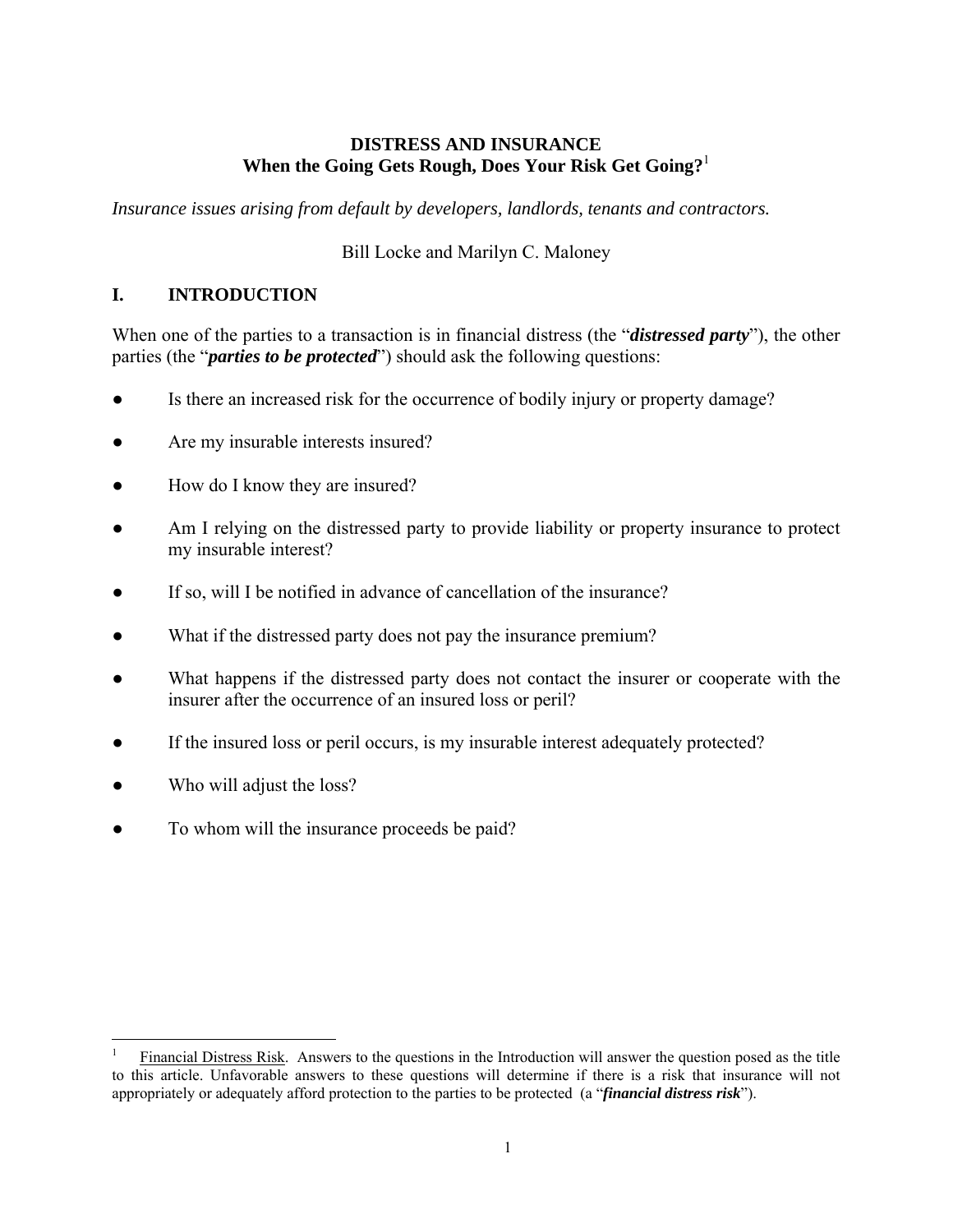#### **II. PARTIES TO THE POLICY**<sup>2</sup>

Covered losses are paid under an insurance policy to or on behalf of an *insured*. The Declarations Page<sup>3</sup> of an insurance policy names the person or organization who is the insured and such person or organization is the *named insured*. If more than one person or organization is named in the Declarations Page as an insured, the first person or organization named is the *first named insured*.

Additionally, the policy may identify other persons or organizations who qualify as insureds on the basis of their relationship to the named insured. For example, a liability policy<sup>4</sup> on which an

The following are relevant articles by Marilyn C. Maloney: *Liability and Property Insurance: The Basics and Hot Issues, Including the Insurance Certificate Problem*, ABA REAL PROPERTY SPRING SYMPOSIA (2010); *Critical Insurance Topics for Landlords, Tenants, and Lenders (Certificates, Endorsements and More)*, ICSC, U.S. SHOPPING CENTER LAW CONFERENCE (2009); *Planning in Advance for Disasters: Finding and Fixing the Gaps in Your Documents*, South Texas College of Law, 24th ANNUAL REAL ESTATE LAW CONFERENCE (2009) State Bar of Texas, ADVANCED REAL ESTATE LAW COURSE (2008), materials prepared with David Weiner; *Insurance Issues for Lenders*, Louisiana Bankers Association, BANK COUNSEL CONFERENCE (2007); *Insurance Certificates and Binders - What You Can and Should Negotiate*, U.S. SHOPPING CENTER LAW CONFERENCE (1999); *Insurance Binders: Selected Issues* THE ACREL PAPERS (Spring 1997).

3 Declarations Page. Attached in the **Appendix** is an example of a property policy's Declaration Page, the standard form ISO CP DS 11 10 00 Commercial Property Coverage Part Declarations Page. Liability policies have a similar Declarations Page on which is listed the named insured and list of amendments and endorsements to the policy.

4 The Standard CGL Policy. There are many forms of "liability policy", addressing different types of risks, e.g., automobile liability, workers injury liability. Subject to specified exclusions, commercial general liability (called in this article "CGL") policies indemnify the insured from liability for "bodily injury", "property damage", and "personal and advertising injury", as those terms are defined in the CGL policy.

The Insurance Services Office, Inc., a trade organization of over 3,000 insurance companies, is commonly known as "*ISO*". ISO's forms are considered the standard form for most insurance forms and its liability policy and property policy and the endorsements thereto are referred to herein as the "standard form". ISO designates each of its forms with a designation composed of four elements. For example, the additional insured endorsement form, CG 20 26 07 04 Additional Insured – Designated Person or Organization, attached in the **Appendix**, is composed of the following components: "*CG*": the CG prefix identifies this form as part of ISO's commercial general liability form series introduced in 1986. Prior to this time, ISO designated this series as GL in connection with its comprehensive general liability forms. Beginning in 1986, ISO renamed its general liability forms "commercial general liability" out of concern that the word "comprehensive" was misleading. The first set of numbers identifies the "group" to which the endorsement form belongs. ISO endorsement are grouped according to their function. In this case the number "20" refers to group 20, which are all of the endorsements that confer additional insured status on particular persons or organizations. The second set of numbers identifies this endorsement within its group—this case it indicates which additional insured endorsement is being referenced; endorsement "*26*" within Group 20 adds as additional insureds to the CGL policy a designated person or organization. For this reason, this endorsement is titled

<sup>1</sup> <sup>2</sup> Additional Resources by Article's Authors. The following are related articles by Bill Locke and may be found at www.gdhm.com: *CGL Coverage of Defective Work*, THE ACREL PAPERS (Fall 2009); *Additional Insured Endorsements: Typical Defects and Solutions*; *Annotated Risk Management Provisions (Focus on Texas Real Estate Forms Manual's Retail Lease)*; *Allocating Extraordinary Risk in Leases: Indemnity, Insurance, Releases and Exculpations and Condemnation (Including a Review of the Risk Management Provisions of the Texas Real Estate Forms Manual's Office Lease)*; *Risk Management*; and *Shifting of Extraordinary Risk: Contractual Provisions for Indemnity, Additional Insureds, Waiver of Subrogation and Exculpation* State Bar of Texas, ADVANCED REAL ESTATE LAW and ADVANCED REAL ESTATE DRAFTING COURSES.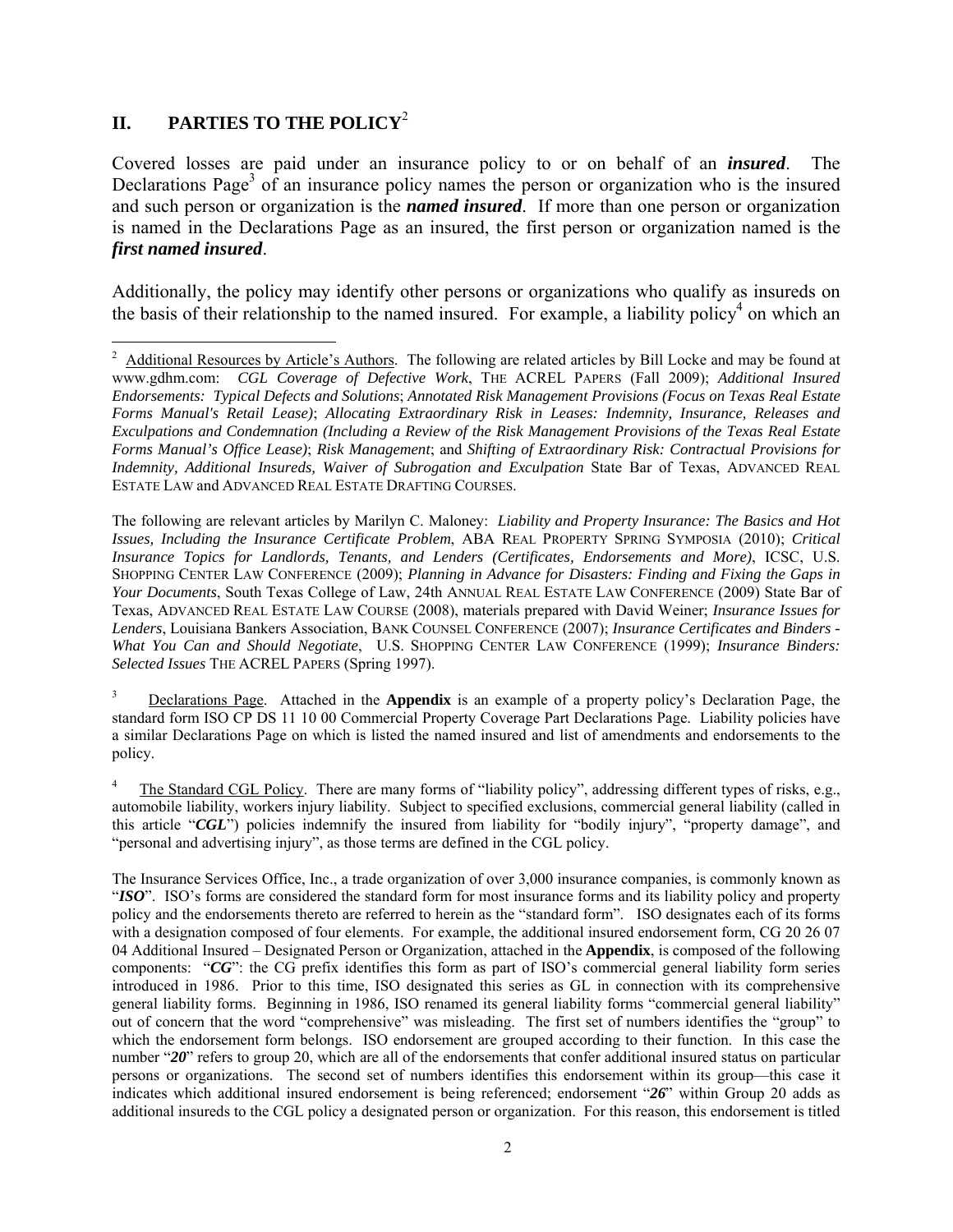organization is the named insured, may provide that the organization's employees are automatically covered and are *automatic insureds*. 5 Similarly, the standard commercial property policy contains the standard mortgage clause providing that loss payments will be made to the insured and the *mortgageholder* as their interests may appear.

Under a CGL policy many types of persons or organizations may be added by endorsement as an *additional insured*, upon approval of the insurer. Many liability insurers issue *blanket endorsements* specifying certain parties that are *automatic additional insureds* under their liability policies without the need for further endorsement to actually name the person or organization as an additional insured on the policies if the contract between the insured and the additional insured contractually obligates the insured to cause its insurer to add the person or organization as an additional insured on the insured's liability policy. Persons or organizations are routinely added to a CGL policy as additional insureds by endorsement. There are standard additional insured endorsements to the standard liability policy.<sup>6</sup> A review of the standard additional insured endorsements contained in the **Appendix** will reveal that limitations<sup>7</sup> and

6 The Standard Additional Insured Endorsements to the Standard CGL Policy. Attached in the **Appendix** are some of the most frequently issued standard additional insured endorsement forms: ISO CG 20 10 07 04 Additional Insured – Owners, Lessees or Contractors; ISO CG 20 11 01 96 Additional Insured – Managers or Lessor of Premises; ISO CG 20 18 11 85 Additional Insured – Mortgagee, Assignee, or Receiver; and ISO CG 20 26 07 04 Additional Insured – Designated Person or Organization.

7 Limitations to Coverage Contained in Additional Insured Endorsements to Liability Policies. ISO CG 20 10 07 04 Additional Insured – Owners, Lessees or Contractors – Scheduled Person or Organization was revised effective July, 2004 to limit coverage of the additional insured to liability for bodily injury, property damage and advertising injury

*caused, in whole or in part, by*:

- 1. Your (the named insured's) acts or omissions; or
- 2. The acts or omissions of those acting on your behalf;

in the performance of your ongoing operations for the additional insured(s) at the location(s) designated above. (italics added for emphasis by authors.)

Prior to the 2004 revision, the CG 20 10 provided the additional insured coverage for bodily injury, property damage and advertising injury

 <sup>&</sup>quot;Additional Insured – Designated Person or Organization". The final four numbers in the endorsement designation identify the endorsement's edition date. ISO has revised most of its standard endorsements at one time or another. In the referenced endorsement, the edition date is " $07.04$ " or July 2004. November 1985 is the initial date of all ISO forms for the "CG" system.

<sup>5</sup> Automatic Insureds. The standard CGL policy designates the following persons as automatic insureds: the spouse of an individual named insured; partners and joint venturers in a named insured partnership or joint venture; members and managers of a named insured limited liability company; officers, directors, and stockholders of a named insured corporation or other named insured organization; trustees of a named insured trust; employees and volunteer workers of the named insured business; the named insured's real estate manager; any person having proper temporary custody of a deceased named insured's property; the deceased named insured's legal representative; and newly acquired or formed organizations.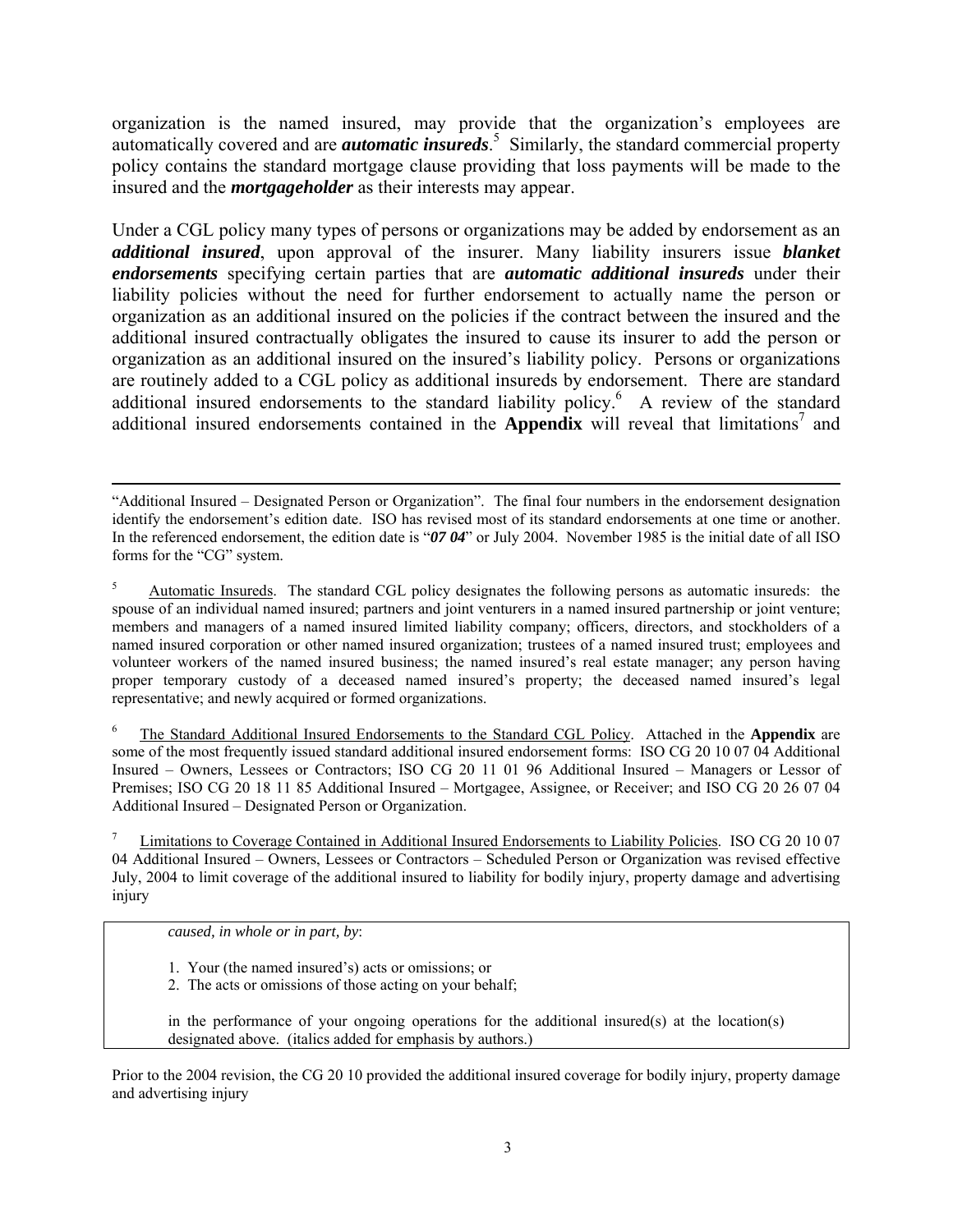exclusions<sup>8</sup> for coverage may be contained in an additional insured endorsement. A common error in insurance specifications is to specify that a party is to be added to the named insured's policy as an *additional named insured*. 9

In a property policy, the insured is the party identified on the Declarations Page as having an *insurable interest* in the covered property and to whom loss payments will be paid if the property is damaged or destroyed. Third parties may be designated by endorsement to the property policy as an *additional insured* to protect their *additional interests*. 10

#### **III. THE RISK OF NO INSURANCE**

 $\overline{a}$ 

#### **A. Certificates of Insurance Are Not Insurance**<sup>11</sup>

*arising out of* your ongoing operations performed for that insured. (Italics added for emphasis by authors.)

The 2004 revision to this additional insured endorsement was in part a response to holdings, such as *McCarthy v. Cont. Lloyds*, 7 S.W.3d 725 (Tex. App. – Austin [3rd Dist.] 1999, no writ), *Admiral Ins. Co. v. Trident NGL, Inc.*, 988 S.W.2d 451 (Tex. App. [1<sup>st</sup> Dist.] 1999, writ denied) and *Mid-Continent Casualty Co. v. Swift Energy Co.*, 206 F.3d 487 (5<sup>th</sup> Cir. 2000) holding that the "arising out of" language was ambiguous and should be broadly interpreted as providing coverage for liabilities arising out of the concurrent and even the sole negligence of the additional insured. The 2004 revision requires that there be a causal connection between the acts or omissions of the named insured and the liability. Note, however, that the revised language does not specifically address whether covered liability can arise out of the sole negligence or contributory negligence of the additional insured. It only mentions the partial or sole involvement of the named insured.

8 Exclusions to Coverage Contained in Additional Insured Endorsements to Liability Policies. For example, ISO CG 20 10 07 04 Additional Insured – Owners, Lessees or Contractors – Scheduled Person or Organization contains two exclusions from coverage, B.1 an exclusion for bodily injury and property damage occurring after work has been completed and B.2 an exclusion for bodily injury and property damage occurring after that portion of "your work" out of which the injury or damage arises has been put to its intended use.

9 Common Error – Specifying "Additional Named Insured". There is no CGL party classification called an "additional named insured". The origin of this erroneous specification likely arose when named insured status carried with it a right to be notified of policy cancellation. As noted in a later discussion in this article, the standard CGL policy provides for cancellation notification to be sent to the "first named insured" and does not require cancellation notice to be sent to all named insureds, automatic insureds, blanket additional insureds or other additional insureds. Coupling the term "named" with additional insured can have unintended consequences. Named insureds have the following responsibilities under a CGL policy, which additional insureds do not: named insureds have more stringent reporting requirements; certain policy exclusions apply to named insureds that do not apply to additional insureds; and named insureds are to reimburse the amount of any deductible paid by the insurer.

Additional Insured Endorsements to Property Policies. Attached in the Appendix is a standard endorsement form, the ISO CP 12 18 06 07, by which a lessor may be designated as a loss payee on a tenant's commercial property policy insuring the building and tenant improvements and betterments.

<sup>11</sup> Certificates of Insurance. ADDITIONAL INSURED BOOK, Malecki, Ligeros, and Gibson, Ch. 20 Certificates of Insurance, pp. 345 (International Risk Management Institute, Inc. www.IRMI.com 5<sup>th</sup> ed. 2004); CONTRACTUAL RISK TRANSFER (International Risk Management Institute, Inc. 2010) §15A-D Insurance Certificates; and 2 INSURANCE CLAIMS AND DISPUTES  $(5^{th}$  ed. 2010) § 6:37A. Certificates of Insurance.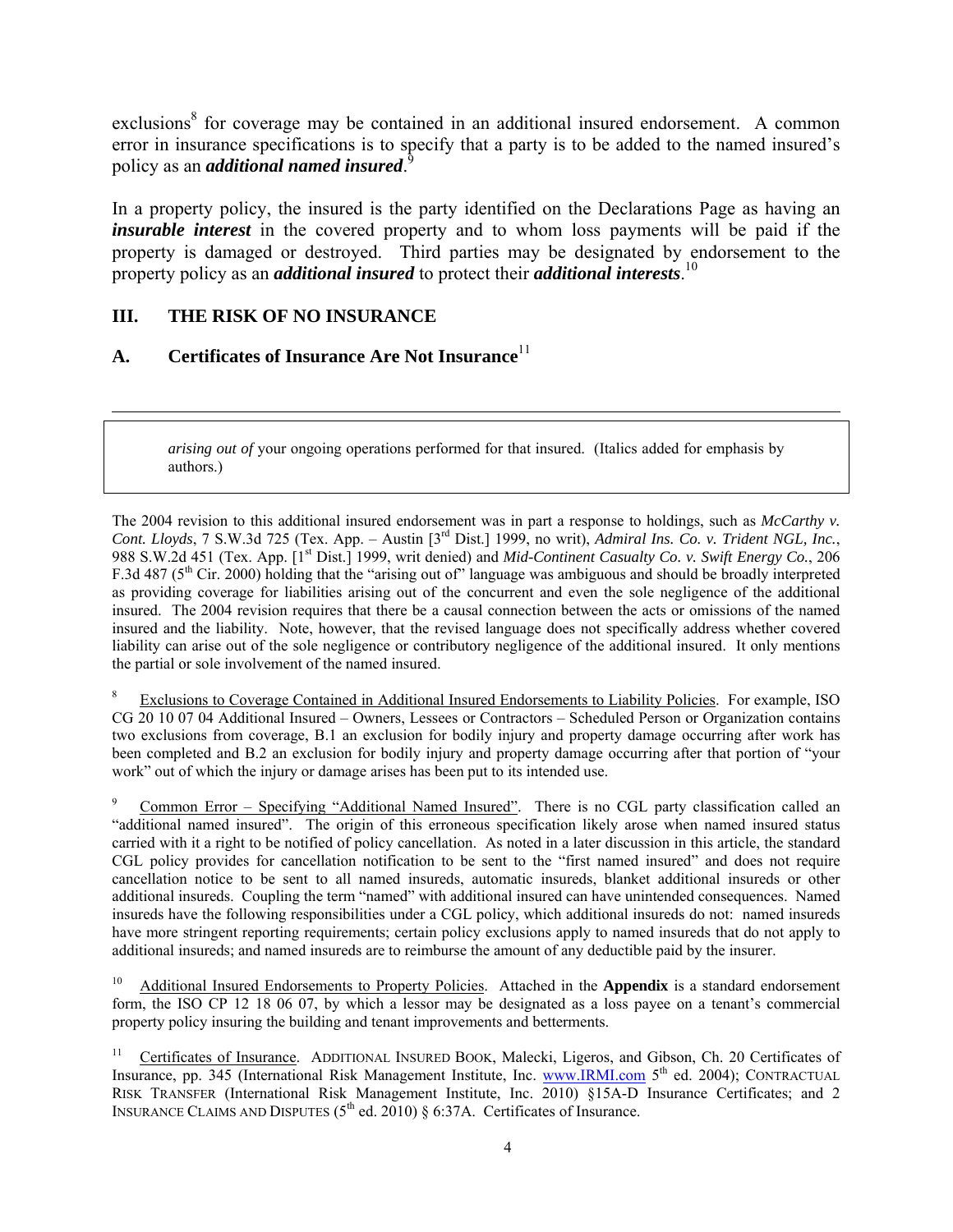#### **1. Not Reasonable to Rely on an ACORD Certificate or Evidence of Insurance**

#### **a. Disclaimers**

 $\overline{a}$ 

An ACORD<sup>12</sup> Certificate of Insurance and ACORD Evidence of Insurance should not be relied on as being accurate or as properly defining coverages, exclusions, and deductibles.<sup>13</sup> ACORD offers the following comments as to these forms and their recent revisions:<sup>14</sup>

<sup>12</sup> ACORD Forms. ACORD, Agency-Company Operations Research and Development. ACORD is a trade organization of insurance companies, brokers and agencies. In 1976 it introduced the first standardized certificate of insurance for use by its members. The ACORD certificates of insurance have become the industry standard and are commonly specified by parties in their insurance specifications. www.acord.org. See the **Appendix** for samples of the ACORD 24, 25, 28 and 75.

| <b>ACORD Form</b>                    | Form Title                                                                                                 | <b>Binding Evidence</b> |
|--------------------------------------|------------------------------------------------------------------------------------------------------------|-------------------------|
| ACORD 24 (2009/09)                   | Certificate of Property Insurance (minimal info)                                                           | No.                     |
| ACORD 25 (2009/09)                   | Certificate of Liability Insurance (minimal info)                                                          | No.                     |
| ACORD 27 (2003/10)<br>(rev. 2006/07) | Evidence of Property Insurance<br>(residential and personal lines – no longer available for<br>commercial) | N <sub>0</sub>          |
| ACORD 28 (2003/10)                   | Evidence of<br>Commercial<br>Property<br>Insurance<br>(significant info)                                   | Yes (obsolete)          |
| ACORD 28 (2009/12)                   | Evidence of<br>Commercial<br>Property<br>Insurance<br>(significant info)                                   | N <sub>0</sub>          |
| ACORD 75 (2010/04)                   | (minimal<br>info<br>Insurance Binder<br>&<br>property<br>on<br>liability)                                  | Yes                     |

13 Misplaced Reliance on ACORD Forms. W. Rodney Clement, Jr., *Is a Certificate of Commercial Property Insurance a Worthless Document?* PROBATE & PROPERTY 46 (May/June 2010); and Alfred S. Joseph III and Arthur E. Pape, *Certificates of Insurance: The Illusion of Protection*, PROBATE & PROPERTY 54 (Jan./Feb. 1995).

#### Sample of Cases Finding Reliance Unreasonable.

Alabama. *Alabama Elec. Co-op Bailey*, 950 So.2d 280, 284 (Al. 2006).

Connecticut. *Prudential Property and Casualty Ins. Co. v. Anderson*, 922 A.2d 236 (Conn. 2007). Zurich's agent issued a certificate of insurance on behalf of its insured contractor to a homeowner listing the homeowner as an additional insured on the contractor's CGL policy, but the policy was cancelled for nonpayment of premium before issuance of the certificate and thus no insurance in fact existed either on date of the certificate's issuance or on date of loss, which occurred the next day after issuance of the certificate. Holding for Zurich based on the ACORDdisclaimers, the court stated

Troublesome as it may be that Zurich permits its agents to issue certificates when it knows prior to the certificate's being issued that coverage was cancelled and lacks an identifiable procedure for notifying certificate holders that coverage has been cancelled, the allegations in plaintiff's complaint do not state a cause of action against Zurich.

Illinois. *National Union Fire Ins. Co. v. Glenview Park Dist.*, 594 N.E.2d 1300 (1<sup>st</sup> Dist. 1992) and judgment aff'd in part, rev'd in part, 632 N.E.2d 1039 (1994) court held the fact that certificate of liability insurance did not contain notation that the additional insured endorsement did not cover the additional insured's negligence did not obligate the insurer to cover the additional insured's negligence; the certificate was issued "for information only"; *Lezak & Levy Wholesale Meats v. Illinois Employers Ins. Co.*, 460 N.E.2d 475 (Ill. 1984) the certificate's disclaimer notice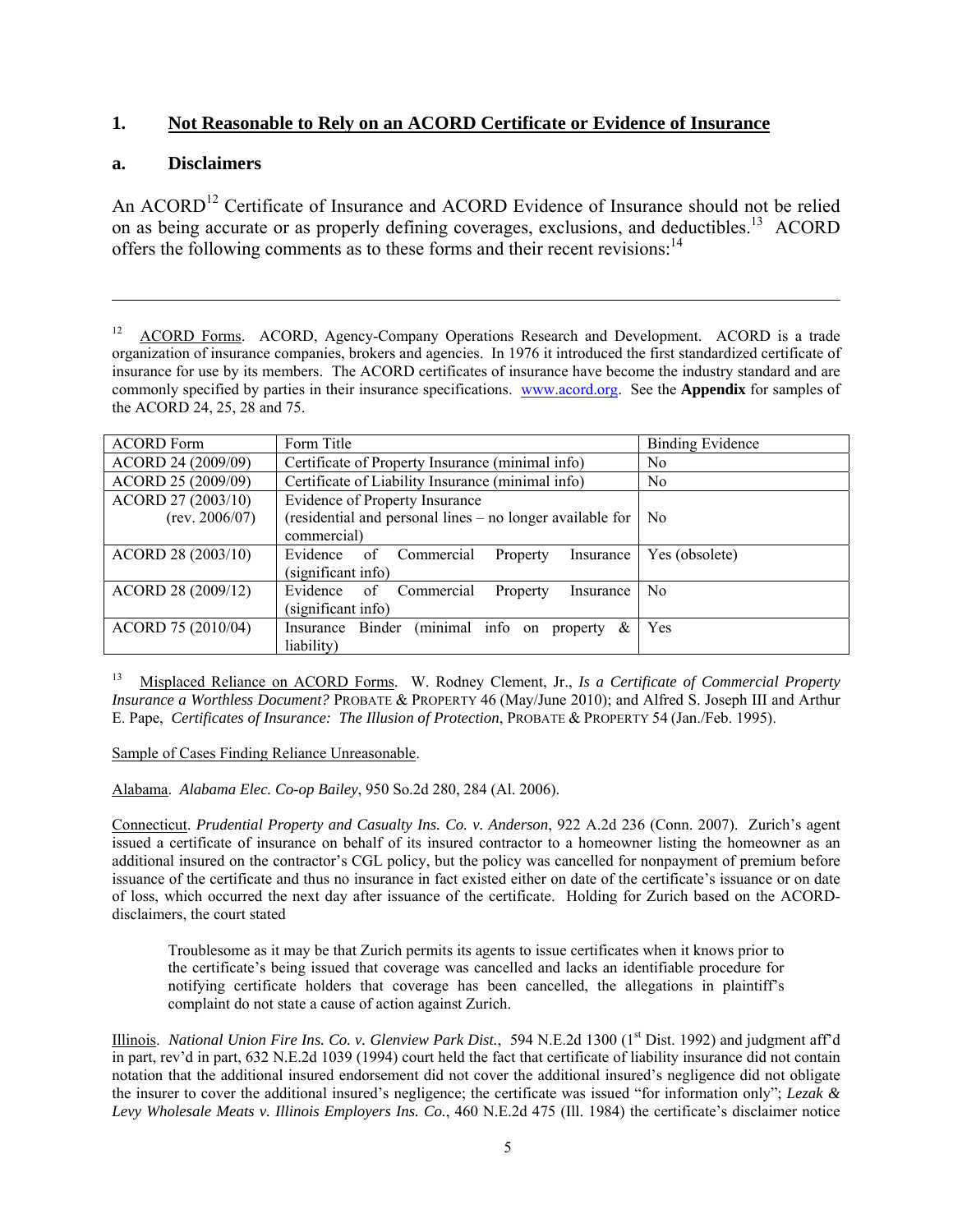protected the insurer from claims by a meat packing company falling within the exclusion in the cold storage company's liability policy for loss caused by failure of refrigeration equipment.

New Hampshire. *Bradley Real Estate Trust v. Plummer & Rowe Ins. Agency*, 609 A.2d 1233, 1235 (N.H. 1992) court found that a certificate of insurance did not create a duty to inform an additional insured of cancellation of coverage. The court stated

In effect, the certificate is a worthless document; it does not more than certify that insurance existed on the day the certificate was issued. We leave it to the legislature or to future bargaining of parties to rectify inequities in the notification process.

New York. In *Greater NY Mut. Ins. Co. v. White Kansas*, 776 N.Y.S.2d 257, 258 (N.Y. 2004) the court held that a broker was under no duty to an owner and contractor to provide them with additional insured coverage as was stated in the certificates of insurance, as disclaimers in the certificate made it unreasonable to rely on the certificate.

Texas. *TIG Ins. Co v. Sedgwick James of Washington,* 276 F.3d 754 (5<sup>th</sup> Cir. 2002), *aff'g* 184 F.Supp.2d 591 (S.D.) Tex. 2001). In *TIG Ins.*, the client (Safety Lights) of a delivery service (U. S. Delivery) and the client's insurer (TIG) sued an insurance broker (Sedgwick James of Washington), alleging that the broker had misrepresented on an insurance certificate that Safety Lights was an additional insured on U.S. Delivery's liability insurance policy issued by Lumbermens Mutual Casualty Co. The suit arose after Wright, an independent contractor hired by U. S. Delivery, was injured delivering a steel plate to Safety Light's facility. TIG, Safety Light's liability insurer, defended the claim by Wright and sought reimbursement for the settlement and the costs of defending the suit after Lumbermens denied that Safety Lights was an additional insured on its liability policy. The certificate of insurance certified that Safety Lights was an additional insured on the Lumbermens CGL policy. The Fifth Circuit found that Sedgwick did not have authority, either actual or apparent, to make Safety Lights an additional insured on Lumbermens CGL policy. The court found that the disclaimer on the certificate of insurance (the first ACORD disclaimer discussed on the next page of this article) effectively negated reliance by Safety Lights on the express statement of additional insured coverage in the certificate of insurance, absent the existence of proof of Sedgwick's apparent authority to alter the terms of Lumbermens CGL policy to add Safety Lights as an additional insured. The district court held as a matter of law that Safety Lights could not have reasonably relied on the insurance certificate. The court made the following statements:

An insured has a duty to read the insurance policy and is charged with knowledge of its provisions…. The Court concludes that (the party to be protected), claiming to be an additional "insured" under (the policy) should be held to the same obligation as a named insured to review a policy of insurance on which it seeks to rely, and its reliance solely on the agent's certificate of insurance is not reasonable under the circumstances presented by the admissible evidence. …. [T]here is no admissible evidence to suggest that (the party to be protected), had it made the request, would have been unable to obtain and read the insurance policy in issue…. Moreover, (the party to be protected), the holder of a certificate of insurance, was warned it was not entitled to rely on the certificate itself for coverage. The certificate stated to the holder that the certificate did not create coverage…. The certificate issued by (the insurance broker) prominently stated that it was "issued as a matter of information only" and did not "amend, extend or alter" coverage provided by the listed policies. Had Plaintiffs taken the reasonable step of obtaining a copy of (the policy) … Plaintiffs would have learned that there was no additional insured coverage in the policy at all. Thus, the Court finds that the Plaintiff's reliance upon (the insurance broker's) representation of (the party to be protected's) additional insured status was not reasonable. Accordingly, as a matter of law, Plaintiffs' claims for negligent and fraudulent misrepresentation fail.

184 F.Supp.2d at 603-04 (footnotes omitted).

Washington. *Postlewait Construction, Inc. v. Great American Ins. Co.,* 106 Wash.2d 96, 720 P.2d 805 (1986) finding that an erroneous certificate of insurance listing lessor and certificate holder as an insured did not create a cause of action by lessor against insurer for breach of an insurance contract.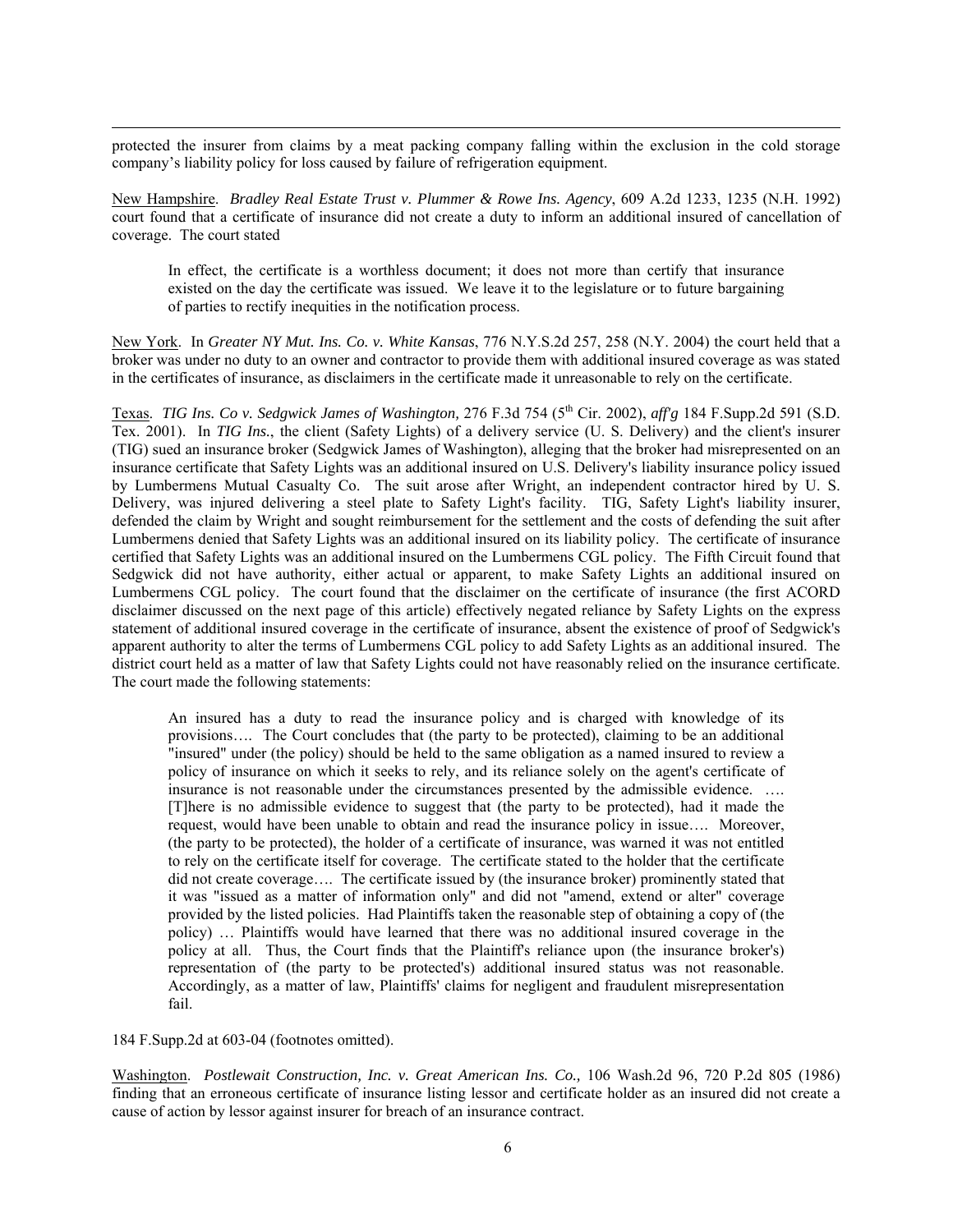| WHAT IS A CERTIFICATE<br>OF INSURANCE?                                                 | A certificate of insurance is a document that provides information about insurance<br>policies. Millions of insurance certificates are issued every year, primarily in the<br>United States. The majority of certificates are issued upon policy renewal to<br>provide this information to third parties. These third parties are known as certificate                                                                                                                                                                                                                                                                                                                                                                   |
|----------------------------------------------------------------------------------------|--------------------------------------------------------------------------------------------------------------------------------------------------------------------------------------------------------------------------------------------------------------------------------------------------------------------------------------------------------------------------------------------------------------------------------------------------------------------------------------------------------------------------------------------------------------------------------------------------------------------------------------------------------------------------------------------------------------------------|
|                                                                                        | requestors/holders. Generally speaking, certificates list one or more lines of<br>insurance, the limits associated with those coverages, and the insurer providing<br>coverage.                                                                                                                                                                                                                                                                                                                                                                                                                                                                                                                                          |
| <b>WHAT'S THE</b><br>DIFFERENCE BETWEEN<br>A CERTIFICATE AND A<br>POLICY?              | A Certificate of Insurance is NOT an insurance policy, and does not serve to<br>provide, endorse, amend extend or alter in any way the terms of an insurance policy.<br>Only an endorsement, rider or amendment to the policy can effect changes in<br>coverage. Reference to a contract between the client and a third party on a<br>certificate does not provide coverage.                                                                                                                                                                                                                                                                                                                                             |
| WHY DID THE<br><b>CERTIFICATE CHANGES</b><br><b>HAPPEN IN LATE</b><br>2009/EARLY 2010? | Some of the changes involved formatting enhancements proposed by an ACORD<br>working group, and voted on by our membership. Other changes were made as a<br>result of changes in state insurance department regulatory requirements. As<br>ACORD often does for the sake of efficiency in our forms production process, in<br>order to minimize the number of times we revise any specific form, we combined<br>these two sets of changes and updated the certificates to reflect all necessary<br>revisions.                                                                                                                                                                                                            |
| WHAT IS THE CURRENT<br>AND FUTURE STATUS OF<br>THE ACORD 27 AND 28?                    | ACORD's Certificates Working Group identified consideration of potential<br>revisions to the ACORD 27 and 28 forms as a priority in 2008. Through 2008 and<br>2009, much time and effort was spent attempting to resolve differences of opinions<br>concerning these forms, as well as related formatting enhancements. Active<br>participants in the group represented lenders, producers, and insurers. In brief,<br>despite extensive efforts, the participants were unable to come to consensus. The<br>current forms reflect the result of required regulatory changes, and formatting<br>changes developed by ACORD members in an ACORD working group, and voted<br>on in our regular maintenance request process. |

The ACORD 24, 25, 27 and 28 contain the following disclaimers negating reliance. The first disclaimer, which is in all caps and bold print, appears at the top of the form and reads:

**THIS [***CERTIFICATE/EVIDENCE OF PROPERTY INSURANCE/ EVIDENCE OF COMMERCIAL PROPERTY INSURANCE***]** <sup>15</sup> **IS ISSUED AS A MATTER OF INFORMATION ONLY AND CONFERS NO RIGHTS UPON THE [***CERTIFICATE HOLDER/ ADDITIONAL INTEREST NAMED BELOW***]. THIS [***CERTIFICATE/ EVIDENCE OF INSURANCE***] DOES NOT AMEND, EXTEND OR ALTER THE COVERAGE AFFORDED BY THE POLICIES BELOW. THE CERTIFICATE OF INSURANCE DOES NOT CONSTITUTE A CONTRACT BETWEEN THE ISSUING** 

 $\overline{a}$ 

<sup>&</sup>lt;sup>14</sup> ACORD Commentary. ACORD's commentary is quoted from the FAQs found on ACORD's website www.acord.org.

<sup>&</sup>lt;sup>15</sup> "Certificates" or "Evidences". The ACORD 24 and 25 are "certificates" of insurance. The ACORD 27 and 28 are "evidences" of insurance. The basic difference between a "certificate" and an "evidence" of insurance is certificates are addressed to a "certificate holder" and an "evidence" is addressed to the owner of an "additional interest". A certificate holder may not be an insured under the policy or policies listed in the certificate. The owner of an additional interest to which an evidence of insurance is provided owns an interest in the proceeds of the policy or policies listed in the evidence of insurance.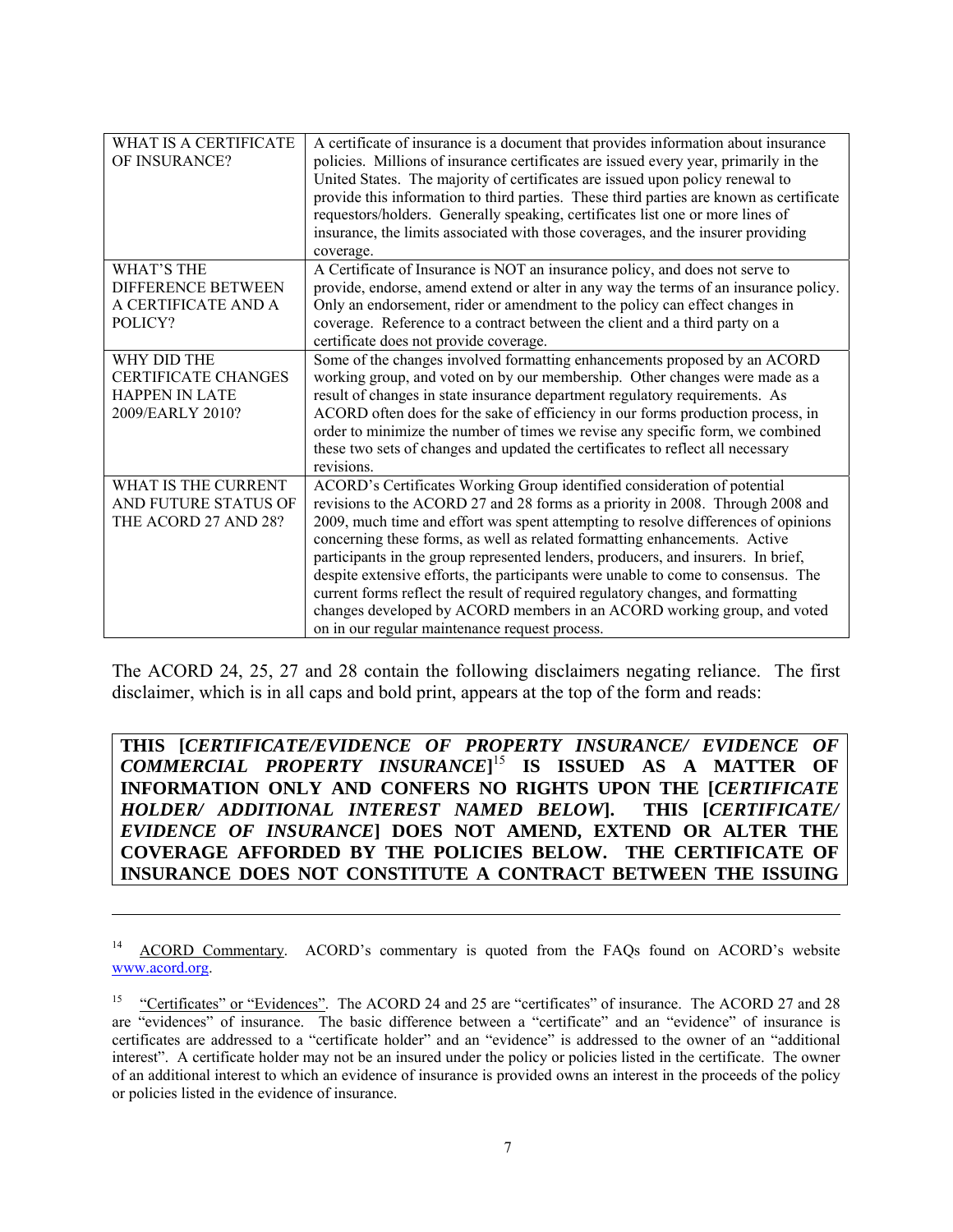#### **INSURER(S), AUTHORIZED REPRESENTATIVE OR PRODUCER, AND THE [***CERTIFICATE HOLDER/ ADDITIONAL INTEREST***].**<sup>16</sup> <sup>17</sup>

An additional disclaimer appears in each of the ACORD forms following the Coverages heading and immediately before the specification of the coverages of the described insurance. This disclaimer is in all caps but is not in bold print. It reads:

[*THIS IS TO CERTIFY THAT*]<sup>18</sup> THE POLICIES OF INSURANCE LISTED BELOW HAVE BEEN ISSUED TO THE INSURED NAMED ABOVE FOR THE POLICY PERIOD INDICATED. NOTWITHSTANDING ANY REQUIREMENT, TERM OR CONDITION OF ANY CONTRACT OR OTHER DOCUMENT WITH RESPECT TO WHICH THIS CERTIFICATE MAY BE ISSUED OR MAY PERTAIN, THE INSURANCE AFFORDED BY THE POLICIES DESCRIBED HEREIN IS SUBJECT TO ALL THE TERMS, EXCLUSIONS AND CONDITIONS OF SUCH POLICIES. AGGREGATE LIMITS SHOWN MAY HAVE BEEN REDUCED BY PAID CLAIMS.

#### **b. Signed by an "Authorized Representative"**

ACORD Certificates or Evidences of Insurance are issued by a "*Producer*" and are signed by an "*Authorized Representative*". Neither of these terms are defined on the face of the standard ACORD form. Except for the multiple disclaimers of authority and accuracy, the ACORD Certificate of Insurance and the Evidence of Insurance are silent on the authority of the Authorized Representative to bind the listed Insurers. The ACORD Certificate of Insurance and Evidence of Insurance do not identify whether the Producer is the agent for the Insured, the agent for the Insurer, or a dual agent for both the Insured and the Insurer.

Some courts in determining whether an ACORD form may be relied on despite the disclaimers have drawn a distinction on whether the Authorized Representative is a "broker"; a "soliciting agent"; a "recording agent"; a "dual agent"; a "special agent"; or an "insurer's agent".<sup>19</sup> Other

 $16\,$ 16 Certificate/Evidence Not a Contract. The September, 2009 revision to the ACORD 25 Certificate of Liability Insurance moved this disclaimer, which formerly appeared on the back of the ACORD 25, to a new disclaimer box on the front of the certificate immediately below this disclaimer box.

<sup>17</sup> Notice Regarding Additional Insureds and Subrogation Waivers. The September, 2009 revision to the ACORD Certificate of Liability Insurance also moved from the back of the certificate to a new disclosure box on the front of the certificate immediately following the first disclosure box the following notice:

**IMPORTANT: If the certificate holder is an ADDITIONAL INSURED, the policy(ies) must be endorsed. A statement on this certificate does not confer rights to the certificate holder in lieu of such endorsement(s). If SUBROGATION IS WAIVED, subject to the terms and conditions of the policy, certain policies may require an endorsement. A statement on this certificate does not confer rights to the certificate holder in lieu of such endorsement(s).** 

<sup>18</sup> Certifying Language. The only difference in this disclaimer in the ACORD certificates is that the ACORD 24 Certificate of Property Insurance introduces the disclaimer with "This is to certify that".

<sup>19</sup> Authorized Representatives That Are Soliciting Agents or Independent Brokers as Opposed to Recording Agents or Employees of the Insurer.

See cases cited at Footnote 13; also see discussion at 43 AM. JUR.2d (2 ed. 2010) Insurance §§ 128 Brokers – Generally; 129 Brokers – Status While and After Procuring Policy. 4 BRUNER AND O'CONNOR ON CONSTRUCTION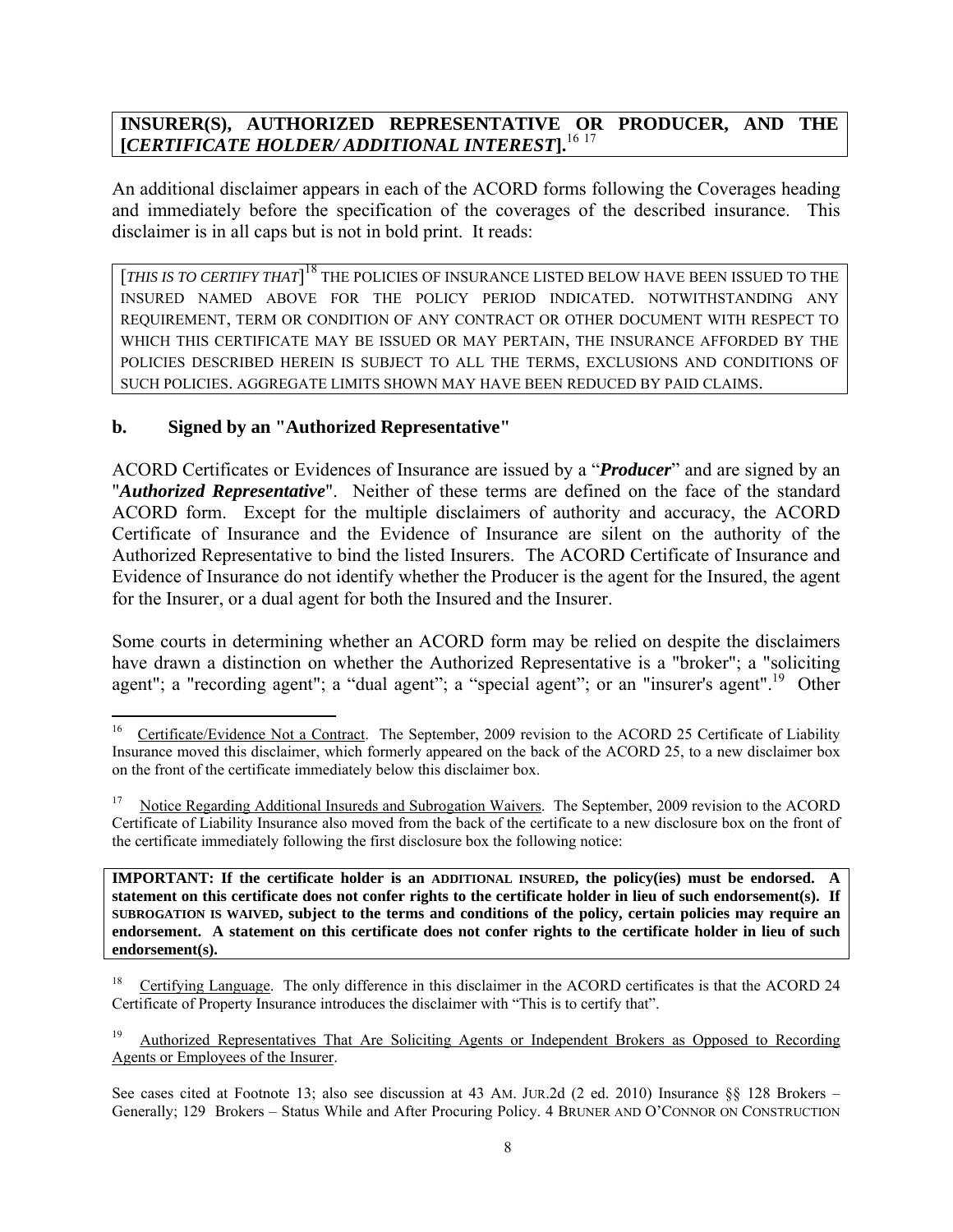courts have held that the insurer is estopped from denying the coverage stated in the certificate or evidence of insurance, if the insurer or a person with apparent authority from the issuer issued the certificate,<sup>20</sup> especially if the certificate does not contain ACORD-type disclaimers.<sup>21</sup> One

LAW (2010) §11:171Certificates of Insurance – Generally; COUCH ON INSURANCE (3 ed. 2010) §§ 27:20 Act of Soliciting Agent – Insufficient to Justify Reformation; 45:1 Brokers Versus Agents; Definitions and Distinctions; 48:61 Soliciting and Collecting Agents; 48:62 Recording Agents; 27 TEX. PRAC., Consumer Rights and Remedies § 5.5 Insurance Agents (3d ed. 2009); and TEX. PRAC. GUIDE, Insurance Litigation § 6:4 Insurer's Vicarious Liability for Agent's Conduct – Agency – "Who are "Agents"/ What Constitutes "Acting as Agent"?; § 6:10 Insurer's Vicarious Liability for Agent's Conduct – Authority of Agent – Historical Distinction Between "Recording" and "Soliciting" Agents (2009).

Alabama. In *United States Pipe and Foundry Co. v. United States Fidelity and Guaranty Co.*, 505 F.2d 88 (5<sup>th</sup> Cir. 1974) the court stated

 A certificate issued to a lessor indicating that liability insurance has been acquired by the lessee does not constitute a contract between the lessor and the insurer…. The certificate simply provides a method whereby a lessee can show that he has complied with a lease provision requiring that the insurance be obtained by the lessee. The provision regarding notification in the event of cancellation is a mere promise, unsupported by any consideration.

Illinois. In *S.L.A. Property Management v. Angelina Casualty Co.*, 856 F.2d 69 (8th Cir. 1988) the court held that a certificate, which listed a different person as the additional insured, did not control over the actual listing on the policy endorsement.

Michigan. In *West American Ins. Co. v. Meridian Mut. Ins. Co.*, 583 N.W.2d 548, 549 (Mich. 1998) in a case of first impression for Michigan, the court held that a liability insurer owed no duty to advise a contractor about inaccuracies in, or subsequent changes to, a certificate of insurance issued to the contractor by the subcontractor's agent. The policy had been cancelled two weeks before effective date of the certificate.

New York. In *Benjamin Shapiro Realty Co., LLC v. Kemper Nat'l Ins. Cos.*, 303 A.D.2d 245 (N.Y. – 1<sup>st</sup> Dept. 2003) the court held that a tenant's insurance broker, which issued certificate of insurance to a landlord which erroneously stated that the tenant's insurance policy, naming landlord as an additional insured, contained rental coverage insurance for landlord's benefit, had no liability to landlord on ground that the broker and the landlord had no contractual relationship, privity, requisite to the imposition of liability for negligent misrepresentation; in *McKenzie v. New Jersey Transit Rail Operations*, 772 F.Supp. 146, 149 (S.D.N.Y. 1991) another New York court held that an independent broker has no authority to bind an insurer; and in *First Financial Ins. Co. v. Jetco Contracting Corp.*, 2000 WL 1013945 (S.D.N.Y. 2000) a New York court noted that the issuance of certificate by a general contractor's broker did not favor finding authority in the broker to bind the insurer as "a broker works for and is a representative of the insured, not the insurer".

Texas. *TIG Ins. Co v. Sedgwick James of Washington*, 276 F.3d 754 (5<sup>th</sup> Cir. 2002). The Fifth Circuit agreed with the district court's determination that Sedgwick was a "soliciting agent" as opposed to a "recording agent", and thus did not have actual authority to amend the policy to add Safety Lights as an additional insured. The court noted that the agency agreement between Sedgwick and Lumbermens authorized Sedgwick to solicit insurance on behalf of Lumbermens but permitted Sedgwick to bind Lumbermens only "to the extent specific authority (was) granted in the schedule(s) attached". Sedgwick had the authority to issue certificates of insurance and binders but lacked the authority to modify the policy itself.

Wisconsin. *Mercado v. Mitchell*, 264 N.W.2d 532 (Wis. 1978).

20 Authorized Representatives That Are Recording Agents or Employees of the Insurer. Annot., *Doctrine of Estoppel or Waiver as Available to Bring Within Coverage of Insurance Policy Risks Not Covered by its Terms or Expressly Excluded Therefrom*, 1 A.L.R.3d 1139, 1144 (1965).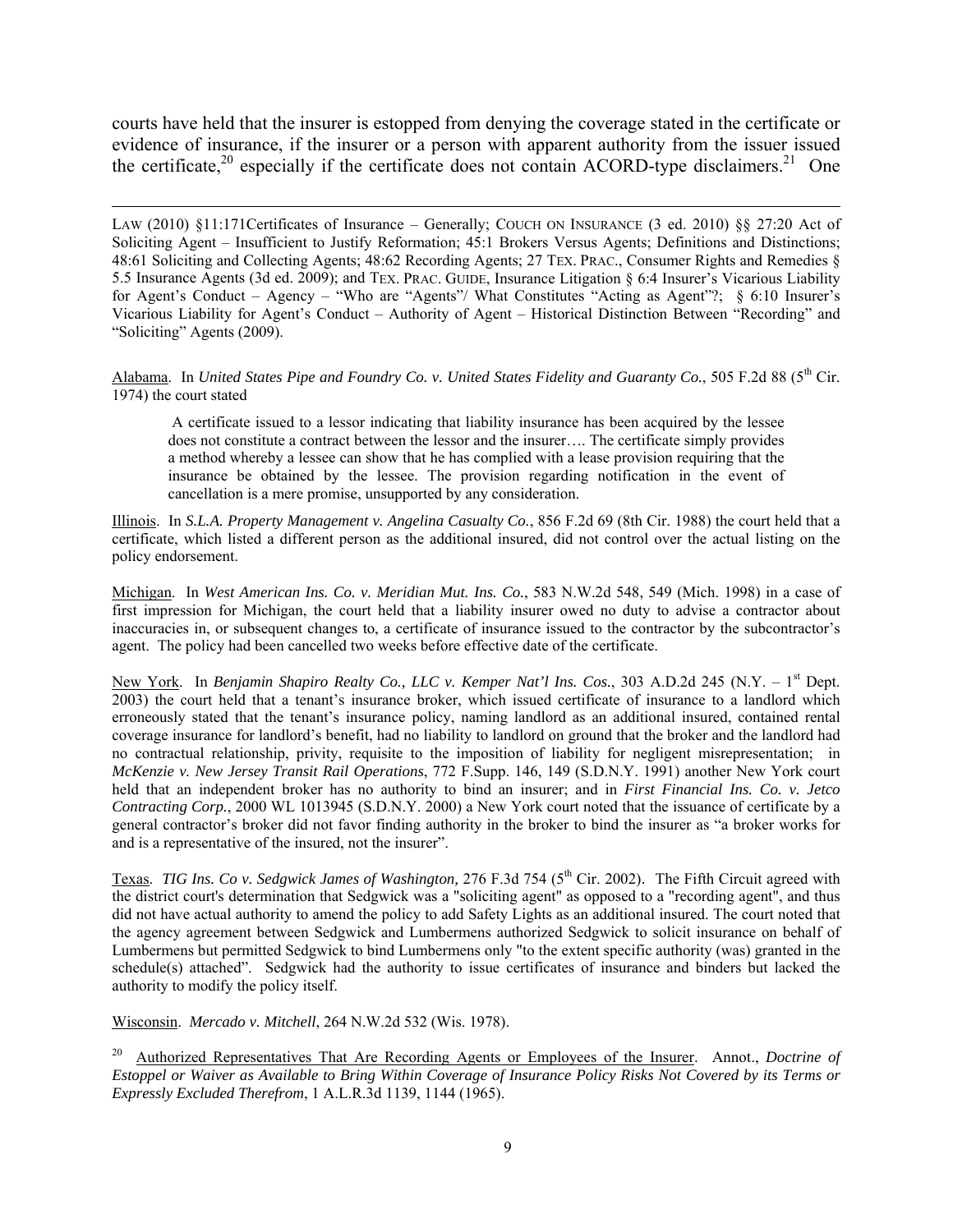court faced with an insurer-issued certificate certifying to a certificate holder that the insured had business auto liability insurance bound the insurer to cover an injury that occurred before the policy was issued, where the list of covered trucking companies did not include the certificate holder. The court concluded that as of the date of the accident, the certificate was the policy and the insurer could not rely on the policy's disclaimer that "the insurance afforded by the listed

Colorado. *Struble v. American Family Ins.*, 172 P.3d 950, 956 (Co. 2007).

Florida. *Criterion Leasing Group v. Gulf Coast Plastering & Drywall*, 582 So.2d 799 (Fla. App. 1991) under doctrine of promissory estoppel, insurer was prevented from denying workers' compensation coverage to subcontractor's employee when subcontractor was named as a "coinsured" on certificate of insurance.

Georgia. *Sumitomo Marine & Fire Insurance Co. of America v. Southern Guaranty Ins. Co. and Columbia Nat. Ins. Co.*, 337 F. Supp.2d 1339 (U.S.D.C. No. Dist. Ga. 2004). Certificate holder who relied on a certificate confirming additional insured status was still able to obtain both defense and indemnity in a case where the certificate stated the certificate holder was an additional insured, but no additional insured endorsement was issued (certificate reads: "certificate holder is named additional insured as its interest may appear".).

Illinois. In *Dumenric v. Union Oil Co. of California*, 606 N.E.2d 230 (1<sup>st</sup> Dist. 1992) the court held the insurer was bound by recitations in a certificate issued by broker rather than the insured's agent in a case where the insurer created the appearance of authority in the broker.

Iowa. In *Weitz Co., LLC v. Travelers Cas. & Sur. Co. of America*, 266 F. Supp.2d 984 (S.D. Iowa 2003) a summary judgment against an additional insured was precluded by a certificate issued by an insurer that identified the contractor as an additional insured.

New York. *Greater New York Mut. Ins. Co. v. White Knight Restoration, Ltd., 776* N.Y.S.2d 257 (1<sup>st</sup> Dep't 2004); *Lenox v. Excelsior Ins. Co.*, 255 A.D.2d 644, 645, 679 N.Y.S.2d 749, 750 (1998); *Zurich Ins. Co. v. White*, 221 A.D.2d 700, 633 N.Y.S.2d 415 (1995) the court held that an insurer was estopped from asserting deductibles to liability coverage when the certificate of insurance represented there were no deductibles; *Bucon, Inc. v. Pennsylvania Mfg. Assoc. Ins. Co.*, 151 A.D.2d 207, 547 N.Y.S.2d 925 (1989) the found that an insurer was estopped from denying the existence of the plaintiff's coverage after the insurer issued a certificate of insurance identifying the plaintiff as an "additional insured"; the certificate's disclaimer language could not disclaim misrepresentation by the insurer that plaintiff was an additional insured.

North Dakota. *Blackburn, Nickels & Smith, Inc. v. National Farmers Union Property and Cas. Co.*, 482 N.W.2d 600, 603 (N. D. 1992).

Texas. The court in *United States Fidelity and Guaranty Co. v. Travis Eckert Agency, Inc.*, 824 S.W.2d 628 (Tex. App. – Austin 1991, writ denied) held that USF&G was bound by an additional insured endorsement issued by its recording agent even though the endorsement form not an authorized form.

West Virginia. The court in *Marlin v. Wetzel County Bd. of Education*, 569 S.E.2d 462 (W. Va. 2002) held an insurance agent's misrepresentation estopped the insurer from denying additional insured coverage as the court found that the certificate holder "reasonably" relied on the certificate to its detriment.

21 Cases Finding Certificate Created Coverage. In an Illinois state court decision, *International Amphitheatre Co. v. Vanguard Underwriters Ins. Co.*, 532 N.E.2d 493 (1998), the court held that the additional insured was covered for its negligence despite an exclusion in the named insured's policy because the certificate of insurance did not contain the exclusion and did not contain an ACORD-type disclaimer. *Also see J. M. Corbett Co. v. Ins. Co. of North America*, 43 Ill. App.3d 624, 357 N.E.2d 125 (1976) a court held that a certificate without an ACORD-type disclaimer was found to provide additional insured coverage even though the policy did not); and *Horn v. Transcon Lines, Inc.*, 7 F.3d 1305 ( $7<sup>th</sup>$  Cir. 1993) where a court held that a certificate became the policy when no policy existed.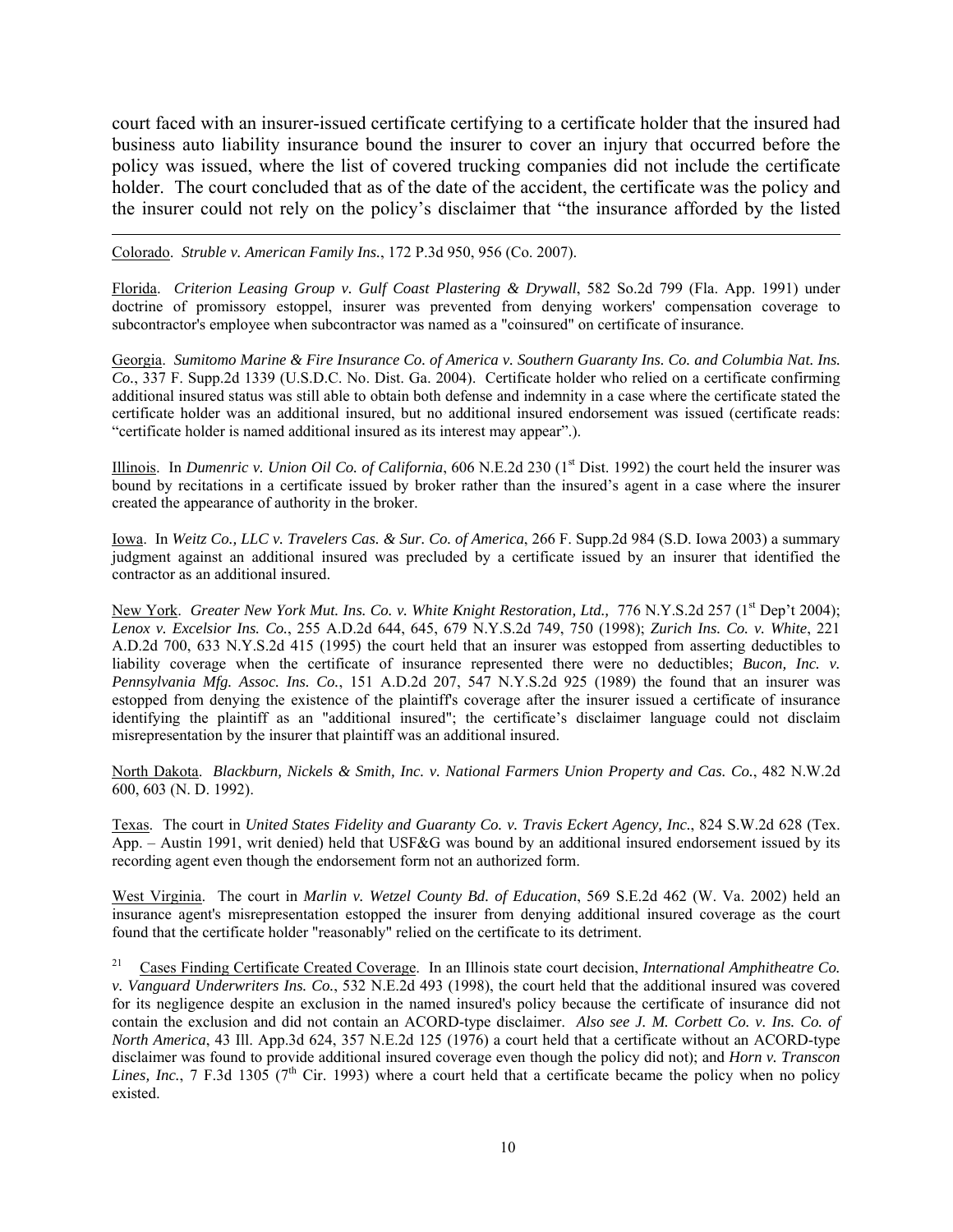policy(ies) is subject to all their terms, exclusions, conditions" as there was no policy at the time of the certificate's issuance. $^{22}$ 

#### **c. Errors Are Common in Certificates and Evidences of Insurance**

An amazingly common problem in the insurance industry is the issuance by the Producer of a certificate of insurance certifying to a party to be protected that it is an additional insured on the protecting-party's insurance, but then its failure to notify the insurance company of the need to alter or amend the coverage to match the certificate. The result is that the insurance company refuses to provide coverage.

As observed by one commentator:

Probably the most common area in which certificates of insurance and insurance policies conflict is with respect to additional insured status. Certificate holders are often listed as additional insureds on certificates without the policy actually being endorsed to reflect that intent. An extreme case of this that often occurs is for a copy of an additional insured endorsement to be attached to the certificate but not the policy. This practice may not provide additional insured status and, thus is sometimes called the "fictitious insured syndrome." Sometimes this problem stems from a lack of communication. The insurance agent, for example may have the authority to add another party to a policy as an additional insured and may issue a certificate indicating that this has been done while forgetting to ask the insurer to issue the endorsement. When the additional insured later seeks protection, the insurer denies such protection, shifting the blame elsewhere.<sup>23</sup>

As another commentator notes,

Although a broker for the subcontractor (policyholder) may have prepared the certificate of insurance, in many cases he or she did not follow through and actually obtain the necessary endorsement…. As a result, although a developer may hold a certificate that states it is named as an additional insured on the subcontractor's policy of insurance, the subcontractor's carrier will deny the tender of defense and contend that the agent did not have express authority to bind the carrier  $^{24}$ .

 $\overline{a}$ 22 Certificate May Be Policy Equivalent if Policy Issued after Certificate. *Horn v. Transcon Lines, Inc.*, 7 F.3d 1305 ( $7^{\text{th}}$  Cir. 1993).

<sup>&</sup>lt;sup>23</sup> Additional Insured Treatise. THE ADDITIONAL INSURED BOOK 5<sup>th</sup> Ed., Malecki, Ligeros, and Gibson, Ch. 20 Certificates of Insurance pp. 349-50 (International Risk Management Institute, Inc. www.IRMI.com 2004).

<sup>24</sup> Comment on Additional Insured Endorsements. Richard H. Gluckman, *et al*, *Additional Insured Endorsements: Their Vital Importance in Construction Defect Litigation*, 21 CONSTRUCTION LAWYER 30, 33-34 (Winter 2001).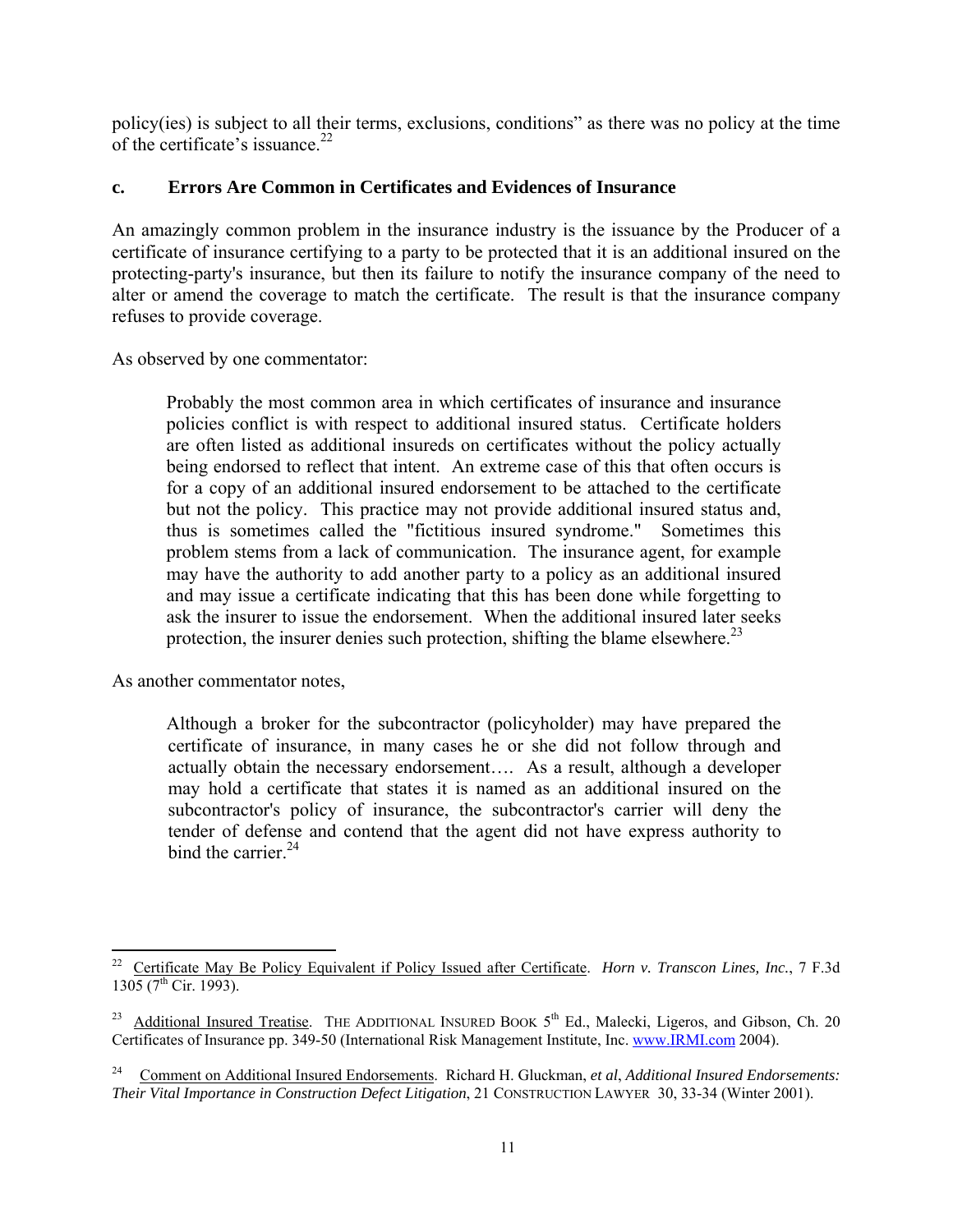The commentator in COUCH ON INSURANCE<sup>25</sup> offers the following advice:

Where an entity requires another to procure insurance naming it an additional insured, that party should not rely on a mere certificate of insurance, but should insist on a copy of the policy. A certificate of insurance is not part of the policy if it states that there is coverage but the policy does not, the policy controls.

Failure timely to discover the error in the certificate or evidence of insurance can bar a breach of contract action against the insured.<sup>26</sup>

The court found that the ACORD certificate's disclaimer negated reasonable reliance by a landowner on an erroneous statement in the certificate the landowner was an additional insured. The court noted that the landowner did not attempt to obtain a copy of the policy or the

Contracting parties are generally not fiduciaries. (citation omitted). Thus, due diligence requires that each protect its own interests. (citation omitted).… Due diligence may include asking a contract partner for information needed to verify contractual performance. (citation omitted). If a contracting party responds to such a request with false information, accrual may be delayed for fraudulent concealment. (citation omitted). But failing to even ask for such information is not due diligence. (citation omitted). Safety Lights argues that it acted diligently by obtaining a certificate of insurance listing it as an additional insured. But the certificate warned that it conferred no rights and was limited by the underlying policy. Safety Lights argues, with some force, that there is little use for certificates of insurance if contracting parties must verify them by reviewing the full policy. But the purpose of such certificates is more general, "acknowledging that an insurance policy has been written, and setting forth in general terms what the policy covers". BLACK'S LAW DICTIONARY 240  $(8<sup>th</sup>$  ed. 2004). Given the numerous limitations and exclusions that often encumber such policies, those who take such certificates at face value do so at their own risk. Moreover, in this case Safety Lights learned of the breach within a few months after it occurred. While the facts of this specific case do not govern the categorical inquiry, they are not atypical. Additional-insured status under a general liability policy generally provides coverage for personal injury and property damage claims, most of which must be brought within two years of injury. (citation omitted). Accordingly, unless no claims are filed for a long time, breach will generally be discovered within four years…. Some contract breaches may be inherently undiscoverable and objectively verifiable. But those cases should be rare, as diligent contract parties should generally discover any breach during the relatively long four-year limitations period provided for such claims.

<sup>25</sup> Advice. Lee R. Russ and Thomas F. Segalla, COUCH ON INSURANCE § 242:33 (3d ed. 1997). Similar advice is found at Malecki on Insurance, *Certificates of Insurance – When a Court Says Certificates Cannot Be "Reasonably" Relied On, Certified Copies Of Policies May Be The Answer* (August 2007 Vol. 16, No. 10 pp. 1-4).

<sup>&</sup>lt;sup>26</sup> Timely Claim Required for Action for Breach of Insurance Covenant. In the follow up breach of contract state court action for failure to provide additional insured protection (see Footnote 13 discussion of holding in *TIG Ins. Co v. Sedgwick James of Washington,* 276 F.3d 754 (5<sup>th</sup> Cir. 2002), in *Via Net v. TIG Ins. Co.*, 211 S.W.3d 310 (Tex. 2006) the Texas Supreme Court held that the discovery rule did not apply to defer accrual of the 4 year statute of limitations. Safety Lights and TIG, under their subrogation rights, filed suit against Via Net and its parent, U. S. Delivery, within 4 years after they had been notified by Lumbermens that Safety Lights was not an additional insured on Lumbermens CGL policy. This was however more than 4 years after the issuance of the certificate of insurance. The court of appeals had held that Safety Lights could not have discovered the breach of contract by Via Net until the denial of coverage by Lumbermens and thus the discovery rule postponed accrual of the 4 year statute of limitations applicable to breaches of contract. The Texas Supreme Court disagreed and held: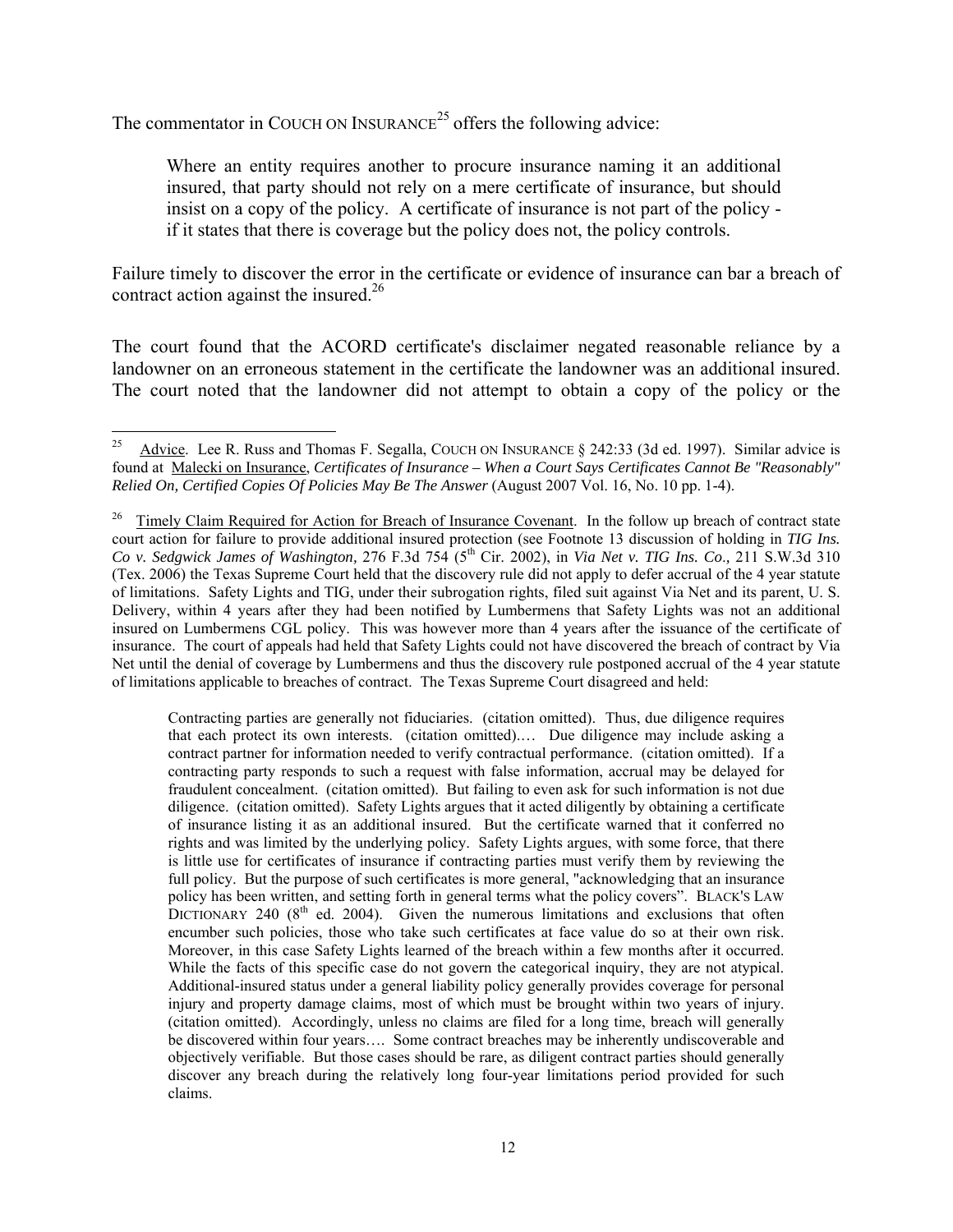endorsement. This case involved a contract that did not call for the landowner to be designated as an additional insured, but prior to execution of the contract, the contractor told the landowner that it would be an additional insured and produced a certificate of insurance designating the landowner as an additional insured. The court held that the contractor had no duty to cause the landowner to be an additional insured. $27$ 

#### **d. Certificates and Binders Are Sometimes Issued Prior to Policy Issuance**

A certificate of insurance is only evidence of insurer's intent to provide insurance and is not a contract to insure.<sup>28</sup> Certificates and binders are on many occasions issued prior to the issuance of the policy. This can result in situations where a subsequently issued policy excludes coverages expected by an additional insured shown in the certificate.<sup>29</sup> Even in the case of a renewal, additional insured status may be dropped and reliance on a certificate designating insured status may not be relied upon.

 $27\,$ 27 No Insurance Specifications in Contract. Also see discussion of this issue at Malecki on Insurance, *Certificates of Insurance – When a Court Says Certificates Cannot Be "Reasonably" Relied On, Certified Copies Of Policies May Be The Answer* (August 2007 Vol. 16, No. 10 pp. 1-4); and THE ADDITIONAL INSURED BOOK  $5<sup>th</sup>$  Ed., Malecki, Ligeros, and Gibson, Ch. 20 Certificates of Insurance, p. 345 (International Risk Management Institute, Inc. www.IRMI.com 2004).

<sup>&</sup>lt;sup>28</sup> Certificate i<u>s Not Insurance</u>. In *Kermanshah Oriental Rugs v. GO*, 47 A.D.3d 438 (N.Y. 2008) the court held that a certificate of insurance was merely evidence of a carrier's intent to provide coverage, but not a contract to insure the designated party; nor was the certificate conclusive proof, standing alone, that a contract for insurance existed; the claim that insurance was never procured remained unchallenged. In *Griffin v. DaVinci Development, LLC*, 845 N.Y.S.2d 97 (N.Y. 2007) the court found no privity of contract with insurer or insurance broker and no right to claim third party beneficiary status by premises owner in a suit against an insurer and contractor's insurance broker for broker having issued multiple certificates of insurance showing owner as an additional insured when in fact no insurance was subsequently issued.

<sup>29</sup> Policy Issued Subsequent to Certificate or Binder May Eliminate Expected Coverage. In *American Country Ins. v. Kraemer Bros., Inc.*, 699 N.E.2d 1056 (Ill. 1998) a general contractor, which as designated as an additional insured on subcontractor's insurance certificate, was bound by policy exclusions and conditions in a subsequently issued policy and additional insured endorsement limiting coverage to strict liability. The endorsement read: "This endorsement provides no coverage to the Additional Insured for liability arising out of the claimed negligence of the Additional Insured, other than which may be imputed to the Additional Insured by virtue of the conduct of the Named Insured". The court noted "Just because there are fewer strict liability claims than negligence claims does not make the coverage illusory".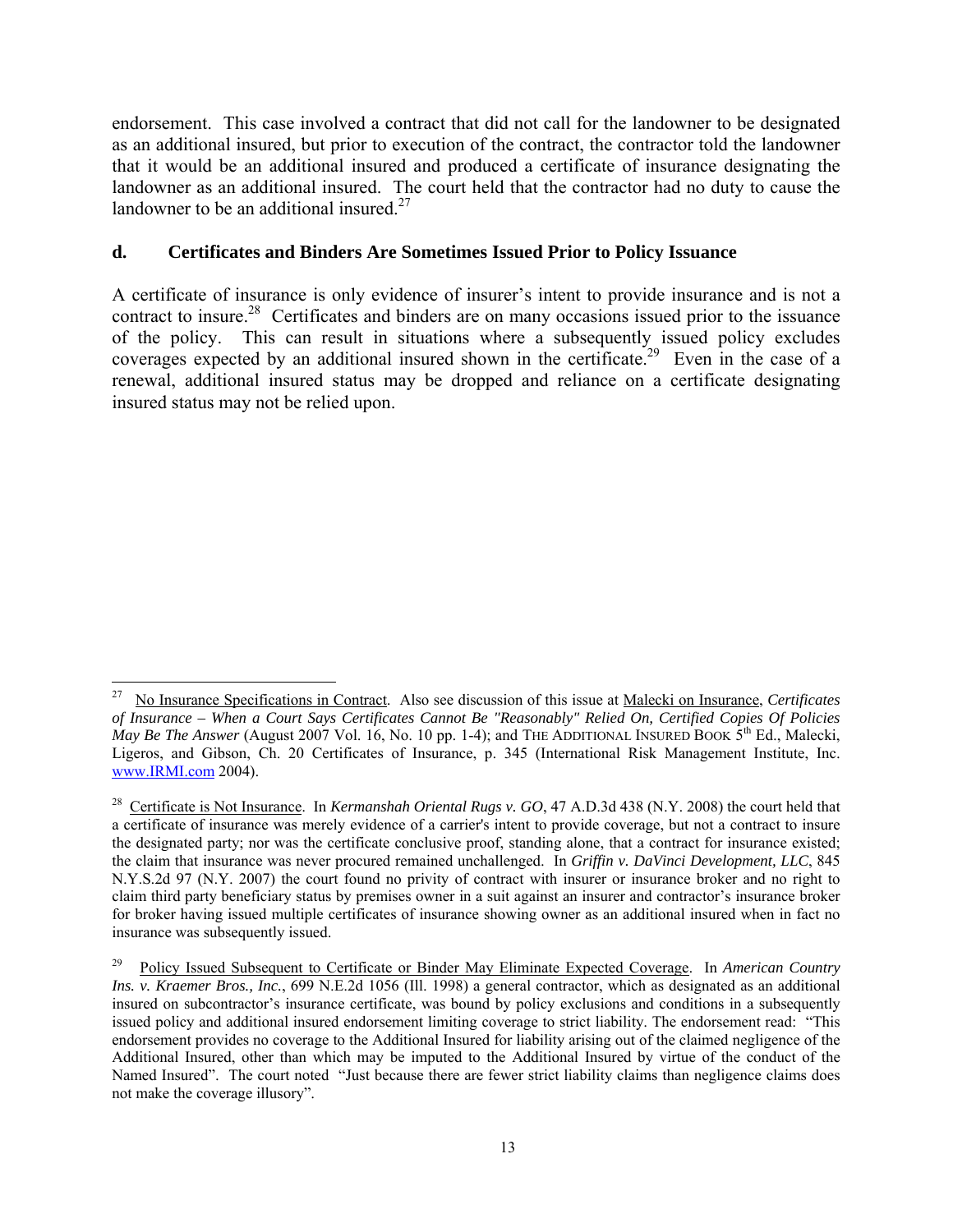#### **e. Deficient Insurance Specifications Excuse Certificates Which Incorrectly Certify Existence of Additional Insured Coverage**

In one case a general contractor's failure to include in its insurance specifications that it be listed as an additional insured on its subcontractor's CGL policy prevented it from recovering against its subcontractor for breach of contract in failing to provide additional insured coverage, even though the subcontractor had provided the contractor with a certificate of insurance certifying to the general contractor that it was an additional insured.<sup>30</sup>

#### **f. Certificates Which Correctly Certify Existence of Additional Insured Coverage, But Coverage Is Unsuitable**

An Illinois court<sup>31</sup> has held that an insurer was not liable to an additional insured, a general contractor, for coverage of injuries suffered by an employee of the named insured, a roofing subcontractor, even though the named insured provided the additional insured with a certificate of insurance reflecting that the additional insured was covered by the named insured's liability insurance as to a particular project, where the insurance policy was endorsed to exclude coverage to the subcontractor for bodily injury arising out of the subcontractor's roofing work! The court, relying on the ACORD disclaimer language, held:

Plaintiffs (the general contractor-additional insured and its own CGL insurer) argue that there was an ambiguity in the certificate at issue because the language of the certificate implied that some form of insurance was provided but the exclusion in the policy excluded all possible coverage for the … project. However, pursuant to the statements in the certificate, the plaintiff was advised to look at the policy to ascertain the nature and the extent of coverage. We conclude it was also … (the general contractor) rather than American Country's (the roofer's CGL insurer) duty to determine whether this coverage was adequate for the intended purpose. To hold otherwise would place an excessive burden on insurers to review all construction contracts in order to determine the insurance needs of the project prior to issuing a certificate of insurance. Lastly, although plaintiffs argue that they never received a copy of the policy, there is no evidence in the record that they requested one.

The holding by the Sixth Circuit<sup>32</sup> in a case where the court applied Texas law emphasizes why it is important to obtain and read a copy of the additional insured endorsement and not to rely either upon a statement in the certificate of insurance that the party to be protected is an

 $\overline{a}$ 

<sup>&</sup>lt;sup>30</sup> Deficient Insurance Specifications in Contract. *Public Administrator of Bronx County v. Equitable Life Assurance Society,* 198 A.D.2d 105, 603 N.Y.S.2d 830 (N.Y. 1993).

<sup>31</sup> Read the Policy. *Pekin Ins. Co. v. American Country Ins. Co.*, 213 Ill. App.3d 543, 572 N.E.2d 1112 (Ill. 1991).

<sup>&</sup>lt;sup>32</sup> Read the Endorsement. *BP Chemicals, Inc. v. First State Ins. Co.*, 226 F.3d 420 (6<sup>th</sup> Cir. 2000). In *T.H.E. Ins. Co. v. Naghtin*, 916 F.2d 1082, 1086 (Oh. 1990) the court held that an insurer was not estopped from denying coverage to an additional insured shopping center owner for injuries occurring during a photo opportunity with adult bears where the policy covered only photo opportunities with bear cubs.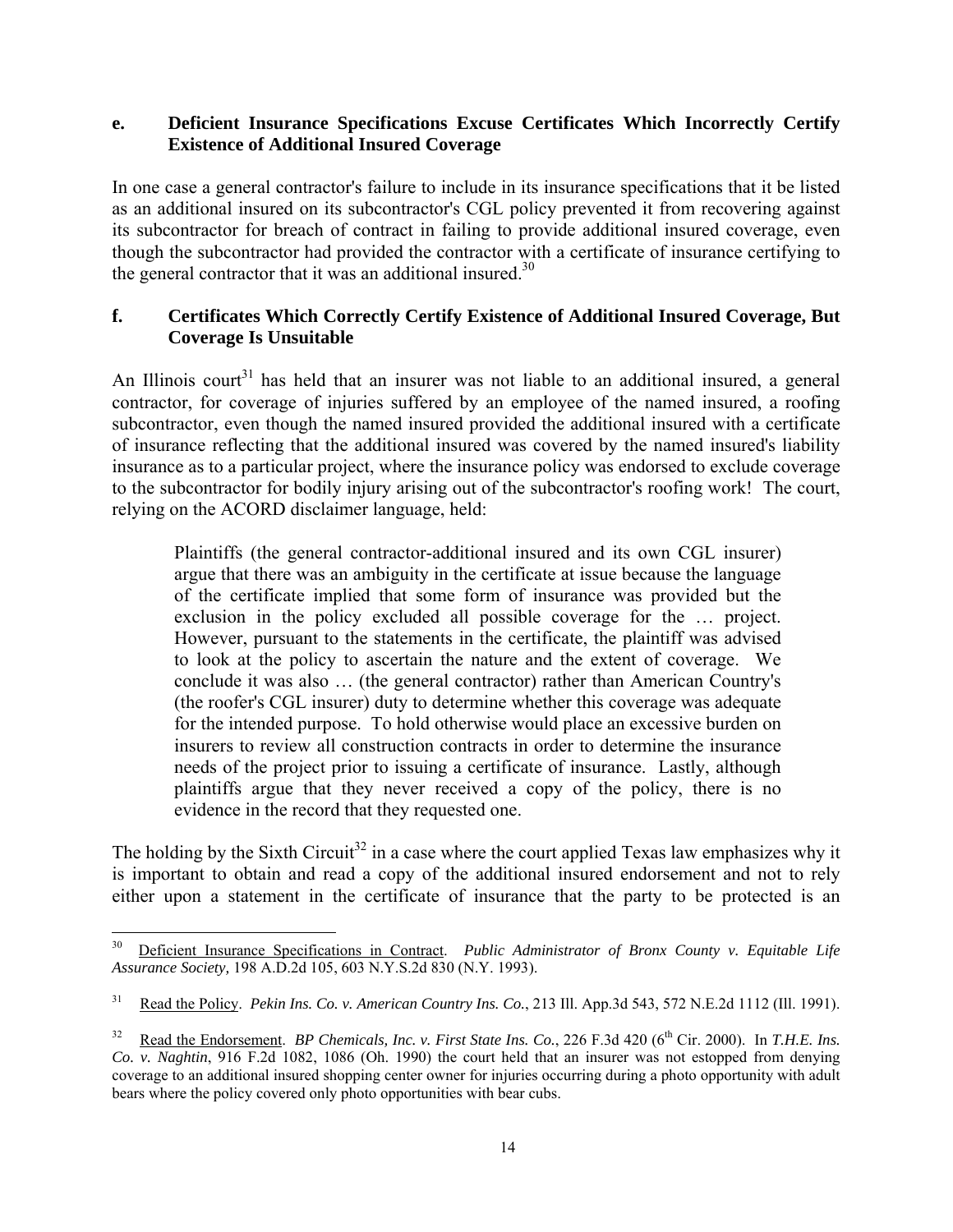additional insured for liabilities arising out of the protecting party's work or upon a general statement in the contract that the party to be protected is to be listed as an additional insured on the protecting party's commercial general liability policy. The court in this case held that the additional insured endorsement meant exactly what it said "the negligence of the additional insured is excluded" and that the certificate of insurance stating that party to be protected was an additional insured and the contractual provision in the contract between the party to be protected and the protecting party that the party to be protected be listed as an additional insured did not clearly provide for coverage of the additional insured's negligence.<sup>33</sup>

The decision in *Elf Exploration, Inc. v. Cameron Offshore Boats, Inc.*<sup>34</sup> also illustrates the risk inherent in not reading the insurance policy of the protecting party. The court found that a fact issue existed defeating a summary judgment motion on whether the party to be protected had accepted the protecting party's insurance policy which contained an additional insured provision that included the party to be protected, although the provision was worded so as to exclude coverage in cases where the party to be protected was already insured (a so-called "*escape clause*").

Provided that where the Assured (the party to be protected) is, irrespective of this insurance, covered or protected against any loss or claim which would otherwise have been paid by the Assurer, under this policy, there shall be no contribution by the Assurer on the basis of double insurance or otherwise.

The protecting party provided insurance naming the party to be protected as an additional insured and therefore did not violate the covenant to name the party to be protected as an additional insured, but the additional insured provision contained an escape clause! Timely review and objection may need to occur to defeat this waiver argument!

#### **2. Standard Certificate Does Not Disclose Policy Modifications**

The standard certificate does not disclose modifications to the policy, including not disclosing exclusions added by endorsement.<sup>35</sup> The standard certificate does not disclose whether the

<sup>33</sup> 33 Endorsement Gutted Expected Coverage. *See National Union Fire Ins. Co. v. Glenview Park District*, 230 Ill. App.3d 578, 594 N.E.2d 1300 (Ill. 1992), *aff'd in part, rev'd in part*, 158 Ill.2d 116, 632 N.E.2d 1039 (Ill. 1994) additional insured park district was bound by endorsement that excluded coverage for the additional insured's own negligence; certificate of insurance contained standard ACORD disclaimers, but did not indicate the limitation on coverage; and *Liberty Mut. Fire Ins. v. Statewide*, 352 F.3d 1098, 1099 (Ill. 2003) coverage not illusory under policy that limited additional insured's coverage to strict liability, despite status as additional insured on certificate. But see the holding of the Texas Supreme Court in *ATOFINA Petrochemicals, Inc. v. Continental Casualty Co.*, 185 S.W.3d 440 (Tex. 2005) in which the court noted that a similarly worded endorsement, if so interpreted, would be illusory.

<sup>34</sup> Escape Clause. *Elf Exploration, Inc. v. Cameron Offshore Boats, Inc.*, 863 F. Supp. 386 (E. D. Tex. 1994).

<sup>35</sup> Certificate May Not Disclose Policy Modifications. The 2009 revision to the ACORD 25 Certificate of Liability Insurance eliminated from the Remarks box the directive to disclose "exclusions added by endorsement". Even the prior edition of the ACORD 25 might not have elicited disclosure of the modification to the CGL policy by either a CG 21 39 10 93 Contractual Liability Limitation or CG 24 26 07 04 Amendment of Insured Contract Definition discussed in the next paragraphs of this article. The CG 21 39 is not classified as an "exclusion" even though it is one of the most severe exclusions in the industry. As discussed in these paragraphs addition of these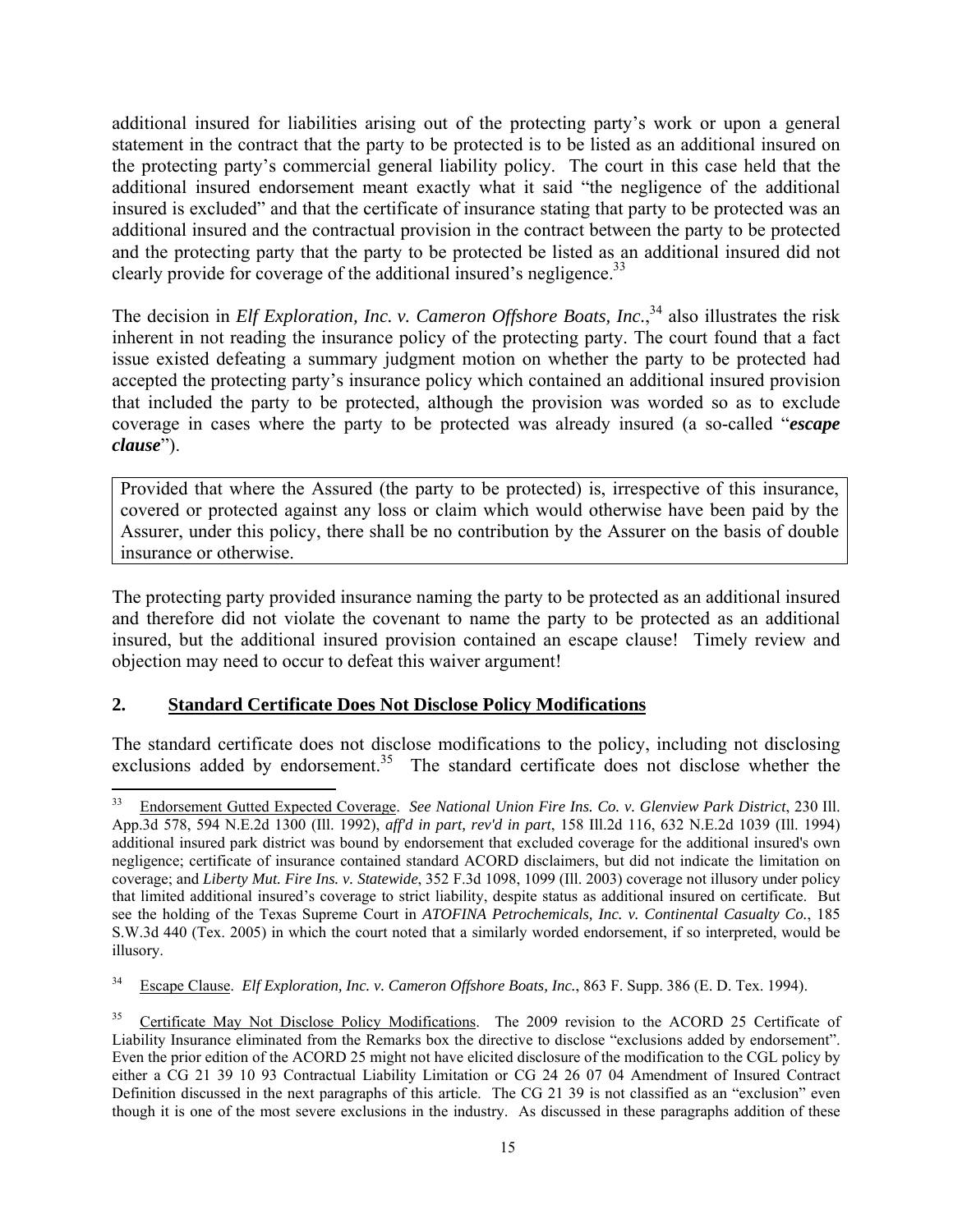insured's CGL policy contains coverage for the insured's liability assumed under an "*insured contract*" (this coverage is known as "*contractual liability insurance*", and is referred to in this article as "*indemnity insurance*"). The standard CGL policy provides indemnity insurance. It provides indemnity insurance by stating that an insured contract is an exception to one of the policy's exclusions from coverage.  $36$ 

The standard certificate does not disclose whether the insured's liability policies, including the additional insured endorsement thereto, have been modified with one of the following

 endorsements to the CGL policy potentially materially reduces the scope of the indemnity insurance provided by the standard CGL policy. Perhaps, an insurance certificate's producer will be responsive to insurance specifications specifically requiring that the certificate of insurance disclose modification of the policy by either a CG 21 39 or a CG 24 26.

<sup>36</sup> Indemnity Insurance. Indemnity insurance is provided by the standard CGL policy. This coverage is provided by creating an "exception" to an "exclusion" from coverage. Paragraph 2 to Section I Coverages sets out the following exclusions to the coverage created in Paragraph 1:

#### 2. Exclusions

This insurance does not apply to:…

b. Contractual Liability

"Bodily injury" or "property damage" for which the insured is obligated to pay damages by reason of the assumption of liability in a contract or agreement. This exclusion does not apply to liability for damages:

- … (2) Assumed in a contract or agreement that is an "insured contract", provided the "bodily injury" or "property damage" occurs subsequent to the execution of the contract or agreement. Solely for the purposes of liability assumed in an "insured contract", reasonably attorneys fees and necessary litigation expenses incurred by or for a party other than an insured are deemed to be damages because of "bodily injury" or "property damage", provided:
	- (a) Liability to such party for, or for the cost of, that party's defense has also been assumed in the same "insured contract"; and
	- (b) Such attorney fees and litigation expenses are for defense of that party against a civil or alternative dispute resolution proceeding in which damages to which this insurance applies are alleged.

"Insured contract" is defined in Paragraph 9 of Section V Definitions of the standard CGL policy as follows:

9. "Insured contract" means:

- a. A contract for lease of premises. However, that portion of the contract for a lease of premises that indemnifies any person or organization for damage by fire to premises while rented to you or temporarily occupied by you with permission of the owner is not an "insured contract";
- b. A sidetrack agreement;
- c. Any easement or license agreement, except in connection with construction or demolition operations on or within 50 feet of a railroad.
- d. An obligation, as required by ordinance, to indemnity a municipality, except in connection with work for a municipality;
- e. An elevator maintenance agreement;

engineer or surveyor, assumes ….

**f.** That part of any other contract or agreement pertaining to your business (including an indemnification of a municipality in connection with work performed for a municipality) under which you assume the tort liability of another party to pay for "bodily injury" or "property damage" to a third person or organization. Tort liability means a liability that would be imposed by law in the absence of any contract or agreement. Paragraph f. does not include that part of any contract or agreement: (1) That indemnifies a railroad...; (2) That indemnifies an architect, engineer or surveyor …; or (3) Under which the insured, if an architect,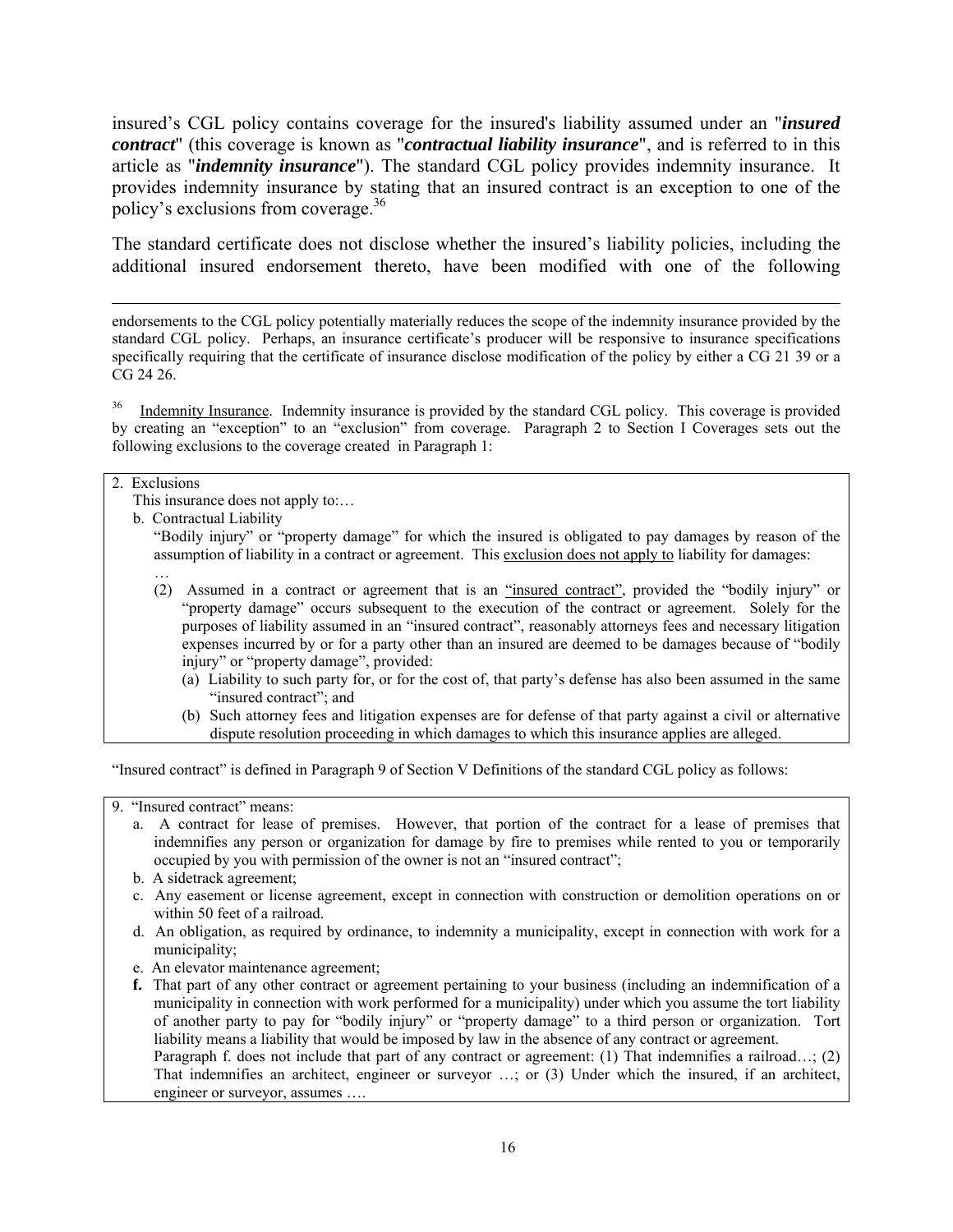endorsements limiting or eliminating indemnity insurance. The endorsements noted in the next two paragraphs materially reduce the scope of the indemnity insurance coverage provided by the standard policy.

#### **a. ISO CG 21 39**<sup>37</sup>

ISO endorsement CG 21 39 10 93 Contractual Liability Limitation removes from the standard CGL policy's coverage the coverage provided via paragraph f in the list of contracts constituting an insured contract.<sup>38</sup> This endorsement eliminates from the standard policy coverage indemnity insurance for contractually assumed tort liability of another person. This endorsement eliminates coverage that provides the funding for most indemnification agreements.

### **b. ISO CG 24 26**<sup>39</sup>

ISO endorsement CG 24 26 Amendment of Insured Contract Definition was added in 2004. It limits contractual liability coverage for indemnities of the named insured to injuries or damages "caused, in whole or in part, by the named insured or those acting on behalf of the named insured". This wording is similar to the revision made to the CG 20 10 and was in response to cases holding that the prior wording extended coverage to liabilities arising out of the sole fault of the indemnitee or additional insured.

#### **B.** No Advance Notice of Cancelation<sup>40</sup>

### **1. Standard Policy's Cancellation Notice Requirement**

The standard liability policy provides for notice of nonrenewal to be sent to the "*first named insured*<sup>241</sup> as opposed to each "insured" or each "named insured." When and how a policy may be canceled by the insurer is regulated by statute in every state. Most states additionally address notice of cancellation. However, these statutes do not necessarily use terms identifying the parties in the same way as are used in the standard policy or in policies issued by the most frequent insurers. Statutes requiring that notice of cancellation be sent vary from giving notice to

9. When We Do Not Renew

<sup>37</sup> 37 ISO CG 21 39. A copy of the ISO CG 21 39 is contained in the **Appendix** to this article.

<sup>38</sup> Insured Contracts. See standard CGL policy's definition of an "insured contract" set out in Footnote 36. Paragraph f excepts from the exclusion of coverage for insured contracts a written contract by which the named insured assumes the tort liability of another by contract entered into prior to the occurrence of the bodily injury (*i.e.*, an intermediate or broad form indemnity). Adding this endorsement to a standard liability policy leaves coverage intact for the other 5 types of insured contracts (a-e).

<sup>39</sup> ISO CG 24 26. A copy of the ISO CG 24 26 is contained in the **Appendix** to this article.

<sup>&</sup>lt;sup>40</sup> Notice of Cancellation. 17 WILLISTON ON CONTRACTS § 49:130 Notice of Cancellation (4<sup>th</sup> ed. 2010).

<sup>&</sup>lt;sup>41</sup> First Named Insured. ISO's CG 00 01 CGL Section IV Commercial General Liability Conditions provides

If we decide not to renew this Coverage Part, we will mail or deliver to the *first Named Insured* shown in the Declarations written notice of the nonrenewal not less than 30 days before the expiration date. If notice is mailed, proof of mailing will be sufficient proof of notice.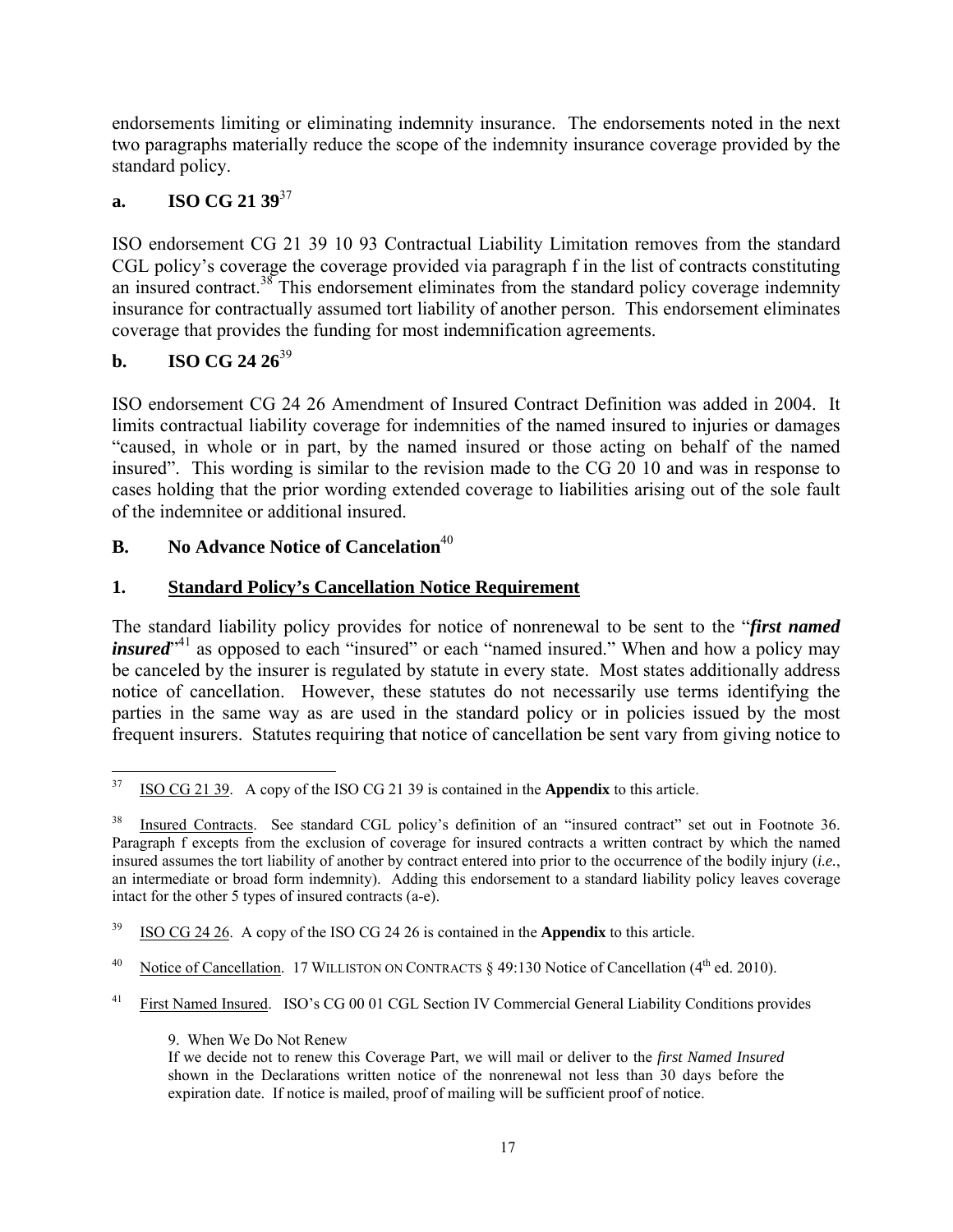"*the policyholder*," a "*person insured*," "*an insured*," "*the insured*," "*the named insured*," or to the "first named insured."<sup>42</sup> Some states do not have statutes regarding notice of cancellation.<sup>43</sup> In order for an additional insured to be assured that the issuer of the liability insurance is contractually obligated to give it notice of cancellation, both the primary CGL policy issuer and the umbrella policy insurer must commit by endorsement of its policy to give the additional insured notice.<sup>44</sup>

#### **2. Certificate and Evidence of Insurance Cancellation Notice Statement**

#### **a. ACORD Forms**

The ACORD 24 Certificate of Property Insurance, ACORD 25 Certificate of Liability Insurance and ACORD 28 Evidence of Commercial Property Insurance were revised in late 2009 and early 2010 to change the Cancellation notice language to read as follows:<sup>45</sup>

New York. The court in *Wainwright v. Charlew Constr. Co.,* 302 A.D.2d 784, 755 N.Y.S.2d 751 (N.Y. Ad 3rd Dep't 2003) noted that the New York Insurance Code only provided for notice of cancellation to be sent to "the first named insured" and therefore did not need to be sent to other insureds under a policy.

43 No Statutorily-Required Cancellation Notice. Alabama, Delaware, District of Columbia, Hawaii and West Virginia.

 $42\,$ Statutorily Required Cancellation Notice. See the Chart of Laws, Regulations, Bulletins and Rules Regarding in the **Appendix**.

California. A court in California has interpreted California statutes requiring cancellation notice to "the named insured" as requiring that cancellation notice be sent to an additional insured by finding that the word "the" means "each". The court then determined that the designation of a landlord as an additional insured in an additional insured endorsement made the landlord a named insured on the policy. *Kotlar v. Hartford Fire Ins. Co.*, 83 Cal. App.4<sup>th</sup> 116 (2000). The court rejected Hartford's argument that "the" referred to the party that paid for the policy and is singular and only refers to a single person or entity in contrast to "a". The court's finding that an additional insured is a named insured on the policy is contrary to common industry understanding of who is a "named insured" on a CGL policy.

Notice of Cancellation Endorsements to CGL and Umbrella Policy. In the **Appendix** are an ISO CG 02 05 12 04 Texas Changes – Amendment of Cancellation Provisions or Coverage Changes and an ISO CU 24 19 12 01 Lessor – Additional Insured and Loss Payee. The first form is an example of a state-filed form where the insurer contracts to give its CGL policy additional insured a certain number of days advance notice of cancellation or material change in policy terms. Notice that this form does not address cancellation of the CGL policy by the named insured. The second form is an example of an endorsement to an umbrella liability policy where the umbrella insurance carrier commits to give an additional insured lessor notice of cancellation of the umbrella policy, whether occurring due to cancellation by the insurer or by the named insured lessee.

ACORD's Explanation for Revisions. ACORD offers the following reasoning for changing the Cancellation notice language:

The word "endeavor" was removed because policy cancellation provisions generally don't use the word "endeavor". Only a policy can obligate an insurer to provide notice of cancellation. Unless a policy's provisions explicitly provide for notice to a party also listed as the certificate holder on the certificate of insurance, the insurer is not obliged to notify that party.

The new language is compliant with state insurance regulatory requirements in all states, and specifically responsive to bulletins issued last year by the South Dakota Insurance Department.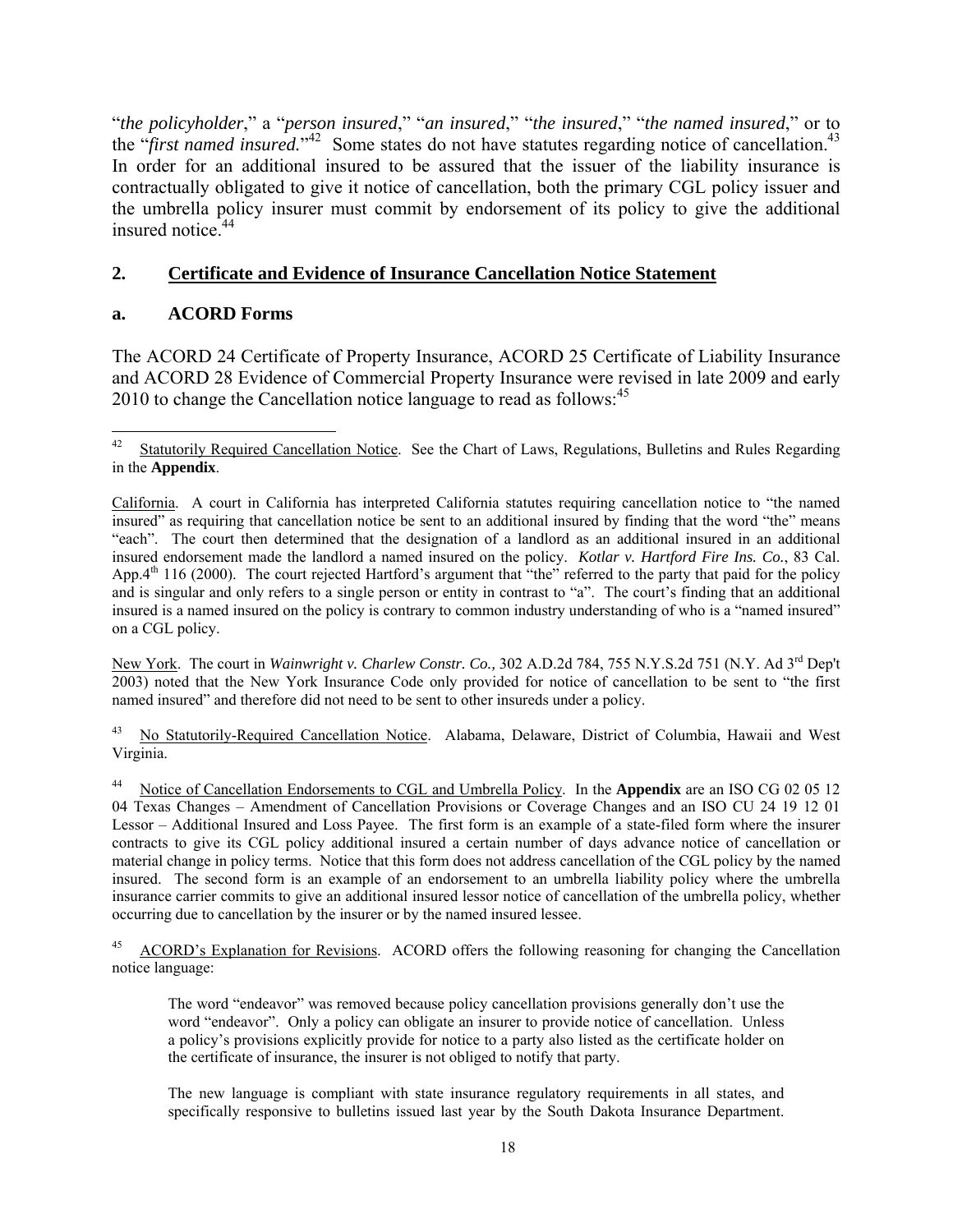#### **SHOULD ANY OF THE ABOVE DESCRIBED POLICIES BE CANCELLED BEFORE THE EXPIRATION DATE THEREOF, NOTICE WILL BE DELIVERED IN ACCORDANCE WITH THE POLICY PROVISIONS.**

The prior version of these certificates and evidence contained the following statement concerning advance notice to be given by the Insurer to the Additional Interest holder:

#### **SHOULD ANY OF THE ABOVE DESCRIBED POLICIES BE CANCELED BEFORE THE EXPIRATION DATE THEREOF, THE ISSUING INSURER WILL ENDEAVOR TO MAIL \_\_\_ DAYS WRITTEN NOTICE TO THE [***CERTIFICATE HOLDER NAMED TO THE LEFT/ADDITIONAL INTEREST NAMED BELOW***], BUT FAILURE TO MAIL SUCH NOTICE SHALL IMPOSE NO OBLIGATION OR LIABILITY OF ANY KIND UPON THE INSURER, ITS AGENTS OR REPRESENTATIVES.**

Similar language appeared in the ACORD Certificate of Property Insurance.

A New York appeals court<sup>46</sup> has held that the presence of an ACORD "endeavor"-type notice of cancellation provision in the certificate does not impose on the insurer a contractual obligation to give the certificate holder notice of cancellation of the policy for the insured's premium nonpayment. The court held that the insurer satisfied its contract obligations by complying with the contract's requirement of giving notice to the "first named insured" (the insurer's customer). The court pointed to a New York statute which required notice to the first named insured but did not also specify that notice be given to additional insureds. The court dismissed the additional insured/certificate holder's arguments as follows:

Charlew contends that it reasonably relied, to its detriment, upon the certificate of insurance which named it as an additional insured and, therefore, under our decision in [citation omitted], Merchants Mutual was equitably estopped from denying coverage. Notably, however, the situation presented herein is distinguishable because the Merchants Mutual insurance policy was not in existence at the time of (the employee's) accident. "Where there is no coverage under an insurance policy because the policy was not in existence at the time of the accident, estoppel cannot be used to create coverage." (citations omitted).

 Since the form is national, not state-specific and is filed where required, only the version of the form containing the new language should be used in all states.

Certificates of Insurance may be viewed as a summarized reflection of an insurance policy and are only informational. The policy is the definitive source for its provisions, not the certificate. If any party in addition to the first named insured desires a copy of a cancellation notice in the event the policy is cancelled, that party should be expressly endorsed onto the policy as a cancellation notice recipient. *www.acord.org*.

<sup>46 &</sup>quot;Endeavor". *Wainwright v. Charlew Constr. Co.,* 302 A.D.2d 784, 755 N.Y.S.2d 751 (N.Y. Ad 3rd Dep't 2003). *Mountain Fuel Supply v. Reliance Ins. Co.*, 933 F.2d 882 (10<sup>th</sup> Cir. 1991) "The language in the notice of cancelation clause appears to be phrased so as to avoid creating any firm obligation to give notice". Also see *Nazami v. Patrons Mutual Ins. Co.*, 910 A.2d 209 (Conn. 2006).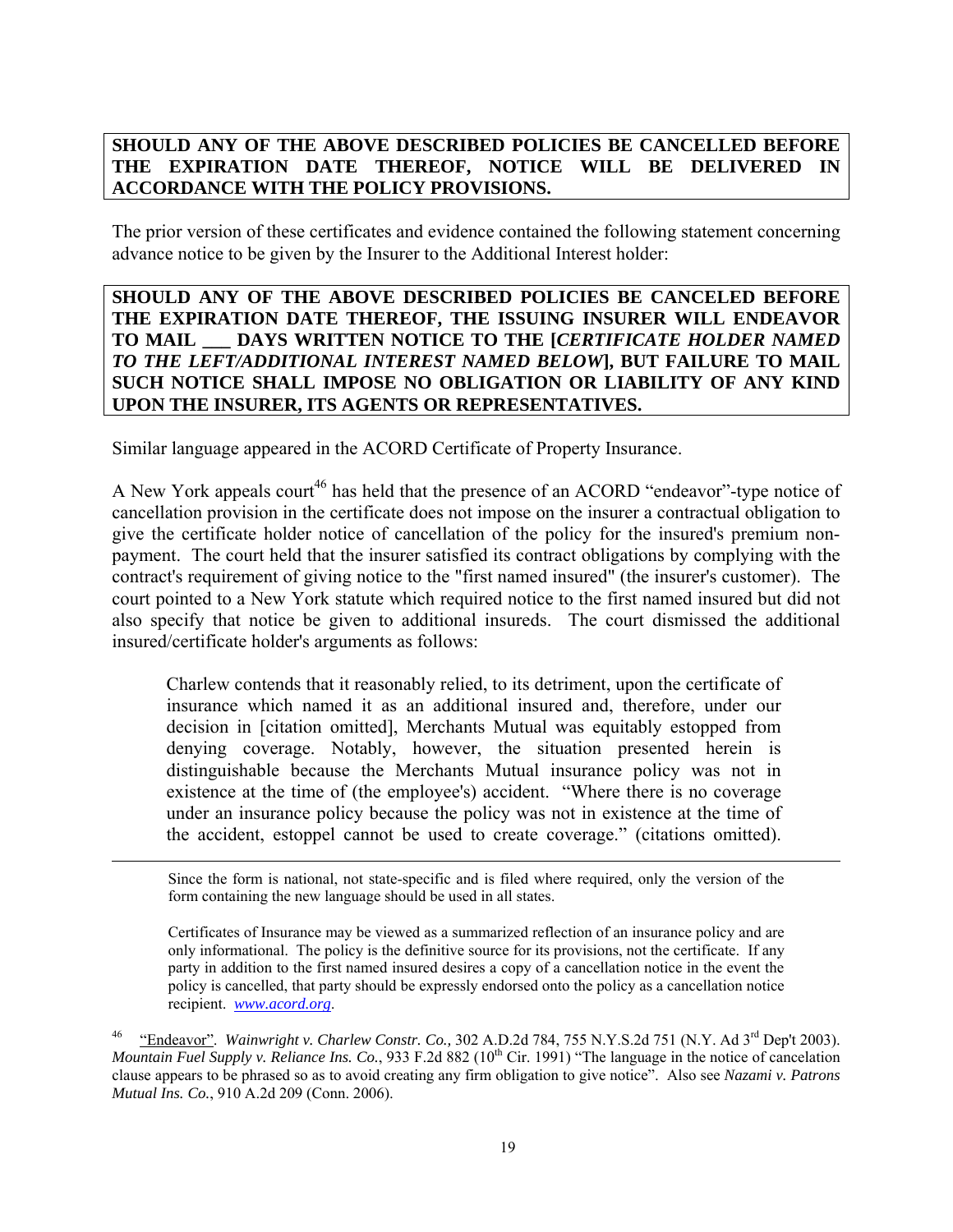Furthermore, Charlew argues that the policy was not properly cancelled because it was not notified of such action, as an additional insured…. Even assuming that Merchants Mutual received the policy change request from Weller-Marcil, we disagree with that argument. Since Merchants Mutual strictly complied with the notice of cancellation provisions set forth in … (reference to NY statute omitted) by mailing a timely notice of cancellation to the "first-named insured" (Regels) and "such insured's authorized agent or broker" (Weller-Mercil), the policy was effectively cancelled … (citation omitted), irrespective of its failure to comply with its "courtesy" policy of notifying additional insureds of a cancellation. Charlew's (the additional insured's) argument is further belied by the unambiguous disclaimer contained in the certificate of insurance … (quotation of the ACORD language is omitted.).

*Id.* at 753-54.

### **b. Manuscripted Changes to the ACORD Form**

In a Fifth Circuit case<sup>47</sup> the Court of Appeals refused to find that the certificate's manuscripted notice of cancellation provision created any right to notice in favor of the certificate holder. The lessee provided the lessor with a certificate of insurance indicating that lessee had CGL insurance in place covering lessee's operations at the leased premises. Thereafter due to nonpayment by lessee of the policy's premium the insurer, USF&G, cancelled the policy, notifying the lessee and not the lessor. Three months after the policy was cancelled, an explosion occurred on the leased premises, resulting in extensive damage to neighboring properties. Over 1,100 lawsuits were filed against the lessor. The certificate contained both the printed ACORD "endeavor"-type notice provision and an added typed provision as follows:

(Insurer) will make every effort to notify the holder of this Certificate of any material change in or cancellation of these policies, but assumes no responsibility for failure to do so.

(Added typed provision):

A 10-day notice will be given to the holder of this certificate, in the event of cancellation.

In finding that the certificate did not confer rights on the certificate holder, the court held

Since U.S. Pipe was not a named beneficiary under the insurance policy, any coverage which it seeks to enjoy would have to arise from the certificate of insurance. A certificate issued to a lessor indicating that liability insurance has been acquired by the lessee does not constitute a contract between the lessor and the insurer. (Citations omitted.) The certificate simply provides a method whereby a lessee can show that he has complied with a lease provision requiring that insurance be obtained. The provision regarding notification in the event of cancellation is a mere promise, unsupported by any consideration.

<sup>47</sup> 47 Manuscripted Revision to ACORD-Type Cancellation Notice Not Effective. *United States Pipe & Foundry Co. v. United States Fidelity & Guaranty Co.,* 505 F.2d 88 (5<sup>th</sup> Cir. 1974).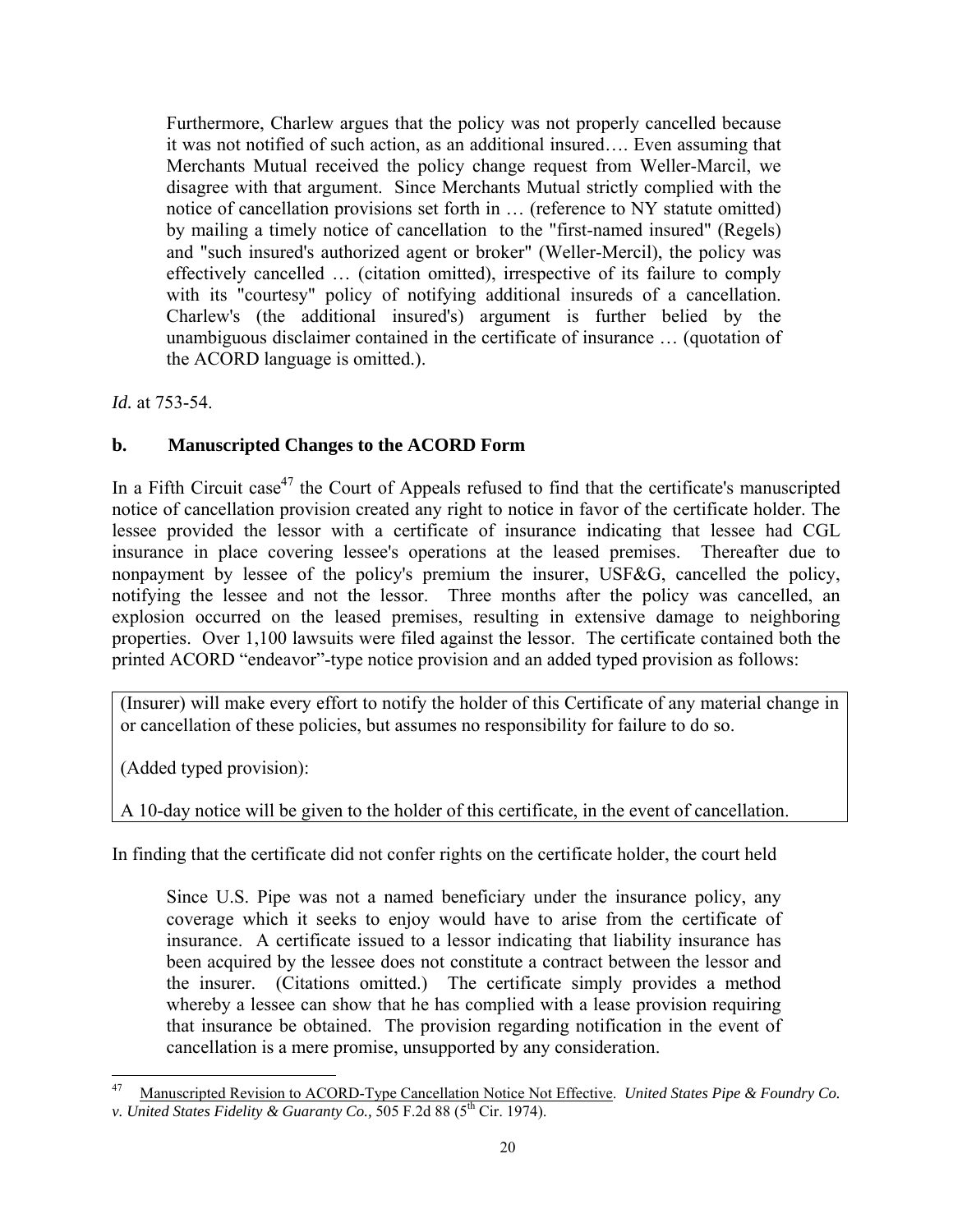#### **IV. LEASES**

Generally, to be eligible for insured status under a property policy, the insured must have an *insurable interest* in the insured property. The assumption by a tenant of liability for damage to leased premises is recognized as creating an insurable interest in the tenant. Leases for single tenant buildings sometimes require the tenant to insure the improvements and to name the owner-lessor as an additional insured.

#### **A. Standard Endorsements**

#### **1. CP 12 19 Additional Insured – Building Owner**

In November 2008 ISO issued its form CP 12 19 Additional Insured – Building Owner endorsement to designate a building owner as an additional insured on a tenant's property policy covering the building. It is the insureds who receive the loss payment under a property policy. Thus it is unnecessary to specify that an additional insured is also designated as a *loss payee*. The phrase "*as their interests may appear*" often is added in a property additional insured endorsement. This is done in order to limit the additional insured's recovery rights to covered property with respect to which the additional insured has an interest. Without these limiting words, if the policy covers multiple properties, the insurer could include the additional insured on all policy proceed checks. Under the CP 12 19 the building owner is an additional insured with respect to the coverage provided for direct physical damage to the building and covered loss is adjusted with and payable to both the tenant, as the first named insured (the insured whose name is listed first in the Declarations), and to the building owner, as additional insured.

The ISO CP 12 19 Building Owner Additional Insured Endorsement does not provide for notice of cancellation to be given to the landlord/additional insured. Further, the cancellation provision in the ISO common policy conditions states that notice of cancellation is given only to the first named insured. Thus, the tenant's property policy provides notice of cancellation will only be given to the tenant.<sup>48</sup> Additional caveats. The ISO property policy cancellation provisions address only notice for cancellations by the insurer.<sup>49</sup> There is no provision that notice be sent to the landlord if the tenant cancels the policy. There is no provision that notice of cancellation by

<sup>48</sup> 48 Must Be Designated on Endorsement as an Additional Insured. In *Scottsdale Ins. Co. v. Mason Park Partners,*  LP, 2007 WL 2710735 ( $5<sup>th</sup>$  Cir. – Tex. 2007) the landlord learned the hard way that it needed to follow up and obtain a corrected additional insured endorsement on the tenant's property policy. Although the landlord was designated as an additional insured on the liability portion of the package policy, the additional insured endorsement on the property policy stated that the name and address of the loss payee was "to follow". It never did and the insurance company did not send notice of cancellation of the property portion of the policy prior to the fire that destroyed the Taste of Katy restaurant. The court found "Nothing in the loss payable provision or anywhere else gave Scottsdale notice that (landlord) was the intended loss payee". In addition to issuing the additional insured endorsement to the property policy, the landlord should also have obtained an endorsement to the property policy requiring notice of cancellation be given to it of policy cancellation. The standard property policy only requires notice of cancellation be sent to the first named insured.

Non-ISO Policies – Notice of Cancellation. Some insurers' policies provide that the insurer will give notice of cancellation to all insureds, thus including notice to additional insureds in addition to the first named insured.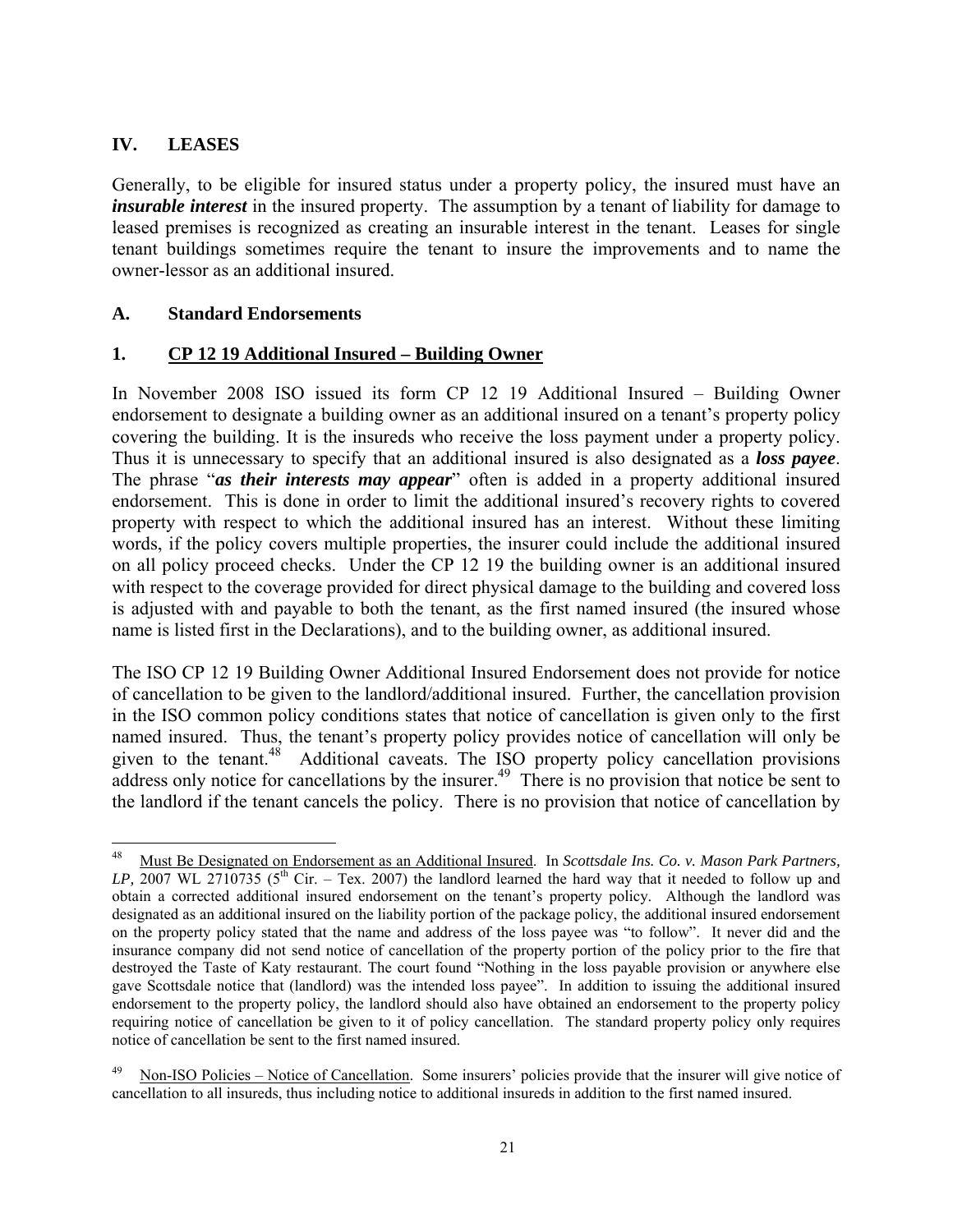the insurer is to be given by the insurer to the landlord. Further, notice is not otherwise provided to be given to the building owner under the tenant's property policy as the cancellation condition in the common policy conditions form (IL 00 17) provides that the insurer is to notify only the first named insured. To assure notice of cancellation by the insurer, the landlord must obtain a notification endorsement to the policy.

#### **2. CP 12 18 Building Owner Loss Payable**<sup>50</sup>

Also, in November 2008 ISO amended its CP 12 18 Loss Payable Provisions endorsement to permit a building owner to be designated as a loss payee under a Building Owner Loss Payable option, as an alternative to using the CP 12 19. Under the Building Owner Loss Payable option, covered loss to the building is adjusted with the building owner and loss to betterments is adjusted with the tenant, unless the lease stipulates otherwise. Notice of cancellation is not granted to the building owner.

#### **3. ISO CP 15 03 Business Income – Landlord as Additional Insured (Rental Value) Endorsement**

This endorsement to the tenant's property policy adds the person identified in the endorsement (the landlord) as an insured for loss of "rental value" and thus meets lease requirements that the tenant obtain coverage for loss of the additional insured's rental income. The ISO CP 15 03 provides that notice of insurer cancellation will be provided by the insurer to the additional insured, landlord.

#### **B. No Protection for Insured's Acts**

Unlike standard mortgagee coverage discussed in Part VI of this article, other additional insurable interests endorsements do not provide coverage despite the acts of the insured, whether the first named insured (e.g., tenant) or the additional insured or loss payee (e.g., landlord). Under current ISO commercial property forms, intentional concealment or misrepresentation of a material fact by any insured voids coverage for all insureds.

#### **C.** Vacancy Clauses<sup>51</sup>

 $\overline{a}$ 

The standard commercial property policy addresses the increased insurance risk arising out of the vacancy of the covered property.<sup>52</sup> The standard commercial property policy states that a building is "*vacant*" unless

<sup>50</sup> ISO CP 12 18 Loss Payable Provisions. See ISO CP 12 18 06 07 Loss Payable Provisions, Optional Clause F Building Owner Loss Payable Clause in the **Appendix**.

Treatises. See 17 AM. JUR. PROOF OF FACTS2d 103 "Vacancy" of Insured Commercial Structure (2010); Annot., *What constitutes "vacant or unoccupied" dwelling within exclusionary provision of fire insurance policy* 47 A.L.R.3d 398 (1973); 45 C.J.S. Insurance § 999 Change in Use or Occupancy and §1002 What Constitutes Vacancy or Nonoccupancy.

<sup>52</sup> Vacancy Clause in Standard Commercial Property Policy. See Paragraph E.6 on page 13 of standard commercial property policy form in the **Appendix**.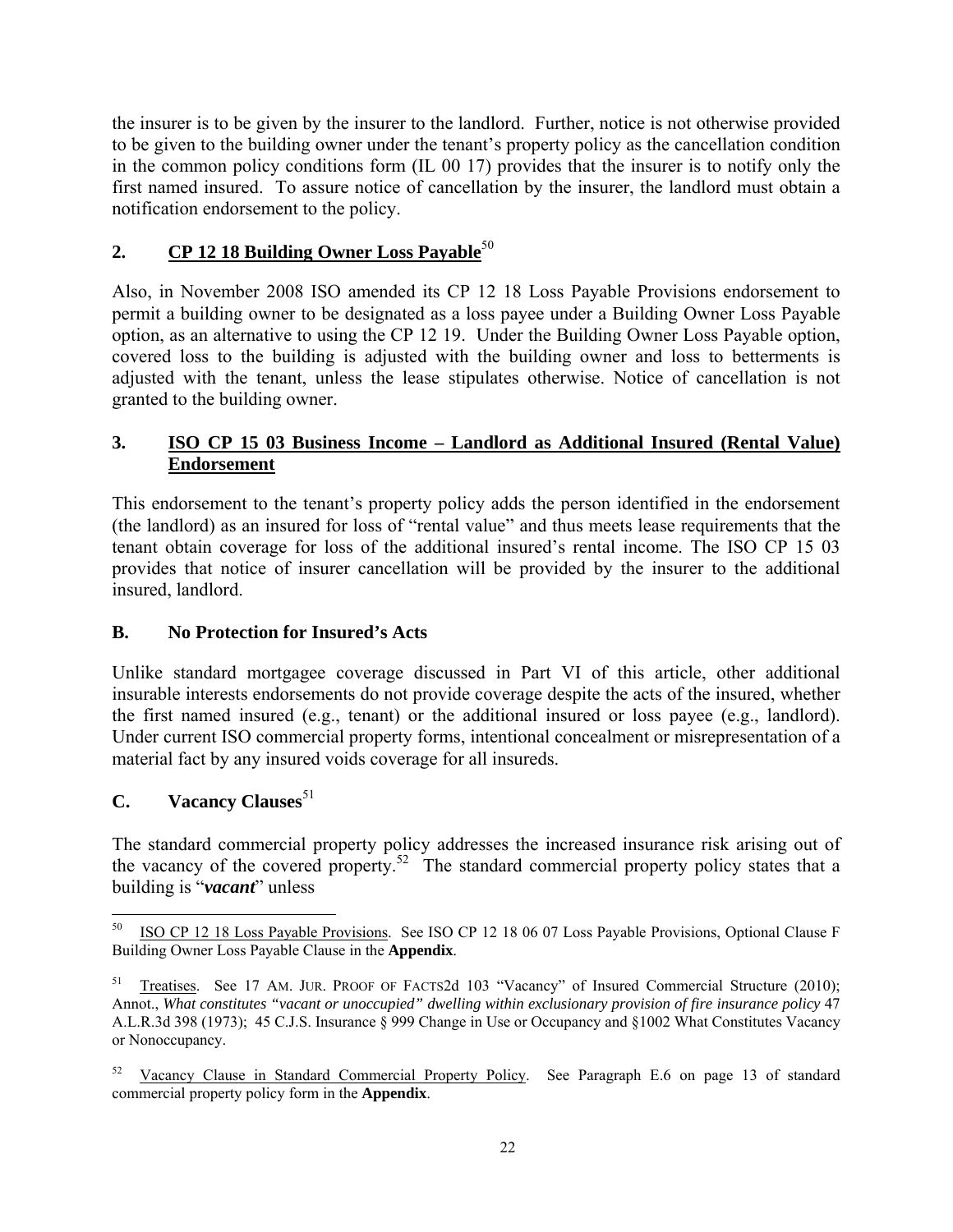at least 31% of its total square footage is:

- (i) Rented to a lessee or sub-lessee and used by the lessee or sublessee to conduct its customary operations; and/or
- (ii) Used by the building owner to conduct customary operations.  $53$

A building under construction or renovation is not considered vacant under the standard commercial property policy.<sup>54</sup> It further provides that if the building has been vacant for more than 60 consecutive days losses or damages from the following six causes are not covered losses: (1) vandalism;<sup>55</sup> (2) sprinkler leakage, unless the insured has protected the system against freezing; (3) building glass breakage; (4) water damage; (5) theft;<sup>56</sup> or (6) attempted theft. It further provides that with respect to Covered Causes of Loss other than those listed as  $(1) - (6)$ above, the amount the insurer would otherwise pay for the loss or damage is reduced by 15%. However, some commercial property policies provide that the policy is cancelled and no proceeds are payable if the property is vacant for a specified period.<sup>57</sup> Some commercial property policies suspend coverage rather than void the policy where the insured property is vacant.<sup>58</sup> Policies are sometimes written with knowledge of the insurer that a portion of the

 $\overline{a}$ 53 Customary Operations. The court in *Langill v. Vermont Mut. Ins. Co*., 268 F.3d 46 (Ma. 2001) found that a property is vacant even though the owner sporadically spent time refurbishing an unoccupied rental property vacated by tenants three months prior to arson loss; in *Catalina Enterprises v. Hartford Ins.*, 67 F.3d 63, 64 (Md. 1995) the court held that an industrial storage warehouse was considered to be vacant even though scaffolding and a hand truck had remained in the premises after tenant vacated five months previously; and in *Schmidt v. Underwriters*, 82 P.3d 649 (Or. 2004) the court held that an intent to commence residency in premises that had been vacant for more than 60 days at time of fire was not sufficient to constitute use.

<sup>54</sup> Buildings under Construction or Renovation. See Paragraph E.6a(2) on page 13 of standard commercial property policy form in the **Appendix**. The court in *Myers v. Merrimack Mut. Fire Ins.*, 601 F.Supp. 620, 621 (Il. 1985), judgment aff'd, 788 F.2d 468 ( $7<sup>th</sup>$  Cir. 1986) interpreted a fire policy that contained a construction exception to the vacancy clause as not excepting repairs or renovations but only the construction of something which did not previously exist or the creation of something new.

<sup>55</sup> Vandalism Exclusion. In *Sorema N. Am. Reinsurance Co. v. Johnson*, 574 S.E.2d 377 (Ga. 2002) the vandalism exception applied preventing a mortgagee, which acquired property through foreclosure, from coverage for damages caused post foreclosure by vandals; the fact that the former mortgagor's equipment was left on premises did not mean that the property was not vacant; in *MDW Enterprises v. CNA Ins. Co.*, 772 N.Y.S.2d 79 (NY 2004) the vandalism exception did not exclude coverage for arson destroying a building that had been vacant for the preceding 15 months while pending sale.

<sup>56</sup> Building Damage Arising Out of Theft of Copper Wire Not Covered. In *Essex Ins. Co. v. Eldridge Land, L.L.C.*, 2010 WL 1992833 (Tex. App. – Hou. [1<sup>st</sup> Dist.] May, 2010) the court held that damage to the interior of an insured building inflicted by thieves incidentally to their theft of copper wiring and copper pipe fell within the theft exclusion to vandalism coverage under a standard commercial property policy.

<sup>57</sup> Vacancy Clause in Some Policies Provides for Cancellation of Coverage. In *Lynn v. USAA Casualty Ins. Co.*, 1997 WL 61485 (Tex. App. – San Antonio 1997, writ denied) a vacancy clause prevented coverage. In this case the vacant house did not contain any appliances, furniture or other contents, except for one metal desk, as all contents had been stolen during various break-ins and the owner had not spent a night at the house for more than a year as there was no bed; also see *Carolina Ins. Co. of Wilmington, N.C. v. St. Charles*, 98 S.W.2d 1088 (Tenn. 1936); and *Republic Ins. Co. v. Dickson*, 69 S.W.2d 599 (Tex. Civ. App. – Beaumont 1938, writ dism'd).

Suspension of Coverage. *Barlow v. Allstate Texas Lloyds*, 214 Fed. Appx. 435 (5<sup>th</sup> Cir. 2007).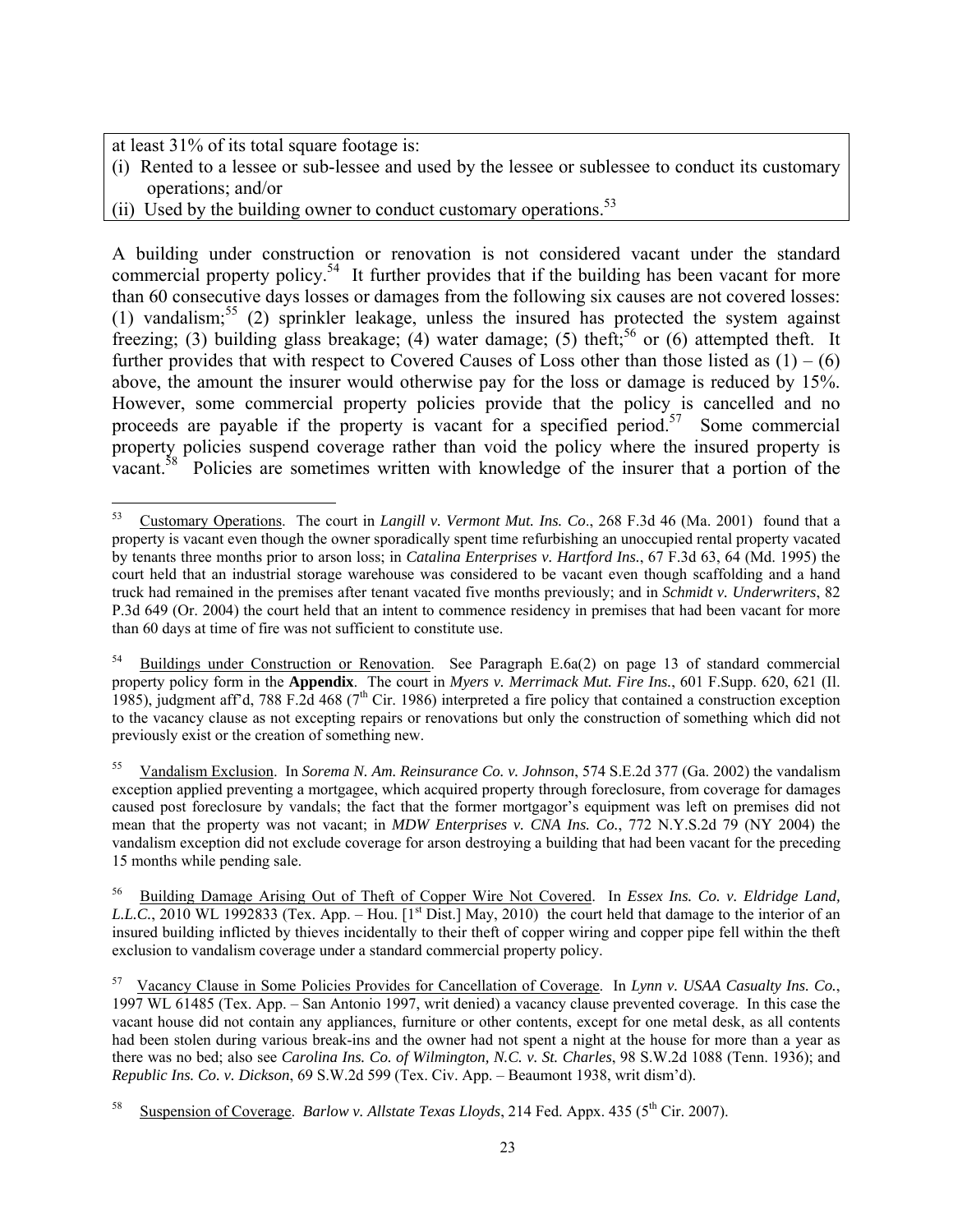premises will be vacant and in such cases the insured will covenant to keep the vacant portion secure.<sup>59</sup> Also, some commercial property policy forms require the insured to notify the insurer that the premises have become vacant and permit the insurer to elect to continue coverage or cancel coverage unless a vacancy permit or rider issue issued and paid for.<sup>60</sup> Some commercial property policies trigger coverage termination if the property is "*unoccupied*" for a specified period as distinguished from being "vacant".<sup>61</sup> The fact that the commercial property policy was not delivered to the insured until after the fire loss and it precluded coverage through a vacancy clause that was not specifically identified in the binder issued to the insured may not preclude exclusion's application. $62$ 

Most homeowners property policies<sup>63</sup> provide that they do not insure against loss caused by vandalism and malicious mischief, if the dwelling has been vacant for more than 60 consecutive

 $\overline{a}$ 

61 Occupancy Clause. In *Grannemann v. Columbia Ins. Gro.*, 931 S.W.2d 502, 504 (Mo. 1996) a city's order prohibiting occupancy due to disrepair of property did not render insured's performance impossible and excuse compliance with occupancy requirement in property policy and vandalism loss was excluded from coverage of loss on premises that was unoccupied for over four months prior to loss; in *Rojas v. Scottsdale Ins. Co.*, 678 N.W.2d 527, 529 (NE 2004) sporadic presence of insureds and their workers to make renovations did not rise to the level of residency; and in *Young v. Linden*, 719 N.E.2d 556 (Oh. 1998) a court held that a property policy did not cover loss due to erroneous demolition of an unoccupied tavern by a contractor hired by the purchaser at a tax lien foreclosure sale, which was subsequently set aside, as vacancy clause in the policy provided for no coverage for any loss or damage occurring if building became "vacant" *or* "unoccupied" for more than specified periods (presence of \$100,000 worth of personal property in tavern did not constitute "occupancy").

62 Policy Not the Binder Governs. *Gas Kwick Inc. v. United Pacific*, 58 F.3d 1536, 1538 (Fl. 1995).

63 Standard Homeowners Property Policies. See MILLER'S STANDARD INSURANCE POLICIES ANNOTATED 5<sup>th</sup> Ed. HO 00 03 10. The standard homeowners policy defines covered property as being a "*residence premises*", a place where the insured resides. To be a "residence premises" some courts have held that the insured must have resided at the premises and intent to reside at the premises at some indefinite future date may not be sufficient. In *Varsalona v. Auto-Owners Ins. Co.,*, 637 S.E.2d 64 (Ga. 2006) the court found that the premises were not the insured's residence premises as the insured had never lived there or used it as their residence; and despite their intent originally to reside in the house when they purchased it, a change in the insureds' plans led to occupancy by the insureds' daughter; in *Schmidt v. Underwriters,* 82 P.3d 649, 650 (Or. 2004) the court found it was not sufficient that son intended to live at the insured house in order for it not to be vacant at the time of a fire; *also see Marshall v. Tower Ins. Co. NY*, 845 S.2d 90, 91, 44 A.D.3d 1014 (NY 2007) where the court found there was no coverage as the insured never resided at the premises. Vacancy issues occur frequently in the context of estates. In *Estate of Higgins v. Wash. Mut.*, 838 A.2d 778 (Pa. 2003) the court held that a 60-day vacancy clause precluded coverage where policy was renewed by named insured's estate after she died.

Tenants. Some courts have extended coverage to a rental by the insured after an initial occupancy by the insured. In *Dixon v. First Premium Ins.*, 934 So.2d 134, 139 (La. 2006) the court held that the homeowners policy covered a fire loss to the insured's home, which occurred after the insured moved out of the home but while it was rented to a tenant.

<sup>59</sup> Policy Issued With Insurer's Knowledge of Vacancy or Partial Vacancy. In *730 J&J LLC v. Twin City Fire*, 740 N.Y.S.2d 119 (NY 2002) the policy did not cover fire loss; insured breached warranty to keep vacant  $3^{rd}$  and  $4^{th}$ floors of building locked and secured.

<sup>60</sup> Notice Provisions. *National Mut. Fire Ins. Co. v. Duncan,* 98 P. 634 (Colo. 1908); *Corey v. Niagra Fire Ins. Co.*, 47 S.W.2d 955 (Ky. 1932); *Hartford Fire Ins. Co. v. Merrimack Mut. Fire Ins. Co.*, 457 A.2d 410 (Me. 1983); *Lumbermens Mut. Cas. Co. v. Thomas*, 555 S.2d 67 (Miss. 1989).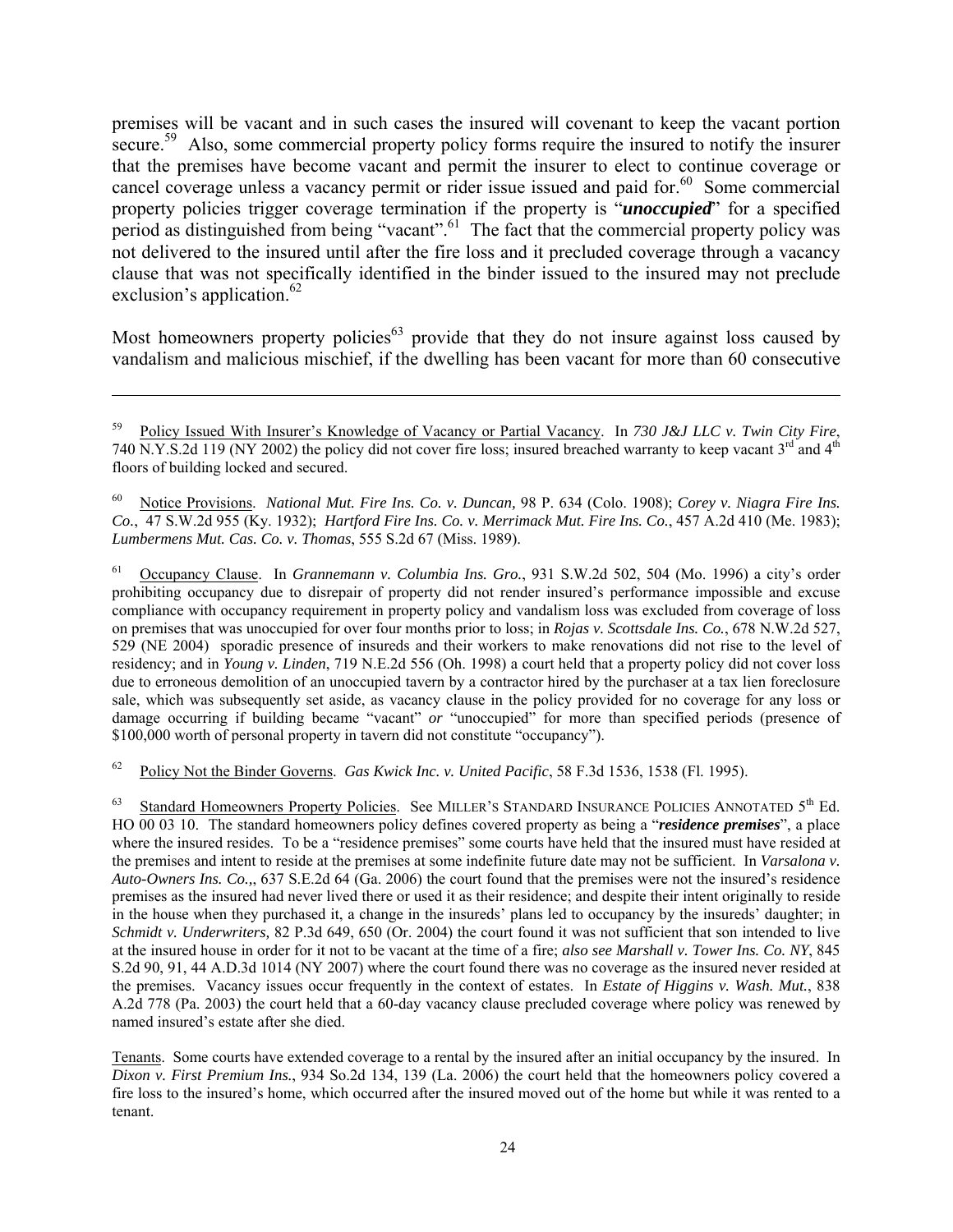days immediately before the loss.<sup>64</sup> A dwelling may be "unoccupied" but not "vacant".<sup>65</sup> Most homeowners insurers will not continue to insure a vacant home. There are a very limited number of insurers in the business of insuring vacant homes and the premium can be five times the premium for an occupied dwelling.<sup>66</sup>

Remodeling. Some policies provide that periods of remodeling do not constitute vacancy. In *Garcia v. Farmers* Ins. *Exchange*, 122 F.Supp.2d 926, 928 (Il. 2000) the court held that the policy covered fire damage to a house purchased by the insured with the intention of remodeling, where trespassers broke in, lit a candle, and fell asleep, even if the insured misrepresented to the agent that the house would be occupied; the vacancy provision did not preclude coverage; the fire was accidental, and not the result of vandalism. However, the court in *Mortgage Bancorp. v. New Hampshire Ins.*, 677 P.2d 726, 727 (Or. 1984) held that where remodeling had ceased due to unavailability of financing, 30 day vacancy exclusion operated to avoid coverage for vandalism.

 $\overline{a}$ 

 $64$  Arson and Other Excluded Perils. If the dwelling is vacant for longer than 60 days, most homeowners policies also will exclude losses ensuing from vandalism and malicious mischief. There is a split in jurisdictions as to whether arson is classified as vandalism: courts holding arson is a form of vandalism – *Costabile v. Metro Prop. & Cas. Co.* 193 F.Supp.2d 465, 474 (Ct. 2002), *Estes v. St. Paul Fire & Marine Ins. Co.*, F.Supp.2d 1227, 1229 (Ks. 1999), and *Battishill v. Farmers Alliance*, 127 P.3d 1111, 1112 (N.M. 2006); courts holding arson is not a form of vandalism – *Mutual Fire v. Ackerman*, 872 A.2d 110, 116 (Md. 2005).

Other Policy Provisions May Be the Source of Exclusion in the Case of Vacancy. For example, if the heat is not maintained at the premises, losses due to freezing of pipes may be excluded. *Kent v. Farm Bur. Mut. Ins. of Id.*, 906 P.2d 146, 147 (Id. 1995) insured lienholders of a vacant home could not recover for damage caused by a ruptured pipe due to cold weather under accidental discharge or overflow peril.

65 "Unoccupied" But Not "Vacant". Vacancy is a fact question. In *Andrews v. USAA*, 837 So.2d 1190, 1191 (Fl. 2003) it was determined that the lower court abused its discretion in directing a verdict on whether a dwelling was vacant where different conclusions could be drawn from the evidence. A determination of vacancy may not be avoided if the premises do not convey the appearance of residential living. The court in *Venneman v. Badger Mutual Ins. Co.*, 334 F.3d 772, 773(Minn. 2003) held that an insured's sporadic nighttime visits and remodeling projects did not qualify the property for the "being constructed" exception to the vacancy exclusion under the homeowners policy in question; *also see Rojas v. Scottsdale Ins. Co.*, 678 N.W.2d 527, 529 (Ne. 2004) and in *Barlow v. Allstate Texas Lloyd*, 214 Fed. Appx. 435, 436 (Tex. 2007) the court found that a fire loss not was covered in a case where the insured had moved out of residence and removed all furniture.

See Hungelmann, INSURANCE FOR DUMMIES (www.JackHungelmann.com) for good advice on how to avoid a "vacant" home. Hungelmann advises his readers that a home may be considered vacant unless it has kitchen appliances, a table and chairs, at least one bed on which to sleep, and somewhere to sit. He further advises his readers to furnish a home with rental furniture to avoid it being classified as vacant. Further mentions that the owner's real estate agent could "stage" the home with furnishings. Further advice from Hungelmann is for the home owner to reduce the risk of a major loss from break-ins, fires, smoke damage and water damage from frozen pipes in an unoccupied home by installing a central alarm monitored for burglar and fire/smoke and to add an optional temperature sensor to protect the pipes from freezing. Depending on policy terms, a dwelling may not be vacant, if it is occupied by a caretaker or a month-to-month tenant.

66 Limitations of Recovery to Actual Cash Value. If an insurer is willing to insure a vacant home, it may limit coverage to actual cash value as opposed to replacement cost.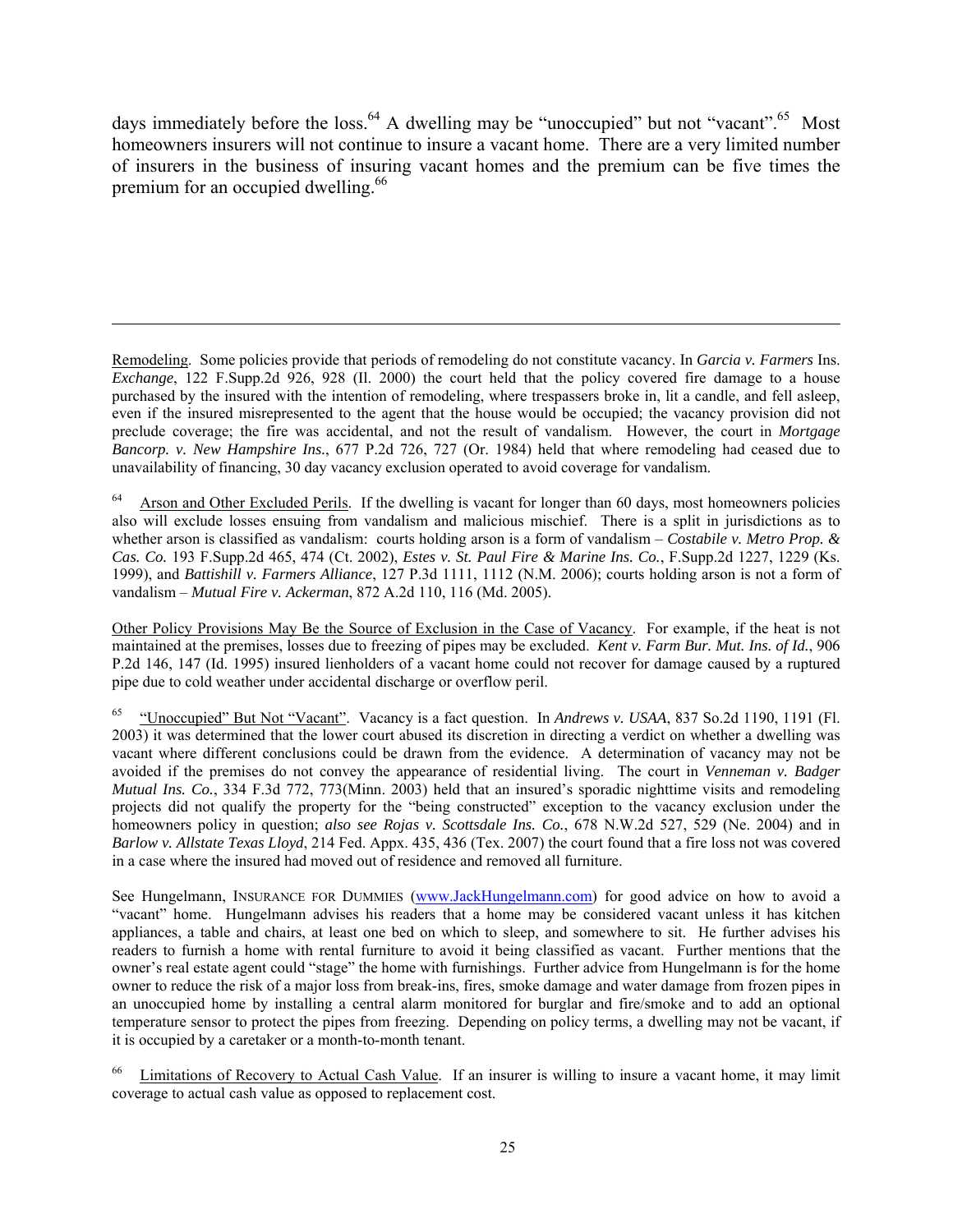#### **V. CONSTRUCTION**

#### **A. Builder's Risk Insurance**

#### **1. Insureds**

Standard property insurance policies usually will not cover loss associated with buildings under construction except for additions under construction, alterations and repairs to the building or structure<sup>67</sup> and to a limited extent buildings under construction on newly acquired premises through an extension of coverage.<sup>68</sup> There is no standard builder's risk policy, like there is a commonly recognized standard ISO CGL policy. ISO has a builder's risk policy, but builder's risk policies are considered to be *Inland Marine* policies and there is a wide divergence in builder's risk coverages insurer to insurer.<sup>69</sup> The owner and all contractors and major subcontractors should be named as named insureds under a builder's risk policy.<sup>70</sup> Phrases like "*as their interests may appear*" should not be included either in contractual specifications, insurance certificates or the policy, as this qualification has been the source of subrogation claims by insurers against an insured under builder's risk policies in cases where there has not been an express waiver of subrogation.<sup>71</sup>

<sup>67</sup> 67 Additions, Alterations and Repairs. See definition of Covered Property at Paragraph A.1.a.(5)(a) on page 1 of the standard commercial property policy form in the **Appendix**.

Newly Acquired or Constructed Property. See Coverage Extension at Paragraph A.5.a on page 1 of the standard commercial property policy form in the **Appendix**.

<sup>&</sup>lt;sup>69</sup> Inland Marine Policies. Inland marine policies are policies that are customized to the loss sought to be insured, and are designed to provide coverage for special exposures typically associated with the type property at which they are directed and the special valuation methods need to address the exposure. Construction is recognized as a special exposure. A commonly used inland marine policy for builder's risk coverage is the Commercial Inland Marine Conditions (Form CM 00 01 09 04).

<sup>70</sup> List All Parties as Named Insureds. *Employers' Fire Ins. Co. v. Behunin*, 275 F.Supp. 399 (Colo. 1967); *McBroome-Bennett Plumbing, Inc. v. Villa France, Inc.*, 515 S.W.2d 32 (Tex. 1974); *LeMaster Steel Erectors, Inc. v. Reliance Ins. Co.*, 546 N.E.2d 313 (Ind. 1989); and *Tri-State Ins. Co. v. Commercial Group W., LLC*, 698 N.W.2d 483 (N.D. 2005).

<sup>&</sup>lt;sup>71</sup> "As Their Interests May Appear" ("*ATIMA*") and Similar Phrases and Circumstances May Raise a Subrogation Issue. *Paul Tishman Co., Inc. v. Carney & Del Guidice, Inc.*, 320 N.Y.S.2d 396 (1971), aff'd 359 N.Y.S.2d 561 (N.Y. 1974); *Turner Constr. v. John B. Kelly Co.*, 442 F.Supp. 551 (Penn. 1976) subrogation against named insured subcontractor permitted even though policy contained a waiver of subrogation endorsement. *But see St. Paul Fire & Marine Ins. Co. v. F. D. Sprinkler, Inc.*, No. 119 021/06, N.Y. Sup. Ct. (Aug. 2009) where the court rejected the insurer's argument that ATIMA language limited the insurable interest of the sprinkler subcontractor to its work as opposed to the consequential damages to 21 floors of the building which arose out of an accidental discharge from a sprinkler head located in a temporary bathroom on the  $21<sup>st</sup>$  floor.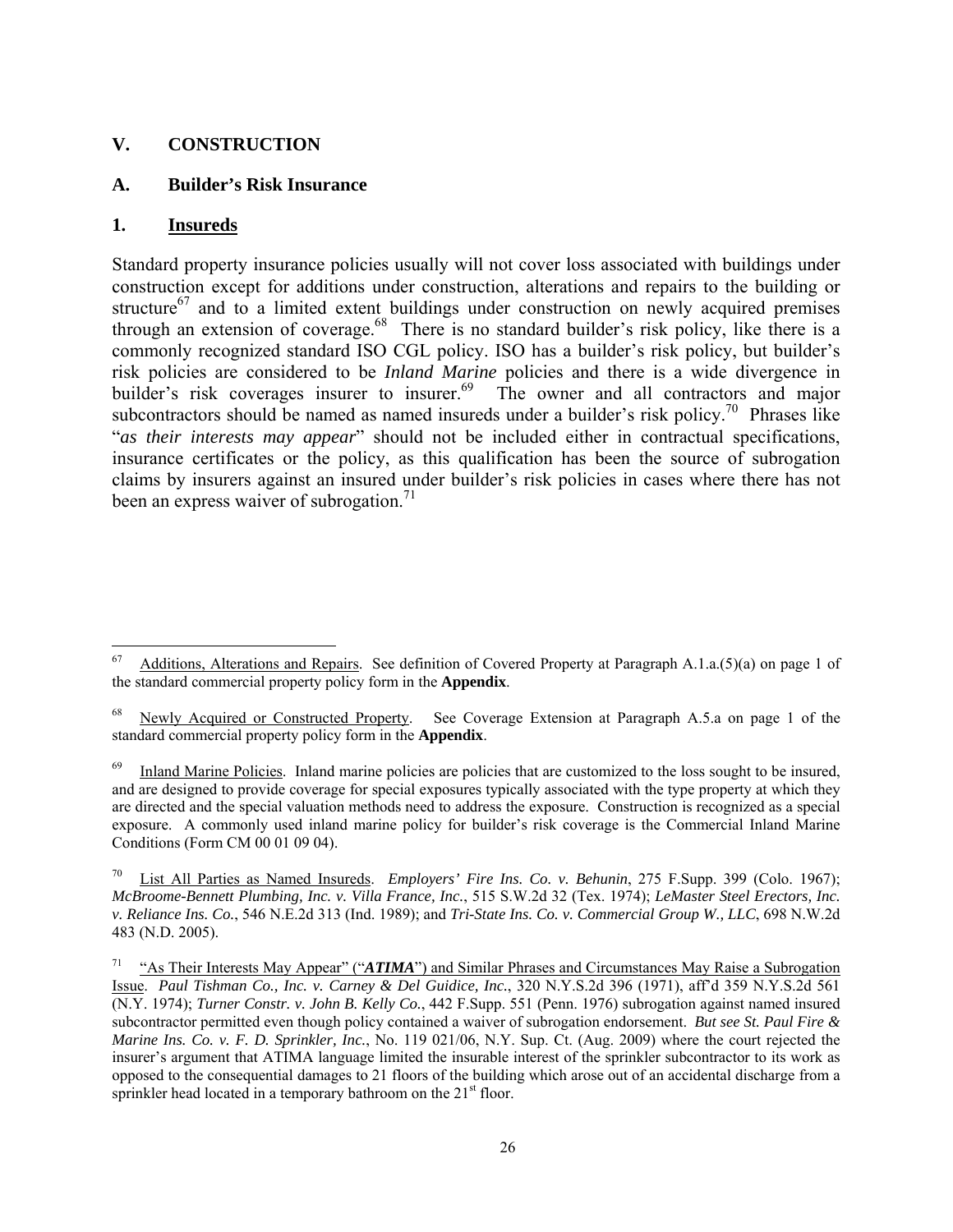### **2. Common Errors and Problems**<sup>72</sup>

#### **a. Review of Policy Delayed Until After Construction Commencement**

Like the other insurance products discussed in this article, the actual builder's risk insurance policy may not, and likely will not, be issued or available prior to commencement of construction! The actual policy in many cases is not issued and delivered for weeks or months after work has begun. As noted above in the discussion of the perils of reliance on an ACORD Certificate of Property Insurance, an ACORD Evidence of Insurance or even a ACORD Binder, the policy itself is the contract of insurance and contains extensive terms and conditions that should be reviewed and approved prior to commencement of work. A great level of "distress" can occur, if an assumed coverage in fact is not included in the policy, despite the best written insurance specifications, and a loss occurs before issuance of the policy. If construction will commence before issuance and delivery of the policy, one avenue may be to have the insurer deliver a specimen policy and specimen endorsements.

#### **b. Coverage Amount**

Failure of the policy amount to reflect the full loss exposure is a common error. The contractor's contract sum is a guide in setting the coverage amount. In projects involving remodeling (especially if the structure is a historic structure) or improvement to an existing building, limiting the coverage amount to the contractor's contract sum could lead to a significant uninsured loss.

#### **c. Coverage for Architect's Fees, Owner Supplied Materials, Debris Removal, Full Limit Coverage of Flood and Earthquakes, and Elimination of Law and Ordinance Exclusions**

Many commonly expected coverages are available only through policy endorsement and are not part of the issuer's standard policy form, such as coverage for the owner's additional architect's fees arising out of an insured loss; coverage for owner supplied materials; amending the law and ordinance exclusion to cover costs of demolition of the intact portion of a building when a law, ordinance or regulation requires that the entire structure be torn down; endorsement to include full collapse coverage, including collapse resulting from design error; and verification that sublimits (e.g., sublimits for flood and earthquake coverage) are adequate or eliminated.

 $\overline{a}$ 72 Builder's Risk Insurance. A comprehensive discussion of builder's risk insurance specifications, coverages, exclusions, limits and sublimits is beyond the scope of this article.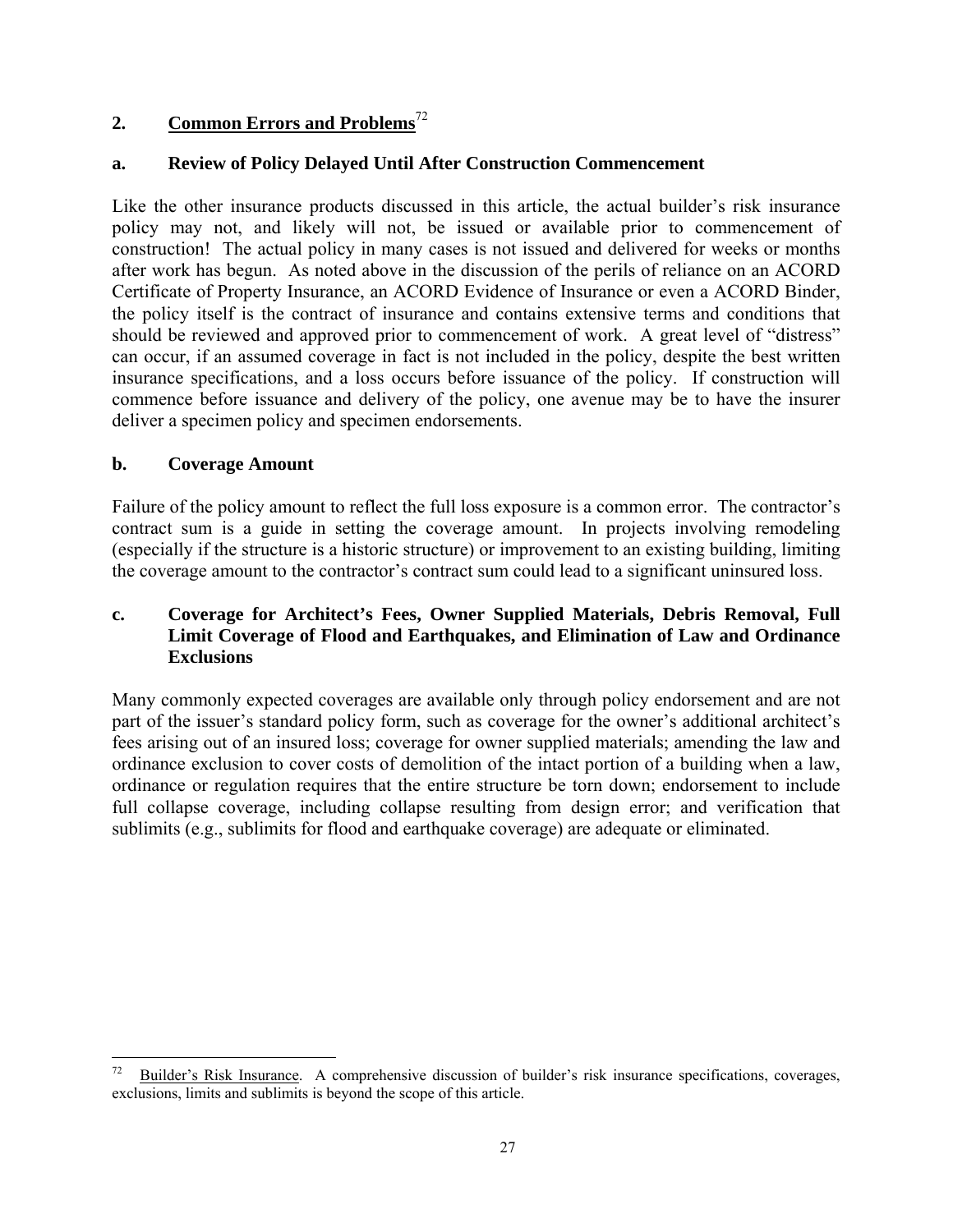#### **3. Delay Damages**<sup>73</sup>

 $\overline{a}$ 

#### **a.** Soft Cost Endorsement<sup>74</sup>

Builder's risk policies typically do not cover damages caused by delays arising out of a covered loss. These "soft costs" can be covered by an endorsement. A soft cost endorsement can be tailored to cover loss of expected revenue, additional interest expense, loan fees, property taxes, design fees, insurance premiums, legal and accounting costs and additional commissions arising from the renegotiation of leases. Typical exclusions contained in a soft cost endorsement are for cost to correct construction deficiencies, costs to comply with laws or ordinances, loss caused by adverse weather and loss caused by strikes.

#### **b. Delayed Completion and Force Majeure Endorsement**

Another endorsement that may be available to insure against a financial distress risk is a delayed completion and force majeure endorsement. This endorsement supplements the risk of covered loss to cover consequential damage losses due to completion delays and force majeure events not otherwise covered. This endorsement extends coverage for losses due to strikes and labor disputes, changes in law (e.g., building codes, emission standards), acts of God, adverse weather conditions and off-site physical damage to materials or equipment.

#### **B. Performance Bond Coverage of Delay Damages**

Subject to the terms of the construction contract,<sup>75</sup> delay damages and other consequential damages arising out of a contractor's default may be included within the scope of the surety's obligations under the standard performance bond.<sup>76</sup>

Extended Coverage Endorsements to Builder's Risk Policy. 4 BRUNER AND O'CONNOR ON CONSTRUCTION LAW (2010) §§ 11:116 Builder's risk soft cost coverage; Delayed completion and force majeure insurance.

<sup>74</sup> Soft Cost Endorsement. See the manuscripted Additional Expense – Soft Cost Coverage Endorsement in the **Appendix**.

<sup>&</sup>lt;sup>75</sup> AIA General Conditions Waive Consequential Damages for Delayed Performance Except for Liquidated Damages. AIA Document A201-General Conditions of Contract § 15.1.6 provides that the Owner waives claims against the Contractor for consequential damages as follows: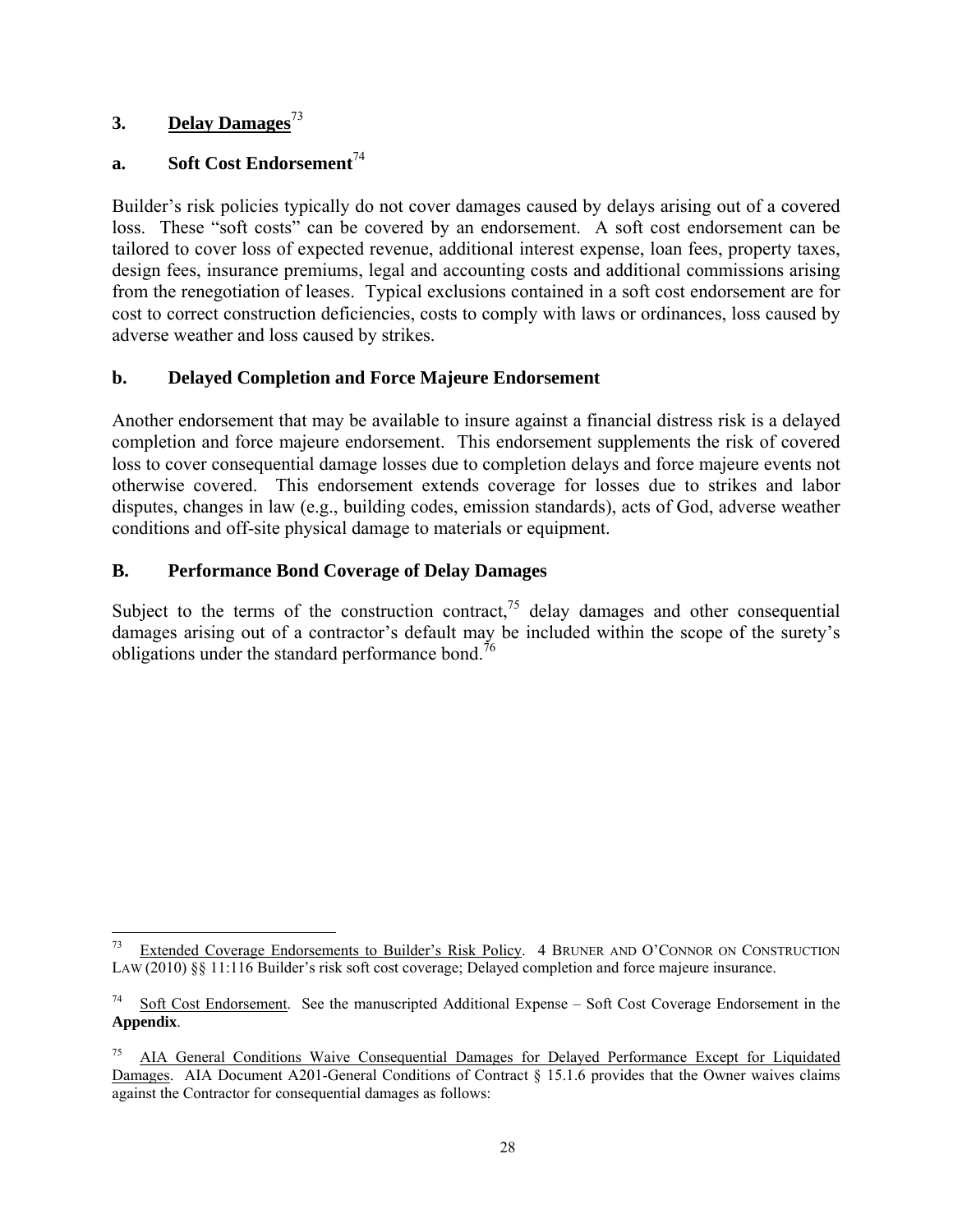#### § 15.1.6 CLAIMS FOR CONSEQUENTIAL DAMAGES

 $\overline{a}$ 

The Contractor and Owner waive Claims against each other for consequential damages arising out of or relating to this Contract. This mutual waiver includes

- .1 damages incurred by the Owner for rental expenses, for loss of use, income, profit, financing, business and reputation, and for loss of management or employee productivity or of the services of such persons; and
- .2 damages incurred by the Contractor for principal office expenses including the compensation of personnel stationed there, for losses of financing, business and reputation, and for loss of profit except anticipated profit arising directly from the Work.

This mutual waiver is applicable, without limitation, to all consequential damages due to either party's termination in accordance with Article 14. Nothing contained in this Section 15.1.6 shall be deemed to preclude an award of liquidated damages, when applicable, in accordance with the requirements of the Contract Documents.

The AIA Performance Bond form addressed in the next footnote still reflects the pre-1997/2007 revisions to the A201 General Conditions. The AIA 312-1984 reflects the pre-1997 language of the A201 which did not include a mutual waiver of consequential damages. ConsensusDOCS Document 200 at ¶ 6.3 excludes from the effect of the mutual waiver of consequential damages, both liquidated damages (as does the AIA A201) and insurance (which is not excluded in the A201). ConsensusDOCS 200 provides:

The Owner and the Contractor agree to waive all claims against each other for any consequential damages that may arise out of or related to this Agreement. The Owner agrees to waive damages including but not limited to the Owner's loss of use of the Project, any rental expenses incurred, loss of income, profit or financing related to the Project, as well as the loss of business, loss of financing, principal office overhead and expenses, loss of profits not related to this Project, or loss of reputation. The Contractor agrees to waive damages including but not limited to loss of business, loss of financing, principal office overhead and expenses, loss of profits not related to this Project, loss of bonding capacity or loss of reputation.

76 AIA Performance Bond Covers Delay Damages. AIA Document A312-1984 Performance Bond expressly allows recover of delay damages attributable to the contractor's default or the surety's delayed completion under a takeover agreement. A312 provides:

6. … To the limit of the amount of this Bond, but subject to commitment by the Owner of the Balance of the Contract Price to mitigation of costs and damages on the Construction Contract, the Surety is obligated without duplication for:

6.1 The responsibilities of the Contractor for correction of defective work and completion of the Construction Contract;

6.2 Additional legal, design professional and delay costs resulting from the Contractor's Default, and resulting from the actions or failure to act of the Surety under Paragraph 4; and 6.3 Liquidated damages, or if no liquidated damages are specified in the Construction Contract, actual damages caused by delayed performance or non-performance of the Contractor.

*See* Langley and Houston, *Liability of the Performance Bond Surety for Damages (Under Contract of Suretyship)*, THE LAW OF PERFORMANCE BONDS 431 (2d. 2009); Sheak, *Liquidated Damages and the Surety: Are They Defensible?*, 9 CONSTR. LAW 19 (Ap. 1989); Douglas, McCarthy and Nelson, *Delay Claims Against the Surety*, 17 CONSTR. LAW 4 (July 1997).

Finding Coverage. *Prudence Co. v. Fidelity & Deposit Co. of Maryland,* 297 U.S. 198, 56 S. Ct. 387, 80 L. Ed. 581 (1936), amended on other grounds, 298 U.S. 642, 56 S. Ct. 935, 80 L. Ed. 1374 (1936) surety liable to dual obligee for delay damages; *Mason v. City of* Albertville, 158 So.2d 924 (Ala. 1963) liquidated damages; *Amerson v.*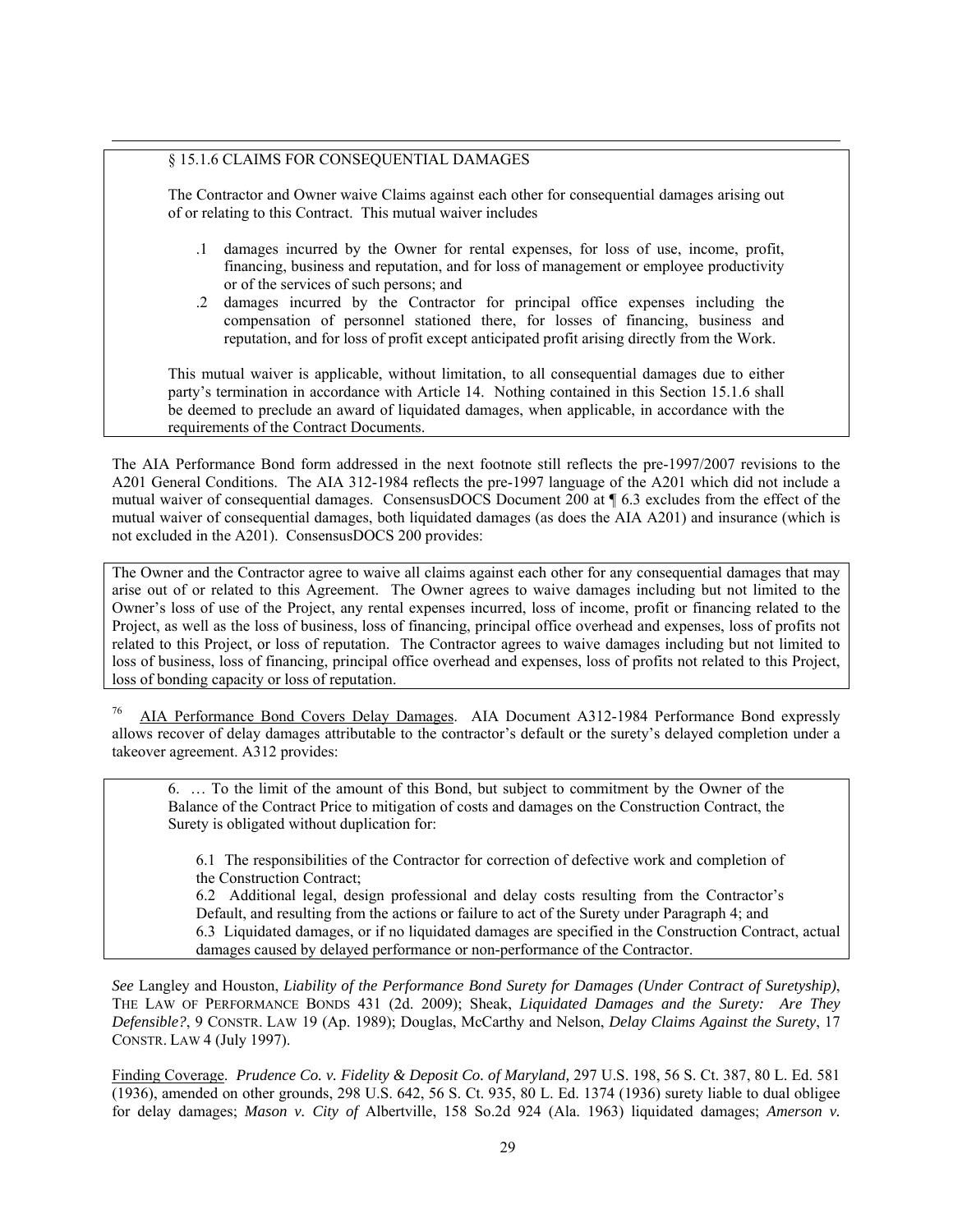#### **VI. MORTGAGES AND SECURITY INTERESTS**

One of the primary concerns of the lender is the right to claim insurance proceeds arising from destruction of the mortgaged property.<sup>77</sup> If the mortgagee does not carry its own insurance, but requires the mortgagor to carry insurance for the benefit of both parties, the mortgagee must also verify that its interests are properly reflected in the policy. There are more than one form of endorsement for this purpose and they provide widely different protection.

#### **A. Mortgagee's Rights to Insurance Proceeds**<sup>78</sup>

 $\overline{a}$ 

Both the mortgagor and mortgagee have insurable interests in mortgaged property. Either mortgagor or mortgagee can purchase a property insurance policy on the mortgaged property. A

Finding No Coverage. *American Home Assur. Co. v. Larkin General Hosp., Ltd.*, 593 So.2d 195 (Fla. 1992) no delay damages under AIA A-311; *Mycon Const. Corp. v. Board of Regents of* State, 755 So.2d 154 (Fla. Dist. Ct. App.  $4<sup>th</sup>$  Dist. 2000) "Because the performance bond contains no provision for damages for delay, the surety cannot be held liable for such damages… . [The delay] was not related to any breach of duty by the surety. Any delay in payment by the surety is covered by interest".; *Downingtown Area School Dist. V. International Fidelity Ins. Co.* 769 A.2d 560 (Pa. Commw. Ct. 2001) no delay damages; *Marshall Contractors v. Peerless Ins.*, 827 F. Supp. 91, 94-96 (D.R.I. 1993) no exposure for consequential damages.

Finding No Coverage or Reduced Coverage Based on Terms of Bonded Contract. *McNally Wellman Co., a Div. of Boliden Allis, Inc. v. New York State Elec. & Gas Corp.*, 63 F.3d 1188 (2<sup>nd</sup> Cir. 1995) based on clause protecting contractor from liability for "special, incidental or consequential damages"; *U.S. Fidelity and Guar. Co. v. West Rock Dev. Corp.*, 50 F. Supp.2d 127 (D. Conn. 1999) construction contract's liquidated damage provision capped surety's delay damage liability.

77 Lender's Primary Concern. Joshua Stein, *What a Mortgage Lender Needs to Know About Property Insurance: The Basics*, THE REAL ESTATE FINANCE JOURNAL Winter 2001; and *Benchmark Insurance Requirements for Commercial Real Estate Loans and Why They Say What They Say*, THE REAL ESTATE FINANCE JOURNAL Winter 2004, each found at www.joshuastein.com.

Mortgagee's Rights under Fire Insurance Policy. 13 WILLISTON ON CONTRACTS § 37:51 Mortgagee's Rights under Fire Insurance Policy  $(4<sup>th</sup>$  ed. 2010).

*Christman,* 68 Cal. Rptr. 378 (3d Dist. 1968); *Cates Construction, Inc. v. Talbot Partners,* 980 P.2d 407, 413-15 (Ca. 1995) lost equity delay damages; *New Amsterdam Cas. v. Mitchell*, 325 F.2d 474 (5<sup>th</sup> Cir. – Ga. 1963) lost rents and additional interest; *U S. for Use and Benefit of D & P Corp. v. Transamerica Ins. Co.*, 881 F. Supp 1505 (D. Kan. 1995); *Phoenix Assurance Co. of N.Y. v. Appleton* City, 296 F2d 787 (8<sup>th</sup> Cir. 1961) interest on bonds – bond provided: "In event that the contractor shall not complete work on this project in the specified time there shall be deducted from the total payment an amount equal to the interest on all bonds issued for this project, for the time required to complete over the specified time".; *Miracle Mile Shopping Ctr. v. National Union Indem.* 299 F.2d 780, 783 (7th Cir. – Indiana 1962) value of lost use; *Hemenway Co. v. Bartex, Inc. of Tex.*, 373 So.2d 1356 (La. App. 1979) lost rent and loss of use; *General Ins. Co. of Am. v. Hercules Constr.*, 385 F.2d 13 (8th Cir.-Mo. 1967) delay damages-extra erection labor and equipment costs, premium time, and extra costs for keeping project open *Siemens Westinghouse Power Corp. v. Dick Corp.*, 293 F. Supp.2d 336 (S.D. N.Y. 2003), judgment entered, 220 F.R.D. 232 (S.D. N.Y. 2004) holding a performance bond surety liable for \$6 million in liquidated damages owed by its principal); *Southern Roofing & Petroleum v. Aetna Ins.*, 293 F. Supp. 725, 731-32 (E. D. Tenn. 1968) liquidated damages; *Smart v. U. S. Fid. & Guar.*, 513 S.W.2d 291, 296 (Tex. App. 1974) lost profits; *Continental Realty v. Andrew J. Crevolin Co.*, 380 F. Supp. 246, 251 (S. D. W.Va. 1974) lost profits and loan interest.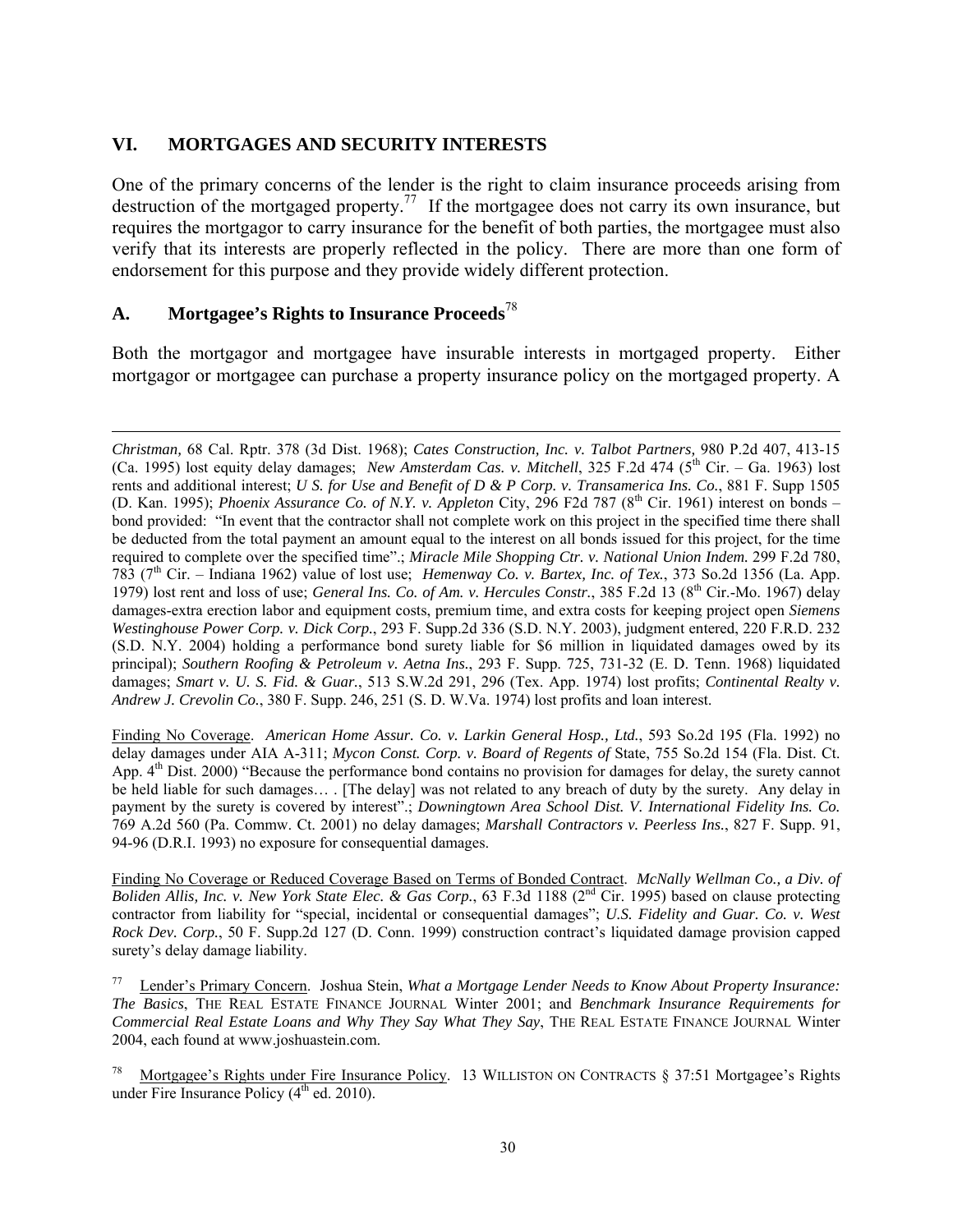mortgagor may insure the mortgaged property in an amount equal to the property's value.<sup>79</sup> A mortgagee does not have an insurable interest in the property in excess of its secured debt.<sup>80</sup> Absent a contractual undertaking to insure the mortgaged property and to insure the interest of the mortgagee, the mortgagor does not have an obligation to do so. However, it is customary in commercial financing to require the mortgagor to carry insurance for the joint interest of both mortgagor and mortgagee. As observed by a well-known commentator on insurance matters,

Rather than have both the borrower and lender buy separate policies of property insurance to protect their respective interests, the lender typically requires the borrower to do two things:

 First, the borrower covenants in the mortgage that there will be property insurance maintained for the benefit of the mortgagee; and

 Second, the lender requires the borrower to obtain a property policy with a loss payable clause in favor of the lender.

The effect of the first requirement is addressed below in the discussion of competing claims to insurance proceeds in those instances in which fire insurance is obtained but a loss payable clause in favor of the lender is not. The

1

*Rushing v. Dairyland Ins. Co.*, 456 S.2d 599 (La. 1984) in describing the mortgagee's rights under a loss payable clause:

Insurable Value. The two most common approaches are replacement cost and actual cash value. Under a replacement cost policy, the insured may recover the cost to repair or replace damaged property without deduction for depreciation. Coverage written on actual cash value is subject to deduction to reflect physical depreciation from the replacement cost. Both approaches are based on the cost to replace the property at the time of the loss. Neither original purchase price nor market value enters into the calculation. The amount of the mortgage is irrelevant. Most property policies include a coinsurance clause that penalizes the insured for failing to insure the property the required amount (e.g., 80% of replacement cost) by deducting a proportionate amount from loss recoveries.

<sup>80</sup> Mortgagee's Insurable Interest Limited to Secured Debt. *See Sportsmen's Park v. N. Y. Prop. Underwriting Ass'n,* 470 N.Y.S.2d 456, 459 (N.Y. 1983):

The extent of a mortgagee's interest is determined, in the first instance, by the total amount of its lien, including the outstanding principal amount of the debt plus interest, plus any amounts expended to protect its security (*i.e.*, taxes, insurance premiums, etc.), all as of the date of the fire [citations omitted].

<sup>(</sup>A loss payable clause) is no more than a provisional appointment by the debtor of the one to whom the proceeds of the policy shall be paid to the extent of that person's interest. Its purpose is to protect the mortgagee's interest, which is the balance of the mortgage debt. The interest that is insured, however, is the debtor's interest in the mortgaged property. Accordingly, when an insured loss occurs, the insurer is liable for the value of the loss to the extent of the policy limits and must direct payment to the loss payee up to the balance of the mortgage debt. Therefore, if the mortgage debt no longer exists, the loss payee is not entitled to any of the proceeds.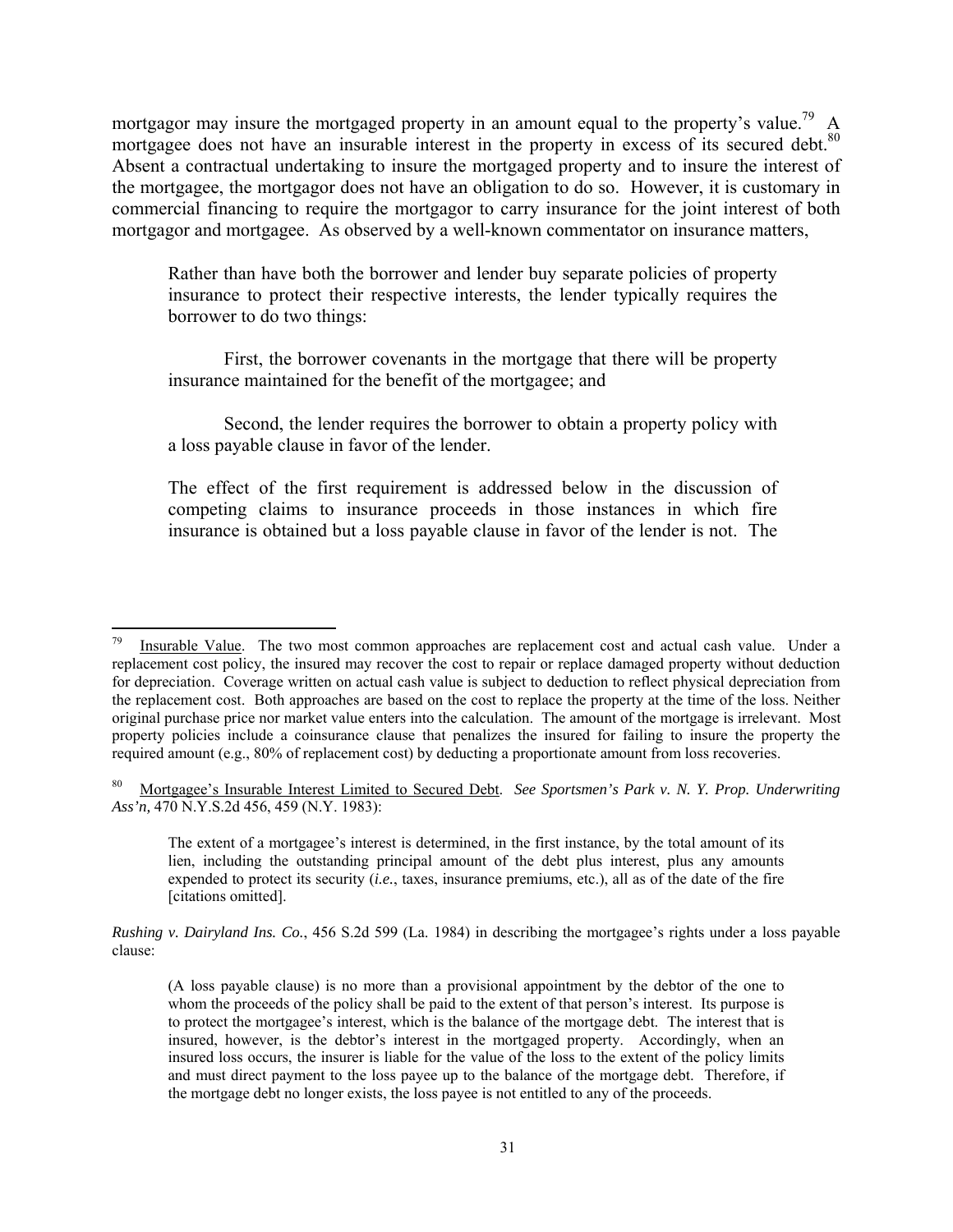effect of a loss payable clause in favor of the lender is to grant to the lender a direct interest in the fire policy that has been obtained by the mortgagor.<sup>81</sup>

# **B. Different Forms of Mortgagee Interest Endorsements**

At least three types of mortgagee clauses cover the mortgagee's interest under a hazard insurance policy and the policy's proceeds: the open mortgage clause, the standard mortgage clause, and the assignment of the mortgagor's interest clause.

# **1. Simple Loss Payee/Open Mortgage Clause**

Courts have held that a clause that simply provides that insurance proceeds will be payable to a mortgagee "as its interest may appear" links the mortgagee's recovery to the right of the mortgagor to recover and exposes the mortgagee to risks that the insurer will be afforded a defense to payment to the mortgagee based upon inequitable conduct of the mortgagor. $82$ 

# **2. Standard Mortgage Clause**<sup>83</sup>

Standard commercial property policies (e.g., ISO's CP 00 10) automatically extend coverage to the mortgagee as an insured through the inclusion of the *standard mortgage clause*. Other property insurance forms that do not include a mortgage clause must be endorsed to provide coverage equivalent to that contained in CP 00 10. The standard mortgage clause was developed to protect recovery by the mortgagee even though the insurance contract between the mortgagor and the mortgagee might be voided by the insurance company because of certain omissions or acts by the mortgagor (for example, neglect, arson, concealment). Attached in the **Appendix** is

<sup>81</sup> 81 Lender's Interest in Policy Proceeds. Scott B. Osborne, *Lender's Security Interest in Casualty Policy Proceeds*, ACREL Workshop, Seattle, 1994.

Open Mortgage Clause. An "open" mortgage clause provides that any loss is payable to the lender "as its interest may appear". This type clause exposes the lender to all the defenses and limitations that the insurer has against the insured mortgagor, such as failure to pay the premium or perform a condition for coverage under the policy. See cases and discussion at 48 A.L.R. 121 (1927) and 38 A.L.R. 367 (1925) and Lee R. Russ and Thomas F. Segalla, COUCH ON INSURANCE 3d § 65:8 (2010). Examples of the effect of such a clause are *Commerce Bank & Trust Co. v. Centennial Ins. Co.*, 446 N.E.2d 73 (Mass. 1983) and *Pioneer Food Stores Coop., Inc. v. Fed. Ins. Co.*, 563 N.Y.S.2d 828 (N.Y. Sup. Ct. 1991). In *Commerce Bank* the mortgagee claimed that it should receive the insurance proceeds regardless of whether the loss was caused by a fire set by the mortgagor. While the court did not determine the question of arson, it held that because the mortgagee was essentially merely a loss payee, it could recover only if the mortgagor would have been entitled to recover. *Pioneer* also involved suspected arson by the mortgagor; because the mortgagor would not provide financial information or submit sworn affidavits regarding the loss, the mortgagee was denied recovery. Not all borrowers facing financial difficulty consider insurance fraud as the way out of their problems, but the mortgagee of one who has taken this path will be unprotected if it is simply named as loss payee or is covered under an "open mortgage clause" type of endorsement.

<sup>83</sup> Standard Commercial Property Policy Conditions – Mortgageholders. See 4 COUCH ON INSURANCE 3d § 65:48 "Standard" or "Union" Mortgage Clause – General Rule That Mortgagee Unaffected (2010). Also, see the **Appendix** for the standard commercial property policy, ISO CP 00 10 06 07 Building and Personal Property Coverage Form, at Paragraph F, Additional Conditions, Paragraph 2 Mortgageholders on pages 13 and 14 of the policy for the inclusion within the standard policy of the standard mortgage clause protections for the mortgagee.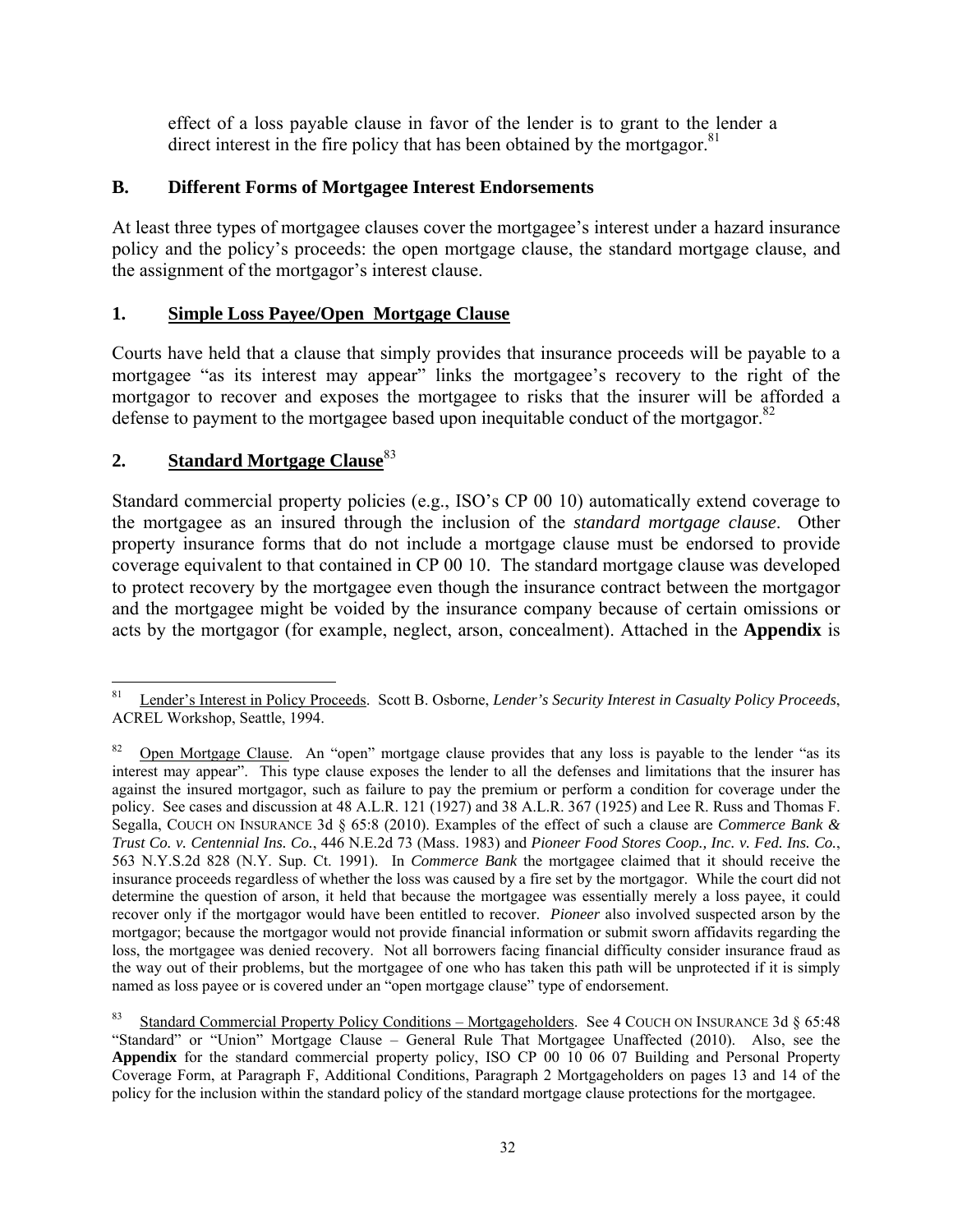the standard mortgage clause found in ISO CP 00 10 commercial property policy.<sup>84</sup> Courts hold that a standard mortgage clause grants independent rights to the mortgagee from the insurer that can be enforced regardless of the actions of the mortgagor. A standard mortgage clause, like the open mortgage clause, provides that the loss will be payable to the mortgagee "as its interest may appear", but it goes further to provide that the insurance, as to the mortgagee, will not be invalidated by acts of the insured.<sup>85</sup>

### **3. Nature of Mortgagee's Interest – Ownership Interest in Proceeds vs. Security**  Interest<sup>86</sup>

A mortgagee clause gives the mortgagee a direct contractual right with the insurer to be paid the policy's proceeds up to the balance owing on the secured debt, but subject to the limitations

(3) the mortgagee is to be given notice of policy cancellation by the insurer – 10 days' notice of cancellation for nonpayment of premium and 30 days' notice when cancellation is for other reasons; and

(4) the mortgagee is to be given 10 days' notice on nonrenewal.

Numerous cases exist upholding the standard mortgage clauses requirement that notice must be given. *E.g., Firstbank Shinnston v. West Virginia Ins. Co.*, 408 S.E.2d 777 (W. Va. 1991) held that a fire insurance company could not remove the lender under a deed of trust from the owner's insurance policy without giving notice to the lender of the cancellation. In that case, a homeowner had agreed through a standard mortgage clause to maintain fire insurance on his home, which was subject to a deed of trust securing a loan from Firstbank Shinnston. After two items of correspondence sent to the bank were returned undelivered to the insurance company, the insurance company unilaterally deleted the bank as an additional insured under the policy. The house burned, and the homeowner collected \$18,000 from the insurance company but did not rebuild. As a result, the insurance company canceled the policy. The homeowner also defaulted on his loan. Firstbank Shinnston sought to collect the insurance proceeds from the fire, and the insurance company refused coverage. This court held on those facts that cancellation of the policy was not effective as to Firstbank Shinnston, because the insurance company failed to notify the bank that its interest as mortgagee was being canceled.

Mortgagee Clause Protections. Lee R. Russ and Thomas F. Segalla, COUCH ON INSURANCE § 65:9 (3d ed. 1997). Examples of cases that provided payments to the mortgagee under such clauses are *Nat. Comm. Bank & Trust Co. v. Jamestown Mut. Ins. Co*., 334 N.Y.S.2d 1000 (N.Y. Sup. Ct. 1972) and *Foremost Ins. Co. v Allstate Ins. Co.,* 460 N.W. 2d 242 (1990). In the *National Commercial Bank* case the insurer claimed that material misrepresentations of the insured voided the policy. However, the court found that the standard mortgage clause created a separate contract between insurer and mortgagee that was not affected by the actions of the insured. *Foremost* involved yet another case of arson by the insured, but because the policy named the mortgagee under the standard or union clause, it was entitled to recover despite the actions of the insured. *See*, John W. Steinmetz and Stephen E. Goldman, *The Standard Mortgage Clause in Property Insurance Policies*, 33 TORT & INS. L. J. 81 (1997).

86 Treatise. 44A AM. JUR.2d Insurance § 1704 Creditors; Lienholders—As Loss Payee on Property Insurance (2010).

 $\bf 84$ 84 Protections Contained in the Standard Mortgage Clause. The most significant protections afforded by the standard mortgage clause are the following:

<sup>(1)</sup> insurance proceeds are paid to the mortgagee, not to the insured or to the mortgage and the insured jointly;

<sup>(2)</sup> coverage applies for the benefit of the named mortgagee even if coverage is denied the insured because of some violation by the insured of the policy's conditions;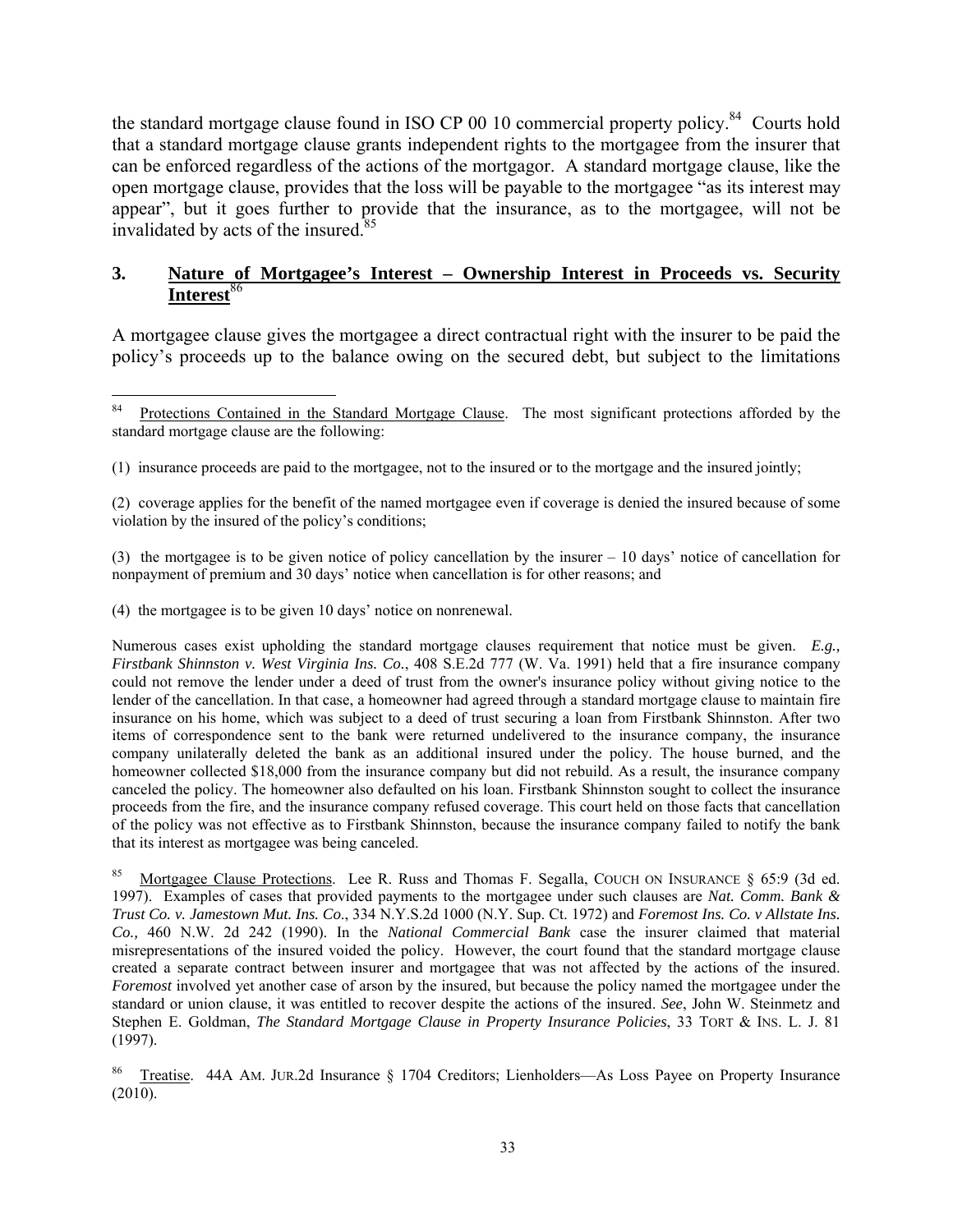discussed at Section C.1 below. In the context of a mortgagor's bankruptcy proceeding, the property policy's proceeds up to the mortgagee's insurable interest are not property of the bankrupt.<sup>87</sup> The UCC recognizes that a mortgagee loss payee's interest in mortgaged property policy proceeds takes precedence over claims of a holder of a perfected security interest in collateral that has been damaged or destroyed.<sup>88</sup>

# **4. Equitable Lien on Insurance Proceeds**

If a mortgagor is charged with the duty of obtaining insurance on the mortgaged property with loss proceeds payable to the mortgagee but the policy does not contain such a loss payable provision, courts in equity in many jurisdictions will treat the policy as having contained the loss-payable provision and entitle the mortgagee to recover under the policy.<sup>89</sup>

### **C. Special Issues for Lenders in Workouts**

Over the past several years, even seemingly strong developers and well-structured real estate projects have experienced difficulties, ranging from loss of value, loss of access to capital, and

Because the mortgagee has a contractual right to money payable under the loss payable clause, the mortgagor has no right to that money. Thus the money or right to receive the money is not property or a right to property belonging to the mortgagor.

88 UCC Priorities. *Judah AMC & Jeep, Inc. v. Old Republic Ins. Co.,* 293 N.W.2d 212 (Io. 1980); *United Companies Life Ins. Co. v. State Farm & Fire Cas. Co.,* 477 S.2d 645 (Fla. App. 1 Dist. 1985); 9 Anderson, UNIFORM COMMERCIAL CODE, § 9-306:15 (3<sup>rd</sup> ed. 1985). At least one state, California, requires the mortgagee to give written notice to the insurer to perfect the mortgagee's security interest in insurance proceeds. CA. COMM. CODE §9312(b)(4).

89 Texas: *State Farm Fire & Casualty Co. v. Leasing Enterprises*, 716 S.W.2d 553, 554 (Tex. App.—Houston [14th Dist.] 1986, writ ref'd n.r.e.); *Wade v. Seeburg*, 688 S.W.2d 638, 639 (Tex. App.—Texarkana 1985, no writ); *see also Beneficial Standard Life Insurance Co. v. Trinity National Bank*, 763 S.W.2d 52, 54-55 (Tex. App.—Dallas 1988, writ denied). In *U.S. Bank N.A. v. Safeguard Ins. Co.*, 422 F. Supp.2d 698 (N. D. Tex. 2006), the court held that although the mortgagee was not listed on the mortgagor's property policy as an additional insured, the mortgagee was entitled to the insurance proceeds under the equitable lien doctrine because the mortgage required the mortgagor to cause the insurance company to list the mortgagee as an additional insured. The court also held that the mortgagee's right to the proceeds could not be defeated by its subsequent foreclosure on three of the four apartment projects insured under the policy, including the two projects that sustained insured damage, as a deficiency still existed, even though the deed of trust expressly provided that the mortgage lien continued as a lien on the balance of the mortgaged property.

Sample Other Jurisdictions: *Merchants Nat'l Bank v Southeastern Fire Ins. Co.*, 751 F.2d 771 (5<sup>th</sup> Cir. 1985); and *Knapp v. Victory Corp.*, 302 S.E. 2d 330 (S.C. 1983); *Gulf Nat. Bank v. Hartford Fire Insurance Co.*, 264 S.2d 401 (Miss. 1972)*;* and *Schleimer v. Empire Mut. Ins. Co.*, 318 N.Y.S.2d 182, rev'd 337 N.Y.S.2d 872, aff'd 352 N.Y.S.2d 429 (N.Y. 1971). Although Louisiana does not recognize courts in equity, Louisiana courts have awarded insurance proceeds under alternate theories. *Diaz v. Cherokee Ins. Co.,* 275 So. 2d 922 (La. App. 4th Cir. 1973) judicially reformed a policy lacking the designation of mortgagee in the loss payable clause based upon evidence that the mortgage required the mortgagor to keep the property insured to protect the interests of the mortgagee. *See,*  Scott Osborne and Julie Williamson, *Living with Loan Documents after a Casualty Loss*, ACREL Workshop, Seattle, 1994.

 $87\,$ Bankruptcy of the Mortgagor. *Paskow v. Calvert Fire Ins. Co.*, 579 F.2d 949, 951 (5<sup>th</sup> Cir. 1978) the court states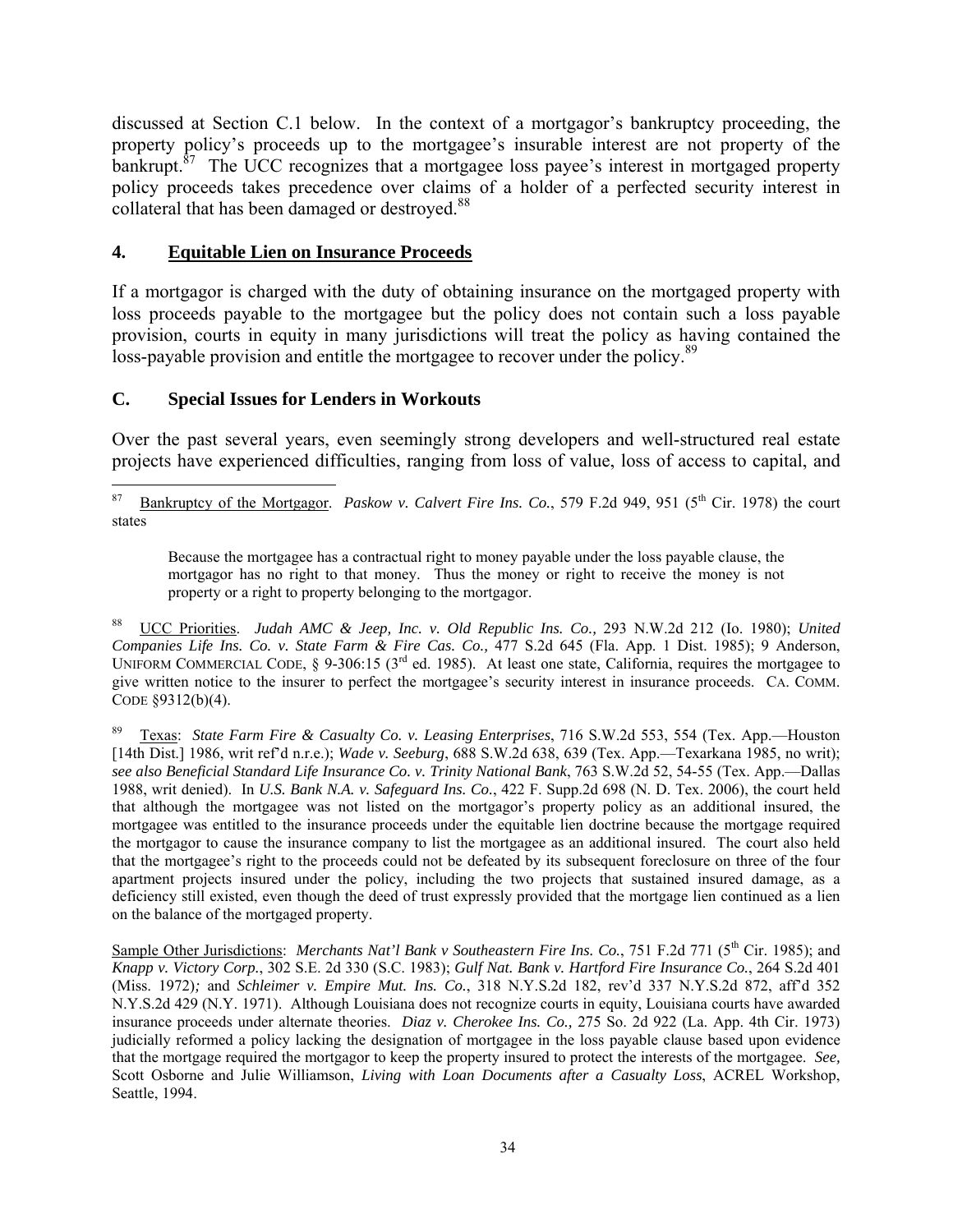loss of buyers or tenants. As a lender reviews its portfolio of troubled loans, several areas deserve special attention.

# **1. Provisions in Loan Documents for Handling of Insurance Proceeds; Replacement Cost Insurance**

Most mortgages provide the lender the right to receive the insurance proceeds and control their use after an insured loss. Depending upon the documentation, the lender may have total discretion whether to allow the borrower access to the funds to repair or replace the project or to utilize the proceeds to pay down or pay off the secured loan. Often, the documents stipulate complex requirements for release of funds, similar to those in a construction loan, such as production of a detailed budget, use of a bonded construction contract, production of permits, evidence that the borrower has other funds necessary to complete the project, draw schedules, and other procedures for release of funds. In certain instances, the lender may have agreed to utilize funds to pay off the loan only if the loss occurs in the last period of the loan. If the lender is involved in workout or forbearance negotiations with the borrower, it should consider whether the provisions of casualty loss, negotiated years earlier in a different economy, are still appropriate or whether they need to be re-worked.

Recall that property insurance is typically written on either a replacement cost basis or an actual cost basis. Replacement cost insurance provides proceeds in an amount necessary to replace the lost or damaged property with similar types and styles of materials and is typically the more expensive policy as it provides a higher amount of coverage. Actual cost insurance pays losses on the basis of the initial value of the property less physical depreciation, which can often be a significant reduction. If the lender has required the borrower to place its property insurance on a replacement cost basis (rather than actual cash value) the insurer will be obligated to pay the full replacement cost only if the project is repaired.<sup>90</sup> If the lender elects to apply the proceeds to repayment of the loan, the lower amount will be paid. While borrowers typically object to the lender's option on the grounds that it causes the borrower to carry more expensive insurance than it may eventually use, lenders typically insist on retaining the option. Parties may contract as to the disposition to be made of the insurance proceeds for a casualty loss.  $91$  Courts in many

 $\overline{a}$ Payment of Replacement Cost on Repair. Lee R. Russ and Thomas F. Segalla, COUCH ON INSURANCE §§ 176:59, 60, and 64 (3d ed. 1997).

<sup>91</sup> Freedom of Contract. *Schultz v. Morton*, 101 S.W.2d 373, 375 (Tex. Civ. App.—Dallas 1936, writ ref'd). In *Lewis v. Wells Fargo Home Mortgage, Inc.,* 248 S.W.3d 828 (Tex. App. – Texarkana 2008, no pet.) the court reviewed a mortgagee's conduct in applying insurance proceeds to reconstruct a home destroyed by fire. After the fire, which occurred two weeks after Lewis bought the home, Lewis made no payments on the note and Wells Fargo foreclosed. Lewis sued to declare that the debt had been satisfied by the payment of the insurance proceeds to Wells Fargo, that as a result the foreclosure was wrongful and that Wells Fargo had constructed the home on Lewis's land as an unencumbered improvement. Lewis also complained that the house as constructed was inferior to the house that preexisted the fire and thus Wells Fargo had not used the insurance proceeds for "restoration or repair" but instead for "reconstruction or rebuilding". The court found that Lewis' complaint about the quality of construction was a severed matter remaining to be resolved by the trial court and affirmed the trial court's granting of partial summary judgment in favor of Wells Fargo that it was the owner of the property.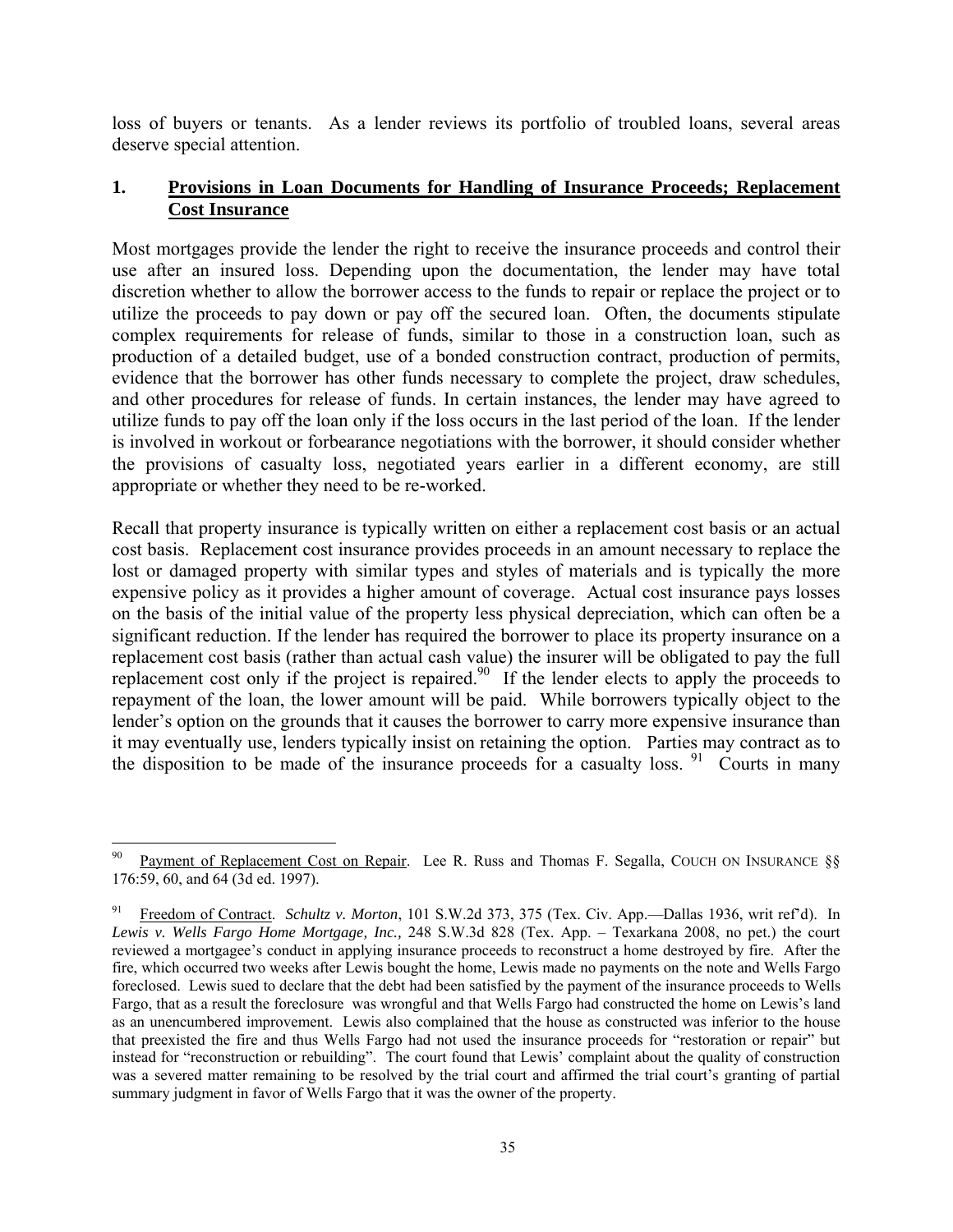jurisdictions have refused to find such an arrangement grossly inequitable or against public policy, because the mortgagor actually benefits by having the proceeds applied to his debt.<sup>9</sup>

# **2. The Self-Insured Borrower**

As part of its workout review, the lender should review the provisions of the mortgage or credit agreement that allowed the borrower to self-insure some or all of the risks of loss to the mortgaged property. If well drafted, the mortgage did not simply provide that the borrower might self-insure at its option; this is an empty term that gives the lender almost meaningless protection.<sup>93</sup> However, if the borrower was authorized to maintain a high deductible or selfinsured retention, if the right to self-insure was not tied to a particular net worth or compliance with other financial tests by the borrower, or if other provisions expose the lender to risks from the financial situation of the developer, the lender should consider renegotiating the insurance clauses as a part of any workout or forbearance agreement.

# **D. Insurance Issues in Foreclosure**<sup>94</sup>

*U.S. Bank, N.A. v. Tenn. Farmers Mut. Ins. Co.*,<sup>95</sup> a decision by the Tennessee Supreme Court, addressed a potential trap for lenders in foreclosure. In this case, the lender commenced foreclosure proceedings that were stayed by a bankruptcy filing of the borrower. Approximately six months later, while no further actions in foreclosure had been taken, the property was destroyed. The loss was apparently due to the fault (but not the intentional act) of the homeowner. The insurer objected to paying the mortgagee on the grounds that it had failed to notify the insurer of an "increase in hazard" (as it was required to do under law and the insurance contract) upon filing foreclosure. The appellate court agreed with the insurer and dismissed the claim of the mortgagee. The Tennessee Supreme Court reversed and held that while the filing of

<sup>92</sup> 92 Does Not Violate Public Policy. *Zidell v. John Hancock Mutual Life Insurance Co.*, 539 S.W.2d 162, 165 (Tex. Civ. App.—Dallas 1976, writ ref'd n.r.e.). *English v. Fischer,* 660 S.W.2d 521 (Tex. 1983). In an interesting case where the mortgagors did not offer evidence that they had equity in their home, the court in *Anchor Mortgage Services v. Poole*, 738 S.W.2d 68 (Tex. App.—Fort Worth 1987, writ denied) held that the mortgagors failed to show that they sustained any damages from the mortgagee's breach of its oral agreement to disburse a portion of the insurance proceeds to start repair work. The court reasoned that although the mortgagors may have suffered the loss of the funds because of foreclosure in accordance with the terms of the deed of trust, the mortgagors were also relieved of the obligation to make repairs. *Anchor Mortgage Services*, 738 S.W.2d at 71. However, other states, for example California, there is case law to the contrary which limits the mortgagee's right to proceeds unless it can demonstrate that its security interest has been impaired. In California the effect of the case law has been somewhat ameliorated by statute and the repair provisions in loan documents typically give the mortgagee a great deal of control over disbursement of proceeds.

<sup>93</sup> Self Insurance. See, Marilyn C. Maloney and David J. Weiner, *Do Your Documents Leave any Gaps? Planning in Advance for Disasters*, State Bar of Texas 30th Annual ADVANCED REAL ESTATE SEMINAR, Chapter 38 (2008); Ann Peldo Cargile, Stephen K. Cassidy, and Arthur E. Pape, *Are you Bare or Are you Covered; An Examination of Some Key Issues Raised by Self-Insurance*, THE ACREL PAPERS, Fall 2002 at 341.

<sup>94</sup> Treatises. 45 C.J.S. Insurance – Fire Insurance Policies – What Constitutes an Increase in Risk § 1011 (2010); 59 C.J.S. Mortgages – Insurance – Proceeds § 378 (2010); WILLISTON ON CONTRACTS § 37:51 Mortgagor's Rights under Fire Insurance Policy (2010).

<sup>95</sup> Foreclosure Proceedings Not an Increase in Hazard. *U.S. Bank, N.A. v. Tenn. Farmers Mut. Ins. Co*., 277 S.W. 3d. 381 (Tenn. 2009).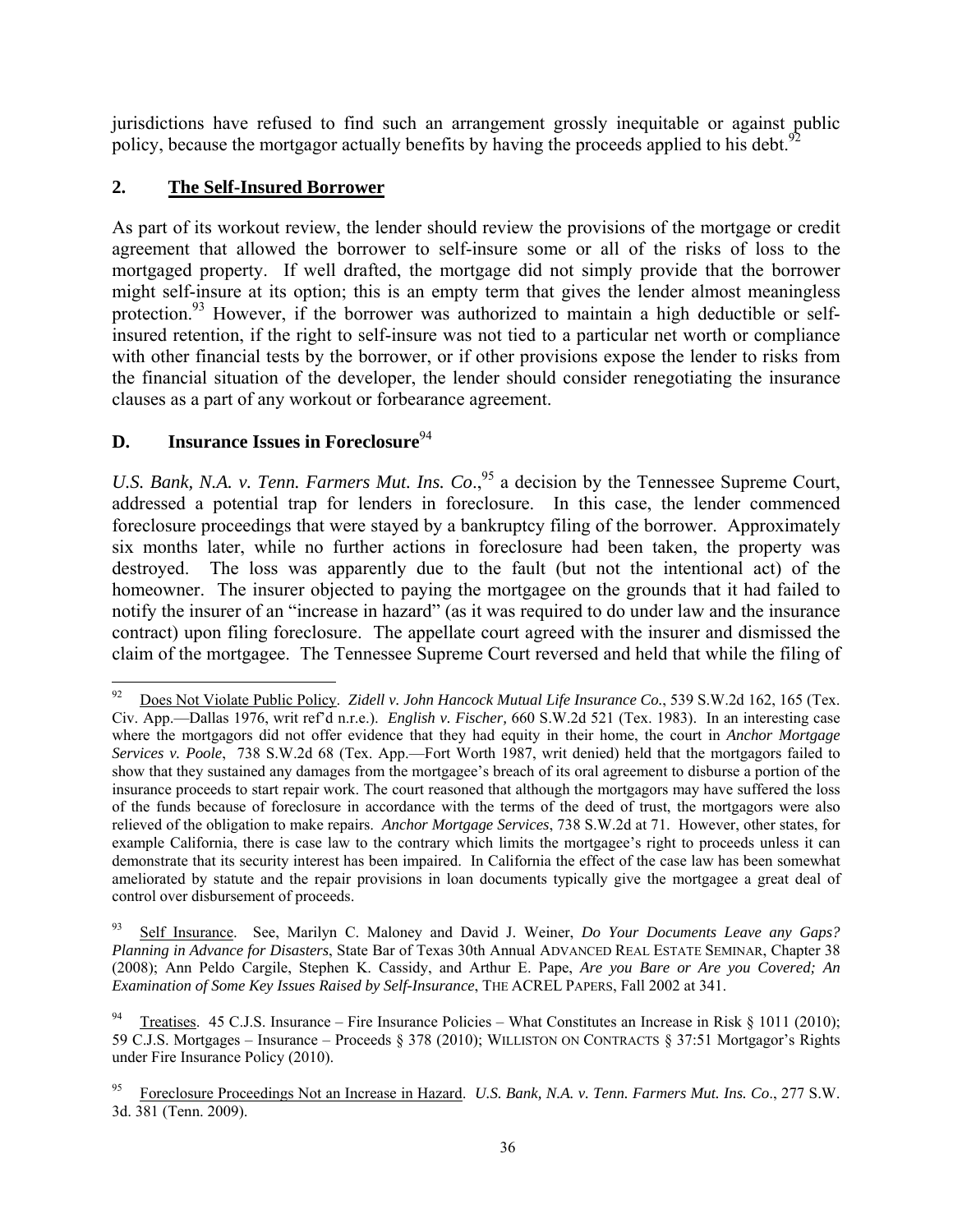foreclosure proceedings may have constituted an increase in a moral hazard (namely, that the mortgagor might destroy the property in an attempt to receive the proceeds) this was not the type of increase of hazard that would invalidate the policy. Presumably only physical changes to the property would result in that type of increase of hazard.

While the ultimate decision in *U.S. Bank* was favorable to lenders, there are a few caveats. First, as noted in Section D.1.b. below, a particular policy might require notice of foreclosure proceedings in order to retain coverage. Lenders should examine property insurance policies as part of their collateral review and preparation for foreclosure. Second, if the filing of the foreclosure proceedings encourages the mortgagor to abandon the house, leaving it unsecured and vacant, depending on the terms of the property policy, this might constitute the sort of physical increase in hazard that an insurer might raise as a defense to payment. As noted in Section D.1.b. below, that situation would also require notice to the insurer. The ultimate lesson from *U.S. Bank* is that lenders contemplating or filing foreclosures have to examine their policies and secure the property to avoid potential disputes with the property insurers.

# **1. Casualty Loss Prior to Foreclosure**

# **a. Preliminary Considerations**

If a casualty loss is sustained before the foreclosure sale, the following questions should be asked and answered: (1) Will the claim be settled before the foreclosure sale? (2) Who is entitled to the proceeds: the note holder, the mortgagor, or the purchaser at the foreclosure sale? (3) Will a greater recovery be available if the proceeds are applied in reconstruction of the mortgaged property than if they are taken as a cash payment? (4) Will the insurer insist on the premises being repaired as opposed to its paying a cash settlement? (5) Do the policy and proceeds cover contents or trade fixtures not encumbered by the deed of trust?

# **b. Notices to Insurance Company**

 $\overline{a}$ 

Some property insurance policies require the mortgagee to notify the insurance carrier of the commencement of foreclosure. Notice is given to the insurance carrier so that it can protect its position by purchasing the secured indebtedness or bidding at the foreclosure sale, especially if a casualty loss has occurred before the foreclosure sale. The safest practice is to notify the insurance company of a pending foreclosure sale and to notify the company of the change of ownership after the foreclosure sale.

Further, if the mortgagor abandons the mortgaged property before the foreclosure sale, the mortgagee must confirm continuation of coverage. This is because most property insurance policies exclude or reduce coverage after the insured property is vacant for more than a certain period of time, often 60 days.<sup>96</sup> This limitation arises from the possibility of vandalism, glass

Vacancy. See Paragraph E6 Loss Conditions – Vacancy in the standard commercial property insurance coverage form in the **Appendix**; and see discussion of discussion of vacancy clauses at IV.C of this paper. See *Perry State Bank v. Farmers Al.*, 953 S.W.2d 155, 159 (Mo. 1997) court held that mortgagee could not recover for fire loss where premises had been vacant for four months as bank had duty to notify insurer of a change in occupancy or increase of hazard.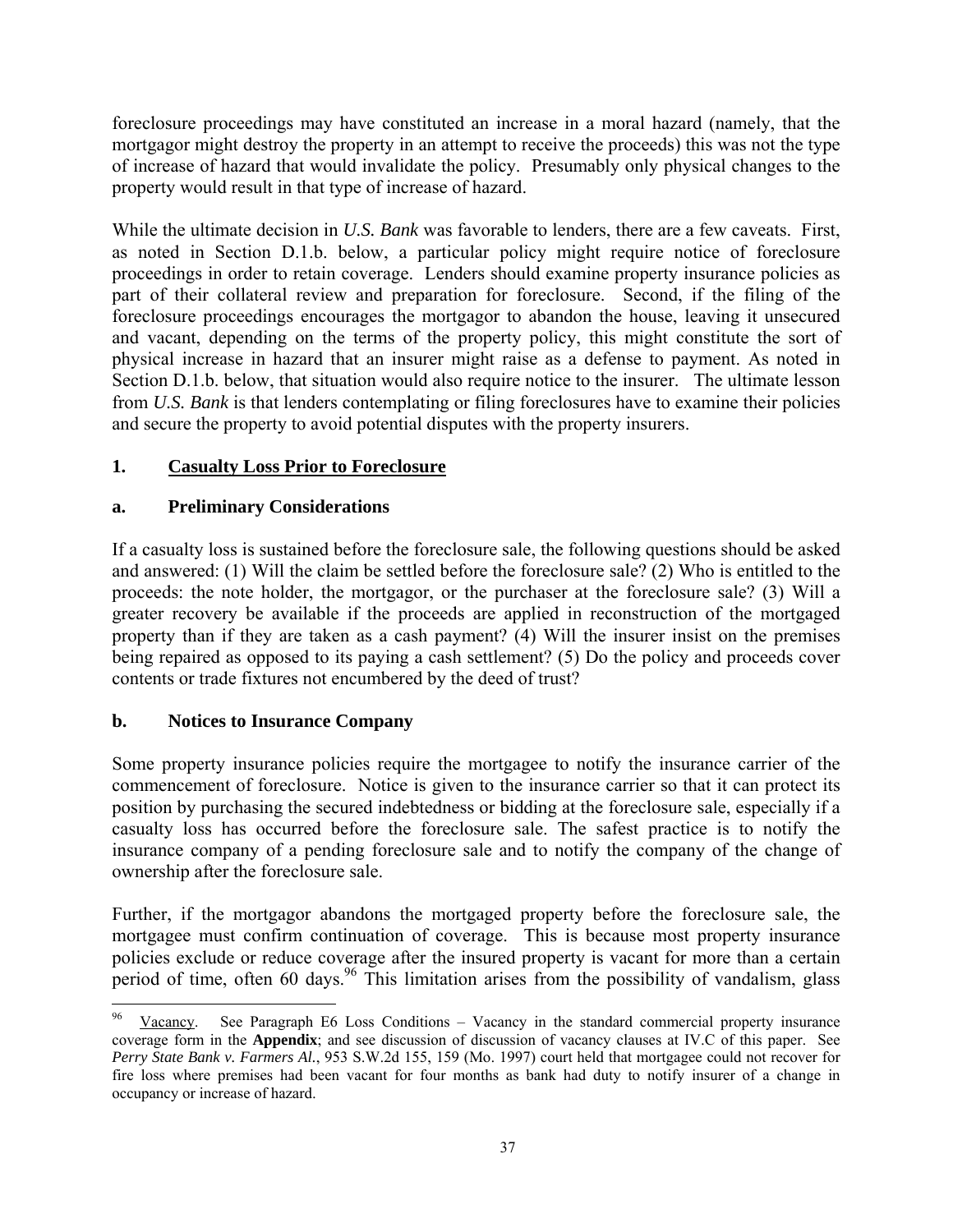breakage, theft, and other casualties when the property is unprotected. Although a company may offer an endorsement to override the vacancy exclusion, these typically provide coverage for short periods of time, often 60 or 90 days, and often at a greatly increased premium. As noted in the discussion of the vacancy clause and leases in section IV.C of this paper, the standard commercial property policy provides that it does not cover loss from six causes (e.g., vandalism and theft) following the insured's vacating the premises for a period of 60 days, but does cover losses from other Covered Causes (e.g., fire) but with a 15% reduction in proceeds. The standard mortgage clause in the standard commercial property policy provides for coverage for the mortgagee even in the event the premises are vacant for greater than 60 days as follows:

2. Mortgageholders

- … d. If we deny your claim because of your acts or because you have failed to comply with the terms of this Coverage Part, the mortgageholder will still have the right to receive loss payment if the mortgagor:
	- (1) Pays any premium due under this Coverage Part at our request if you have failed to do so;
	- (2) Submits a signed, sworn proof of loss within 60 days after receiving notice from us of your failure to do so; and
	- (3) Has notified us of any change in ownership, occupancy or substantial change in risk known to the mortgageholder. $97$

## **2. Relationship of Proceeds to Secured Debt**

The note holder's right to the property insurance proceeds depends on the existence of an insurable interest in the mortgaged property, typically referred to in the property policy by the phrase "as their interest may appear at time of loss."98 A mortgagee's interest in the policy is limited to the secured indebtedness due it. Therefore, the note holder's interest will vary depending on the action taken before the insurer disburses the insurance proceeds. If the property is foreclosed on before the proceeds are distributed, the mortgagee's right to the proceeds may be reduced or extinguished, depending on the mortgagee's interest remaining after foreclosure. If the mortgagee purchases the mortgaged property for the amount of the debt outstanding, the mortgagee will have no right to the insurance proceeds.<sup>99</sup>

 $\overline{a}$ Mortgageholder Protection. *Murray v. North Country Ins. Co.*, 716 N.Y.S.2d 820 (3<sup>rd</sup> Dept. N.Y. 2000) court held that policy provision requiring mortgagee to notify insurer of any change in occupancy did not require mortgagee to notify insurer that the building was vacant for more than 60 days.

Mortgagee's Insurable Interest. If a covered loss occurs prior to foreclosure, the ability of the mortgagee to recover against the proceeds depends upon its actions in the foreclosure. If it bids in the full amount of its debt its mortgage debt would be extinguished, it would not have an insurable interest, and it could not recover insurance proceeds. *Arkansas Teacher's Retirement Sys. v. Coronado Properties*, 801 S.W. 2d 50 (Ark. App. 1990); *Imperial Mortgage Corporation v. Travelers Indemnity Company of Rhode Island*, 599 P. 2d 276 (Colo. App. 1979); *Phalen Park State Bank v Reeves*, 251 N.W. 2d 135 (Minn. 1977); John W. Steinmetz and Stephen E. Goldman, *The Standard Mortgage Clause in Property Insurance Policies*, 33 TORT & INS. L. J. 81, 102 (1997); Lee R. Russ and Thomas F. Segalla, COUCH ON INSURANCE §§ 65:12 and 65:59 (3d ed. 1997).

<sup>99</sup> Full Credit Bids at Foreclosure Sale After a Casualty Loss. In *Helmer v. Texas Farmers Insurance Co.*, 632 S.W.2d 194, 196 (Tex. App.—Fort Worth 1982, no writ), the court succinctly stated "no mortgagee's indebtedness; no indebtedness or liability to mortgagee from the insurance company". In *Beneficial Standard Life Insurance Co. v.*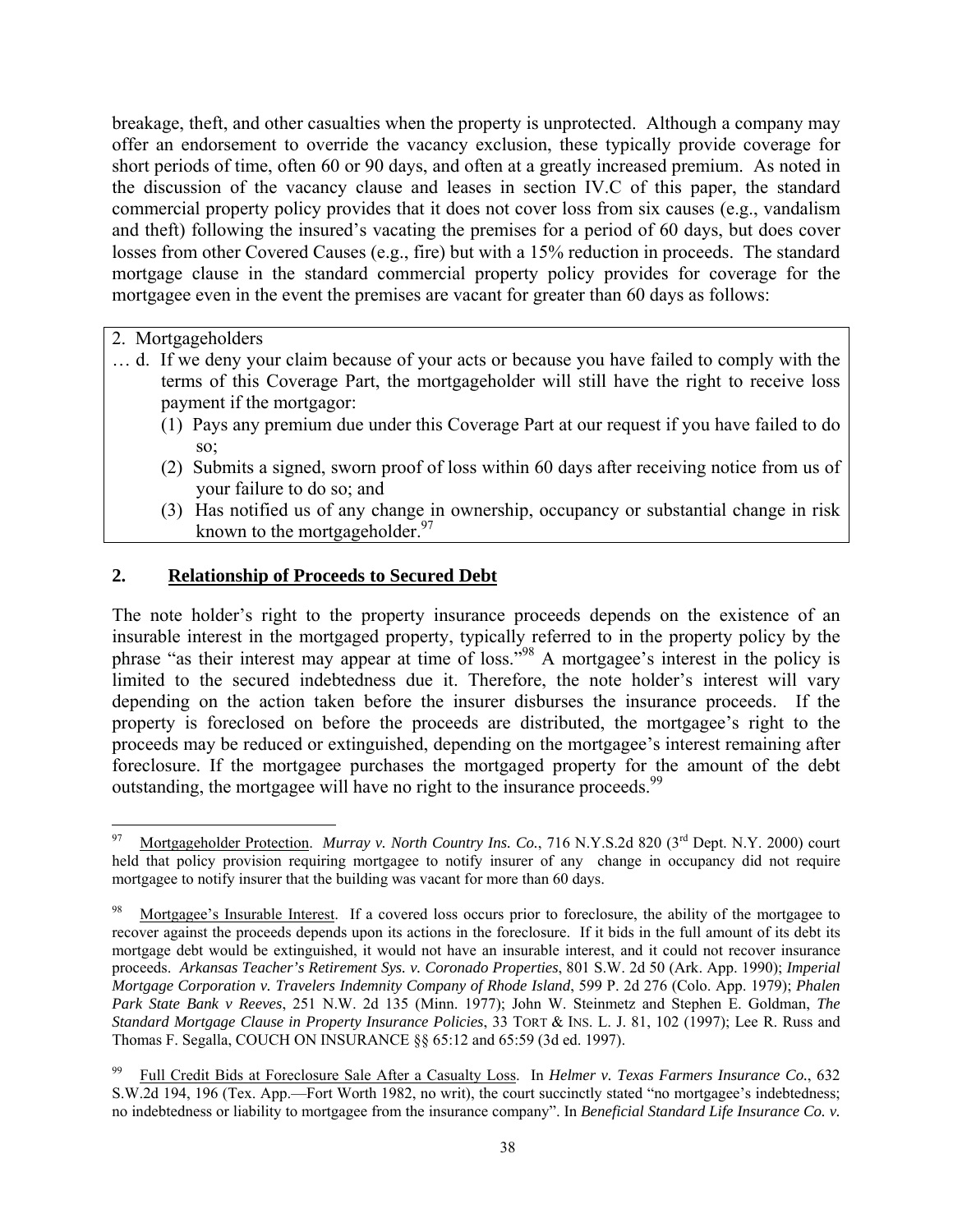If the mortgagee purchases the mortgaged property for less than the balance owed on the secured debt, the mortgagee may recover from the insurer, as from the mortgagor, the deficiency (up to the policy limits). $100$ 

# **3. Bid Strategy**

 $\overline{a}$ 

# **a. Liquidating Casualty-Loss Claim Before Foreclosure Sale**

The mortgagee should postpone the foreclosure sale until after the amount payable on the insurance policy is determined. Otherwise, the mortgagee risks overbidding by establishing a deficiency less than the amount of the insured casualty loss.

## **b. Foreclosure Before Applying Insurance Proceeds to Secured Debt**

The mortgagee may feel that foreclosing before the insurance proceeds are liquidated and applied to reduce the secured debt is necessary. In such situations, the mortgagee should be careful to bid low enough to establish a deficiency equal to the insurance proceeds. The lender may be placed in a dilemma should it face competitive bidding. To be the successful bidder at the foreclosure sale and thereby be the owner of the policy and the recipient of its proceeds, the lender may be forced to bid up to its outstanding indebtedness and thereby extinguish or pro rata extinguish its claim on the insurance policy. The best course of action appears to be to have the proceeds liquidated and applied to the secured debt before the foreclosure sale. The lender is then in the position to bid at the foreclosure sale an amount equal to the lesser of the then indebtedness or the perceived value of the mortgaged property "as is".

*Trinity National Bank*, 763 S.W.2d 52 (Tex. App.—Dallas 1988, writ denied), the court refused to find that the insurer's full credit bid at the foreclosure sale should be reformed to be reduced by the amount of the insurance proceeds even though the mortgagee was unaware of the casualty loss at the time of the foreclosure sale. The insurer brought the action to determine who was entitled to the insurance proceeds. The court upheld the award of the proceeds to the second lienholder and the mortgagor as opposed to the first lienholder, who had mistakenly bid an amount equal to the balance due on the first-lien indebtedness. *Beneficial Standard Life Insurance Co.*, 763 S.W.2d at 55-56. The court refused to conform its decision to the judgment in a separate court action brought by the first lienholder against the substitute trustee to reform the bid price. The second lienholder and the mortgagor were not parties to the separate reformation suit. Additionally, because there was no agreement between the lienholders, there could be no reformation on the theory of mutual mistake of the parties. *Beneficial Standard Life Insurance Co.*, 763 S.W.2d at 56.

<sup>100</sup> Allocation of Preforeclosure Loss Proceeds to Deficiency Remaining After Foreclosure. In *Helmer v. Texas Farmers Insurance Co.*, 632 S.W.2d 194, 195 (Tex. App.—Fort Worth 1982, no writ), the court held that an insurer was obligated to pay only \$25.70 to a mortgagee on a secured debt of \$6,725.70, after the mortgagee had purchased the mortgaged property at the foreclosure sale for \$6,700.00. In *Campagna v. Underwriters at Lloyd's London*, 549 S.W.2d 17, 18-19 (Tex. Civ. App.—Dallas 1977, writ ref'd n.r.e.), the mortgagee's recovery against the insurer was \$408, the difference between the \$2,551 balance on the secured debt and the mortgagee's successful bid of \$2,143. The court rejected the mortgagee's argument that the mortgagee's right of recovery under the policy should be the difference between the amount of the debt and the market value of the mortgaged property after the fire and that the amount bid at the foreclosure should be irrelevant.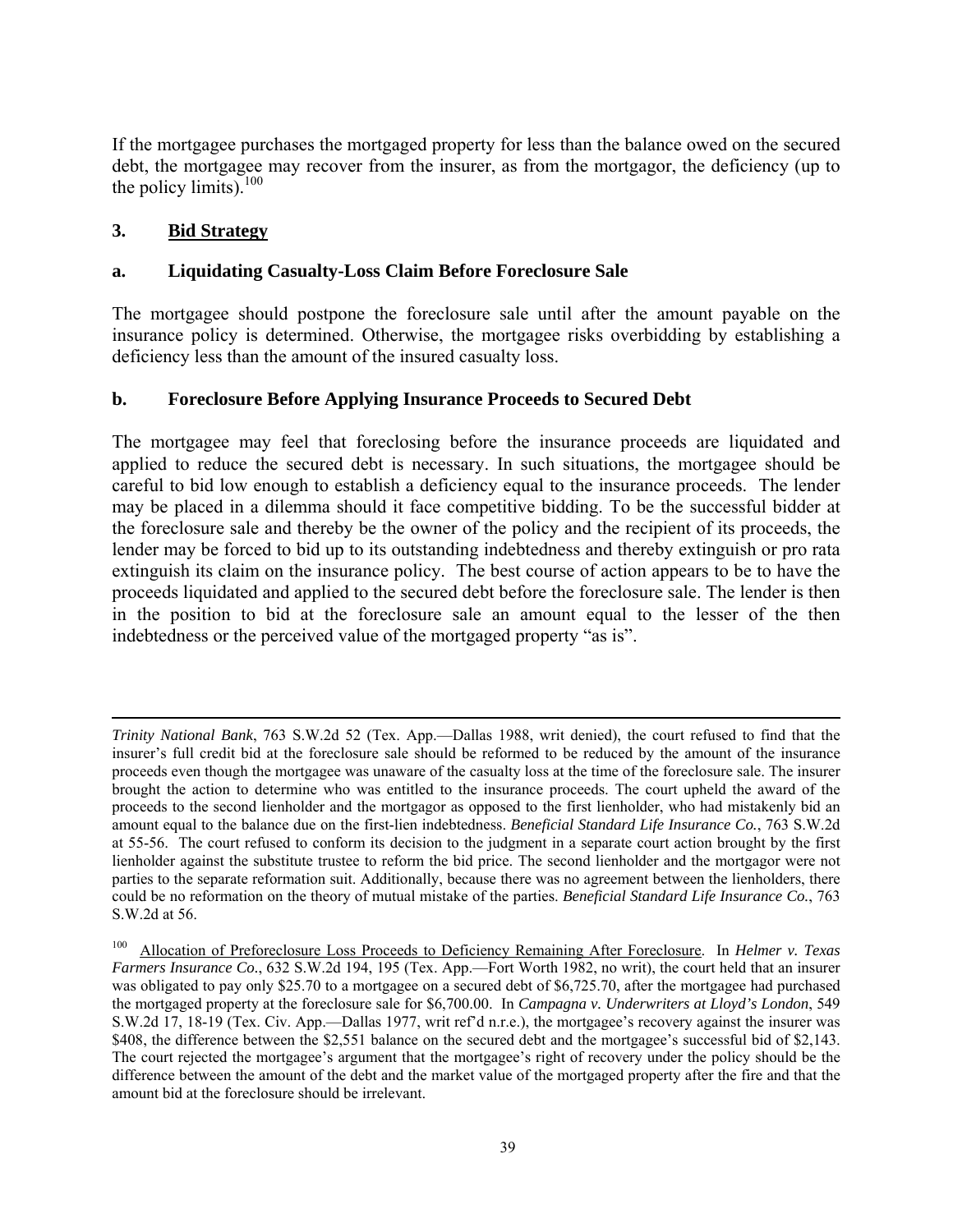# **E. Casualty Loss After Foreclosure**

After foreclosure the mortgagee's interest may continue in property insurance on which it was listed as a mortgagee prior to foreclosure as to casualty loss proceeds from a casualty occurring after foreclosure  $101$ 

# **F. Personal Property**

A person with an insurable interest in personal property may be designated as a *loss payee* under the property insurance covering the personal property. Two forms of loss payee clauses are a *loss payable clause* and a *lenders loss payable clause*. In the **Appendix** is the ISO CP 12 18 06 07 Loss Payable Provisions endorsement. This endorsement provides a schedule to designate the loss payee, the property in which the loss payee has an insurable interest, and which type of loss payable clause applies. Also, see the chart in the **Appendix** Chart of Additional Interests Insurance Provisions<sup>102</sup> comparing the rights of a secured creditor or personal property lessor under a loss payee clause with a lenders loss payable clause. The difference between the protection afforded under lenders loss payable clause as compared to a loss payable clause is analogous to the difference between the protection afforded under to a mortgagee by the standard mortgage clause as compared to an open mortgage clause.

## **1. Loss Payable Clause**<sup>103</sup>

 $\overline{a}$ 

Under the standard loss payable clause losses are adjusted with the insured and policy proceeds are payable jointly to the insured and the loss payee. Under the standard loss payable clause the loss payee does not have any further rights or responsibilities. The loss payee has no more right to recover under the policy than does the insured and the loss payee's recovery may be lost due to the acts of the insured  $104$ 

<sup>101</sup> Mortgagee's Interest in Insurance Proceeds from a Post-Foreclosure Casualty. In *Fireman's Fund Insurance Co. of Texas v. Jackson Hill Marina, Inc.*, 704 S.W.2d 131, 136 (Tex. App.—Tyler 1986, writ ref'd n.r.e.), the court held that the mortgagee, which had purchased the mortgaged property at the foreclosure sale, was entitled to the insurance proceeds on the policy purchased by the mortgagor before foreclosure for a casualty occurring after the foreclosure sale. The recovery was limited to the amount of the loan deficiency. The mortgagor was held not to be entitled to the insurance proceeds, because the insurer had been put on notice of the change of ownership.

<sup>&</sup>lt;sup>102</sup> Additional Interests Approaches Comparison. Exhibit XIV.P.3 at page 7, Chapter XIV CONTRACTUAL RISK TRANSFER (International Risk Management Institute, Inc. 2010).

Loss Payable Clause. See ¶ C Loss Payable Clause in ISO CP 12 18 06 07 Loss Payable Provisions endorsement found in the **Appendix**.

<sup>104</sup> Loss Payee's Recovery Lost Due to Acts of Insured. In *Wometco Home Theatre, Inc. v. Lumbermen's Mut. Cas. Co.*, 468 N.Y.S.2d 625 (N.Y. App. Div. 1983) the court construed the rights of a loss payee under the following standard policy language, "Loss if any, shall be adjusted with the insured and shall be payable to the insured and Wometco Home Theatre … as their interest may appear". The court held that the insured's failure to comply with the policy's condition that suit be filed against the insurer within 12 months of the discovery of the covered occurrence barred both the insured's and the loss payee's right to recovery. The court stated,

In the absence of a provision that the insurance policy shall not be invalidated by an act or neglect of the insured … a "los payee" is not itself an insured under the policy; it is merely the designated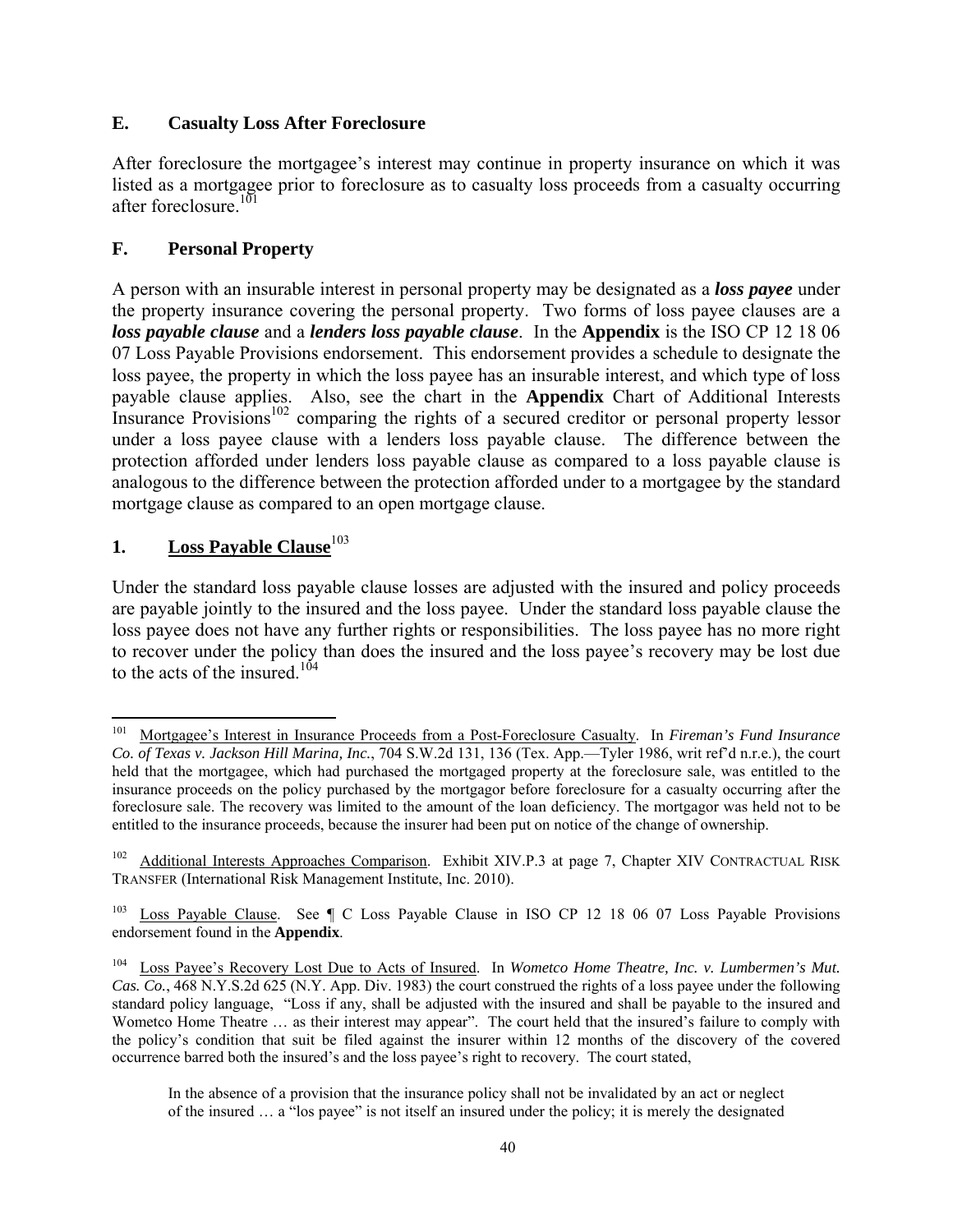# 2. **Lenders Loss Payable Clause**<sup>105</sup>

A secured party that is designated on the insured's personal property policy as a loss payee under a *lenders loss payable clause* has the same rights and responsibilities that a mortgage holder has under the standard mortgage clause. While the mortgage clause is automatically a part of a standard property policy as to mortgaged real property, a personal property secured party must request that it be designated as a loss payee with a lenders loss payable clause endorsement.

# **VII. RECEIVERSHIP AND BANKRUPTCY**

# **A. Receiverships**

In recent years the request for appointment of receivers in connection with foreclosures has increased dramatically. Lenders and servicers have resorted to receiverships to operate and even sell the property, without proceeding to a foreclosure sale. <sup>106</sup> The rights and obligations of the receiver are established both by applicable state or federal law and in the order of receivership. Typically, these require the receiver to post a bond to insure its faithful performance, address operation of the premises, collection of rents, maintenance of insurance and, if permitted by the court and applicable law, to sell the property and distribute the proceeds. Under the rationale of the *U.S. Bank<sup>107</sup>* case the property insurance, if still in force and with the proper mortgagee/loss payee endorsement should still protect the lender who is the beneficiary of the mortgage debt. Often, however, the property insurance has lapsed or is close to expiration and the receiver must obtain insurance to protect the property. While the receiver has the authority to obtain such insurance, it is unclear whether this is on the basis of the receiver's insurable interest in the property or whether it simply has the authority to take that action on behalf of the parties (owner, mortgagee, or other creditor) who will ultimately benefit from the insurance.<sup>108</sup>

A recent Illinois case involves a dispute over insurance as a basis for a defense against the appointment of a receiver. In *Bank of America, N.A. v. 108 N. State Retail LLC<sup>109</sup>* the mortgagee sued for foreclosure of its mortgage, based upon an alleged 46 million dollar shortfall in

 person to whom the loss is to be paid. It is established that such a loss payee may only recover if the insured could have recovered.

Lenders Loss Payable Clause. See ¶ D Lender's Loss Payable Clause in ISO CP 12 18 06 07 Loss Payable Provisions endorsement found in the **Appendix**.

106 Receivers. Morris A. Ellison, Lawrence M. Dudek, and Samuel H. Levine, *'Tis Better to Receive - The Use of a Receiver in Managing Distressed Real Estate,* 2009 THE ACREL PAPERS 1; *Bearish Real Estate Loan Climate Creates Bull Market for Emergency Breed of Receivers,* REAL ESTATE LAW AND INDUSTRY, Vol. 3, No. 11 (BNA, June, 2010).

107 Foreclosure Proceedings Not an Increase in Hazard. *U.S. Bank, N.A. v. Tenn. Farmers Mut. Ins. Co*., 277 S.W. 3d. 381 (Tenn. 2009).

<sup>108</sup> Receivers. Lee R. Russ and Thomas F. Segalla, COUCH ON INSURANCE §42:27 (3d ed. 1997).

<sup>109</sup> Block 37. No. 1-09-3523 (Ill. Ct. App. March, 2010).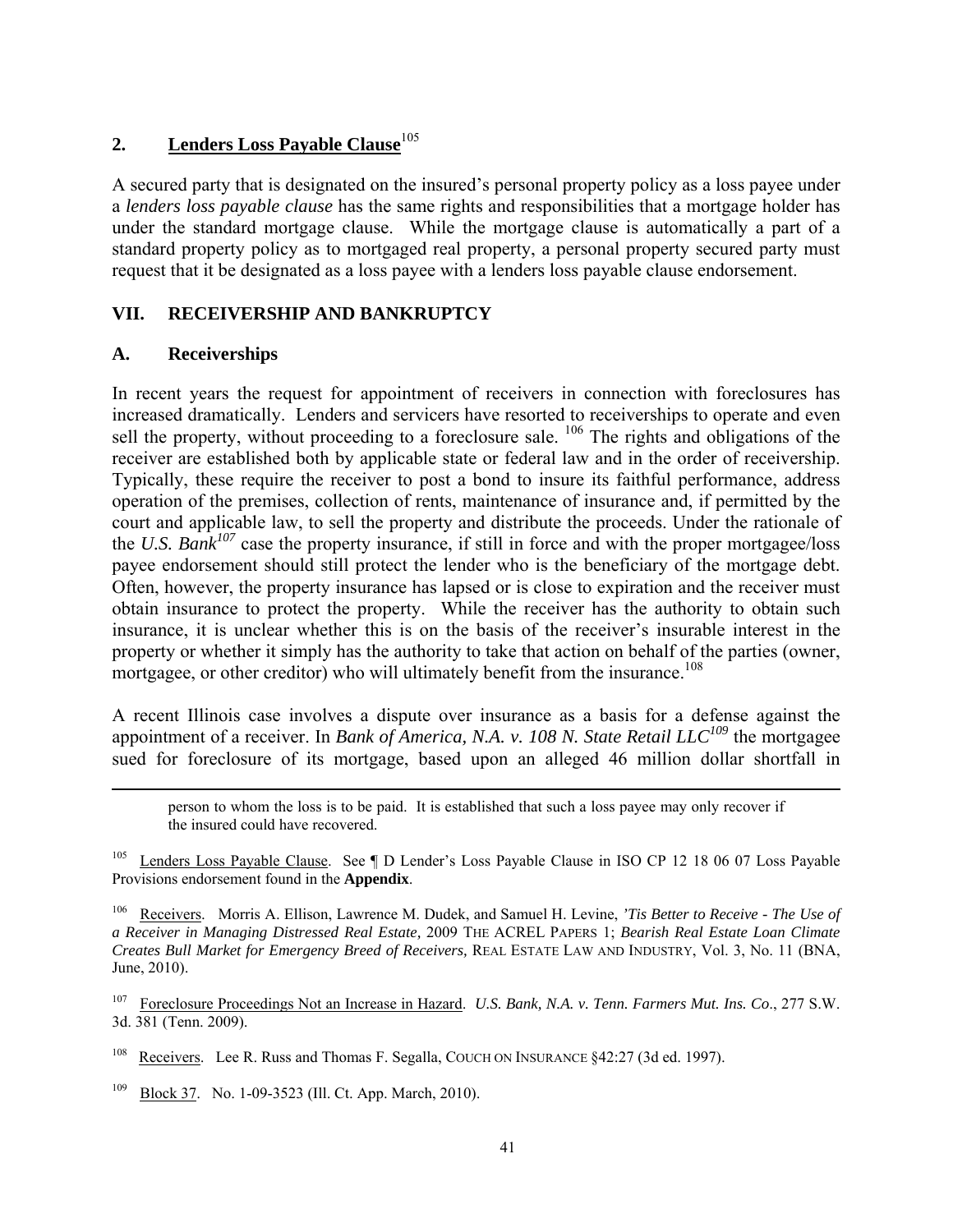construction funds necessary for the completion of the "Block 37" project in Chicago. The developer/mortgagor provided insurance for the project, still in the construction phase, under a wrap-program, or owner controlled insurance program ("*OCIP*"). Apparently, the appointment of the receiver was delayed for several weeks as the receiver attempted to obtain its own OCIP insurance or to require an assignment by the developer of its OCIP. Although receivers have been touted as an efficient way to complete projects that fall into default while still under construction, this case may be an example of issues that might make such appointments impracticable.

## **B. Bankruptcy**

While the foregoing issues all apply to lenders outside of bankruptcy, special rules and issues arise when the borrower files for reorganization or liquidation under the protection of the Bankruptcy Code.

The primary question for the bankruptcy lawyer is whether the insurance policy and the insurance proceeds are property of the bankruptcy estate. Section 541 of the Bankruptcy Code, 11 U.S.C. § 541, broadly defines the bankruptcy estate to include "all legal and equitable interests of the debtor in property as of the commencement of the case" and "proceeds ... of or from property of the estate." While cases have held that the result is that insurance policies constitute property of the bankrupt estate the important question for the secured lender is whether the *proceeds* of insurance also constitute property of the estate. The general test seems to focus on whether, in the absence of bankruptcy, the debtor would have had a claim to the proceeds.<sup>110</sup> Property insurance policies whose proceeds are payable to a creditor pursuant to a mortgagee/loss payee rider are not property of the estate.<sup>111</sup>

 $110\,$ 110 Property of the Estate – General Test. *In the Matter of Equinox Oil Company, Inc*., 300 F. 3d. 614 (5th Cir. 2002); *In the Matter of Edgeworth*, 993 F. 2d 51 (5th Cir. 1993); *In re Louisiana World Exposition, Inc.,* 832 F.2d 1391 (5th Cir. 1987).

<sup>111</sup> Mortgagee/Loss Payee. *In the Matter of Equinox Oil Company, Inc*., 300 F. 3d. 614 (5th Cir. 2002).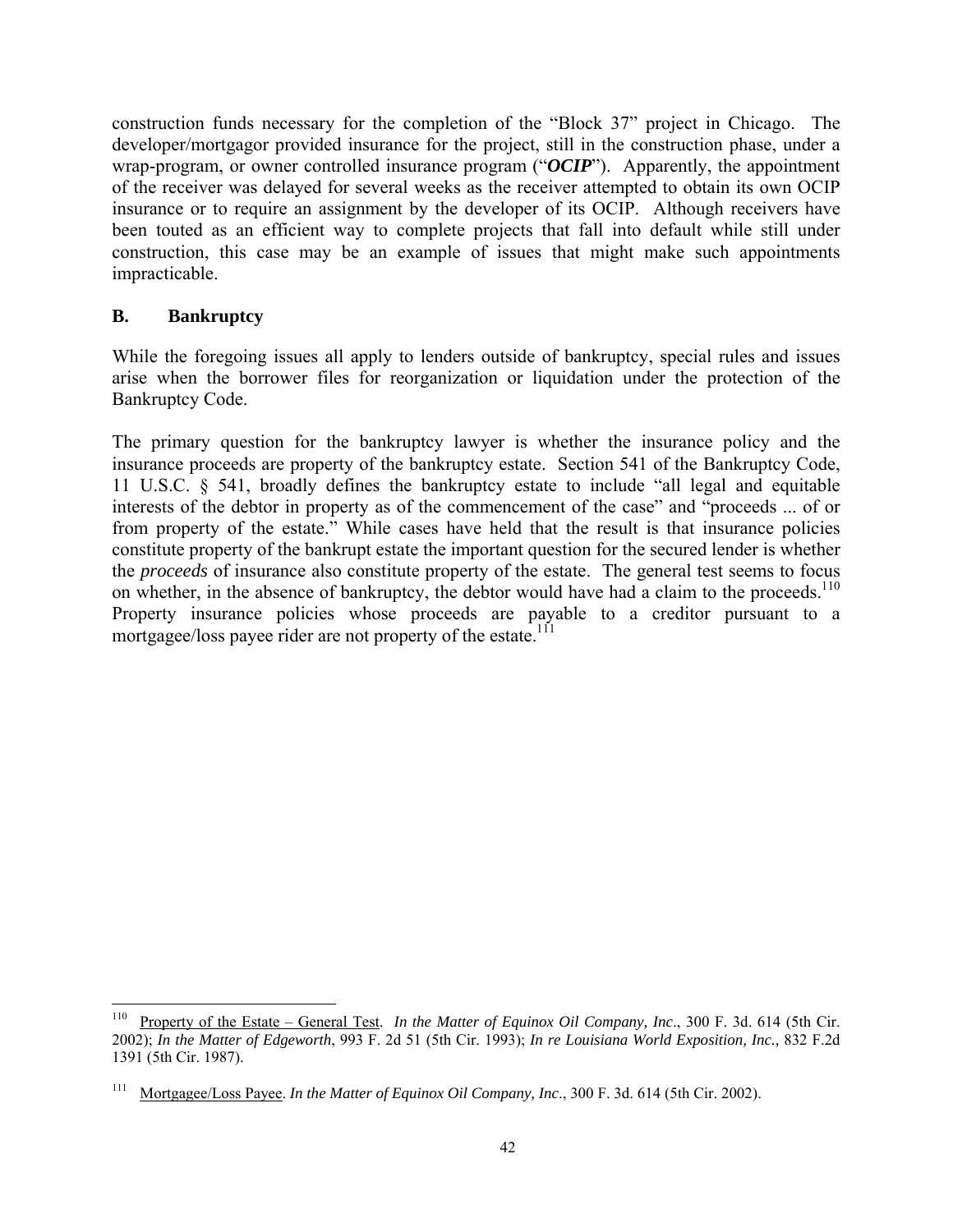# **APPENDIX**

| <b>Charts</b> |  |
|---------------|--|
|               |  |
|               |  |

# **Liability Insurance**

| ISO CG 02 05 12 04 Texas Changes – Amendment of Cancellation Provisions or         |  |
|------------------------------------------------------------------------------------|--|
|                                                                                    |  |
| ISO CG 20 10 07 04 Additional Insured – Owners, Lessees or Contractors – Scheduled |  |
|                                                                                    |  |
|                                                                                    |  |
|                                                                                    |  |
|                                                                                    |  |
|                                                                                    |  |

# **Property Insurance**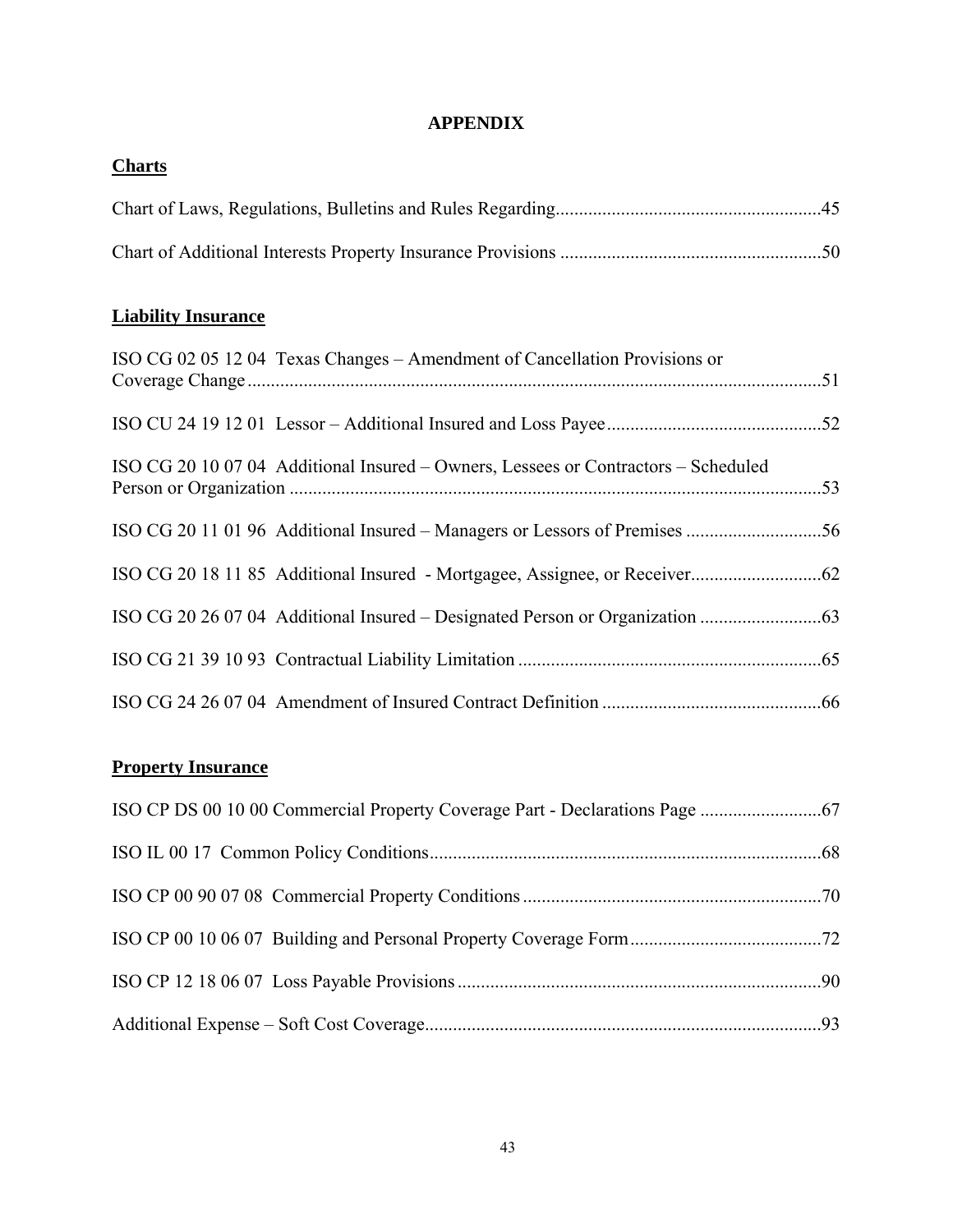# **Certificates, Evidences and Binder**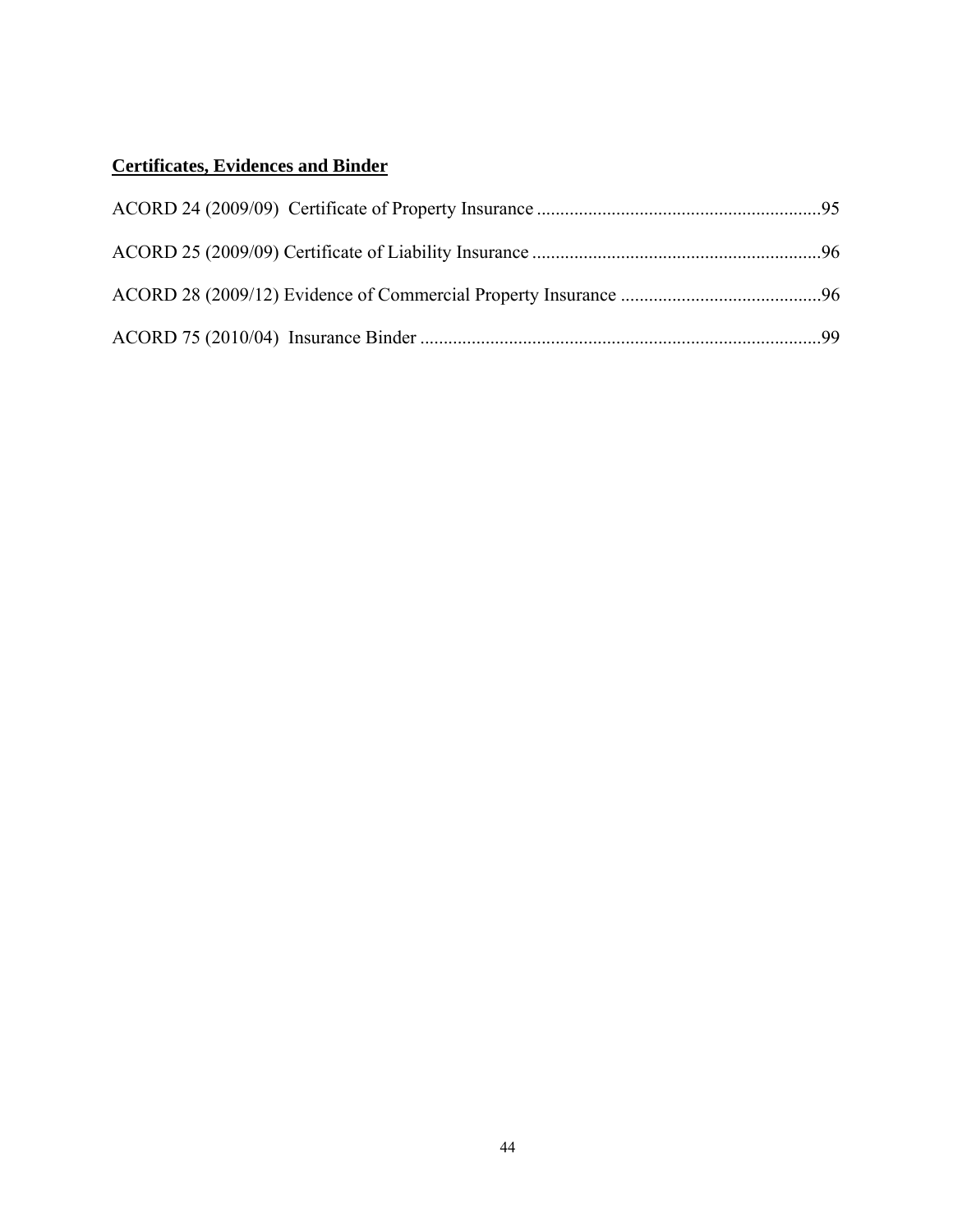| <b>State</b>                                                                                        | Form of Certificate or Evidence of<br><b>Insurance</b>                                                       |                                                                                 | <b>Notice of Cancellation</b><br>to be Given to be<br><b>Given To</b> |
|-----------------------------------------------------------------------------------------------------|--------------------------------------------------------------------------------------------------------------|---------------------------------------------------------------------------------|-----------------------------------------------------------------------|
| Alabama                                                                                             | COI/EOI must state "does not amend policy".<br>ADMIN. CODE Ch. 482-1-062.03                                  | Up to 90 days.<br>Code of Ala.<br>$§$ 27-14-18(b)                               |                                                                       |
| Alaska                                                                                              |                                                                                                              | Up to 90 days.<br>Alaska Stat.<br>\$21.42.240(b)                                | the Named Insured.<br>§ 21.36.260                                     |
| Arizona                                                                                             |                                                                                                              | Up to 90 days.<br>A.R.S. § 20-1120B                                             | the Named Insured.<br>§ 20-1674(A)                                    |
| Arkansas                                                                                            |                                                                                                              | Up to 90 days.<br>A.C.A.<br>$$23-79-120(b)$                                     |                                                                       |
| California<br>COI/EOI must state "does not amend policy".<br>Ins. Laws Div. 1, Pt. 1, Ch. 4, Art. 1 |                                                                                                              | Up to 90 days.<br>Cal. Ins. Code<br>§ 382.5(c)                                  | the Named Insured.<br>§ 677                                           |
| Colorado                                                                                            | COI/EOI cannot modify policy.<br>Bulletin No. B 5.21 (12/1/07)                                               |                                                                                 | the Named Insured.<br>$$10-4-109.7$                                   |
| Connecticut                                                                                         |                                                                                                              | Up to 60 days.<br>Conn. Gen. Stat.<br>§§ 38a-309(a);<br>38a-322; and<br>38a-340 | the Named Insured.<br>Conn. Gen. Stat.<br>§ 38a-324                   |
| Delaware                                                                                            |                                                                                                              |                                                                                 |                                                                       |
| Florida                                                                                             | COI/EOI cannot modify policy.<br>Informational Bulletin 94-014 (6/17/94)<br>Memorandum OIR-03-003M (2/21/03) |                                                                                 | the Named Insured.<br>§ 627.4133                                      |
| Georgia                                                                                             | COI/EOI cannot modify policy.<br>Rating Directive 88-R-1 (1/15/88)                                           | Up to 90 days.<br>O.C.G.A.<br>$§$ 33-24-33(b)                                   | the Insured<br>§ 32-24-47                                             |
| Hawaii                                                                                              | COI/EOI must state "does not amend policy".<br>Memorandum 2009-3A (1/28/09)                                  |                                                                                 |                                                                       |
| Idaho                                                                                               | COI/EOI must state "does not amend policy".<br>DOI Bulletin 08-03; DOI Bulletin 68-1                         | Up to 90 days.<br>Idaho Code                                                    |                                                                       |

# **CHART OF LAWS, REGULATIONS, BULLETINS AND RULES REGARDING**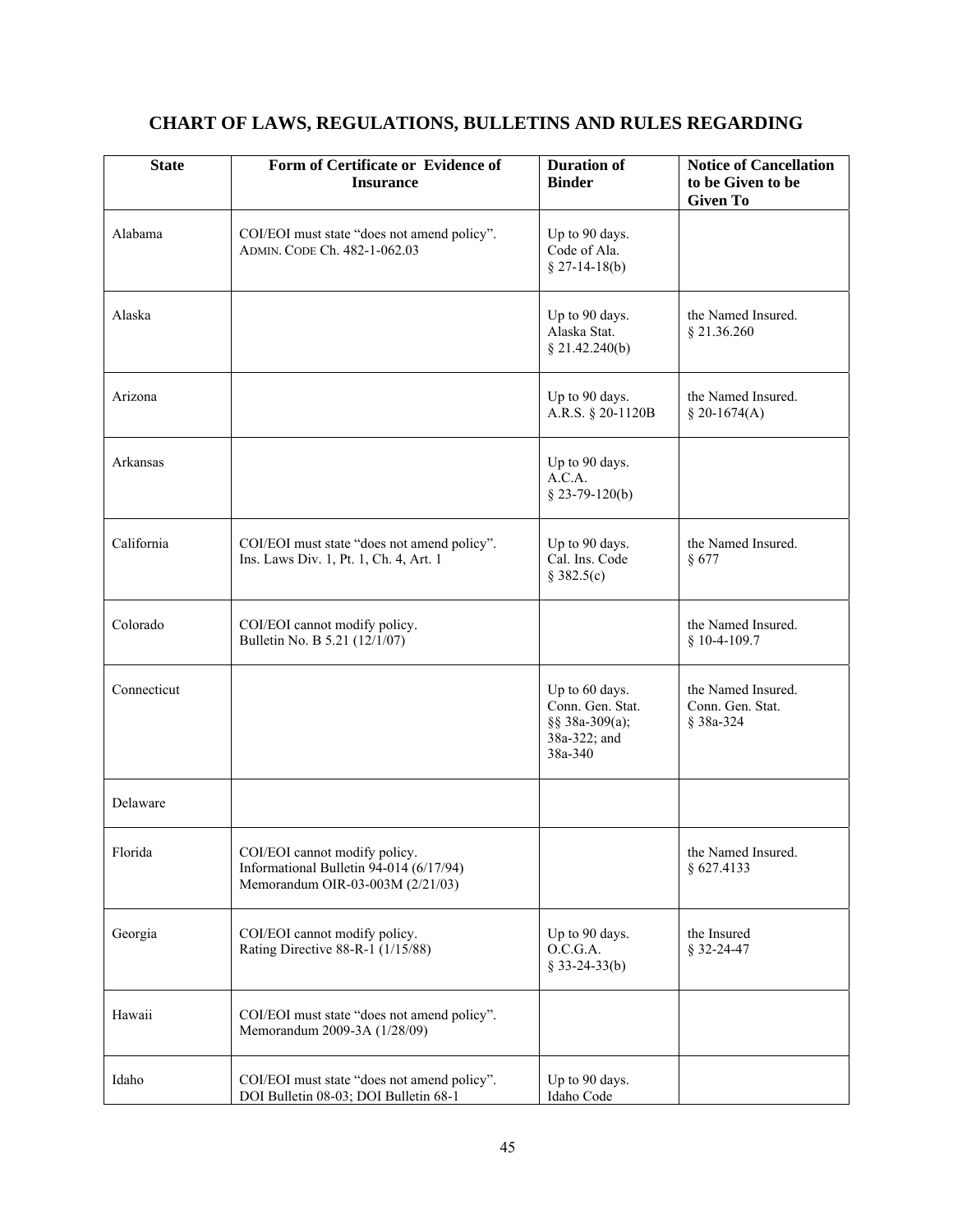|               |                                                                                                                                                                         | $§$ 41-1823(2)                                                                                                  |                                                                            |
|---------------|-------------------------------------------------------------------------------------------------------------------------------------------------------------------------|-----------------------------------------------------------------------------------------------------------------|----------------------------------------------------------------------------|
| Illinois      | COI/EOI must state "does not amend policy".<br>Memo from DOI $(2/11/08)$                                                                                                |                                                                                                                 | the Named Insured.<br>§ 143.14                                             |
| Indiana       | COI/EOI must state "does not amend policy".<br>COI/EOI form must be filed with state.<br>Bulletin 170, Certificate of Insurance Practices<br>(4/03/09); DOI Bulletin 26 |                                                                                                                 | a Person Insured.<br>$§$ 27-1-31-2                                         |
| Iowa          | COI/EOI must state "does not amend policy".<br>Bulletin 07-04 (8/7/07)                                                                                                  | 30 days.<br>761 I.A.C.<br>§ 641.6321)                                                                           | the Named Insured.<br>761 I.A.C.<br>§ 515.80                               |
| Kansas        | COI/EOI must state "does not amend policy".<br>COI/EOI form must be filed with state.<br>SB 271 (7/1/07)<br>K.S.A. 2006 Supp. 40-955                                    |                                                                                                                 | an Insured.<br>$§$ 40-2.122                                                |
| Kentucky      | COI/EOI must state "does not amend policy".<br>COI/EOI form must be filed with state.<br>Advisory Opinion 2004-03 (806 KAR 14:100)                                      | Up to 90 days.<br>KRS § 304.14-220(2)                                                                           | the Named Insured.<br>§ 304.20-320                                         |
| Louisiana     | COI/EOI must state "does not amend policy".<br>Reg. 30q; Bulletin No. 09-02 (2/03/09); La. Rev.<br>Stat. Ann. § 22:881.1(B)                                             | No expiration except<br>at policy issuance.<br>R. S. 22:870                                                     |                                                                            |
| Maine         |                                                                                                                                                                         | No expiration except<br>at policy issuance.<br>24-A M. R. S.<br>§ 2169                                          | the Named Insured.<br>24-A M. R. S. § 2908                                 |
| Maryland      | COI/EOI cannot modify policy.<br>Insurance Bulletin 08-34 (11/7/08)                                                                                                     | No expiration except<br>at policy issuance.<br>Ins. Code § 12-106                                               | the Insured.<br>Ins. Code § 27-601                                         |
| Massachusetts | D.O.I. Reg. 2009-1 (2/20/09)                                                                                                                                            | No expiration except<br>at policy issuance<br>(autos).<br>Pt. 1, Title XXII<br>Corporations,<br>Ch. 175, § 113A | the Named Insured.<br>Pt. 1, Title XXII<br>Corporations, Ch. 175 §<br>187C |
| Michigan      |                                                                                                                                                                         | Up to 60 days.<br>MCLS § 500.2925(6)<br>and $2925a(6)$                                                          | the Insured.<br>MCLS § 500.3020                                            |
| Minnesota     | COI/EOI cannot modify policy.<br>COI/EOI form must be filed with state.                                                                                                 |                                                                                                                 | the Policyholder.<br>§ 60A.36                                              |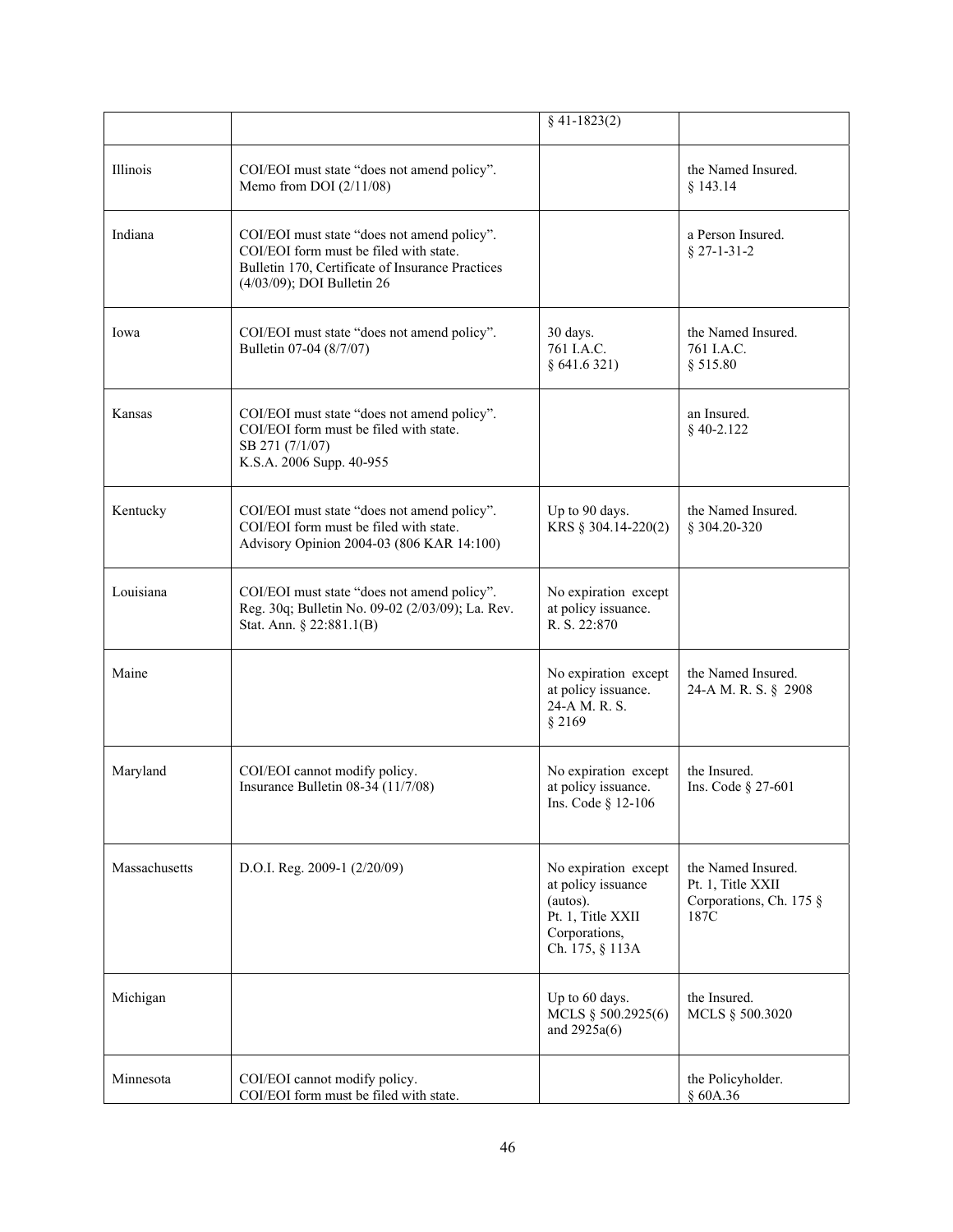|                | Bulletin 2008-03 (6/20/08)<br>Minn. Stat. § 60K.46, Subd. 8                                                       |                                                         |                                                    |
|----------------|-------------------------------------------------------------------------------------------------------------------|---------------------------------------------------------|----------------------------------------------------|
| Mississippi    | COI/EOI must state "does not amend policy".<br>OFIR Bulletin 2008-11-INS (8/15/08); Miss. Reg.<br>2009-1, Sect. 4 |                                                         | the Insured.<br>$§ 83 - 5 - 28$                    |
| Missouri       | COI/EOI form must be filed with state.                                                                            |                                                         | the Named Insured.<br>§ 379.883.1                  |
| Montana        |                                                                                                                   | Up to 90 days.<br>Mont. Code Anno.<br>$§33-15-411(2)$   | the Insured.<br>Mont. Code Anno.<br>$§$ 33-13-1103 |
| Nebraska       | COI/EOI cannot modify policy.<br>Bulletin CB-118 (6/20/08)                                                        |                                                         | the Insured.<br>§44-522                            |
| Nevada         |                                                                                                                   |                                                         | the Policyholder.<br>§ 33-13-1103                  |
| New Hampshire  | COI/EOI must state "does not amend policy".<br>DOI Bulletin INS No. 09-048-AB (7/29/09)                           |                                                         | the Named Insured.<br>§ 417-C:2                    |
| New Jersey     | COI/EOI cannot modify policy.<br>DOI Bulletin 98-5 (2/18/98)                                                      | Up to 60 days.<br>N.J. Stat. § 17:36-<br>5.16           | the Insured.<br>N.J. Stat. § 11:1-20.2             |
| New Mexico     |                                                                                                                   | Up to 90 days.<br>N.M. Stat. Ann.<br>§ 59A-18-22B       |                                                    |
| New York       | COI/EOI cannot modify policy.<br>Circular Letter 15 (1997) and 8;                                                 |                                                         | the first named insured.<br>Ins. Law $\S$ 342(b)   |
| North Carolina | COI/EOI cannot modify policy.<br>COI/EOI form must be filed with state.<br>DOI Memorandum (9/15/2006)             | N.C. Gen. Stat.<br>$$58-44-20(4)$                       | the Insured.<br>N.C. Gen. Stat. § 58-41-10         |
| North Dakota   | Ins. Dep't Bulletin 2010-1                                                                                        |                                                         | the Policyholder.<br>$§$ 26.1-30.1-08              |
| Ohio           | COI/EOI cannot modify policy.<br>Bulletin 2009-08 Certificate of Insurance (3/12/09)                              | Up to 1 year.<br>OAC Ann.<br>$$3901-1-18(H)(5)$         | the Insured.<br>OAC Ann.<br>§ 3937.25              |
| Oklahoma       | COI/EOI cannot modify policy.<br>COI/EOI form must be filed with state.<br>DOI Bulletin No. PC 2008-01 (3/13/08)  | Up to 90 days.<br>36 Okl. St. Mont.<br>Code Anno. 3622B |                                                    |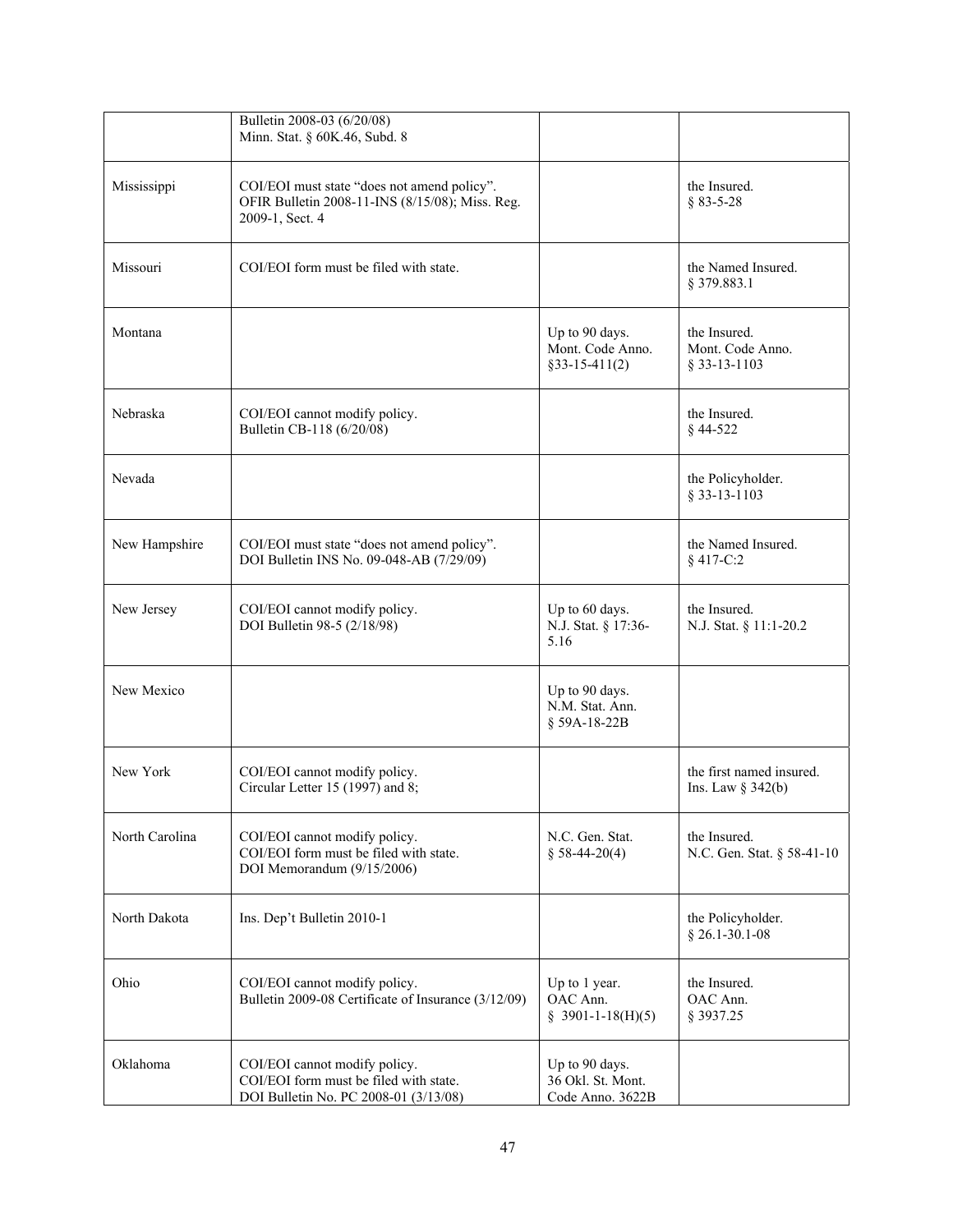| Oregon                                                                                                                                                                                                      |                                                                                                        | Up to 90 days.<br>ORS Mont. Code<br>Anno. 742.043(2)                       |                                                     |
|-------------------------------------------------------------------------------------------------------------------------------------------------------------------------------------------------------------|--------------------------------------------------------------------------------------------------------|----------------------------------------------------------------------------|-----------------------------------------------------|
| Pennsylvania                                                                                                                                                                                                | COI/EOI cannot modify policy.<br>P.S. 477b Sec. 354<br>P.A. Ins. Bulletins – Notice 2009-2 $(2/14/09)$ | Up to 30 days.<br>40 P.S. § 636.5(d)                                       |                                                     |
| Rhode Island                                                                                                                                                                                                |                                                                                                        | Up to 30 days.<br>R.I. Gen. Laws § 27-<br>$5 - 6$                          |                                                     |
| South Carolina                                                                                                                                                                                              |                                                                                                        |                                                                            | the Insured.<br>38-75-730                           |
| South Dakota<br>COI/EOI must state "does not amend policy".<br>Bulletin 09-05 (8/07/09)<br>Bulletin 09-06 (8/13/09)<br>Memorandum-Notice of Delayed Implementation<br>of Bulletin 09-05 and 09-06 (9/19/09) |                                                                                                        | Up to 90 days.<br>S.D. Codified Laws<br>Mont. Code Anno.<br>$58 - 11 - 30$ | the Named Insured.<br>$§$ 58-33-60                  |
| Tennessee                                                                                                                                                                                                   | COI/EOI must state "does not amend policy".<br>D.O.I. Rules, Ch. 0780-1-22                             |                                                                            | the Named Insured.<br>$§$ 56-7-1801                 |
| Texas                                                                                                                                                                                                       | COI/EOI must state "does not amend policy".<br>Ins. Commissioner's Bulletin #B-0035-06 (9/8/06)        | Up to 90 days.<br>28 T.A.C. Mont.<br>Code Anno.<br>5.9917(m)               |                                                     |
| Utah                                                                                                                                                                                                        |                                                                                                        | Up to 150 days.<br>Utah Code Ann.<br>$$31A-21-102(3)$                      | the Policyholder.<br>Utah Code Ann.<br>§ 31A-21-303 |
| Vermont                                                                                                                                                                                                     |                                                                                                        |                                                                            | the Named Insured.<br>$§$ 4712                      |
| Virginia                                                                                                                                                                                                    |                                                                                                        | Up to 60 days.<br>Va. Code Ann.<br>§§ 38.2-304A;<br>38.2-2112A             | the Named Insured.<br>Va. Code Ann § 38.2-231       |
| Washington                                                                                                                                                                                                  |                                                                                                        | Up to 90 days.<br><b>ARCW</b><br>$§$ 48.18.230(1)                          | the Named Insured.<br>ARCW § 48.18.290              |
| West Virginia                                                                                                                                                                                               | COI/EOI must state "does not amend policy".<br>Informational Letter No. 3 (2/69)                       | Up to 90 days.<br>W. Va. Code<br>$§$ 33-6-18(b)                            |                                                     |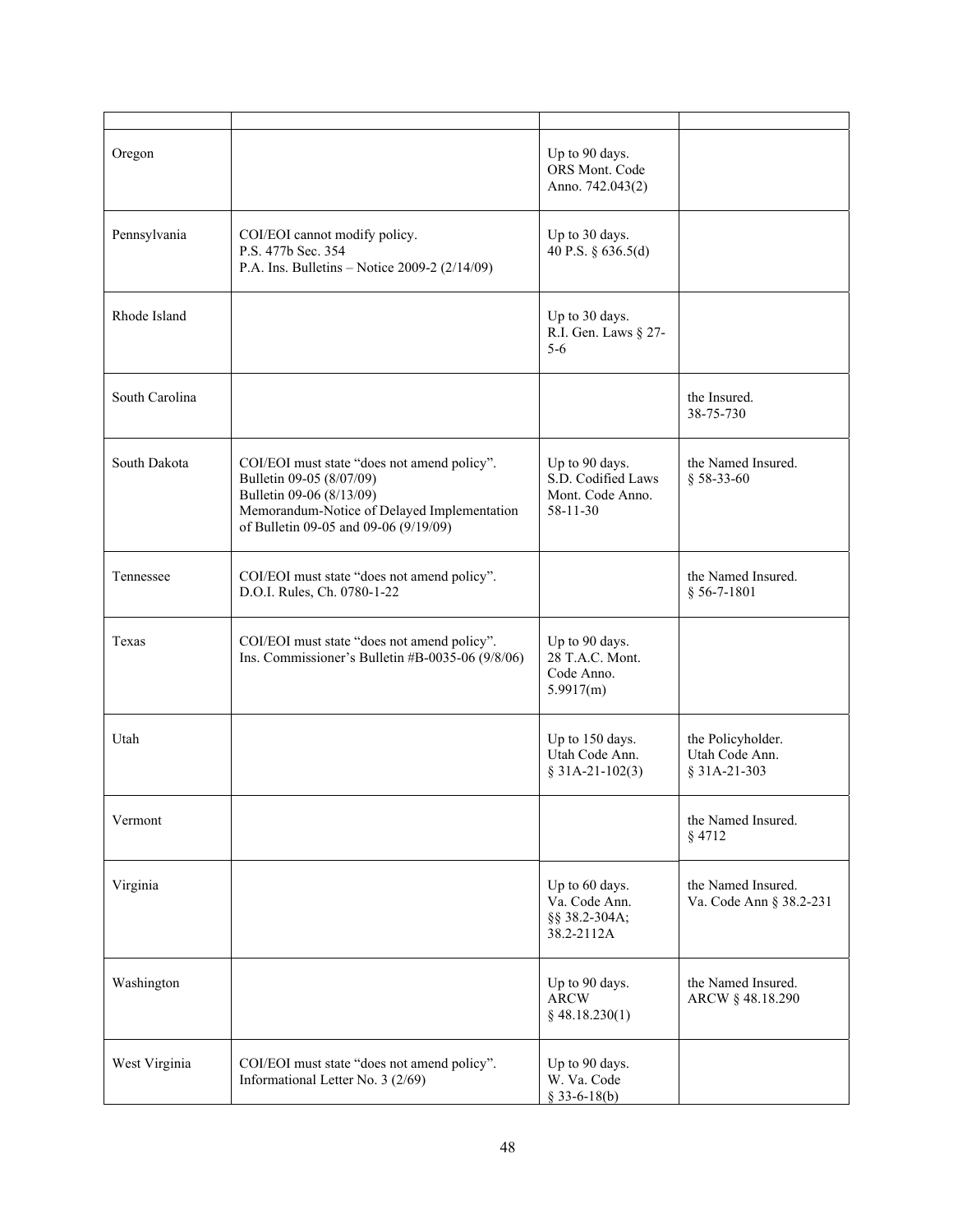| Wisconsin | COI/EOI must state "does not amend policy".<br>COI/EOI form must be filed with state.<br>Insurance Bulletin 5/05/08 | No expiration except<br>at policy issuance.<br>Stat. $§ 631.05$ | the Policyholder.<br>Stat. $\frac{631}{36(2)}$ (c) |
|-----------|---------------------------------------------------------------------------------------------------------------------|-----------------------------------------------------------------|----------------------------------------------------|
| Wyoming   | COI/EOI must state "does not amend policy".<br>Memorandum 01-2007 (6/19/07)                                         | Up to 90 days.<br>Wyo. Stat. § 26-15-<br>119(b)                 | the Insured.<br>Wyo. Stat. § 26-35-101             |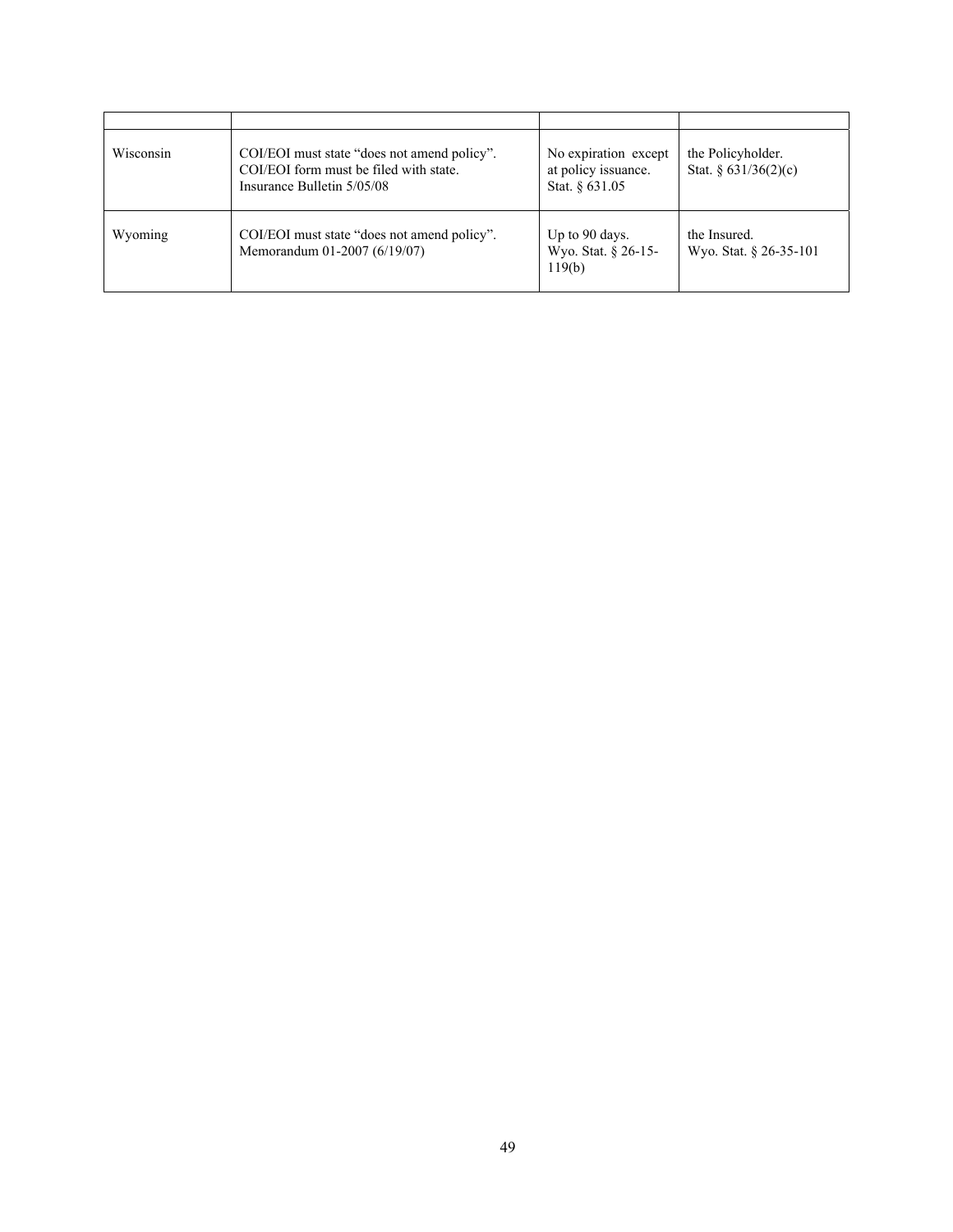### **CHART OF ADDITIONAL INTERESTS PROPERTY INSURANCE PROVISIONS**

| <b>Type of</b><br><b>Endorsement</b>                          | <b>Typical</b><br><b>Insurable</b><br><b>Interest</b>                 | <b>Receipt of Loss</b><br><b>Payment</b>       | <b>Typical Notice</b><br>of Cancellation                                                                                                                                  | Coverage<br><b>Despite</b><br><b>Insured's Acts</b> |
|---------------------------------------------------------------|-----------------------------------------------------------------------|------------------------------------------------|---------------------------------------------------------------------------------------------------------------------------------------------------------------------------|-----------------------------------------------------|
| Mortgageholders<br>Provision or<br>Endorsement <sup>112</sup> | Holds mortgage on<br>covered building(s)                              | Exclusive                                      | For cancellation by<br>the insurer; 30 days,<br>except 10 days<br>nonpay. May include<br>10 days' notice of<br>nonrenewal.                                                | Yes                                                 |
| Lenders Loss Payable<br>Clause <sup>113</sup>                 | Creditor with an<br>interest in covered<br>personal property          | Exclusive                                      | For cancellation by<br>the insurer only; 30<br>days, except 10 days<br>nonpay. May include<br>10 days' notice of<br>nonrenewal.                                           | <b>Yes</b>                                          |
| Loss Payee Clause <sup>114</sup>                              | Leases personal<br>property to the insured,<br>may also be a creditor | May be exclusive or<br>shared with the insured | None, unless<br>specifically<br>requested.                                                                                                                                | No                                                  |
| <b>Additional Insured</b><br>Endorsement <sup>115</sup>       | Owner of building(s)<br>leased to the insured                         | Shared with the insured                        | None, unless<br>specifically requested<br>(ISO standard<br>property policy<br>Cancellation<br>Provisions provides<br>for notice only to<br>"the first named<br>insured"). | Yes                                                 |

<sup>112</sup> 112 Mortgageholders Provision. See Mortgageholders Provision in **Appendix** form ISO CP 00 10 06 07 Building and Personal Property Coverage Form, Additional Conditions Paragraph F.2, p.p. 13-15.

<sup>&</sup>lt;sup>113</sup> Lenders Loss Payable Clause. See Appendix form ISO CP 12 18 06 07 Loss Payee Provisions Paragraph D Lenders Loss Payable Clause.

<sup>&</sup>lt;sup>114</sup> Loss Payee Clause. See Appendix form ISO CP 12 18 06 07 Loss Payee Provisions Paragraph D Loss Payee Clause.

<sup>115</sup> Additional Insured Endorsement. See **Appendix** form ISO CP 12 18 06 07 Loss Payee Provisions Paragraph F Building Owner Loss Payable Clause, which is also discussed in the Article at IV.A.2 (note under this endorsement form, notice of cancellation is not required to be given to the additional insured landlord). Also see ISO CP 12 19 11 08 Additional Insured – Building Owner endorsement (copy not in Appendix) discussed in Article at IV.A.1 (note under this endorsement, notice of cancellation is not required to be given to the additional insured landlord); and ISO CP 15 03 Business Income – Landlord as Additional Insured (Rental Value) Endorsement (copy not in Appendix), which is discussed in the Article at IV.A.3 (note under this endorsement, notice of cancellation is expressly provided to be given to the additional insured landlord).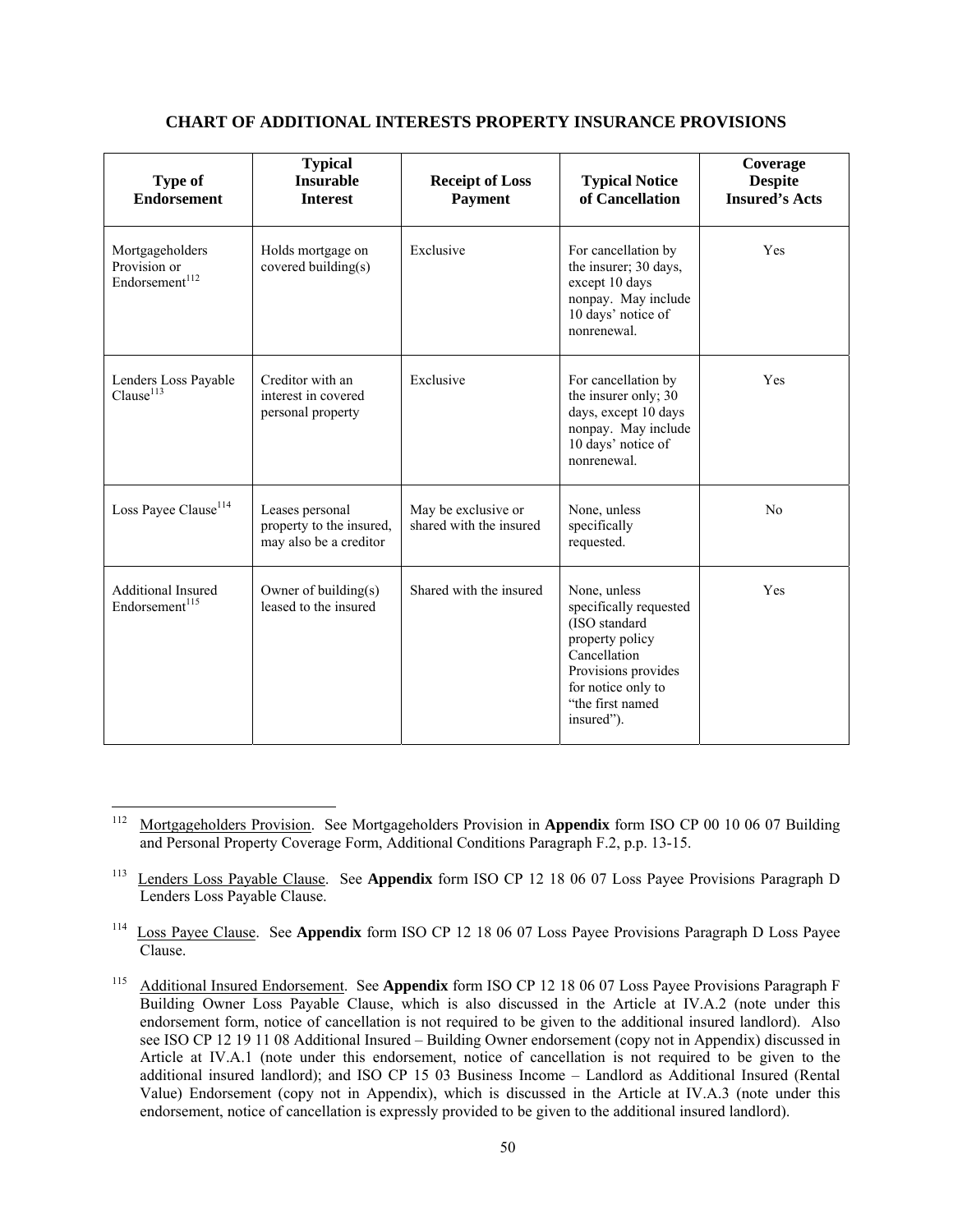# **TEXAS CHANGES – AMENDMENT OF CANCELLATION PROVISIONS OR COVERAGE CHANGE**

This endorsement modifies insurance provided under the following:

COMMERCIAL GENERAL LIABILITY COVERAGE PART LIQUOR LIABILITY COVERAGE PART OWNERS AND CONTRACTORS PROTECTIVE LIABILITY COVERAGE PART POLLUTION LIABILITY COVERAGE PART PRODUCT WITHDRAWAL COVERAGE PART PRODUCTS/COMPLETED OPERATIONS LIABILITY COVERAGE PART RAILROAD PROTECTIVE LIABILITY COVERAGE PART

In the event of  $\epsilon$  ancellation or material change that reduces or restricts the insurance afforded by this

Coverage Part, we agree to mail prior written notice of cancellation or material change to:

#### **SCHEDULE**

| 1.1 | Name:                                                                                                  |
|-----|--------------------------------------------------------------------------------------------------------|
|     |                                                                                                        |
|     |                                                                                                        |
| 2.  | Address:                                                                                               |
|     |                                                                                                        |
|     |                                                                                                        |
|     |                                                                                                        |
|     |                                                                                                        |
|     |                                                                                                        |
|     | 3. Number of days advance notice:                                                                      |
|     | Information required to complete this Schedule, if not shown above, will be shown in the Declarations. |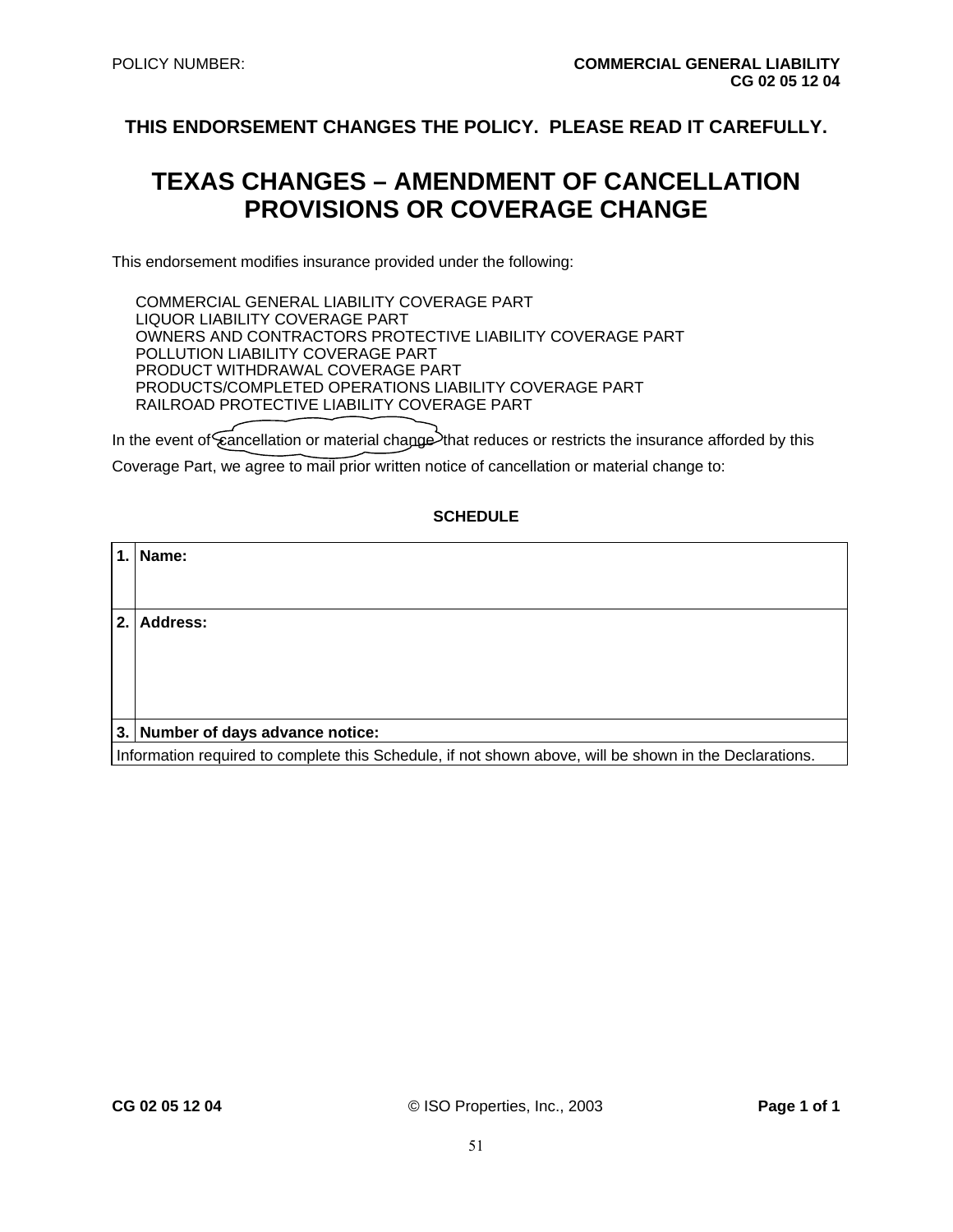# **LESSOR – ADDITIONAL INSURED AND LOSS PAYEE**

This endorsement modifies insurance provided under the following:

COMMERCIAL LIABILITY UMBRELLA COVERAGE PART

With respect to coverage provided by this endorsement, the provisions of the Coverage Form apply unless modified by the endorsement.

This endorsement changes the policy effective on the inception date of the policy unless another date is indicated below.

| Endorsement Effective: | Countersigned By:           |
|------------------------|-----------------------------|
| Named Insured:         | (Authorized Representative) |
|                        |                             |

### **SCHEDULE**

| <b>Insurance Company</b><br><b>Policy Number</b><br><b>Effective Date</b> |
|---------------------------------------------------------------------------|
| <b>Expiration Date</b>                                                    |
| Named Insured<br>Address                                                  |
| Additional Insured (Lessor)<br>Address                                    |
| Designation or Description of "Leased Autos"                              |

| Coverage                                         | <b>Limit Of Insurance</b>                                                                          |
|--------------------------------------------------|----------------------------------------------------------------------------------------------------|
| Liability                                        | Each "Occurrence"                                                                                  |
|                                                  | (If no entry appears above, information required to complete this endorsement will be shown in the |
| Declarations as applicable to this endorsement.) |                                                                                                    |

| Subject to such coverage provided in the "underlying"<br>insurance", the following cancellation provisions<br>apply: |
|----------------------------------------------------------------------------------------------------------------------|
| If we cancel the policy, we will mail notice to the<br>lessor in accordance with the Cancellation                    |
| Common Policy Condition.                                                                                             |

- **2.** If you cancel the policy, we will mail notice to the lessor.
- **3.** Cancellation ends this agreement.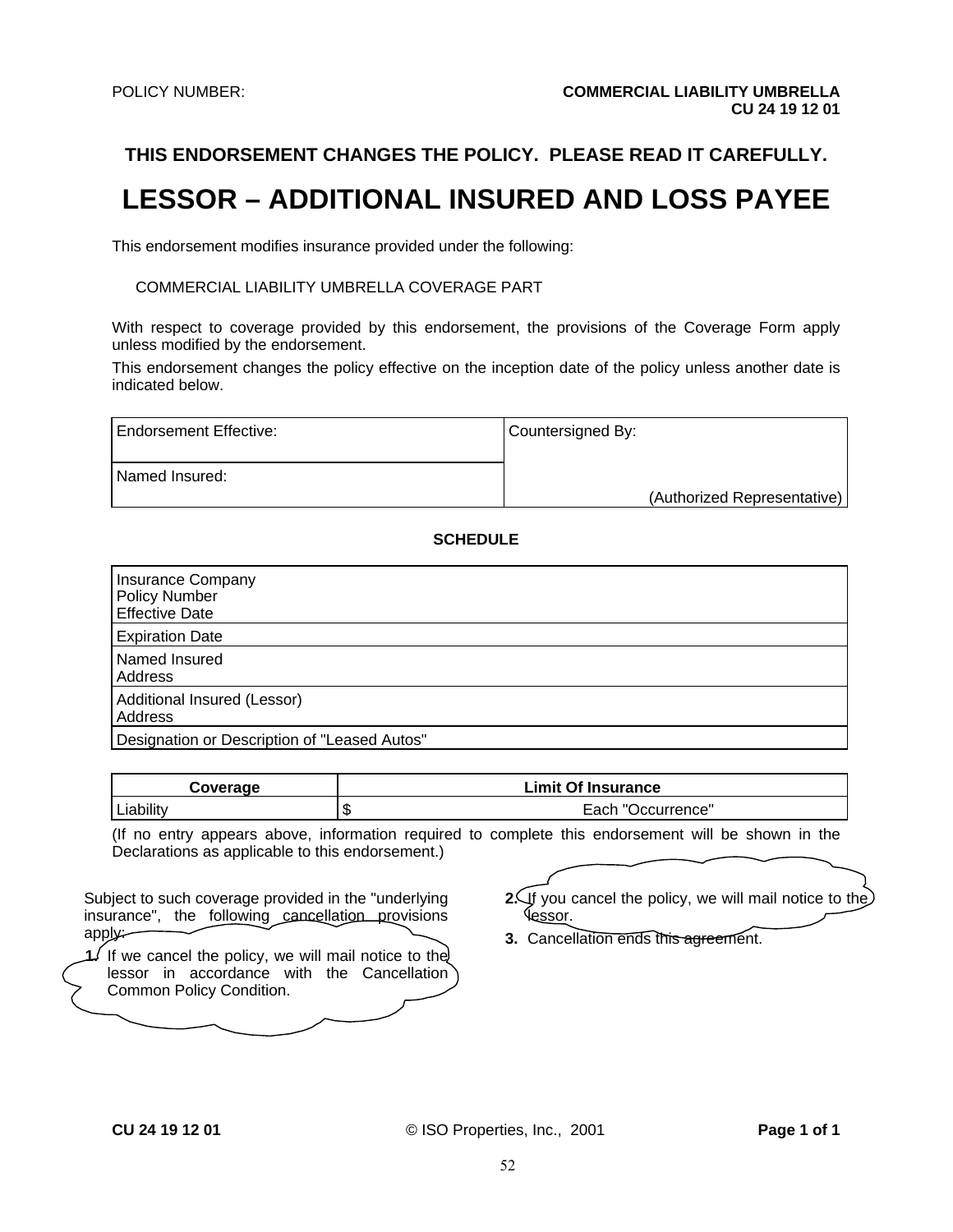# **ADDITIONAL INSURED – OWNERS, LESSEES OR CONTRACTORS – SCHEDULED PERSON OR ORGANIZATION**<sup>1</sup>

This endorsement modifies insurance provided under the following:

#### COMMERCIAL GENERAL LIABILITY COVERAGE PART

#### **SCHEDULE**

| <b>Name Of Additional Insured Person(s)</b><br>Or Organization(s):                                                                                                                                                                                                                                                        | <b>Location(s) Of Covered Operations</b> |
|---------------------------------------------------------------------------------------------------------------------------------------------------------------------------------------------------------------------------------------------------------------------------------------------------------------------------|------------------------------------------|
| [insert name of additional insureds: (a)<br>and its successors and assigns, and its directors and<br>employees (the owner/landlord), (b)<br>(the landlord's management company), (c)<br>(the landlord's lender), (d),<br>and its successors and assigns,<br>and its members and employees, and (e) ("tenant's<br>lender". | [insert building address.]               |

Information required to complete this Schedule, if not shown above, will be shown in the Declarations.

- **A. Section II Who Is An Insured** is amended to include as an additional insured the person(s) or organization(s) shown in the Schedule, but only with respect to liability for "bodily injury", "property damage" or "personal and advertising injury" caused<sup>2</sup>, in whole or in part, by:
	- **1.** Your acts or omissions; or
	- **2.** The acts or omissions of those acting on your behalf;

in the performance of your ongoing operations, for the additional insured(s) at the location(s) designated above.

**B.** With respect to the insurance afforded to these additional insureds, the following additional exclusions apply:

This insurance does not apply to "bodily injury" or "property damage" occurring after:<sup>3</sup>

- **1.** All work, including materials, parts or equipment furnished in connection with such work, on the project (other than service, maintenance or repairs) to be performed by or on behalf of the additional insured(s) at the location of the covered operations has been completed; or
- **2.** That portion of "your work" out of which the injury or damage arises has been put to its intended use by any person or organization other than another contractor or subcontractor engaged in performing operations for a principal as a part of the same project.<sup>4</sup>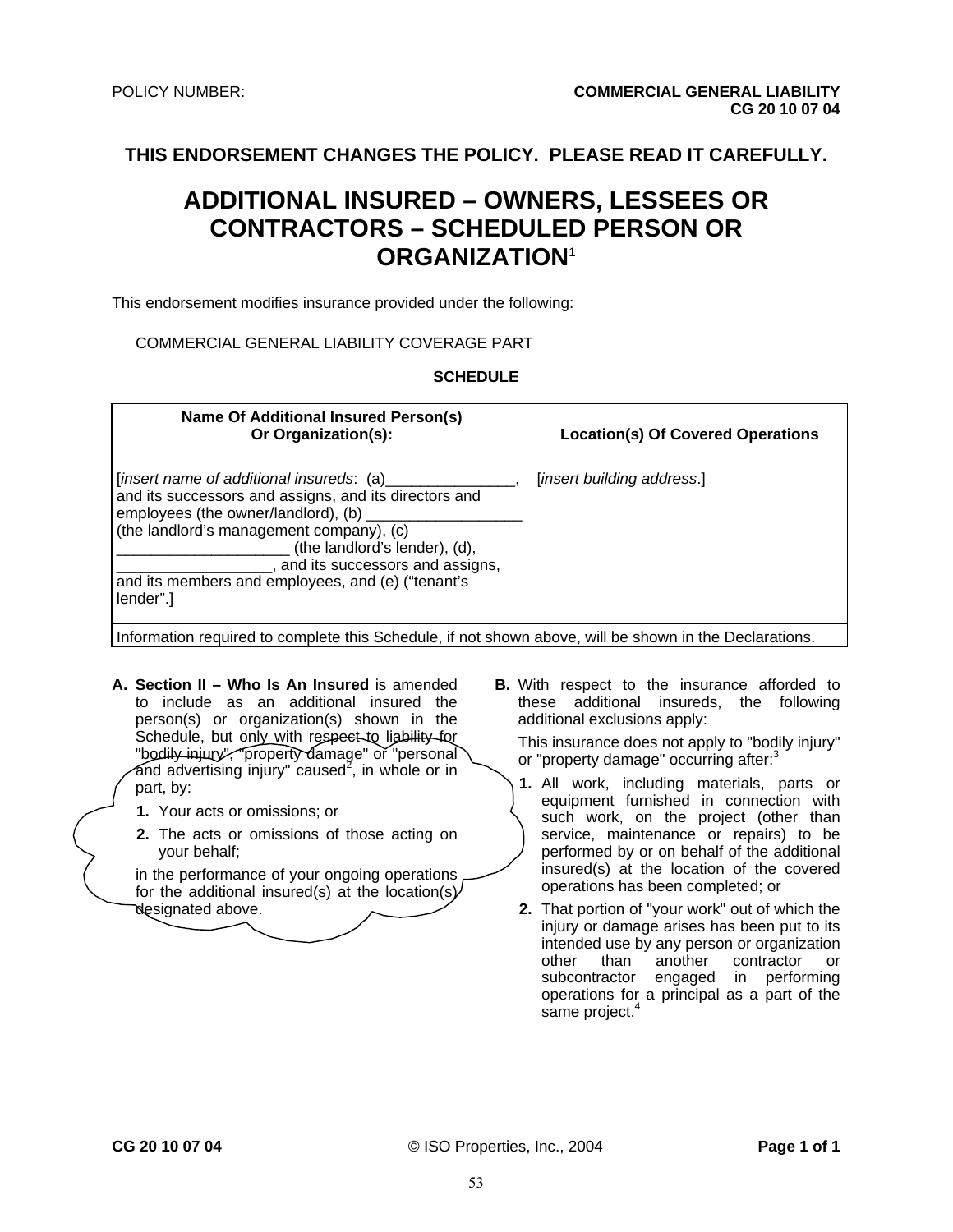<sup>1</sup> Naming Landlord and Tenant as Additional Insureds on Tenant's Contractor's CGL Policy. This endorsement has been completed as an endorsement to a tenant's contractor's CGL insurance to list as additional insureds the persons in the Schedule: the landlord, its management company and lender, and the tenant and its lender.

2 Coverage for Injuries Caused by Named Insured-Contractor's Acts or Omissions. This endorsement provides coverage to the additional insured (*e.g*., landlord and tenant) on the contractor's CGL policy for "liability" "**caused, in whole or in part, by**" the acts or omissions or the acts of the CGL policy's insured (the contractor) and the acts or omissions on its behalf (those of its subcontractors, *etc.*). (This form is also used to provide additional insured coverage for a contractor on a subcontractor's CGL policy).

The "caused in whole or in part" language was added by ISO to this endorsement form in 2004 replacing the prior endorsement language that triggered coverage for the additional insured when the liability "arose out of your (the named insured's) ongoing operations performed for that insured (the additional insured)." The pre-2004 endorsement language triggered numerous cases over the meaning of "arising out of" and "operations" and whether such terms meant that the additional insured would be insured against its liability in cases where the liability was the result of the additional insured's sole negligence or in cases where the named insured was not negligent and the additional insured and others were the negligent parties. Texas courts have been inclined to interpret insurance language broadly against the insurer and interpreted the "arising out of" language broadly against the insurer in favor of coverage for the additional insured, even in cases where the named insured was not negligent and the additional insured was the solely negligent party, but there was a causal connection between the liability and the operations of the named insured contractor. Prior to the 2004 revision to the CG 20 10, the CG 20 10 underwent various revisions seeking to limit the broad scope of the "arising out of" language, including a revision changing coverage for the additional insured from liability "arising out of the (named insured's) work" (CG 20 10 11 85) to "arising out of the (named insured's) operations." This type of language is still found in some non-ISO form endorsements and still gives rise to the same issue - is the additional insured covered for liabilities where the named insured is not negligent, but the additional insured is either concurrently negligent with person other than the named insured or is solely negligent.

The 2004 language triggers coverage for the additional insured for liabilities "caused by" an "act or omission" of the named insured (contractor) or by an entity acting on the named insured's behalf. This language, unlike prior ISO language, requires that the acts or omissions of the named insured be at least a partial cause of the liability. Thus, it is arguable that this new endorsement language does not cover the additional insured either for its sole negligence or cases where the additional insured is concurrently negligent with others, but the named insured is not negligent. However, it remains for courts to interpret this language and to determine the meaning of "caused by". This language as written is not qualified by typical Texas tort law concepts of "proximately caused by" or "directly caused by." Additionally, in cases where the liability is for injury to the named insured's employee, the "caused by" language may present coverage issues for an additional insured, as in such cases the named insured's employee is barred by the workers' comp bar from suing its employer and is suing the additional insured without any allegations being raised by the injured employee as to acts or omissions of the named insured, employer.

3 Exclusions. Liabilities **occurring after** completion of the work are not covered. Coverage for liabilities arising after completion of the contractor's operations but attributable to the contractor's acts or omissions prior to completion may be added by requiring both this endorsement and a CG 20 37 Additional Insured-Owners, Lessees or Contractors–Completed Operations endorsement.

4 Crafting an Additional Insured Endorsement. A good contract drafting practice is to attach to the parties insurance specifications an example of the ISO additional insured endorsement referenced in the insurance specifications. An even better drafting practice is to attach the ISO form with all information inserted. This practice may assure the issuance of the required endorsement.

Notification Requirement. The parties insurance specifications in addition to specifying that the additional insured endorsement be a specific ISO form might also provide that the ISO form is to be manuscripted to include within it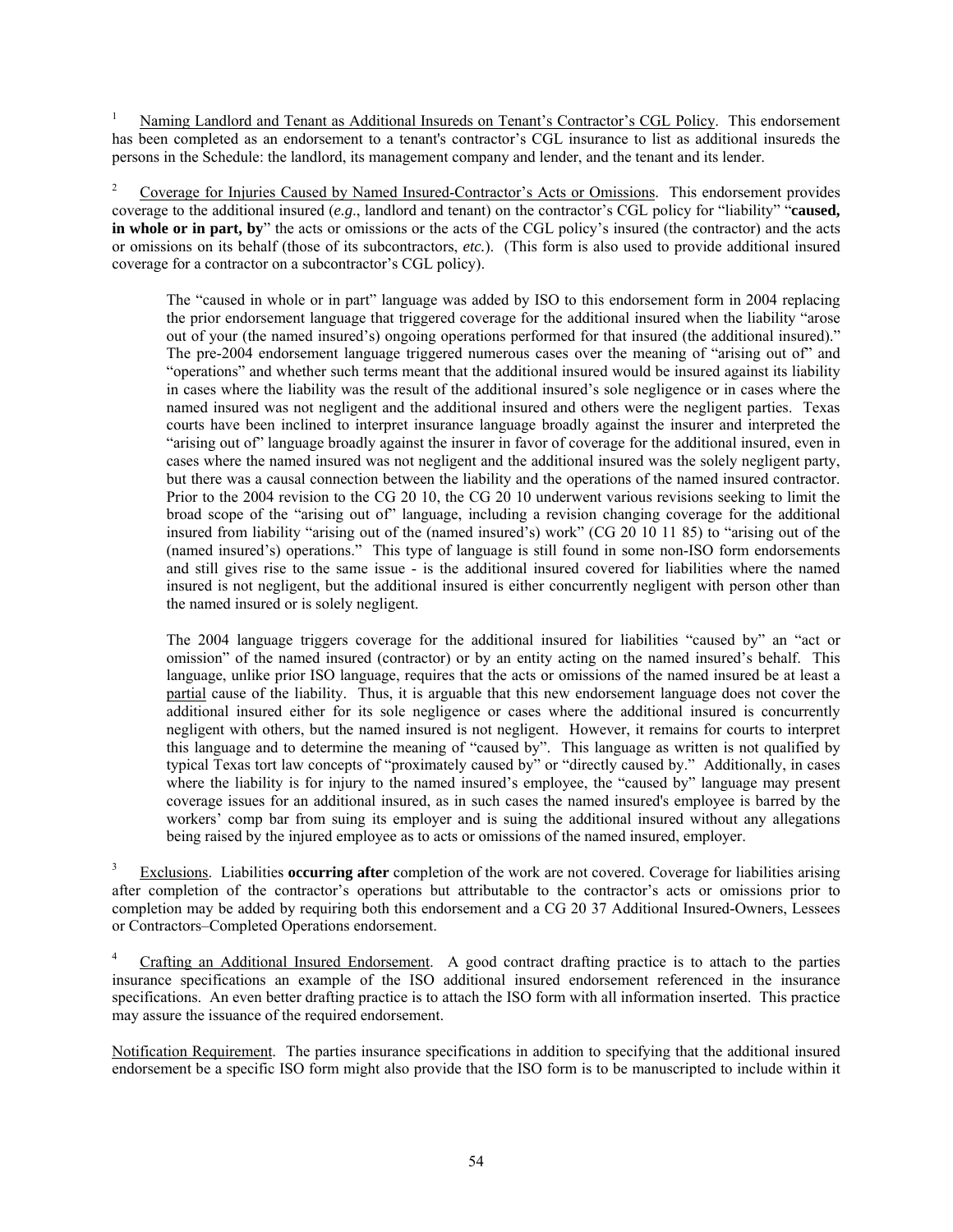advance notification to the additional insured of cancellation of the named insured's policy due to nonpayment of premium or due to other events. Additionally, it could specify advance notification of non-renewal or material changes to the policy. See **Appendix** form ISO CG 02 05 12 04 Texas Changes – Amendment of Cancellation Provisions or Coverage Change for notification endorsement to a CGL policy. The following is sample notification language to be added on the face of the additional endorsement form.

In the event of cancellation or material change that reduces or restricts the insurance afforded to the additional insured, we agree to mail prior written notice of cancellation or material change to the additional insureds listed in the Schedule to the following address, or such other address for the additional insured of which we have been notified by the additional insured, at least days before the effective date of the cancellation or material change, and in the case of material change the notification shall provide to the additional insured a copy of the material changes:

Additional insured's name and address:

The additional insured should also require in its insurance specifications that the named insured's insurer recognize that the coverage afforded by the additional insured endorsement to the additional insured is primary and noncontributory, meaning that any other insurance of the additional insured shall be deemed to be excess to the coverage afforded by additional insured endorsement.

Coverage as provided by this endorsement shall apply on a primary and noncontributory basis with any other insurance available to the additional insured named above, whether primary, excess, or contingent, and even though such other insurance provides that it is primary insurance; and we will not seek contribution from any other insurance of the additional insured.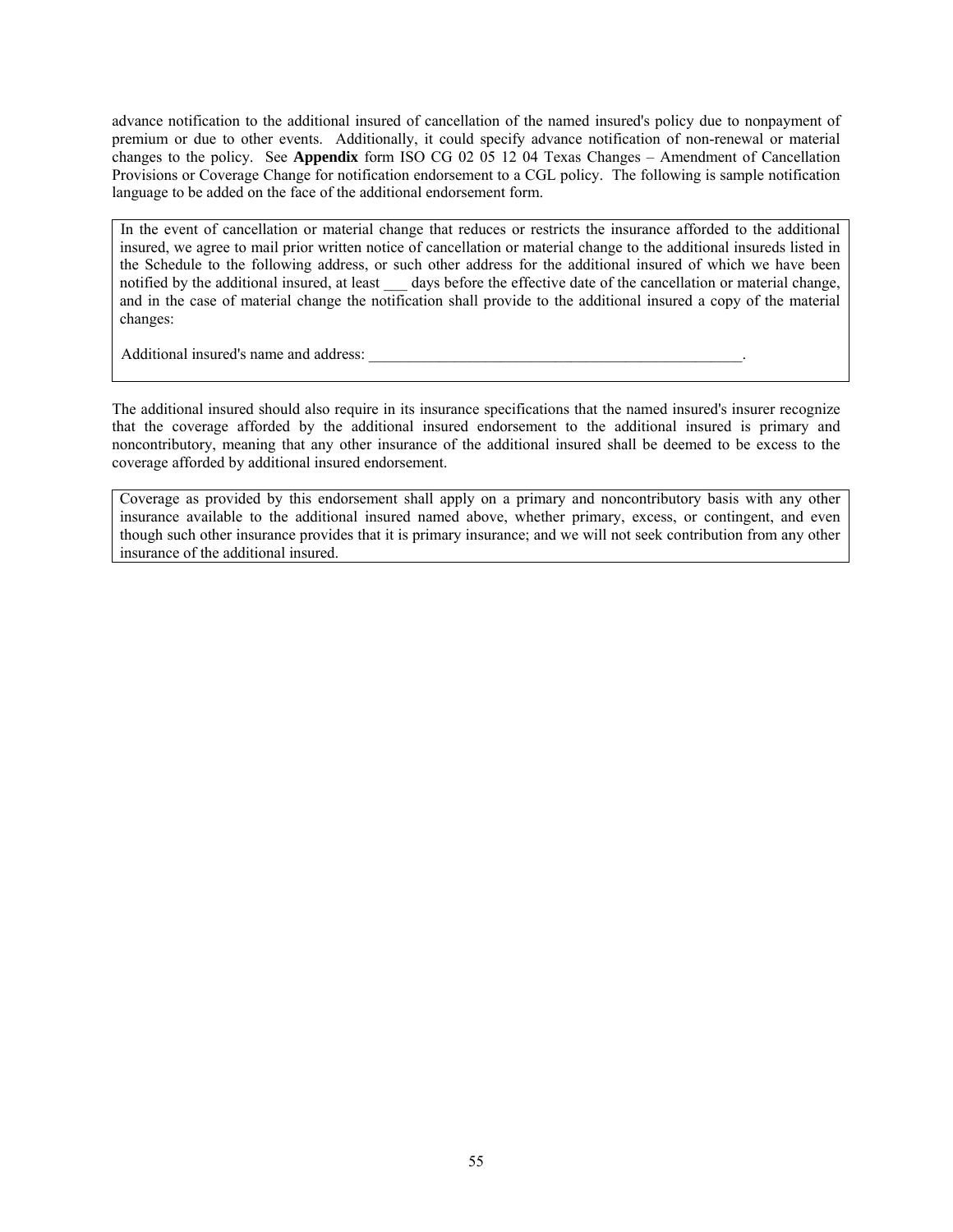# **ADDITIONAL INSURED – MANAGERS OR LESSORS OF PREMISES**

This endorsement modifies insurance provided under the following:

COMMERCIAL GENERAL LIABILITY COVERAGE PART

| <b>SCHEDULE</b>                                                                                                                                                                                                                                                                                                                                                                                                         |
|-------------------------------------------------------------------------------------------------------------------------------------------------------------------------------------------------------------------------------------------------------------------------------------------------------------------------------------------------------------------------------------------------------------------------|
| Designation of Premises <sup>1</sup> (Part Leased to You):<br>$\mathbf{1}$                                                                                                                                                                                                                                                                                                                                              |
| [insert suite no., street address and other descriptive information as to what is the "premises" and<br>add the following: and the appurtenant use of the "Common Areas" as defined in the Lease                                                                                                                                                                                                                        |
| 2. Name of Person or Organization (Additional Insured): <sup>2</sup>                                                                                                                                                                                                                                                                                                                                                    |
| [insert name of additional insureds: (a) _____________________, and its successors and assigns (the owner/landlord), and its directors and employees, (b) _____________________, (property<br>manager), and (c) ___________________________ (owner's lender)].                                                                                                                                                          |
| 3. Additional Premium:                                                                                                                                                                                                                                                                                                                                                                                                  |
| (If no entry appears above, the information required to complete this endorsement will be shown in the<br>Declarations as applicable to this endorsement.                                                                                                                                                                                                                                                               |
| WHO IS AN INSURED (Section <b>II</b> ) is amended to include as an insured the person or organization shown <sup>1</sup><br><del>in</del> the Schedule but only with respect to liability arising out of <sup>3</sup> the ownership, maintenance or use <sup>4</sup> o <u>f tha</u><br>part of the premises <sup>5</sup> leased to you and shown in the Schedule and subject to the following additional<br>exclusions: |
| This insurance does not apply to <sup>6</sup> :                                                                                                                                                                                                                                                                                                                                                                         |
| 1. Any "occurrence" which takes place after you cease to be a tenant in that premises.                                                                                                                                                                                                                                                                                                                                  |

 **2.** Structural alterations, new construction or demolition operations performed by or on behalf of the person or organization shown in the Schedule. $^7$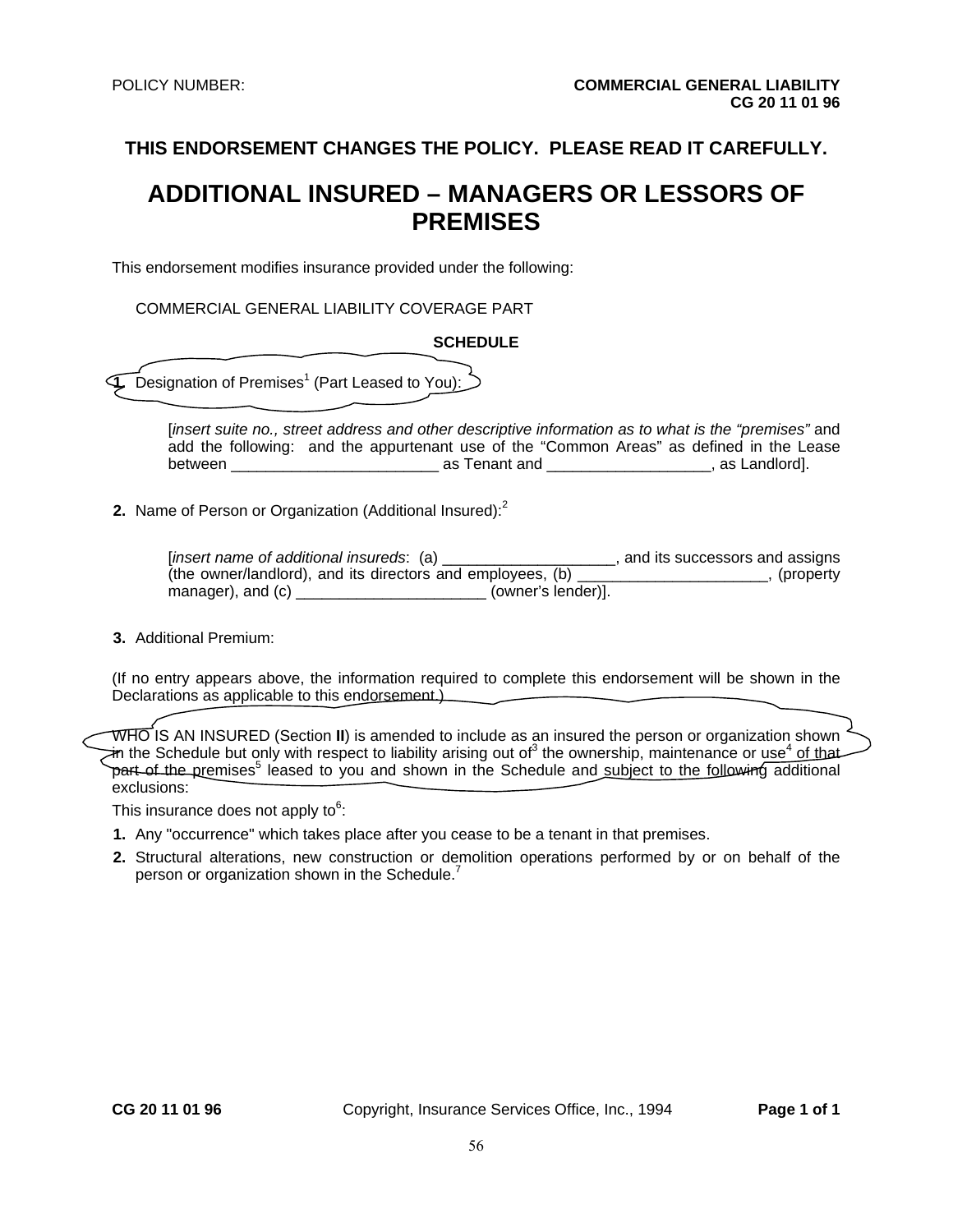1 Adding Landlord as Additional Insured to Tenant's CGL Policy. This endorsement is used most commonly when a landlord is to be listed as an additional insured on the tenant's liability insurance policy.

2 What Persons in Addition to Landlord to be Additional Insureds? If it is intended that persons in addition to the named Landlord are to be listed as additional insureds, then each of these persons by category and the most important of these persons by name be identified and listed in the Schedule provided in the additional insured endorsement form to identify the additional insureds.

3 "Arising Out Of" Effects Broad Coverage. Coverage is broad as it covers the additional insured's liability for Injuries "arising out of" its "ownership, maintenance or use of that part of the premises leased to you (the named insured, the tenant)" as opposed to using language employed in some of the other current ISO endorsement forms that were amended in 2004 to change from "arising out" to "caused by."

4 "Out of Ownership, Maintenance or Use of Premises." Coverage also is broad as it covers the additional insured's liability for Injuries arising out of its "ownership, maintenance or use of that part of the premises leased to you (the named insured, the tenant)." This language is broad. It applies clearly to the landlord's vicarious liability for acts of the tenant (i.e., the "*use*" of the premises). The language is also expansive and general enough to apply directly to the landlord's own negligence. It covers liability arising out of the "*ownership*" and "*maintenance*" of the premises, areas in which the landlord could be held liable regardless of any involvement of the tenant. The ISO industry standard additional insured endorsement form above does not expressly extend coverage to the additional insured's sole negligence. It also does not expressly exclude coverage of a landlord's sole negligence. In 2004 ISO modified several of its endorsement forms (but not this one) to expressly exclude from coverage the sole negligence of the additional insured. An issue may exist as to whether the above ISO endorsement form extends to cover a landlord's sole negligence. It is unlikely that a tenant can easily or economically provide an additional insured endorsement to its CGL policy that expressly covers a landlord's sole negligence.

5 "Arising Out of the Premises." This endorsement provides a blank line for the description of the "Premises." Care must be exercised in completing this blank. This endorsement has a major potential coverage issue. It extends coverage to the additional insured landlord for liability for bodily injury and property damage "arising out of" ownership, maintenance or use "of that part of the premises leased" to the Tenant. A coverage issue may occur if the bodily injury or property damage occurs outside of the "premises" as such term is defined in the lease (for example, in the common areas maintained by the landlord or in the alley behind the project).

The most common factually litigated scenario regarding these endorsements involves injuries occurring "**outside**" the "**part**" of the premises "shown in the schedule" leased to the tenant. This issue can also take on the nuance of whether coverage is affected if the schedule designates more or less than the "part of the premises" leased to the named insured. Some courts have found that the reference to "premises" is not a geographic limitation of the additional insured's coverage. Such courts have construed the endorsement's use of "arising out of" the premises as meaning that the injury or damage does not have to actually occur in the premises. However, some courts have placed a literal meaning on the "premises" and have required the injury to occur in the premises leased to a tenant.

#### Cases Finding No Coverage.

For example, in *General Accident, Fire and Life Assurance Corp.* v. *Travelers Ins. Co.*, 556 N.Y.2d 76 (1990), the court held that the additional insured endorsement did not cover a claim brought by the named insured's injured employee when the injury occurred outside the leased "premises." The court denied coverage even though tenant named insured's CGL policy was endorsed to name its landlord as an additional insured and designated the landlord's entire property as the "premises." The court reviewed the lease and found that it defined the term "premises" as a specific area and the "premises" was not where the injury occurred. New York follows a rule that these type endorsement designate the covered location where the injury must occur, and do not provide coverage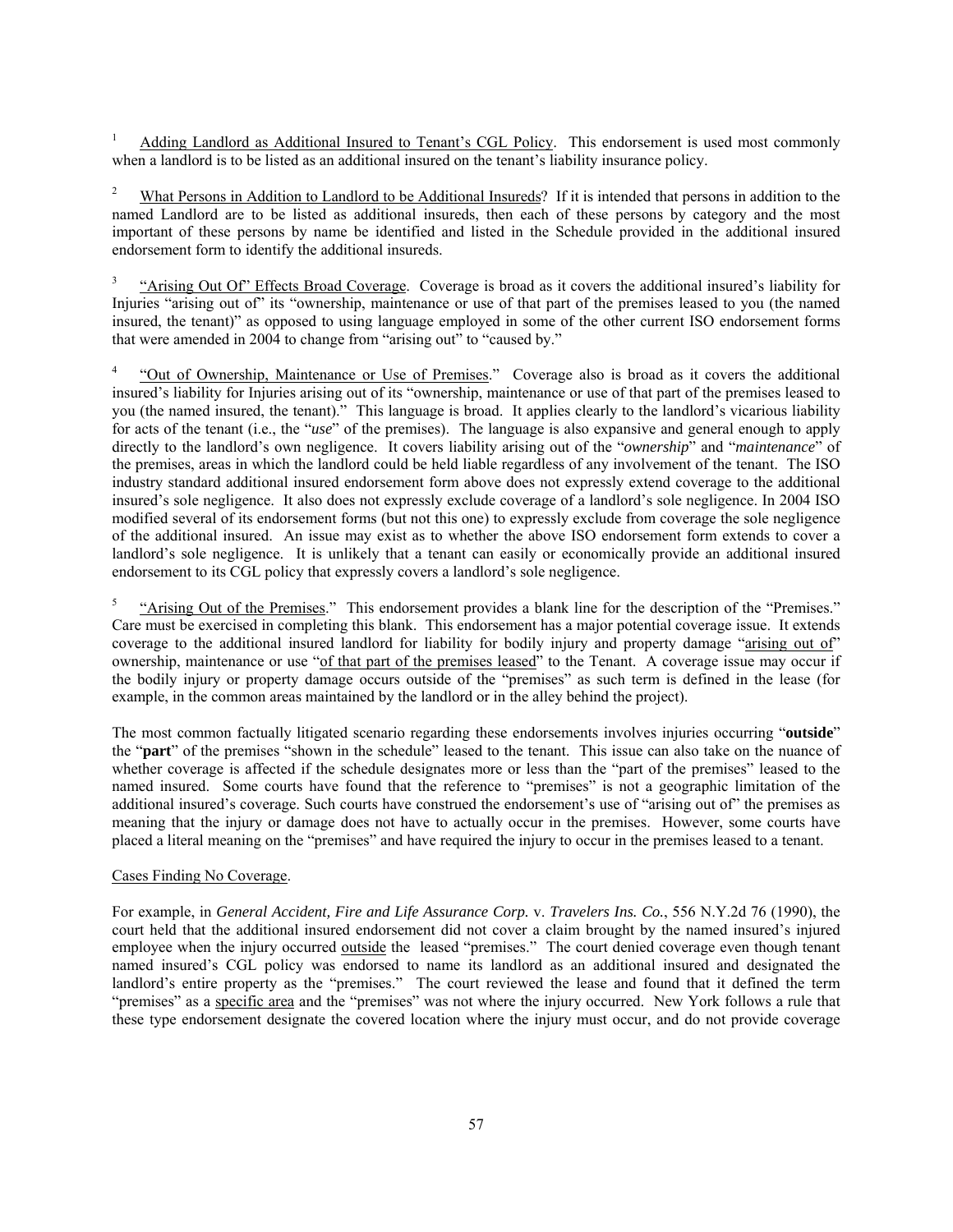when the injury occurs outside of the designated area even though the "occurrence" might be viewed as having "sprung" from the use of the landlord's facility.

*See Greater N. Y. Mut. Ins. Co. v. Mut. Marine Office, Inc.*, 3 A.D.3d 44, 769 N.Y.S.2d 234, 237 (2003), N. Y. App. Div. Lexis 13316 (2003) a case involving an injury that occurred to a HVAC repairman who was injured while walking on the roof of a landlord's multi-tenant retail center to get to a HVAC unit that the tenant was obligated to maintain pursuant to lease of a retail space in the center. The additional insured endorsement form was the above ISO CG 20 11 Additional Insured – Managers and Lessors of Premises. The court found that the additional insured endorsement did not insure the landlord for the injury as the injury neither occurred in the retail space leased to tenant or on the roof directly above the space.

*Northbrook Ins. Co. v. American Stats Ins. Co.*, 495 N.W.2d 450 (Minn. 1993)-additional insured endorsement held not to cover injuries occurring in alley behind named insured's bakery in a shopping center (in this case an employee of the bakery was injured when he slipped on ice while loading a truck parked in the alley behind the shopping center) and the additional insured endorsement described the "premises" as the 3,200 square feet of space occupied by the named insured tenant. The court stated:

The additional insured endorsement under which (the landlord) was added as an insured specified it provided coverage, only with respect to liability arising out of the ownership, maintenance or use of the insured premises, i.e., the bakery. By its terms, the endorsement provides coverage for (the landlord's) negligence *in the bakery*. Coverage is not provided for the rest of the shopping center.

The court also reasoned that since the lease provided for the landlord to the alley the parties did not intend to transfer to the tenant's insurer the risk of liabilities occurring in the alley.

A similar conclusion was recently reached in *Minges Creek* v. *Royal Ins. Co. of Am.*, 442 F.3d 953 (6th Cir. 2006). This case arose out of injury to a customer of a card shop who slipped in the icy parking lot of the mall in which the shop was located. The customer sued both the card shop and the mall. The lease provided that the shop was required to maintain liability insurance "with respect to the leased premises and the business operated by the Tenant" and to "name landlord (i.e., the mall owner), any other parties in interest designated by Landlord, and Tenant as insured." The additional insured endorsement to Tenant's CGL policy provided coverage to the additional insured landlord "with respect to liability arising out of Premises owned or used by you (the tenant). The court held that the landlord was not insured against the liability by tenant's additional insured endorsement. The court viewed the lease and the additional insurance endorsement as "inextricably intertwined" and stated that they "should be interpreted in context with each other." The court concluded that the card shop was required by its lease to provide insured status for the mall only with respect to the "leased premises"–the limited square footage set out in the lease, 6,796 square feet of interior space as shown in the mall's site plan attached to the lease. The court found that although the parking lot was provided for the "use" of the card shop and other tenants, it was not part of the "premises" used by the card shop. The court found that the context of the lease agreement "requires that the definition of premises in the policy be coextensive with the card shop's obligation to name (the mall owner) as an additional insured."

Also see *USF&G* v. *Drazic*, 877 S.W.2d 140 (Mo. 1994)-additional insured not covered for injuries to named insured tenant's employee who slipped and was injured on an icy parking lot.

See also cases construing the scope of indemnities as to injuries arising out of the use of the "premises" as not extending to injuries not occurring in the premises (but note courts follow a strict construction rule limiting private parties contracts not employed in construing insurance contracts): Rensselaer *Polytechnic Inst.* v. *Zurich Am. Ins. Co.*, 176 A.D.2d 1156, 1157, 575 N.Y.S.2d 598 (N.Y. 3rd Dept. 1991). The court was not persuaded that a duty to indemnify existed by the argument that, although the accident did not occur within the leased premises, it did arise out of use of the leased premises; *Commerce & Indus. Ins. Co.* v. *Admon Realty, Inc.*, 168 A.D.2d 321, 323, 562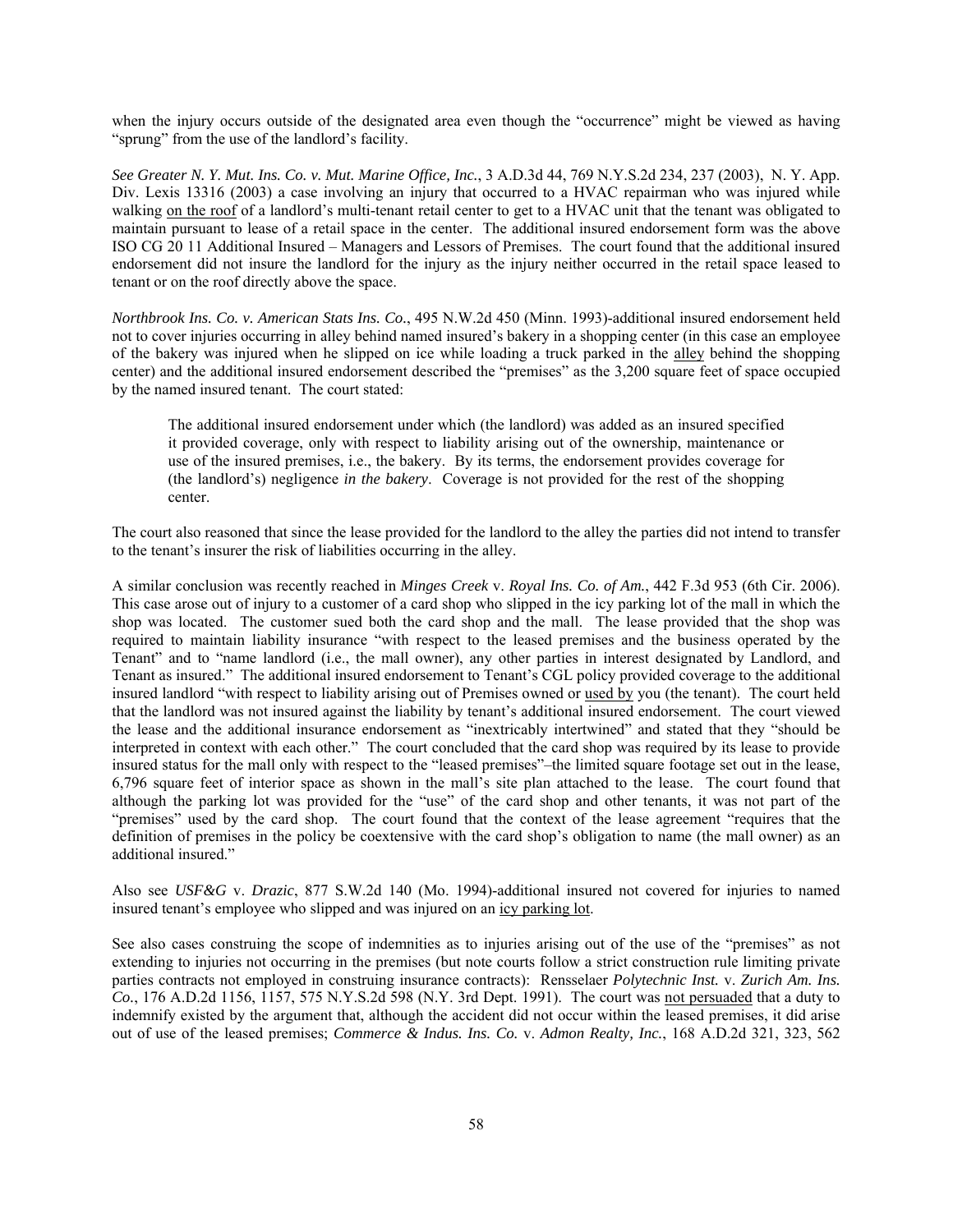N.Y.S.2d 655 (1st Dept. 1990)–finding no duty to indemnity where the cause of the damage occurred outside the leased premises.

#### Cases Finding Coverage.

An earlier New York case, *J. P. Realty Trust* v. *Public Serv.*, 476 N.Y.S.2d 325 (1984), found coverage for the additional insured for an injury occurring to the named insured's employee injured while using a freight elevator. The additional insured endorsement designated landlord's entire building as "that part leased to the insured;" however, the lease designated only two floors of the building as leased to the tenant as the "premises." The lease provided tenant use of the freight elevator. This court looked to the intent of the parties and construed the additional insured endorsement broadly in favor of coverage. Similarly, the court in *Harrah's Atlantic Inc.* v. *Harleysville Ins. Co.*, 288 N. J. Super. 152, 671 A.2d 1122 (1996) found coverage for the additional insured landlord for an injury occurring outside the premises leased to tenant (employee of named insured tenant injured crossing street separating landlord's parking garage and landlord's building which housed tenant's retail space). The court noted

However, the requirement that there be a causal link or connection between the accident and the leased premises does not mean that there must be any degree of physical proximity between the leased premises and the scene of the accident. The two concepts are quite different. Thus, we would expect the outcome in the *Franklin* case to have been the same had the tenant's business guest fell on the building's exterior steps even if they were some distance from the luncheonette. This is so because the negotiating for such an endorsement in a lease the landlord is simply attempting to ensure against the risk of liability generated by the business about to be conducted by the tenant, and place the cost of insuring that risk on the tenant.

*Franklin Mut. Ins.* v. *Security Indem. Ins.*, 275 N. J. Super. 335, 340, 646 A.2d 443, *cert denied* 139 N. J. 185, 652 A.2d 173 (1994). *Also see ZKZ Associates LP v. CNA Ins. Co.*, 224 A.D.2d 174, 637 N.Y.S.2d 117 (N.Y. 1st Dept. 1996)–court required the insurer of the tenant of a garage to defend the owner of the garage in a personal injury suit even though the accident occurred on the sidewalk in front of the tenant's property. The additional insured endorsement was issued on an inapplicable form as it provided additional insured coverage as to injuries arising out of premises "leased to" the named insured. There were no leased premises as the named insured was a garage operator. The court noted that named insured's CGL policy provided coverage to the named insured for garage operations including

the ownership, maintenance or use of locations for garage business and that portion of the roads or other accesses that adjoin these locations ...[; and] all operations necessary or incidental to a garage business.

The court reasoned that "without traversing the sidewalk for access to and from the garage, there could be no use at all of the garage as a parking facility." *Id.* at 176. In *University of California Press* v. *G. A. Insurance Co. of New York*, 1995 U.S. Dist. Lexis 21442, 1995 WL 591307 (E.D.N.Y. 1995), the property damage and actual injury occurred within the leased premises. Books stored within the leased premises were damaged by leaking water from a sprinkler system malfunction one floor above the leased premises. The court found the language of the insurance agreement to be ambiguous and unclear as to whether the term "arising out of" referred to where the breach took place, where the accident occurred or where the damage occurred. Unable to reconcile that ambiguity, the court followed a basic principle of contract law and construed the ambiguity against the insurer as the policy's drafter. Thus, because the damage occurred within the leased premises, the court found in favor of coverage. The court in *Hormel Foods Corp.* v. *Northbrook Property & Casualty Insurance Co.*, 938 F.Supp. 555 (D. Minn. 1996), *aff'd*, No. 97–1197, 1997 U.S. App. Lexis 34146 (8th Cir. 1997) upheld coverage for an additional insured landlord which leased a hog-processing facility to the employer (Quality Pork Products, "QPP") of a person who was killed using a machine designed and manufactured by Hormel, installed on the premises, and leased to QPP by Hormel. The Northbrook insurance policy additional insured endorsement covered losses "arising out of the ownership, maintenance or use, of the leased premises." The court held that the machine was so intertwined with the facility's operations as to make injuries flowing from it attributable to the "ownership, maintenance, or use" of the facility.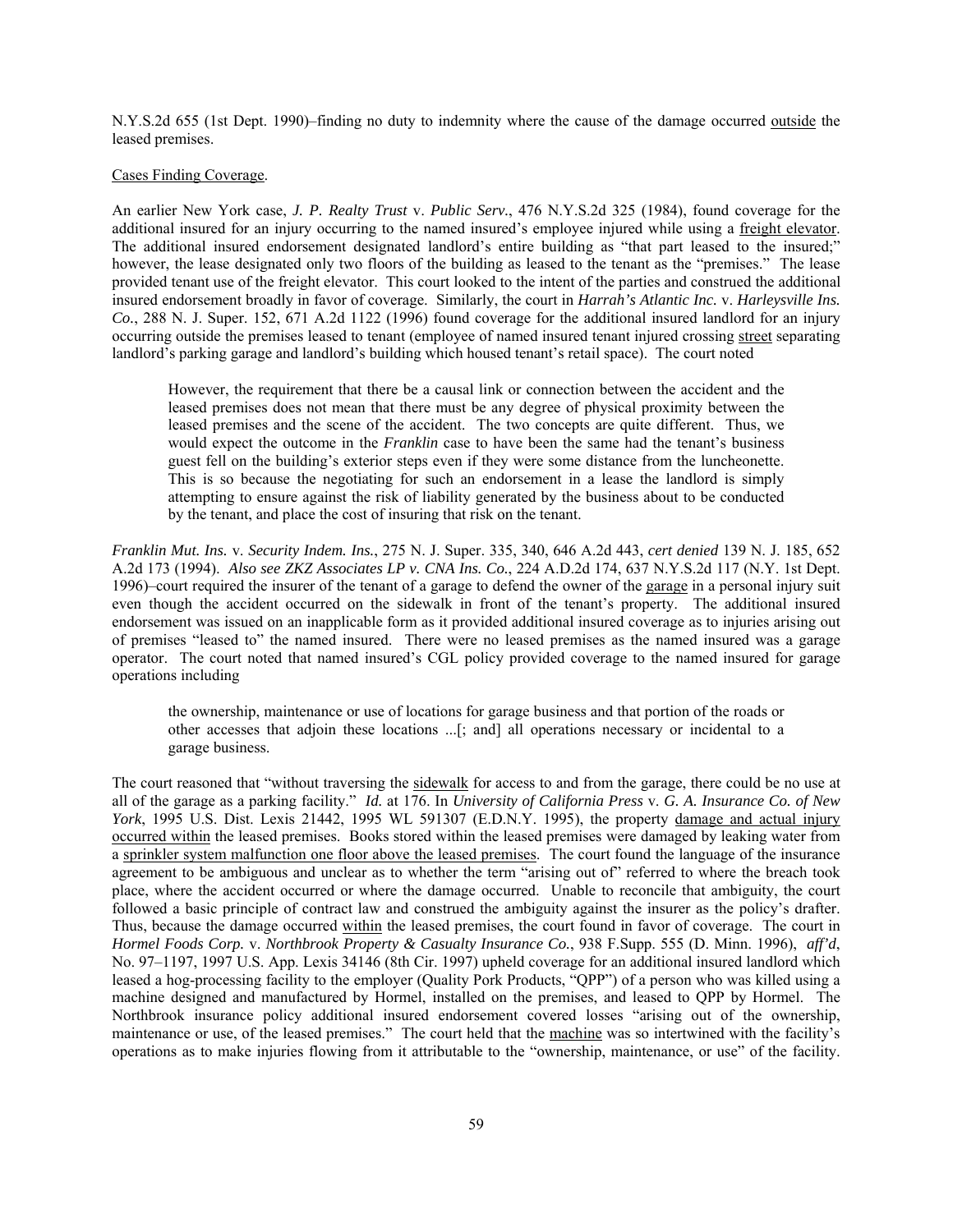The machine was bolted to the floor walls and was "unambiguously part of the premises." How far some courts will extend additional insured coverage is illustrated by *SFH, Inc.* v. *Millard Refrigerated Services, Inc.*, 339 F.3d 738 (8th Cir. 2003). The warehouse lease required the lessee to carry CGL insurance and the lessor and its manager as additional insureds. Coverage was affected through a blanket additional insured endorsement covering all additional insureds required by named insured's contracts to be covered. The additional insured language was identical to the ISO CG 20 11 coverage as to "liability arising out of the ownership, maintenance or use of that part of the premises leased to you." The lessee's property was destroyed by a fire at the warehouse. It was determined that the one of the manager's employees had disabled the sprinkler system. The court found in favor of coverage, stating

Construing the "arising out of" language broadly, we conclude that [the warehouse manager's] liability arose out of its maintenance of the leased premises. the fire started within the portion of the warehouse leased by [the lessee] and injured [the lessee's] property located in the leased premises. [The lessee's] loss was caused, or significantly increased, by the conduct of the [manager's] employee who shut off the water to the building's sprinkler system.

<sup>6</sup> Exclusions. This endorsement contains two significant carve outs. The first is for liabilities for Injuries that "*take place after (the tenant) ceases to be a tenant in that premises*." This carve out excludes coverage for liabilities for Injuries that technically occur after cessation of the tenancy but relate to acts or omissions during the tenancy. Coverage for liabilities for Injuries arising after expiration of the tenancy but attributable to the tenant's acts or omissions prior to completion may be added by requiring both this endorsement and the CG 29 37 endorsement. The second carve out is for alterations, new construction or demolition operations "*by or on behalf of the (additional insured–e.g., the landlord)*." This carve out excludes protection for liabilities for Injuries associated with construction activities. If the tenant will be engaged in any construction activities (e.g., tenant improvements), then another endorsement form should be used.

Crafting an Additional Insured Endorsement. A good contract drafting practice is to attach to the parties insurance specifications an example of the ISO additional insured endorsement referenced in the insurance specifications. An even better drafting practice is to attach the ISO form with all information inserted. This practice may assure the issuance of the required endorsement.

Notification Requirement. The parties insurance specifications in addition to specifying that the additional insured endorsement be a specific ISO form might also provide that the ISO form is to be manuscripted to include within it advance notification to the additional insured of cancellation of the named insured's policy due to nonpayment of premium or due to other events. Additionally, it could specify advance notification of non-renewal or material changes to the policy. See **Appendix** form ISO CG 02 05 12 04 Texas Changes – Amendment of Cancellation Provisions or Coverage Change for notification endorsement to a CGL policy. The following is sample notification language for the notification to be added on the face of the additional endorsement form.

In the event of cancellation or material change that reduces or restricts the insurance afforded to the additional insured, we agree to mail prior written notice of cancellation or material change to the additional insureds listed in the Schedule to the following address, or such other address for the additional insured of which we have been notified by the additional insured, at least \_\_\_ days before the effective date of the cancellation or material change, and in the case of material change the notification shall provide to the additional insured a copy of the material changes:

Additional insured's name and address:

The additional insured should also require in its insurance specifications that the named insured's insurer recognize that the coverage afforded by the additional insured endorsement to the additional insured is primary and noncontributory, meaning that any other insurance of the additional insured shall be deemed to be excess to the coverage afforded by additional insured endorsement.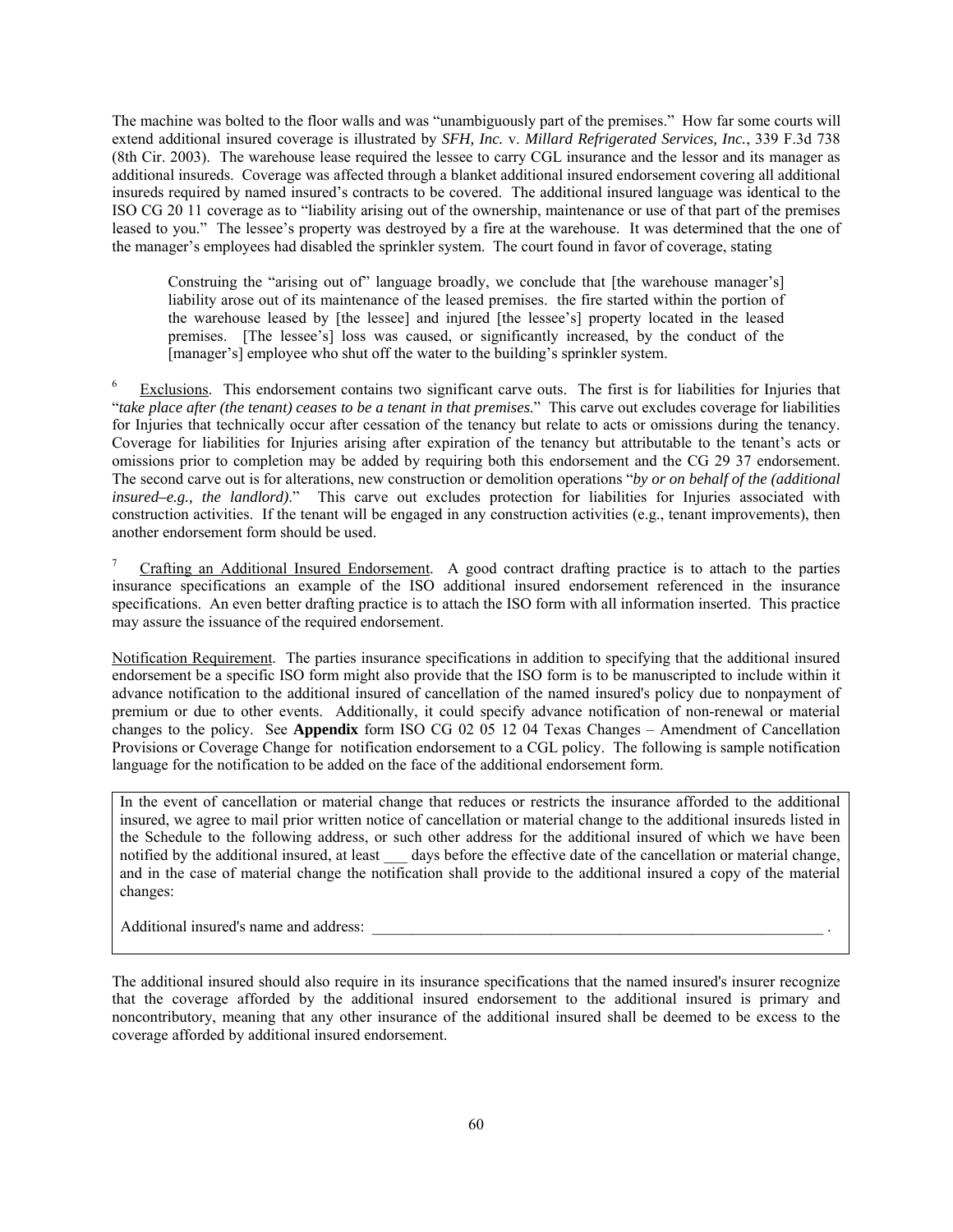Coverage as provided by this endorsement shall apply on a primary and noncontributory basis with any other insurance available to the additional insured named above, whether primary, excess, or contingent, and even though such other insurance provides that it is primary insurance; and we will not seek contribution from any other insurance of the additional insured.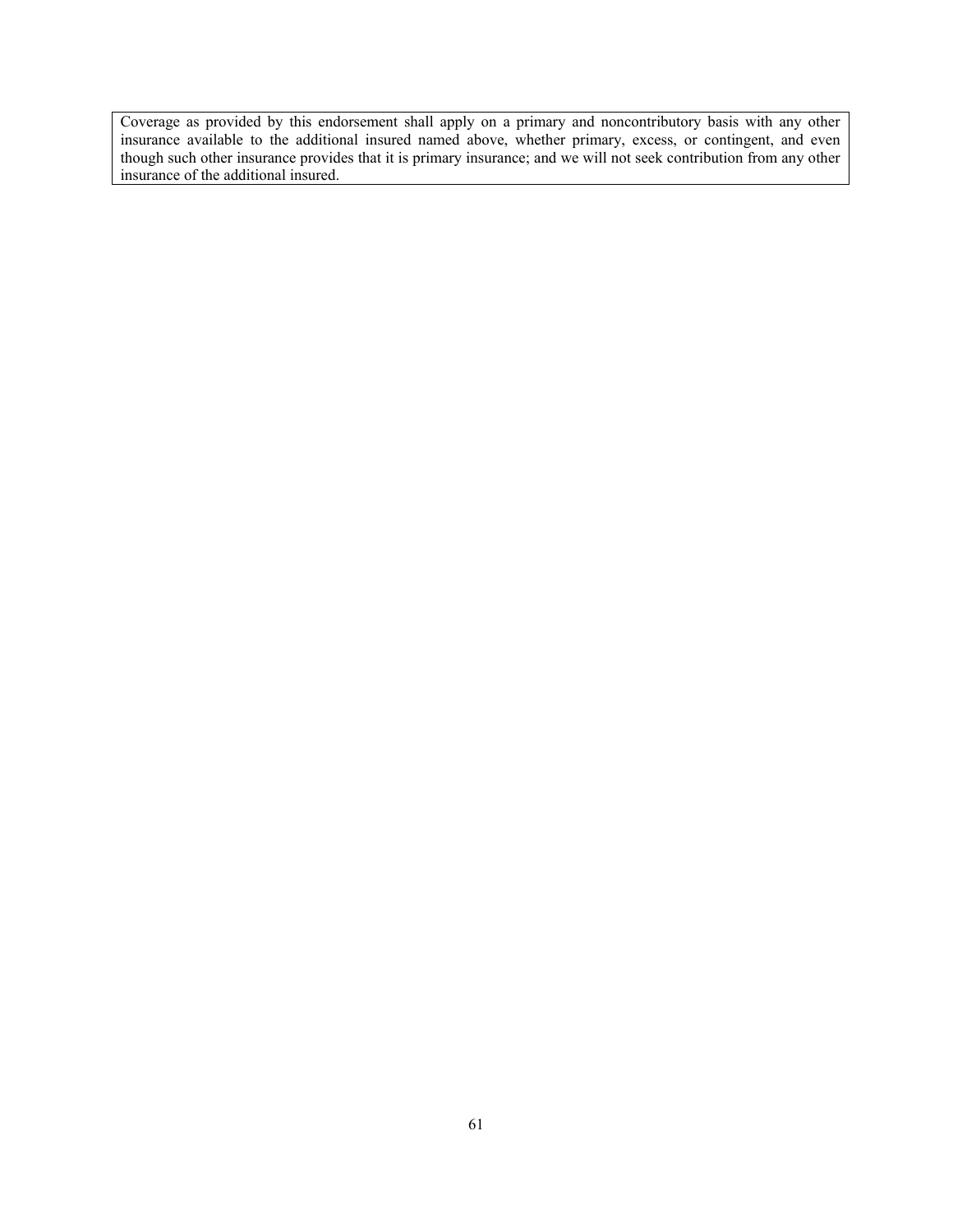# **ADDITIONAL INSURED – MORTGAGEE, ASSIGNEE, OR RECEIVER**

This endorsement modifies insurance provided under the following:

COMMERCIAL GENERAL LIABILITY COVERAGE PART

#### **SCHEDULE**

**Name of Person or Organization:** 

**Designation of Premises:** 

(If no entry appears above, information required to complete this endorsement will be shown in the Declarations as applicable to this endorsement.)



 **2.** This insurance does not apply to structural alterations, new construction and demolition operations performed by or for that person or organization.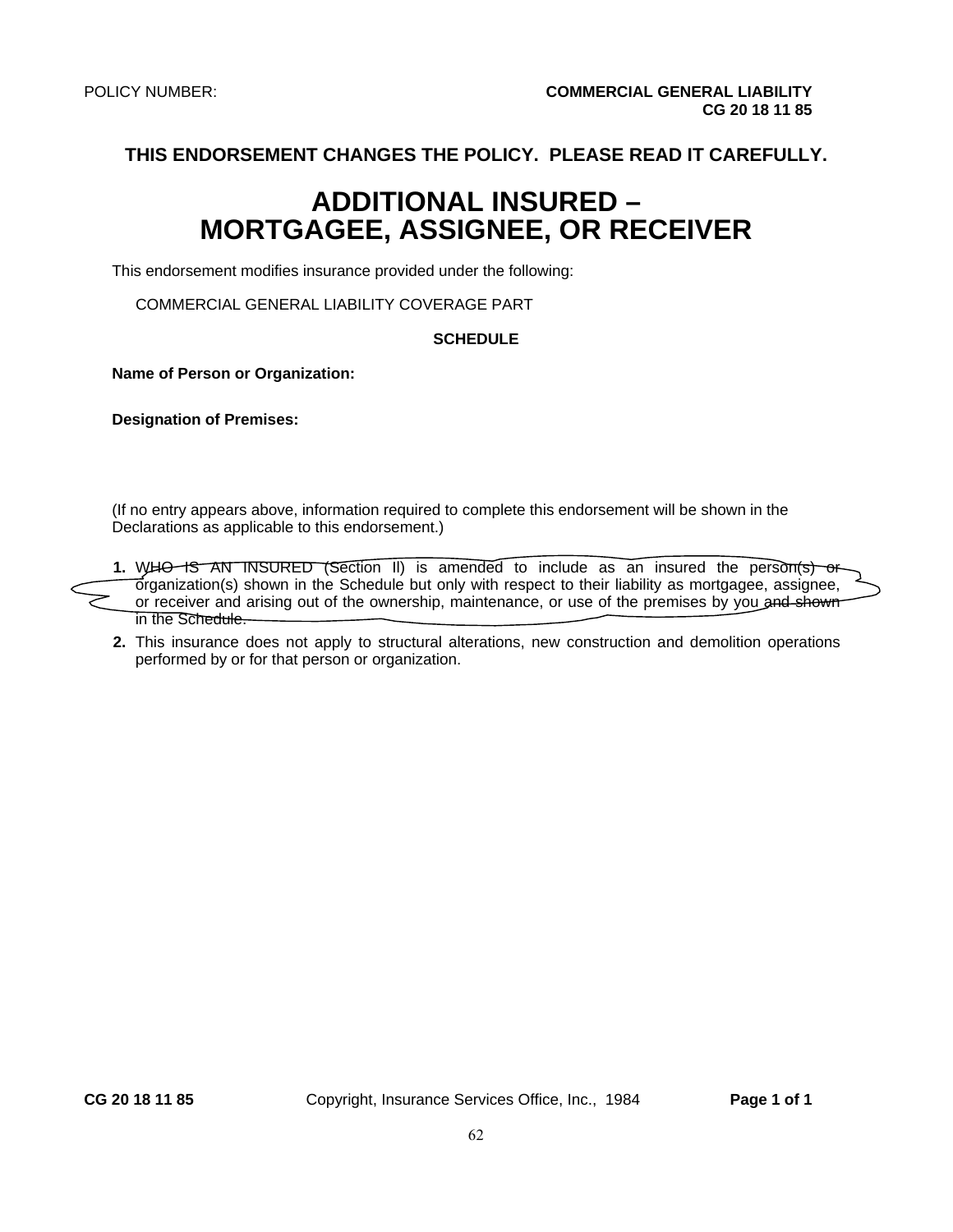# **ADDITIONAL INSURED – DESIGNATED PERSON OR ORGANIZATION**<sup>1</sup>

This endorsement modifies insurance provided under the following:

COMMERCIAL GENERAL LIABILITY COVERAGE PART

#### **SCHEDULE**

| Name Of Additional Insured Person(s) Or Organization(s)                                                                                                                 |
|-------------------------------------------------------------------------------------------------------------------------------------------------------------------------|
| (the primary additional<br>and its successors and assigns, and its members and employees and (b)<br>insured),<br>(the designated primary additional insured's lender.)] |

Information required to complete this Schedule, if not shown above, will be shown in the Declarations.

**Section II – Who Is An Insured** is amended to include as an additional insured the person(s) or organization(s) shown in the Schedule, but only with respect to liability for "bodily injury", "property damage" or "personal and advertising injury" caused,<sup>2</sup> in whole or in part, by your acts or omissions or the acts or omissions of those acting on your behalf: **A.** In the performance of your ongoing operations; or

**B.** In connection with your premises owned by or rented to you.<sup>3</sup>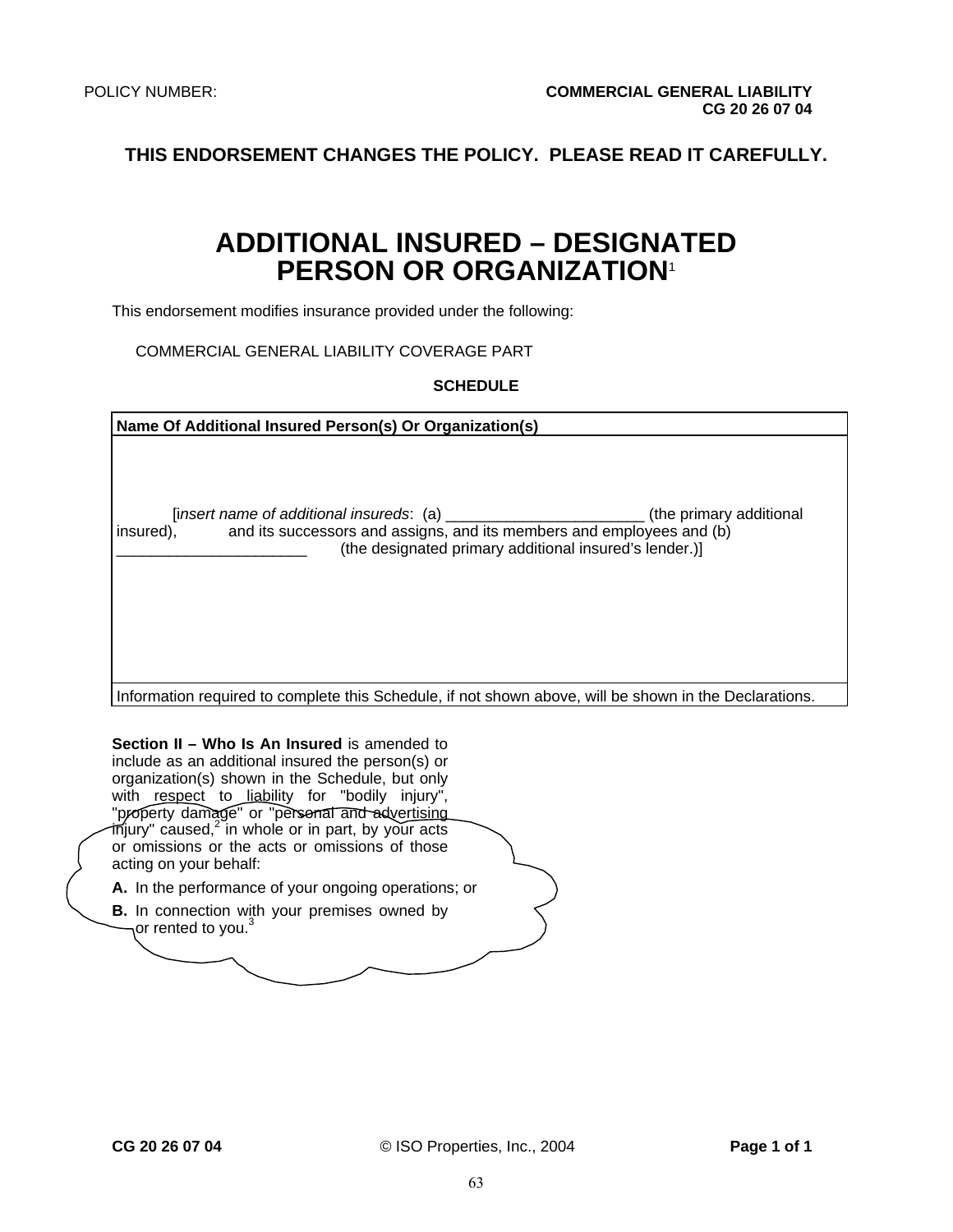1 "Catch All" Designated Person Additional Endorsement Form - Designating Tenant as an Additional Insured on Landlord's CGL Policy. This endorsement may be used when no other ISO form exists for the purpose or when the parties designate this form as the form to be used. This form is suitable for use to designate a tenant as an additional insured on Landlord's CGL policy. In a landlord-tenant context, it may be used to provide additional insured coverage to an owner on a tenant's CGL policy and *vice versa* to provide additional insured coverage to a tenant on a landlord's CGL policy. In cases where the landlord is to be included as an additional insured on the tenant's CGL policy and the tenant is to be included on a landlord's CGL policy, the insurance specifications and the additional insured endorsements must be drafted to allocate on a geographic basis the areas where the landlord's insurance is to afford primary and noncontributory coverage to the landlord and the tenant (for example, the common areas) and the areas where the tenant's insurance is to afford primary and noncontributory coverage to the landlord and the tenant (for example, inside the suite or demised premises leased to the tenant, exclusive of common areas).

2 No Express Exclusions - Except Limited to Injuries "Caused by" Named Insured. This endorsement is the broadest of the ISO Additional Insured Endorsements. This endorsement provides additional insured coverage for liability bodily injury, property damage and personal and advertising injury caused, in whole or in part, by the named insured's (in this case the Landlord) acts or omissions "in connection with your premises owned by ... you." This endorsement form does not contain any carve outs from coverage like other ISO additional insured endorsement forms. However, by its express coverage terms it eliminates certain coverages. For example, the injury must be caused at least in part by the named insured. This eliminates coverage for the additional insured's sole negligence. The injury must occur in connection with premises owned by the named insured. The term "premises" is not defined, but likely will be given a broad meaning by courts. In the context of a lease, courts will likely interpret this endorsement listing the tenant as an additional insured on the landlord's CGL policy as covering more than merely the "Premises" leased to the tenant, but also the common areas.

Crafting an Additional Insured Endorsement. A good contract drafting practice is to attach to the parties' insurance specifications an example of the ISO additional insured endorsement referenced in the insurance specifications. An even better drafting practice is to attach the ISO form with all information inserted. This practice may assure the issuance of the required endorsement.

Notification Requirement. The parties insurance specifications in addition to specifying that the additional insured endorsement be a specific ISO form might also provide that the ISO form is to be manuscripted to include within it advance notification to the additional insured of cancellation of the named insured's policy due to nonpayment of premium or due to other events. Additionally, it could specify advance notification of non-renewal or material changes to the policy. See **Forms H-I** form separate endorsements to the policy. The following is sample notification language for the notification to be added on the face of the additional endorsement form.

In the event of cancellation or material change that reduces or restricts the insurance afforded to the additional insured, we agree to mail prior written notice of cancellation or material change to the additional insureds listed in the Schedule to the following address, or such other address for the additional insured of which we have been notified by the additional insured, at least days before the effective date of the cancellation or material change, and in the case of material change the notification shall provide to the additional insured a copy of the material changes:

Additional insured's name and address:

The additional insured should also require in its insurance specifications that the named insured's insurer recognize that the coverage afforded by the additional insured endorsement to the additional insured is primary and noncontributory, meaning that any other insurance of the additional insured shall be deemed to be excess to the coverage afforded by additional insured endorsement.

Coverage as provided by this endorsement shall apply on a primary and noncontributory basis with any other insurance available to the additional insured named above, whether primary, excess, or contingent, and even though such other insurance provides that it is primary insurance; and we will not seek contribution from any other insurance of the additional insured.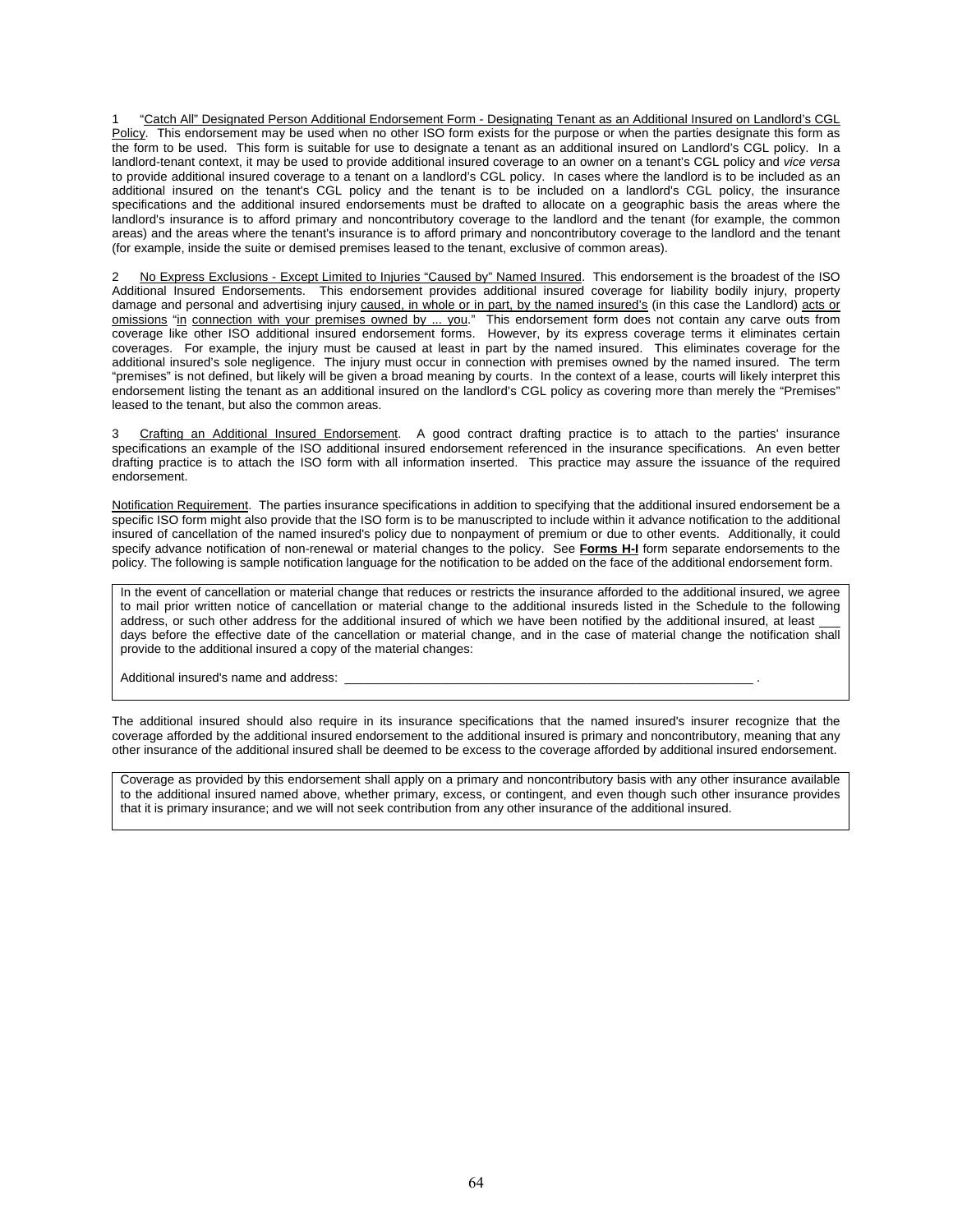# **CONTRACTUAL LIABILITY LIMITATION**

This endorsement modifies insurance provided under the following:

COMMERCIAL GENERAL LIABILITY COVERAGE PART PRODUCTS/COMPLETED OPERATIONS LIABILITY COVERAGE PART

The definition of "insured contract" in the DEFINITIONS Section is replaced by the following:

"Insured contract" means:

- **a.** A contract for a lease of premises. However, that portion of the contract for a lease of premises that indemnifies any person or organization for damage by fire to premises while rented to you or temporarily occupied by you with permission of the owner is not an "insured contract";
- **b.** A sidetrack agreement;
- **c.** Any easement or license agreement, except in connection with construction or demolition operations on or within 50 feet of a railroad;
- **d.** An obligation, as required by ordinance, to indemnify a municipality, except in indemnify a municipality, connection with work for a municipality;
- **e.** An elevator maintenance agreement.

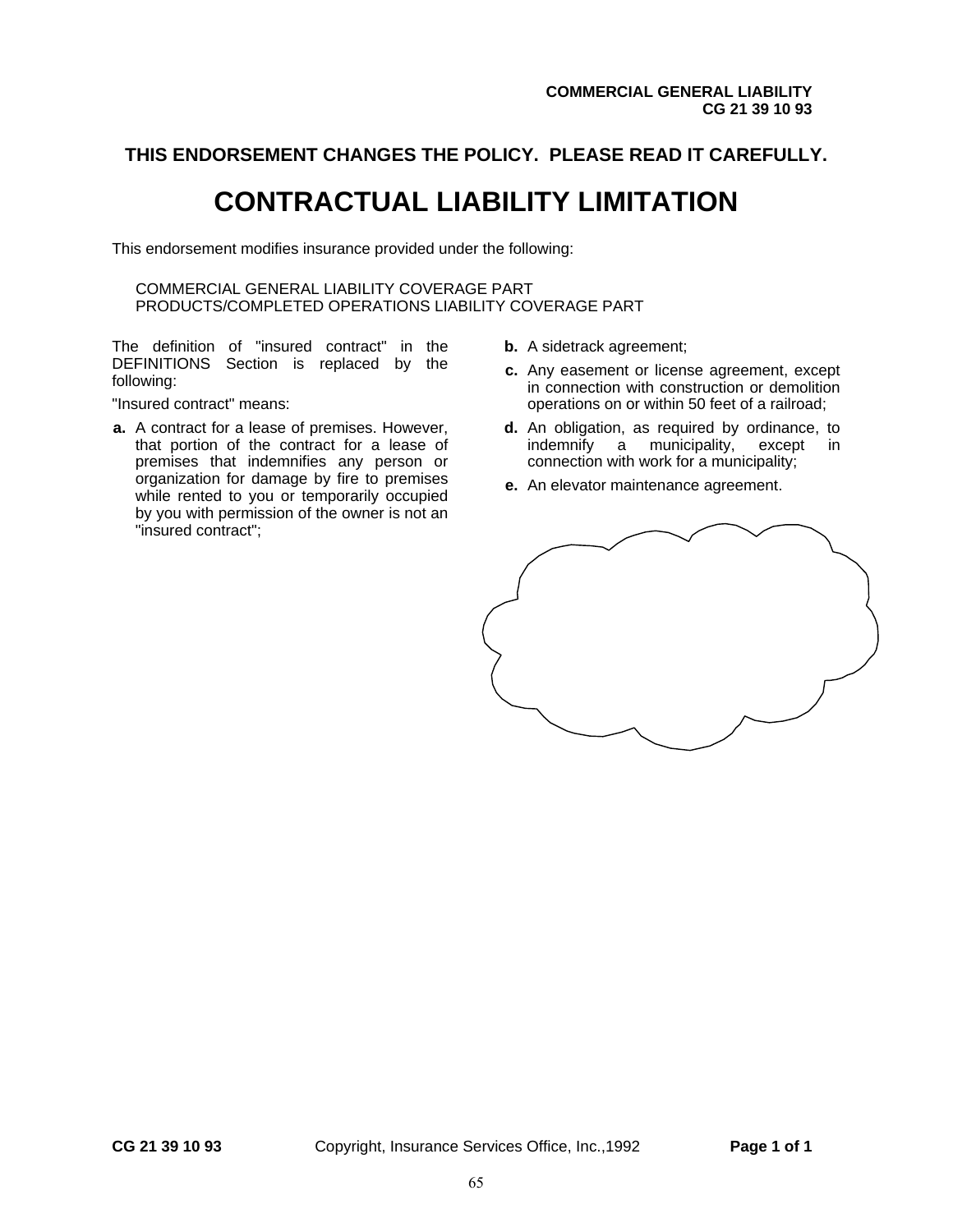# **AMENDMENT OF INSURED CONTRACT DEFINITION**

This endorsement modifies insurance provided under the following:

COMMERCIAL GENERAL LIABILITY COVERAGE PART

Paragraph **9.** of the **Definitions** Section is replaced by the following:

- **9.** "Insured contract" means:
	- **a.** A contract for a lease of premises. However, that portion of the contract for a lease of premises that indemnifies any person or organization for damage by fire to premises while rented to you or temporarily occupied by you with permission of the owner is not an "insured contract";
	- **b.** A sidetrack agreement;
	- **c.** Any easement or license agreement, except in connection with construction or demolition operations on or within 50 feet of a railroad;
	- **d.** An obligation, as required by ordinance, to indemnify a municipality, except in connection with work for a municipality;
	- **e.** An elevator maintenance agreement;
	- **f.** That part of any other contract or agreement pertaining to your business (including an indemnification of a municipality in connection with work performed for a municipality) under which you assume the tort liability of another party to pay for "bodily injury" or "property damage" to a third person or organization, provided the "bodily injury" or "property damage" is caused, in whole or in part, by you or by those acting on your behalf. Tort liability means a liability that would be imposed by law in the absence of any contract or agreement.

Paragraph **f.** does not include that part of any contract or agreement:

- **(1)** That indemnifies a railroad for injury" or "property damage" arising out of construction or demolition operations, within 50 feet of any railroad property and affecting any railroad bridge or trestle, tracks, road-beds, tunnel, underpass or crossing;
- **(2)** That indemnifies an architect, engineer or surveyor for injury or damage arising out of:
	- **(a)** Preparing, approving, or failing to prepare or approve, maps, shop drawings, opinions, reports, surveys, field orders, change orders or drawings and specifications; or
	- **(b)** Giving directions or instructions, or failing to give them, if that is the primary cause of the injury or damage; or
- **(3)** Under which the insured, if an architect, engineer or surveyor, assumes liability for an injury or damage arising out of the insured's rendering or failure to render professional services, including those listed in **(2)** above and supervisory, inspection, architectural or engineering activities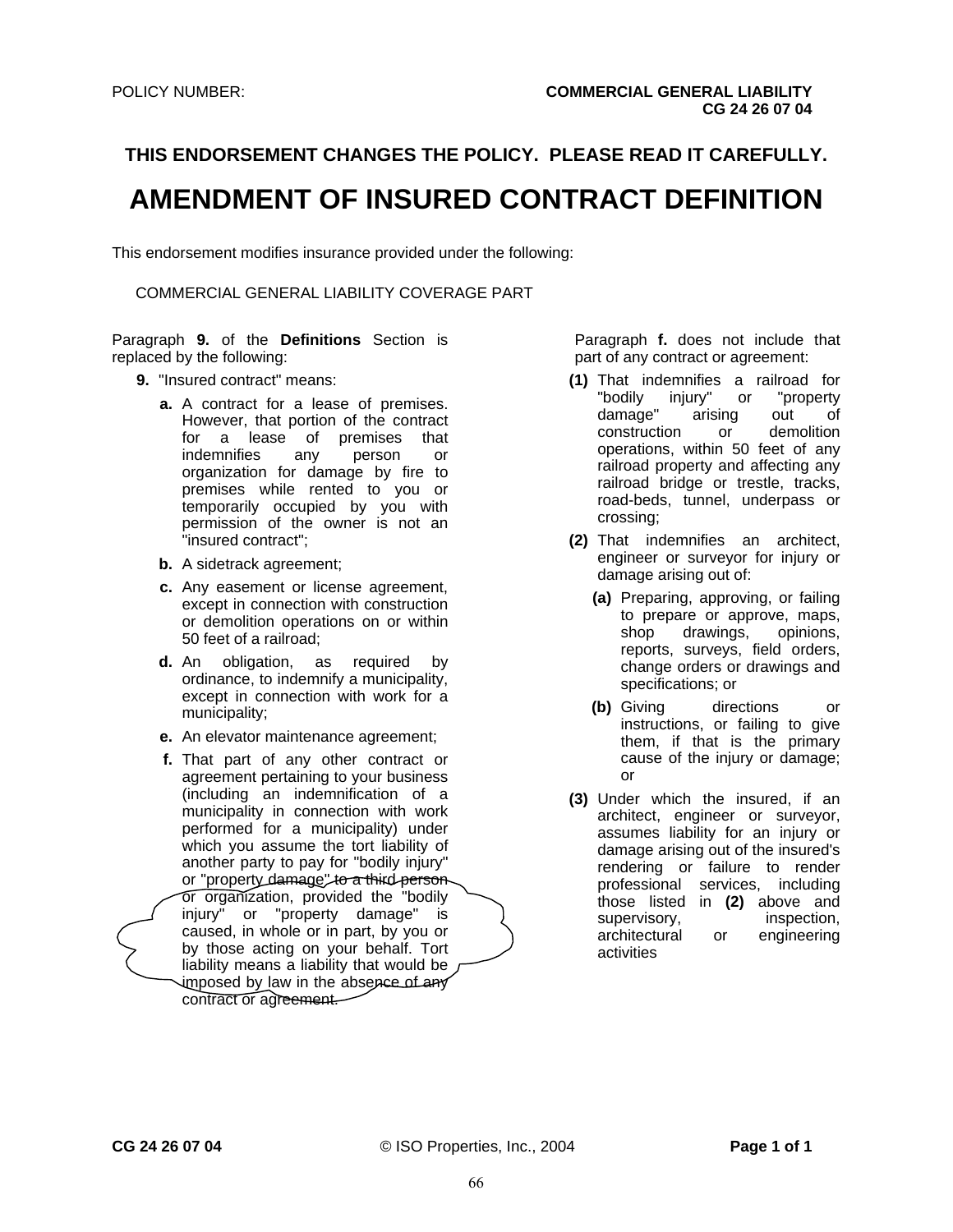**COMMERCIAL PROPERTY CP DS 00 10 00** 

# **COMMERCIAL PROPERTY COVERAGE PART DECLARATIONS PAGE**

| POLICY NO.        |                                              |                                 | EFFECTIVE DATE / /                                                                                        |                     |                                           |             | □ "X" If Supplemental                                                                                             | Declarations is Attached |
|-------------------|----------------------------------------------|---------------------------------|-----------------------------------------------------------------------------------------------------------|---------------------|-------------------------------------------|-------------|-------------------------------------------------------------------------------------------------------------------|--------------------------|
|                   | <b>NAMED INSURED</b>                         |                                 |                                                                                                           |                     |                                           |             |                                                                                                                   |                          |
|                   |                                              | <b>DESCRIPTION OF PREMISES</b>  |                                                                                                           |                     |                                           |             |                                                                                                                   |                          |
| Prem.<br>No.      | Bldg.<br>No.                                 |                                 | Location, Construction And Occupancy                                                                      |                     |                                           |             |                                                                                                                   |                          |
|                   | <b>COVERAGES PROVIDED</b>                    |                                 | Insurance At The Described Premises Applies Only For Coverages For<br>Which A Limit Of Insurance Is Shown |                     |                                           |             |                                                                                                                   |                          |
| Prem.<br>No.      | Bldg.<br>No.                                 | Coverage                        | Limit<br>Of Insurance                                                                                     |                     | Covered<br>Causes Of Loss                 |             | Coinsurance*                                                                                                      | Rates                    |
|                   | OPTIONAL COVERAGES                           |                                 |                                                                                                           |                     |                                           |             | *If Extra Expense Coverage, Limits On Loss Payment<br>Applicable Only When Entries Are Made In The Schedule Below |                          |
| Prem.             | Bldg.                                        |                                 |                                                                                                           | <b>Agreed Value</b> |                                           |             | Replacement Cost (X)                                                                                              |                          |
| No.               | No.                                          |                                 | <b>Expiration Date</b>                                                                                    | Cov.                | Amount Building                           |             | Pers.<br>Prop.                                                                                                    | Including<br>"Stock"     |
|                   | Inflation Guard (%)<br>Bldg. Pers. Prop.     |                                 | *Monthly Limit Of<br>Indemnity (Fraction)                                                                 |                     | <b>Maximum Period</b><br>Of Indemnity (X) |             | *Extended Period<br>Of Indemnity (Days)                                                                           |                          |
|                   | <b>MORTGAGEHOLDERS</b>                       |                                 |                                                                                                           |                     | *Applies to Business Income Only          |             |                                                                                                                   |                          |
| Prem.<br>No.      | Bldg.<br>No.                                 |                                 |                                                                                                           |                     | Mortgageholder Name And Mailing Address   |             |                                                                                                                   |                          |
| <b>DEDUCTIBLE</b> |                                              |                                 |                                                                                                           |                     |                                           |             |                                                                                                                   |                          |
|                   | \$500. Exceptions:                           |                                 |                                                                                                           |                     |                                           |             |                                                                                                                   |                          |
|                   | <b>FORMS APPLICABLE</b><br>To All Coverages: | To Specific Premises/Coverages: |                                                                                                           |                     |                                           |             |                                                                                                                   |                          |
| Prem.<br>No.      | Bldg.<br>No.                                 |                                 | Coverages                                                                                                 |                     |                                           | Form Number |                                                                                                                   |                          |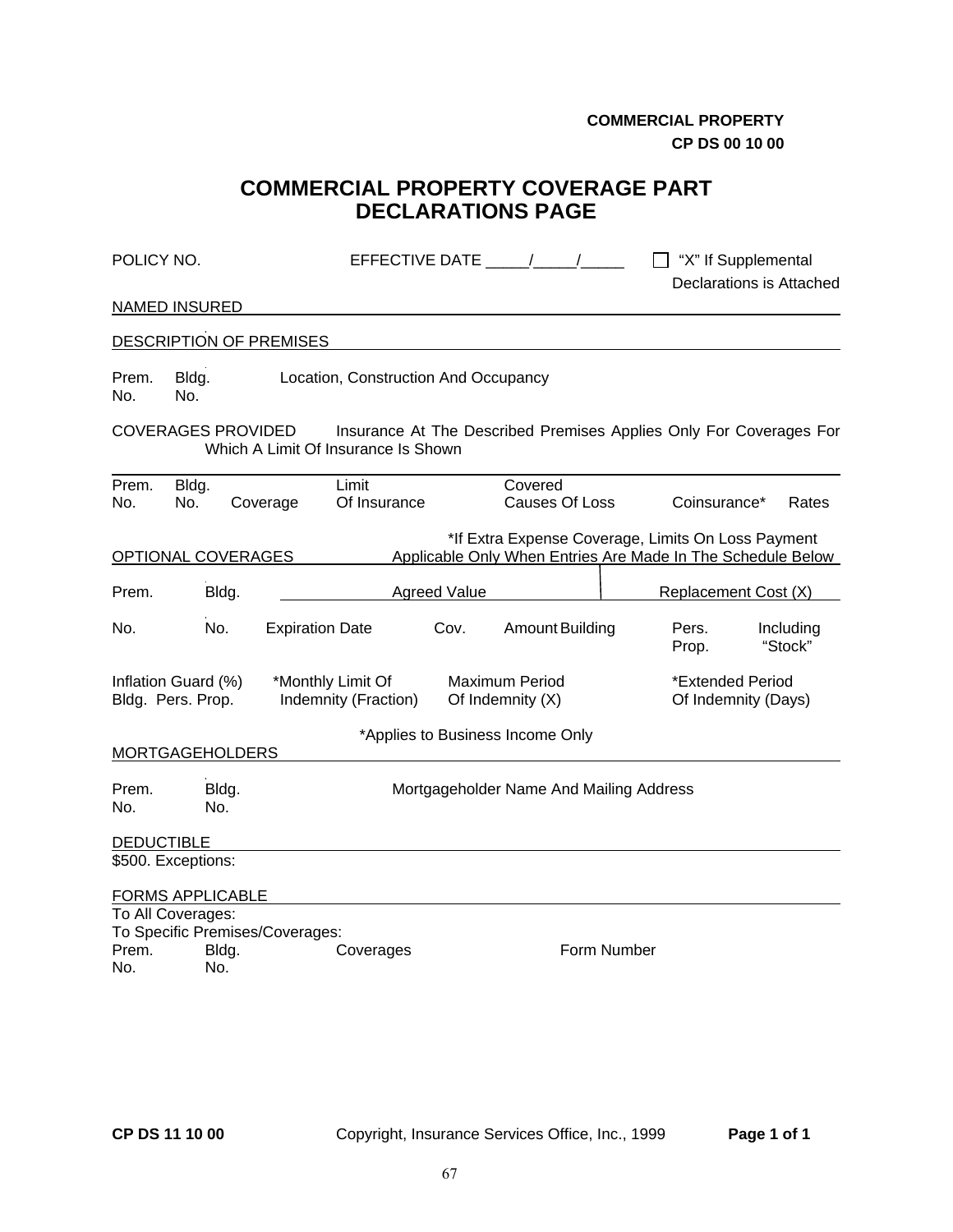# **COMMON POLICY CONDITIONS**

All Coverage Parts included in this policy are subject to the following conditions.

#### **A. Cancellation**

- **1.** The first Named Insured shown in the Declarations may cancel this policy by mailing or delivering to us advance written notice of cancellation.
- **2.** We may cancel this policy by mailing or delivering to the first Named Insured written notice of cancellation at least:
	- **a.** 10 days before the effective date of cancellation if we cancel for nonpayment of premium; or
	- **b.** 30 days before the effective date of cancellation if we cancel for any other reason.
- **3.** We will mail or deliver our notice to the first Named Insured's last mailing address known to us.
- **4.** Notice of cancellation will state the effective date of cancellation. The policy period will end on that date.
- **5.** If this policy is cancelled, we will send the first Named Insured any premium refund due. If we cancel, the refund will be pro rata. If the first Named Insured cancels, the refund may be less than pro rata. The cancellation will be effective even if we have not made or offered a refund.
- **6.** If notice is mailed, proof of mailing will be sufficient proof of notice.

# **B. Changes**

 This policy contains all the agreements between you and us concerning the insurance afforded. The first Named Insured shown in the Declaration is authorized to make changes in the terms of this policy with our consent. This policy's terms can be amended or waived only by endorsement issued by us and made a part of this policy.

#### **C. Examination of Your Books and Records**

 We may examine and audit your books and records as they relate to this policy at any time during the policy period and up to three years afterward.

#### **D. Inspections and Surveys**

- **1.** We have the right to:
	- a. Make inspections and surveys at this time;
	- b. Give you reports on the conditions we find; and
	- c. Recommend changes.
- **2.** We are not obligated to make any inspections, surveys, reports or recommendations and any such actions we do undertake relate only to insurability and the premiums to be charged. We do not make safety inspections. We do not undertake to perform the duty of any person or organization to provide for the health or safety of workers or the public. And we do not warrant that conditions:
	- **a.** Are safe or healthful; or
	- **b.** Comply with laws, regulations, codes and standards.
- **3.** Paragraphs **1.** and **2.** of this condition apply not only to us, but also to any rating, advisory, rate service or similar organization which makes insurance inspections, surveys, reports or recommendations.
- **4.** Paragraph **2.** of this condition does not apply to any inspections, surveys, reports or recommendations we may make relative to certification, under state or municipal statutes, ordinances or regulations, of boilers, pressure vessels or elevators.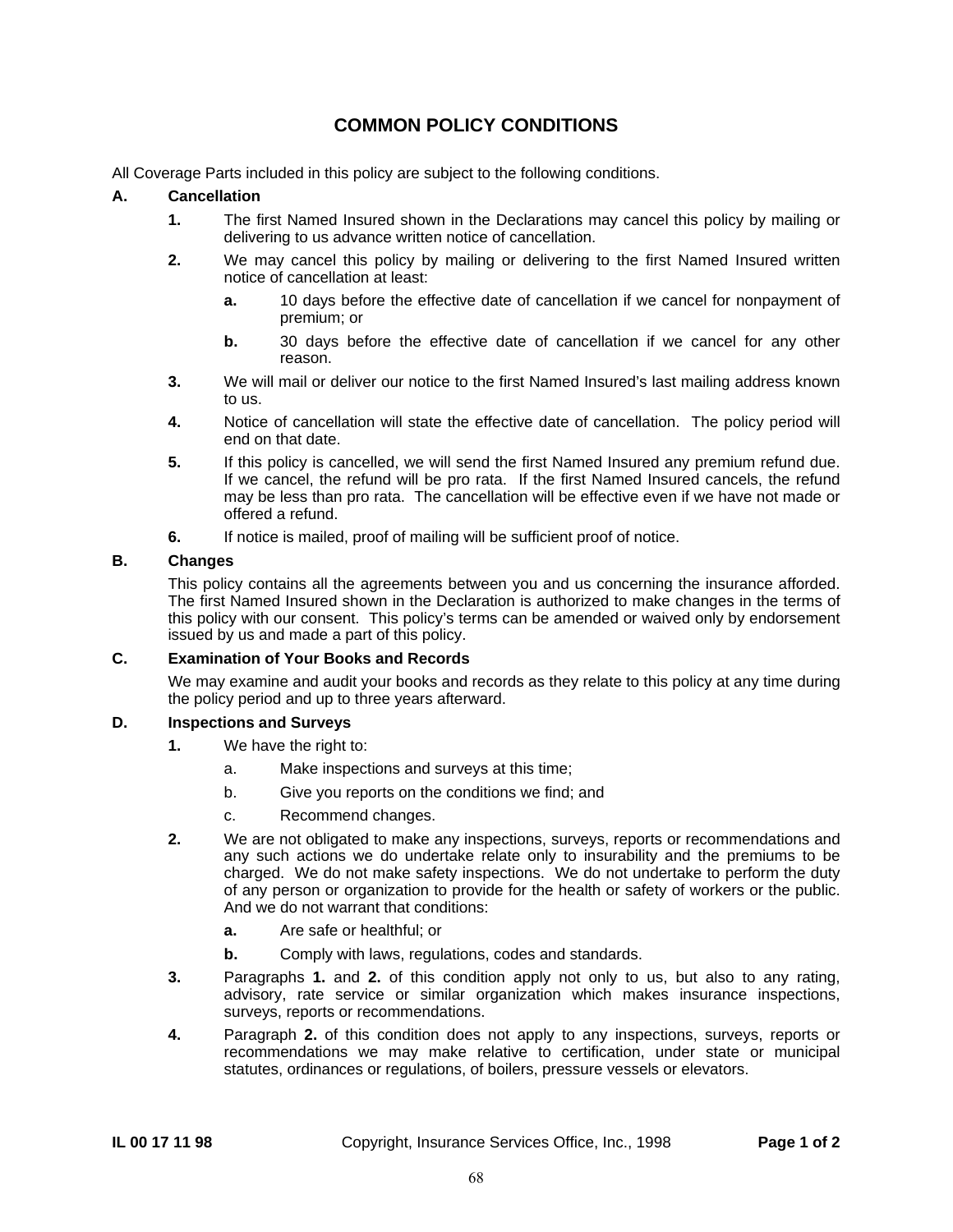# **E. Premiums**

The first Named Insured shown in the Declarations:

- **1.** Is responsible for the payment of all premiums; and
- **2.** Will be the payee for any return premiums we pay.

# **F. Transfer of Your Rights and Duties Under This Policy**

 Your rights and duties under this policy may not be transferred without our written consent except in the case of death of an individual named insured.

 If you die, your rights and duties will be transferred to your legal representative but only while acting within the scope of duties as your legal representative. Until your legal representative is appointed, anyone having proper temporary custody of your property will have your rights and duties but only with respect to that property.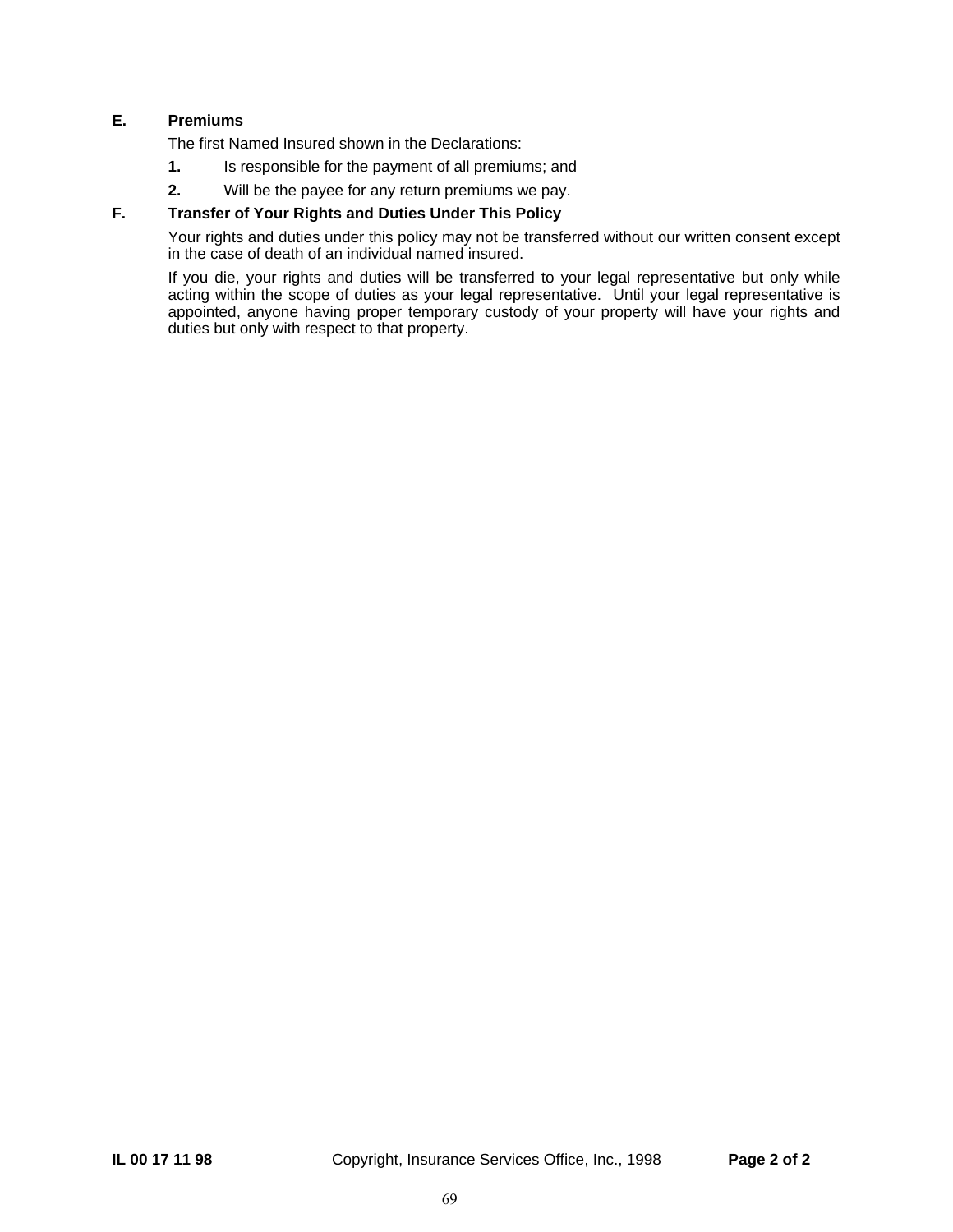# **COMMERCIAL PROPERTY CONDITIONS**

This Coverage Part is subject to the following conditions, the Common Policy Conditions and applicable Loss Conditions and Additional Conditions in Commercial Property Coverage Forms.

# **A. CONCEALMENT, MISREPRESENTATION OR FRAUD**

 This coverage part is void in any case of fraud by you as it relates to this coverage part at any time. It is also void if you or any other insured, at any time, intentionally conceal or misrepresent a material fact concerning:

- **1.** This coverage part;
- **2.** The covered property
- **3.** Your interest in the covered property; or
- **4.** A claim under this coverage part.

#### **B. CONTROL OF PROPERTY**

 Any act or neglect of any person other than you beyond your direction or control will not affect this insurance.

 The breach of any condition of this coverage part at any one or more locations will not affect coverage at any location where, at the time of loss or damage, the breach of condition does not exist.

# **C. INSURANCE UNDER TWO OR MORE COVERAGES**

 If two or more of this policy's coverages apply to the same loss or damage, we will not pay more than the actual amount of the loss or damage.

# **D. LEGAL ACTION AGAINST US**

No one may bring a legal action against us under this coverage part unless:

- **1.** There has been full compliance with all of the terms of this coverage part; and
- **2.** The action is brought within 2 years after the date on which the direct physical loss or damage occurred.

#### **E. LIBERALIZATION**

 If we adopt any revision that would broaden the coverage under this coverage part without additional premium within 45 days prior to or during the policy period, the broadened coverage will immediately apply to this coverage part.

#### **F. NO BENEFIT TO BALLEE**

 No person or organization, other than you, having custody of Covered Property will benefit from this insurance.

#### **G. OTHER INSURANCE**

- **1.** You may have other insurance subject to the same plan, terms, conditions and provisions as the insurance under this coverage part. If you do, we will pay our share of the covered loss or damage. Our share is the proportion that the applicable limit of insurance under this coverage part bears to the limits of insurance of all insurance covering on the same basis.
- **2.** If there is other insurance covering the same loss or damage, other than that described in 1. above, we will pay only for the amount of covered loss or damage in excess of the amount due from that other insurance, whether you can collect on it or not. But we will not pay more than the applicable limit of insurance.

# **H. POLICY PERIOD, COVERAGE TERRITORY**

Under this coverage part: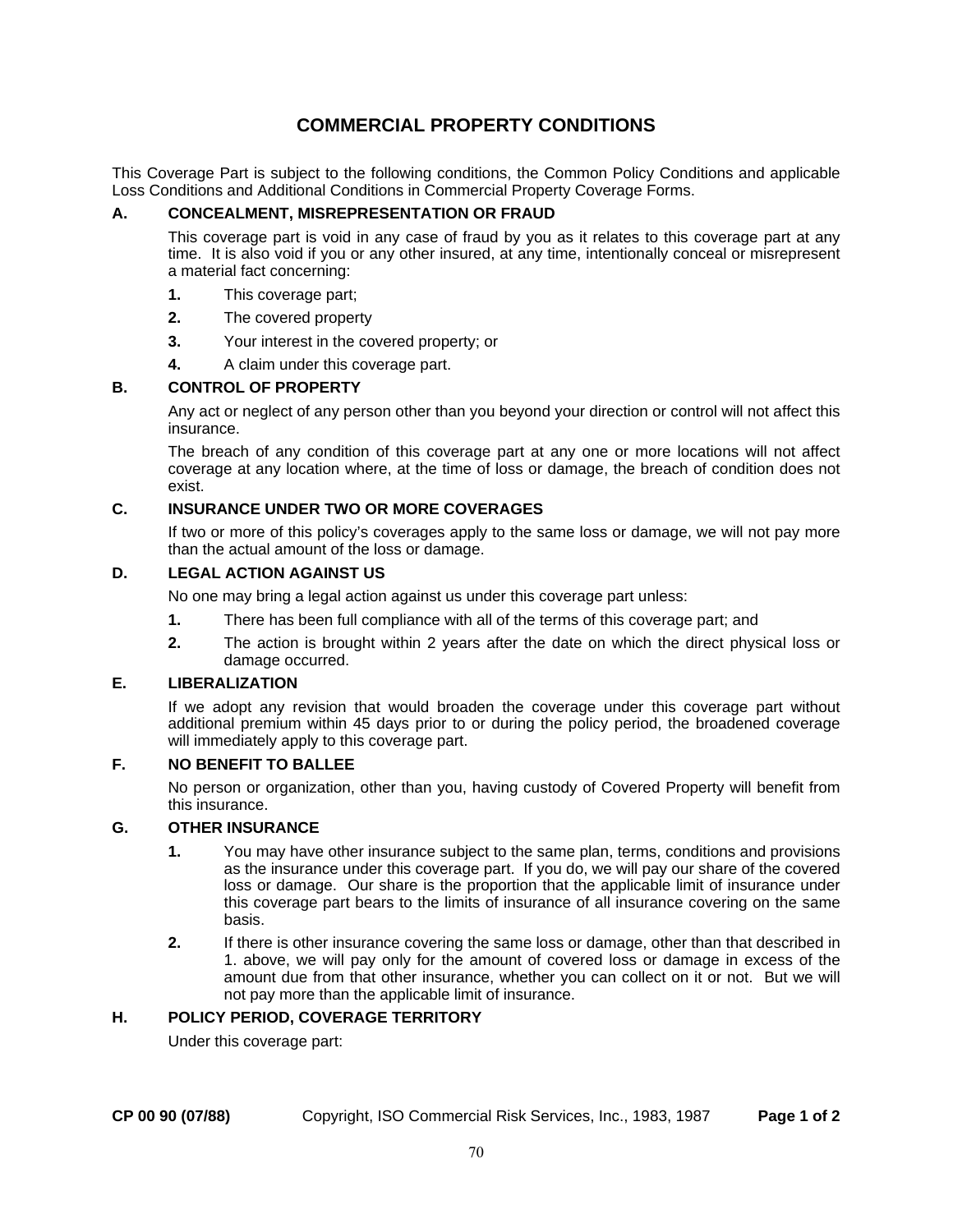- **1.** We cover loss or damage commencing:
	- **a.** During the policy period shown in the declarations; and
	- **b.** Within the coverage territory.
- **2.** The coverage territory is:
	- **a.** The United States of America (including its territories and possessions);
	- **b.** Puerto Rico; and
	- **c.** Canada.

# **I. TRANSFER OF RIGHTS OF RECOVERY AGAINST OTHERS TO US**

 If any person or organization to or for whom we make payment under this coverage part has rights to recover damages from another, those rights are transferred to us to the extent of our payment. That person or organization must do everything necessary to secure our rights and must do nothing after loss to impair them. But you may waive your rights against another party in writing:

- **1.** Prior to a loss to your covered property or covered income.
- **2.** After a loss to your covered property or covered income only if, at time of loss, that party is one of the following:
	- **a.** Someone insured by this insurance;
	- **b.** A business firm:
		- **(1)** Owned or controlled by you; or
		- **(2)** That owns or controls you; or
	- **c.** Your tenant.

This will not restrict your insurance.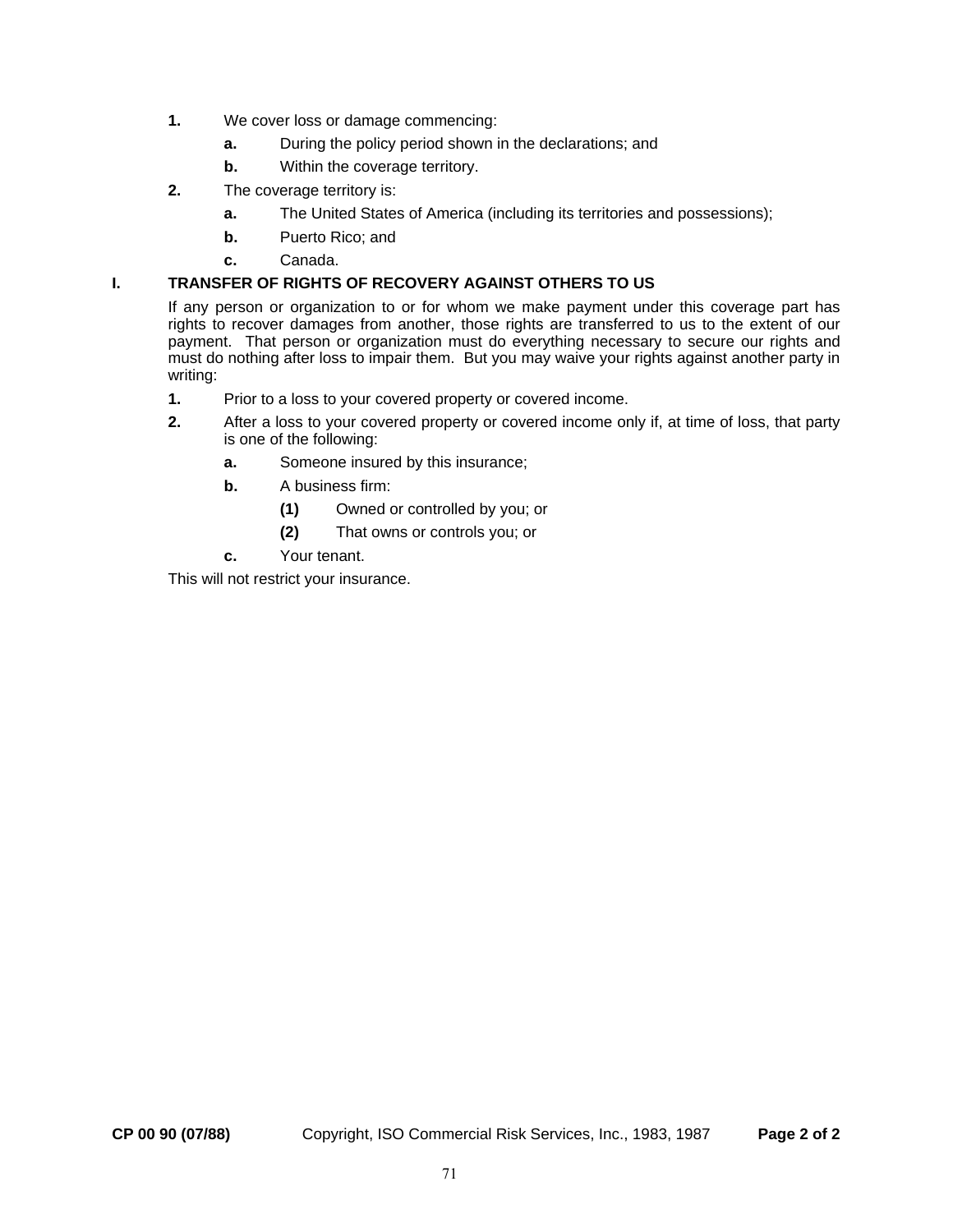# **BUILDING AND PERSONAL PROPERTY COVERAGE FORM**

Various provisions in this policy restrict coverage. Read the entire policy carefully to determine rights, duties and what is and is not covered.

Throughout this policy the words "you" and "your" refer to the Named Insured shown in the Declarations. The words "we", "us" and "our" refer to the Company providing this insurance.

Other words and phrases that appear in quotation marks have special meaning. Refer to Section **H.,** Definitions.

#### **A. Coverage**

We will pay for direct physical loss of or damage to Covered Property at the premises described in the Declarations caused by or resulting from any Covered Cause of Loss.

#### **1. Covered Property**

Covered Property, as used in this Coverage Part, means the type of property described in this section, **A.1.**, and limited in **A.2.**, Property Not Covered, if a Limit of Insurance is shown in the Declarations for that type of property.

- **a.** Building, meaning the building or structure described in the Declarations, including:
	- **(1)** Completed additions;
	- **(2)** Fixtures, including outdoor fixtures;
	- **(3)** Permanently installed:
		- **(a)** Machinery and
		- **(b)** Equipment;
	- **(4)** Personal property owned by you that is used to maintain or service the building or structure or its premises, including:
		- **(a)** Fire-extinguishing equipment;
		- **(b)** Outdoor furniture;
		- **(c)** Floor coverings; and
		- **(d)** Appliances used for refrigerating, ventilating,

cooking, dishwashing or laundering;

- **(5)** If not covered by other insurance:
	- **(a)** Additions under construction, alterations and repairs to the building or structure;
	- **(b)** Materials, equipment, supplies and temporary structures, on or within 100 feet of the described premises, used for making additions, alterations or repairs to the building or structure.
- **b. Your Business Personal Property** located in or on the building described in the Declarations or in the open (or in a vehicle) within 100 feet of the described premises, consisting of the following unless otherwise specified in the Declarations or on the Your Business Personal Property – Separation Of Coverage form:
	- **(1)** Furniture and fixtures;
	- **(2)** Machinery and equipment;
	- **(3)** "Stock";
	- **(4)** All other personal property owned by you and used in your business;
	- **(5)** Labor, materials or services furnished or arranged by you on personal property of others;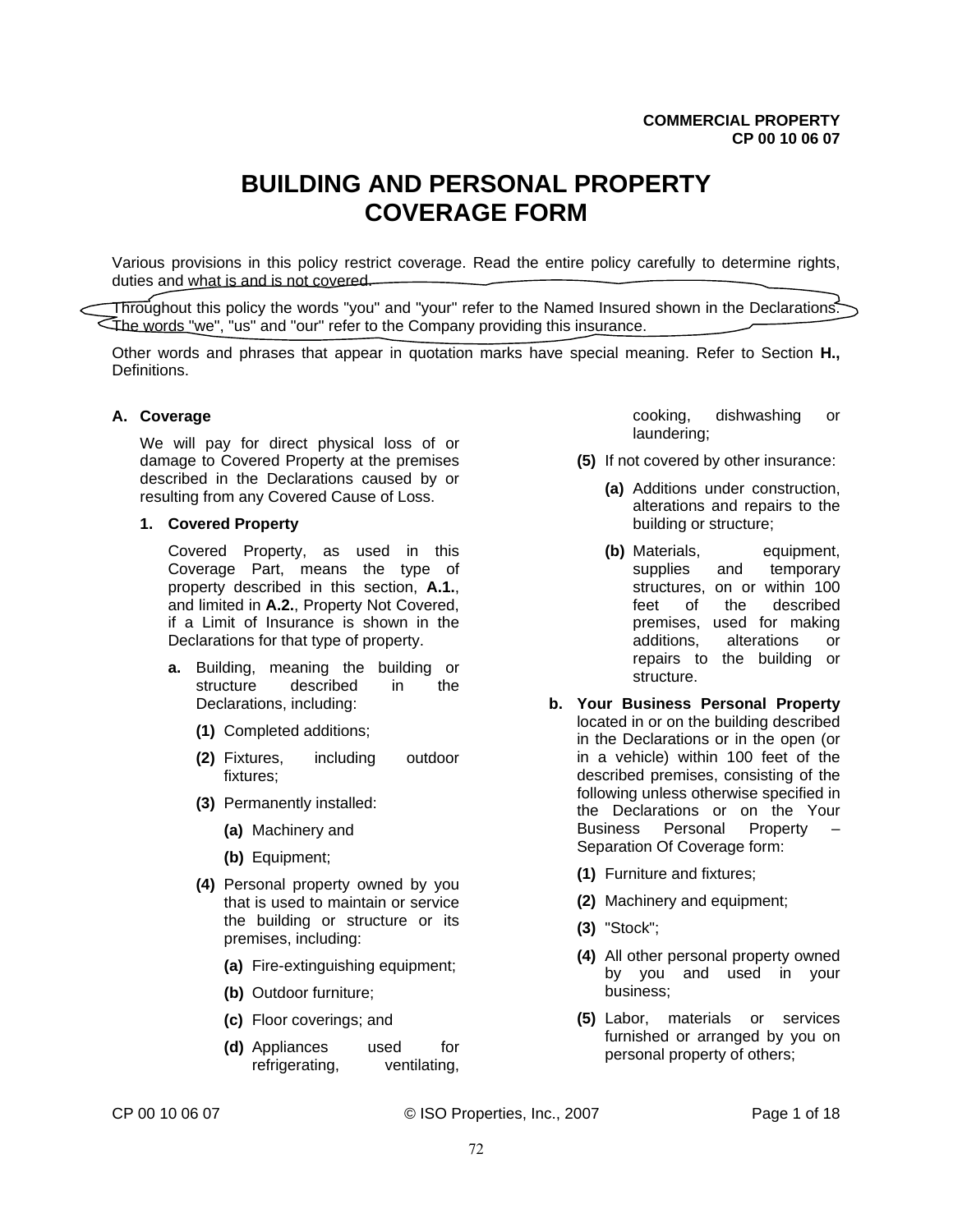- **(6)** Your use interest as tenant in improvements and betterments. Improvements and betterments are fixtures, alterations, installations or additions:
	- **(a)** Made a part of the building or structure you occupy but do not own; and
	- **(b)** You acquired or made at your expense but cannot legally remove;
- **(7)** Leased personal property for which you have a contractual responsibility to insure, unless otherwise provided for under Personal Property Of Others.
- **c. Personal Property Of Others** that is:
	- **(1)** In your care, custody or control; and
	- **(2)** Located in or on the building described in the Declarations or in the open (or in a vehicle) within 100 feet of the described premises.

However, our payment for loss of or damage to personal property of others will only be for the account of the owner of the property.

# **2. Property Not Covered**

Covered Property does not include:

- **a.** Accounts, bills, currency, food stamps or other evidences of debt, money, notes or securities. Lottery tickets held for sale are not securities;
- **b.** Animals, unless owned by others and boarded by you, or if owned by you, only as "stock" while inside of buildings;
- **c.** Automobiles held for sale;
- **d.** Bridges, roadways, walks, patios or other paved surfaces;
- **e.** Contraband, or property in the course of illegal transportation or trade;
- **f.** The cost of excavations, grading, backfilling or filling;
- **g.** Foundations of buildings, structures, machinery or boilers if their foundations are below:
	- **(1)** The lowest basement floor; or
	- **(2)** The surface of the ground, if there is no basement;
- **h.** Land (including land on which the property is located), water, growing crops or lawns;
- **i.** Personal property while airborne or waterborne;
- **j.** Bulkheads, pilings, piers, wharves or docks;
- **k.** Property that is covered under another coverage form of this or any other policy in which it is more specifically described, except for the excess of the amount due (whether you can collect on it or not) from that other insurance;
- **l.** Retaining walls that are not part of a building;
- **m.** Underground pipes, flues or drains;
- **n.** Electronic data, except as provided under the Additional Coverage, Electronic Data. Electronic data means information, facts or computer programs stored as or on, created or used on, or transmitted to or from computer software (including systems and applications software), on hard or floppy disks, CD-ROMs, tapes, drives, cells, data processing devices or any other repositories of computer software which are used with electronically controlled equipment. The term computer programs, referred to in the foregoing description of electronic data, means a set of related electronic instructions which direct the operations and functions of a computer or device connected to it, which enable the computer or device to receive, process, store, retrieve or send data. This paragraph, **n.,** does not apply to your "stock" of prepackaged software;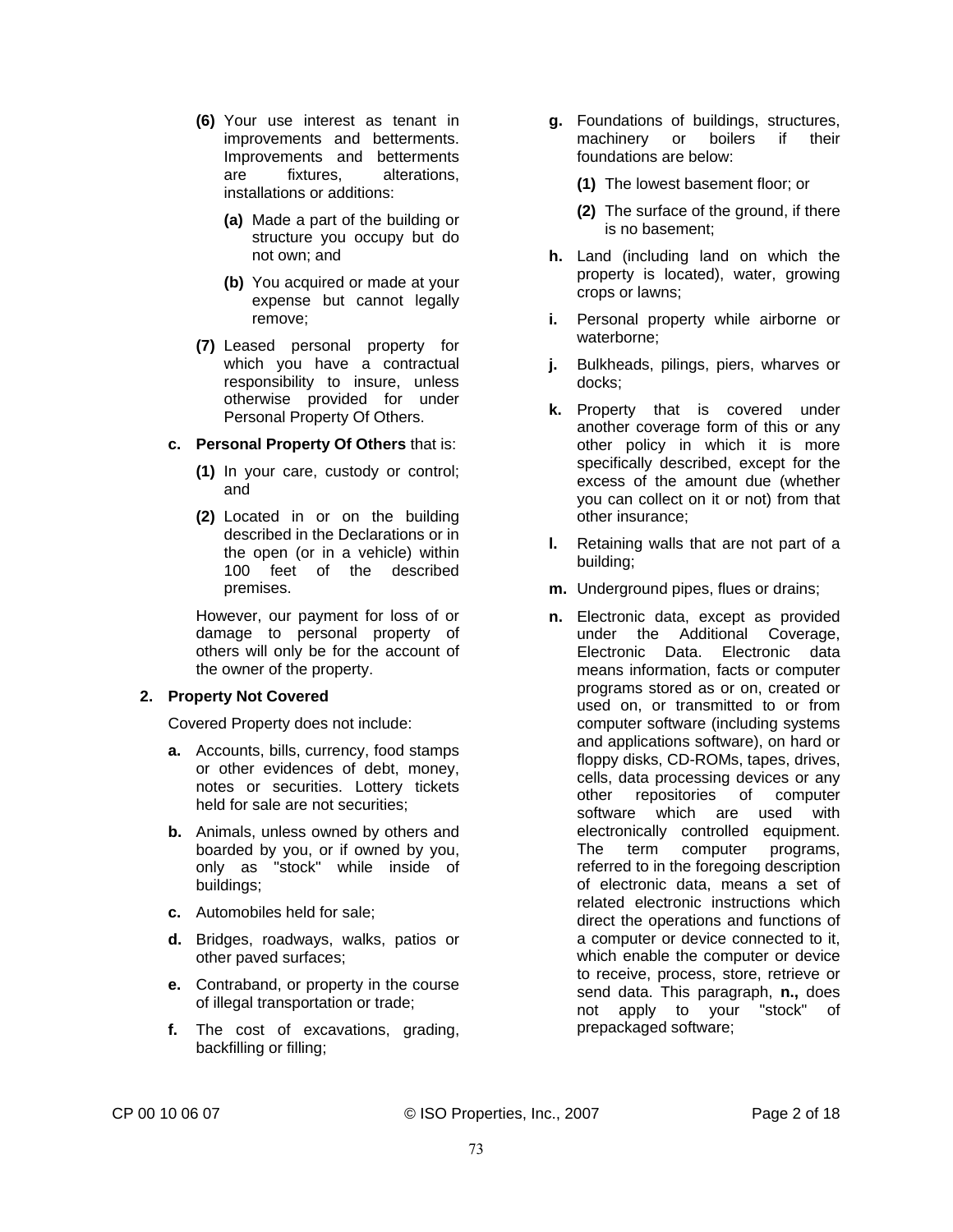- **o.** The cost to replace or restore the information on valuable papers and records, including those which exist as electronic data. Valuable papers and records include but are not limited to proprietary information, books of account, deeds, manuscripts, abstracts, drawings and card index systems. Refer to the Coverage Extension for Valuable Papers And Records (Other Than Electronic Data) for limited coverage for valuable papers and records other than those which exist as electronic data;
- **p.** Vehicles or self-propelled machines (including aircraft or watercraft) that:
	- **(1)** Are licensed for use on public roads; or
	- **(2)** Are operated principally away from the described premises.

This paragraph does not apply to:

- **(a)** Vehicles or self-propelled machines or autos you manufacture, process or warehouse;
- **(b)** Vehicles or self-propelled machines, other than autos, you hold for sale;
- **(c)** Rowboats or canoes out of water at the described premises; or
- **(d)** Trailers, but only to the extent provided for in the Coverage Extension for Non-owned Detached Trailers;
- **q.** The following property while outside of buildings:
	- **(1)** Grain, hay, straw or other crops;
	- **(2)** Fences, radio or television antennas (including satellite dishes) and their lead-in wiring, masts or towers, trees, shrubs or plants (other than "stock" of trees, shrubs or plants), all except as provided in the Coverage Extensions.

# **3. Covered Causes Of Loss**

See applicable Causes Of Loss Form as shown in the Declarations.

#### **4. Additional Coverages**

- **a. Debris Removal** 
	- **(1)** Subject to Paragraphs **(3)** and **(4),** we will pay your expense to remove debris of Covered Property caused by or resulting from a Covered Cause of Loss that occurs during the policy period. The expenses will be paid only if they are reported to us in writing within 180 days of the date of direct physical loss or damage.
	- **(2)** Debris Removal does not apply to costs to:
		- **(a)** Extract "pollutants" from land or water; or
		- **(b)** Remove, restore or replace polluted land or water.
	- **(3)** Subject to the exceptions in Paragraph **(4),** the following provisions apply:
		- **(a)** The most we will pay for the total of direct physical loss or damage plus debris removal expense is the Limit of Insurance applicable to the Covered Property that has sustained loss or damage.
		- **(b)** Subject to **(a)** above, the amount we will pay for debris removal expense is limited to 25% of the sum of the deductible plus the amount that we pay for direct physical loss or damage to the Covered Property that has sustained loss or damage.
	- **(4)** We will pay up to an additional \$10,000 for debris removal expense, for each location, in any one occurrence of physical loss or damage to Covered Property, if one or both of the following circumstances apply:

CP 00 10 06 07 © ISO Properties, Inc., 2007 Page 3 of 18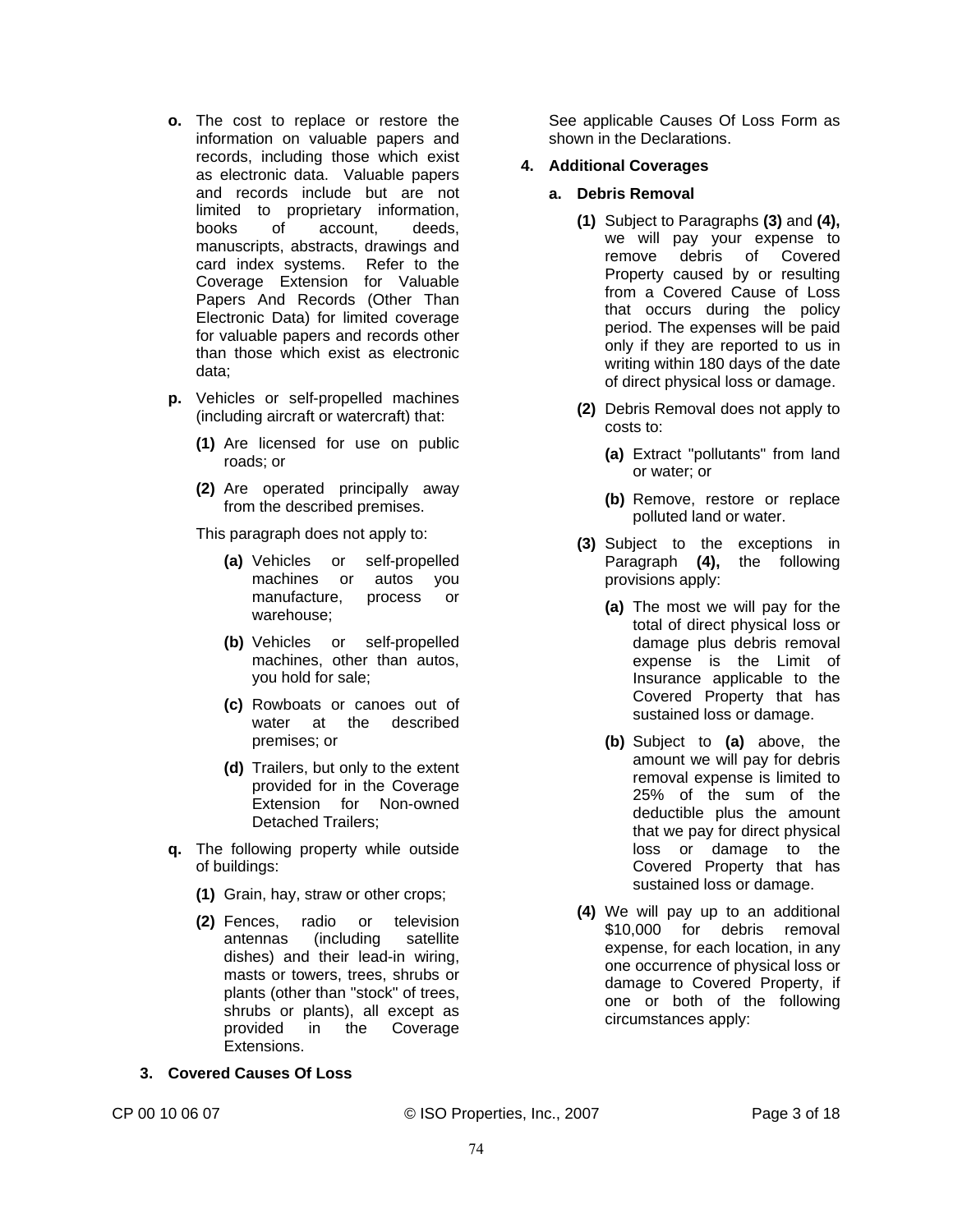- **(a)** The total of the actual debris removal expense plus the amount we pay for direct physical loss or damage exceeds the Limit of Insurance on the Covered Property that has sustained loss or damage.
- **(b)** The actual debris removal expense exceeds 25% of the sum of the deductible plus the amount that we pay for direct physical loss or damage to the Covered Property that has sustained loss or damage.

Therefore, if **(4)(a)** and/or **(4)(b)** apply, our total payment for direct physical loss or damage and debris removal expense may reach but will never exceed the Limit of Insurance on the Covered Property that has sustained loss or damage, plus \$10,000.

#### **(5) Examples**

The following examples assume that there is no Coinsurance penalty.

# **EXAMPLE #1**

| Limit of Insurance:             | \$90,000  |
|---------------------------------|-----------|
| Amount of Deductible:           | \$<br>500 |
| Amount of Loss:                 | \$50,000  |
| Amount of Loss Payable:         | \$49,500  |
| $($50,000 - $500)$              |           |
| Debris Removal Expense:         | \$10,000  |
| Debris Removal Expense Payable: | \$10,000  |
| (\$10,000 is 20% of \$50,000.)  |           |

The debris removal expense is less than 25% of the sum of the loss payable plus the deductible. The sum of the loss payable and the debris removal expense (\$49,500 + \$10,000 = \$59,500) is less than the Limit of Insurance. Therefore the full amount of debris removal expense is payable in accordance with the terms of Paragraph **(3).**

# **EXAMPLE #2**

| Limit of Insurance:     | \$90,000              |
|-------------------------|-----------------------|
| Amount of Deductible:   | $\mathcal{S}$<br>-500 |
| Amount of Loss:         | \$80,000              |
| Amount of Loss Payable: | \$79.500              |
|                         | $($80,000 - $500)$    |

| Debris Removal Expense:        | \$30,000 |
|--------------------------------|----------|
| Debris Removal Expense Payable |          |
| Basic Amount:                  | \$10,500 |
| Additional Amount:             | \$10,000 |

The basic amount payable for debris removal expense under the terms of Paragraph **(3)** is calculated as follows: \$80,000 (\$79,500 + \$500) x .25 = \$20,000; capped at \$10,500. The cap applies because the sum of the loss payable (\$79,500) and the basic amount payable for debris removal expense (\$10,500) cannot exceed the Limit of Insurance (\$90,000).

The additional amount payable for debris removal expense is provided in accordance with the terms of Paragraph **(4),** because the debris removal expense (\$30,000) exceeds 25% of the loss payable plus the deductible (\$30,000 is 37.5% of \$80,000), and because the sum of the loss payable and debris removal expense (\$79,500 +  $$30,000 = $109,500$  would exceed the Limit of Insurance (\$90,000). The additional amount of covered debris removal expense is \$10,000, the maximum payable under Paragraph **(4)**. Thus the total payable for debris removal expense in this example is \$20,500; \$9,500 of the debris removal expense is not covered.

# **b. Preservation Of Property**

If it is necessary to move Covered Property from the described premises to preserve it from loss or damage by a Covered Cause of Loss, we will pay for any direct physical loss or damage to that property:

- **(1)** While it is being moved or while temporarily stored at another location; and
- **(2)** Only if the loss or damage occurs within 30 days after the property is first moved.

# **c. Fire Department Service Charge**

When the fire department is called to save or protect Covered Property from a Covered Cause of Loss, we will pay up to \$1,000, unless a higher limit is shown in the Declarations, for your liability for fire department service charges:

**(1)** Assumed by contract or agreement prior to loss; or

CP 00 10 06 07 © ISO Properties, Inc., 2007 Page 4 of 18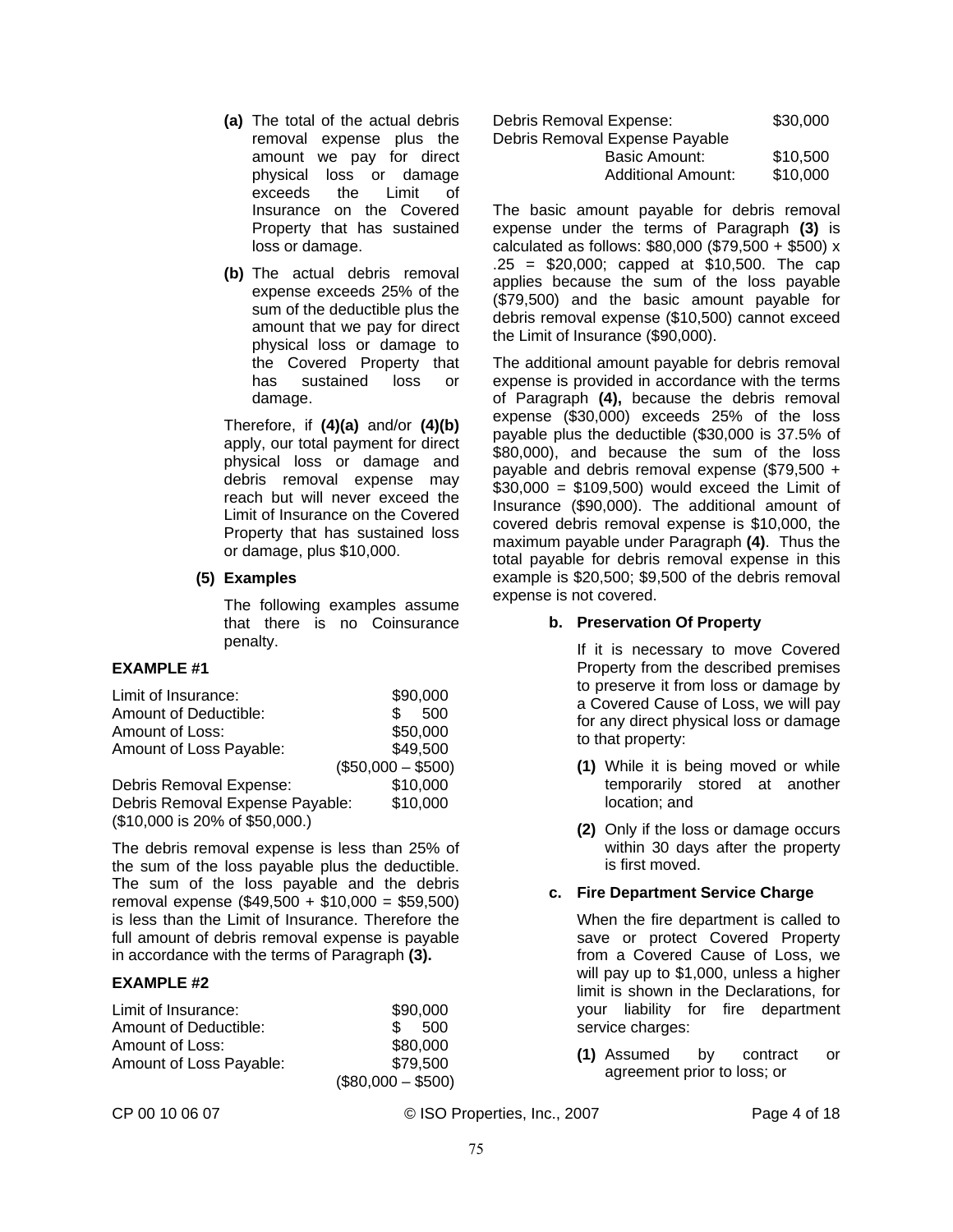**(2)** Required by local ordinance.

No Deductible applies to this Additional Coverage.

**d.** Pollutant Clean-up And Removal

We will pay your expense to extract "pollutants" from land or water at the described premises if the discharge, dispersal, seepage, migration, release or escape of the "pollutants" is caused by or results from a Covered Cause of Loss that occurs during the policy period. The expenses will be paid only if they are reported to us in writing within 180 days of the date on which the Covered Cause of Loss occurs.

This Additional Coverage does not apply to costs to test for, monitor or assess the existence, concentration or effects of "pollutants". But we will pay for testing which is performed in the course of extracting the "pollutants" from the land or water.

The most we will pay under this Additional Coverage for each described premises is \$10,000 for the sum of all covered expenses arising out of Covered Causes of Loss occurring during each separate 12 month period of this policy.

#### **e. Increased Cost Of Construction**

- **(1)** This Additional Coverage applies only to buildings to which the Replacement Cost Optional Coverage applies.
- **(2)** In the event of damage by a Covered Cause of Loss to a building that is Covered Property, we will pay the increased costs incurred to comply with enforcement of an ordinance or law in the course of repair, rebuilding or replacement of damaged parts of that property, subject to the limitations stated in **e.(3)** through **e.(9)** of this Additional Coverage.
- **(3)** The ordinance or law referred to in **e.(2)** of this Additional Coverage is an ordinance or law

that regulates the construction or repair of buildings or establishes zoning or land use requirements at the described premises, and is in force at the time of loss.

- **(4)** Under this Additional Coverage, we will not pay any costs due to an ordinance or law that:
	- **(a)** You were required to comply with before the loss, even when the building was undamaged; and
	- **(b)** You failed to comply with.
- **(5)** Under this Additional Coverage, we will not pay for:
	- **(a)** The enforcement of any ordinance or law which requires demolition, repair, replacement, reconstruction, remodeling or remediation of property due to contamination by "pollutants" or due to the presence, growth, proliferation, spread or any activity of "fungus", wet or dry rot or bacteria; or
	- **(b)** Any costs associated with the enforcement of an ordinance or law which requires any insured or others to test for, monitor, clean up, remove, contain, treat, detoxify or neutralize, or in any way respond to, or assess the effects of "pollutants", "fungus", wet or dry rot or bacteria.
- **(6)** The most we will pay under this Additional Coverage, for each described building insured under this Coverage Form, is \$10,000 or 5% of the Limit of Insurance applicable to that building, whichever is less. If a damaged building is covered under a blanket Limit of Insurance which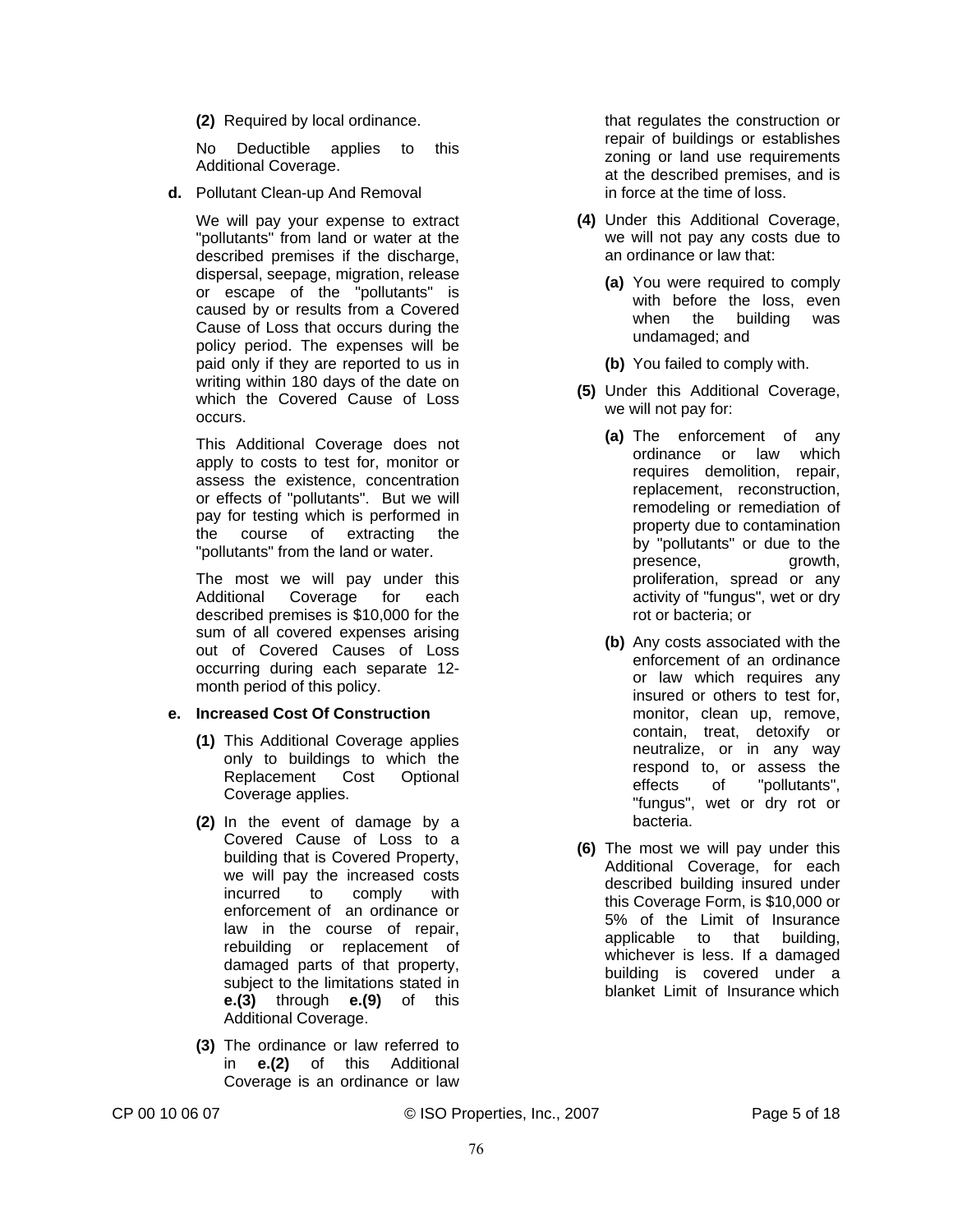applies to more than one building or item of property, then the most we will pay under this Additional Coverage, for that damaged building, is the lesser of: \$10,000 or 5% times the value of the damaged building as of the time of loss times the applicable Coinsurance percentage.

The amount payable under this Additional Coverage is additional insurance.

- **(7)** With respect to this Additional Coverage:
	- **(a)** We will not pay for the Increased Cost of Construction:
		- **(i)** Until the property is actually repaired or replaced, at the same or another premises; and
		- **(ii)** Unless the repairs or replacement are made as soon as reasonably possible after the loss or damage, not to exceed two years. We may extend this period in writing during the two years.
	- **(b)** If the building is repaired or replaced at the same premises, or if you elect to rebuild at another premises, the most we will pay for the Increased Cost of Construction, subject to the provisions of **e.(6)** of this Additional Coverage, is the increased cost of construction at the same premises.
	- **(c)** If the ordinance or law requires relocation to another premises, the most we will pay for the Increased Cost of Construction, subject to the provisions of **e.(6)** of this Additional Coverage, is the increased cost of construction at the new premises.
- **(8)** This Additional Coverage is not subject to the terms of the Ordinance Or Law Exclusion, to the extent that such Exclusion would conflict with the provisions of this Additional Coverage.
- **(9)** The costs addressed in the Loss Payment and Valuation Conditions, and the Replacement Cost Optional Coverage, in this Coverage Form, do not include the increased cost attributable to enforcement of an ordinance or law. The amount payable under this Additional Coverage, as stated in **e.(6)** of this Additional Coverage, is not subject to such limitation.
- **f. Electronic Data**
	- **(1)** Under this Additional Coverage, electronic data has the meaning described under Property Not Covered, Electronic Data.
	- **(2)** Subject to the provisions of this Additional Coverage, we will pay for the cost to replace or restore electronic data which has been destroyed or corrupted by a Covered Cause of Loss. To the extent that electronic data is not replaced or restored, the loss will be valued at the cost of replacement of the media on which the electronic data was stored, with blank media of substantially identical type.
	- **(3)** The Covered Causes of Loss applicable to Your Business Personal Property apply to this Additional Coverage, Electronic Data, subject to the following:
		- **(a)** If the Causes Of Loss Special Form applies, coverage under this Additional Coverage, Electronic Data, is limited to the "specified causes of loss" as defined in that form, and Collapse as set forth in that form.

CP 00 10 06 07 © ISO Properties, Inc., 2007 Page 6 of 18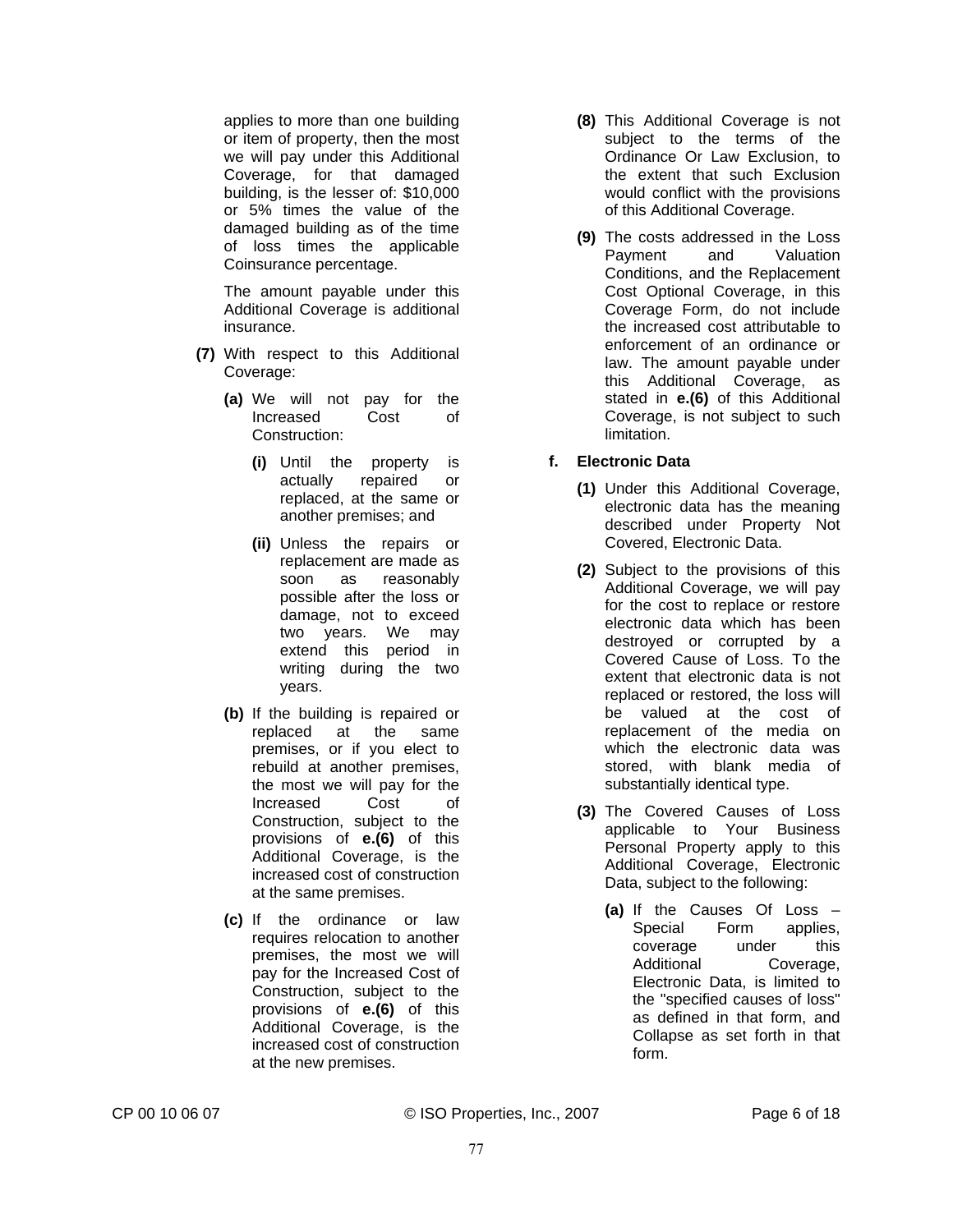- **(b)** If the Causes Of Loss Broad Form applies, coverage under this Additional Coverage, Electronic Data, includes Collapse as set forth in that form.
- **(c)** If the Causes Of Loss Form is endorsed to add a Covered Cause of Loss, the additional Covered Cause of Loss does not apply to the coverage provided under this Additional Coverage, Electronic Data.
- **(d)** The Covered Causes of Loss include a virus, harmful code or similar instruction introduced into or enacted on a computer system (including electronic data) or a network to which it is connected, designed to damage or destroy any part of the system or disrupt its normal operation. But there is no coverage for loss or damage caused by or resulting from manipulation of a computer system (including electronic data) by any employee, including a temporary or leased employee, or by an entity retained by you or for you to inspect, design, install, modify, maintain, repair or replace that system.
- **(4)** The most we will pay under this Additional Coverage, Electronic Data, is \$2,500 for all loss or damage sustained in any one policy year, regardless of the number of occurrences of loss or damage or the number of premises, locations or computer systems involved. If loss payment on the first occurrence does not exhaust this amount, then the balance is available for subsequent loss or damage sustained in but not after that policy year. With respect to an occurrence which begins in one policy year and continues or

results in additional loss or damage in a subsequent policy year(s), all loss or damage is deemed to be sustained in the policy year in which the occurrence began.

# **5. Coverage Extensions**

Except as otherwise provided, the following Extensions apply to property located in or on the building described in the Declarations or in the open (or in a vehicle) within 100 feet of the described premises.

If a Coinsurance percentage of 80% or more, or a Value Reporting period symbol, is shown in the Declarations, you may extend the insurance provided by this Coverage Part as follows:

# **a. Newly Acquired Or Constructed Property**

**(1) Buildings** 

If this policy covers Building, you may extend that insurance to apply to:

- **(a)** Your new buildings while being built on the described premises; and
- **(b)** Buildings you acquire at locations, other than the described premises, intended for:
	- **(i)** Similar use as the building described in the Declarations; or
	- **(ii)** Use as a warehouse.

The most we will pay for loss or damage under this Extension is \$250,000 at each building.

#### **(2) Your Business Personal Property**

**(a)** If this policy covers Your Business Personal Property, you may extend that insurance to apply to:

CP 00 10 06 07 © ISO Properties, Inc., 2007 Page 7 of 18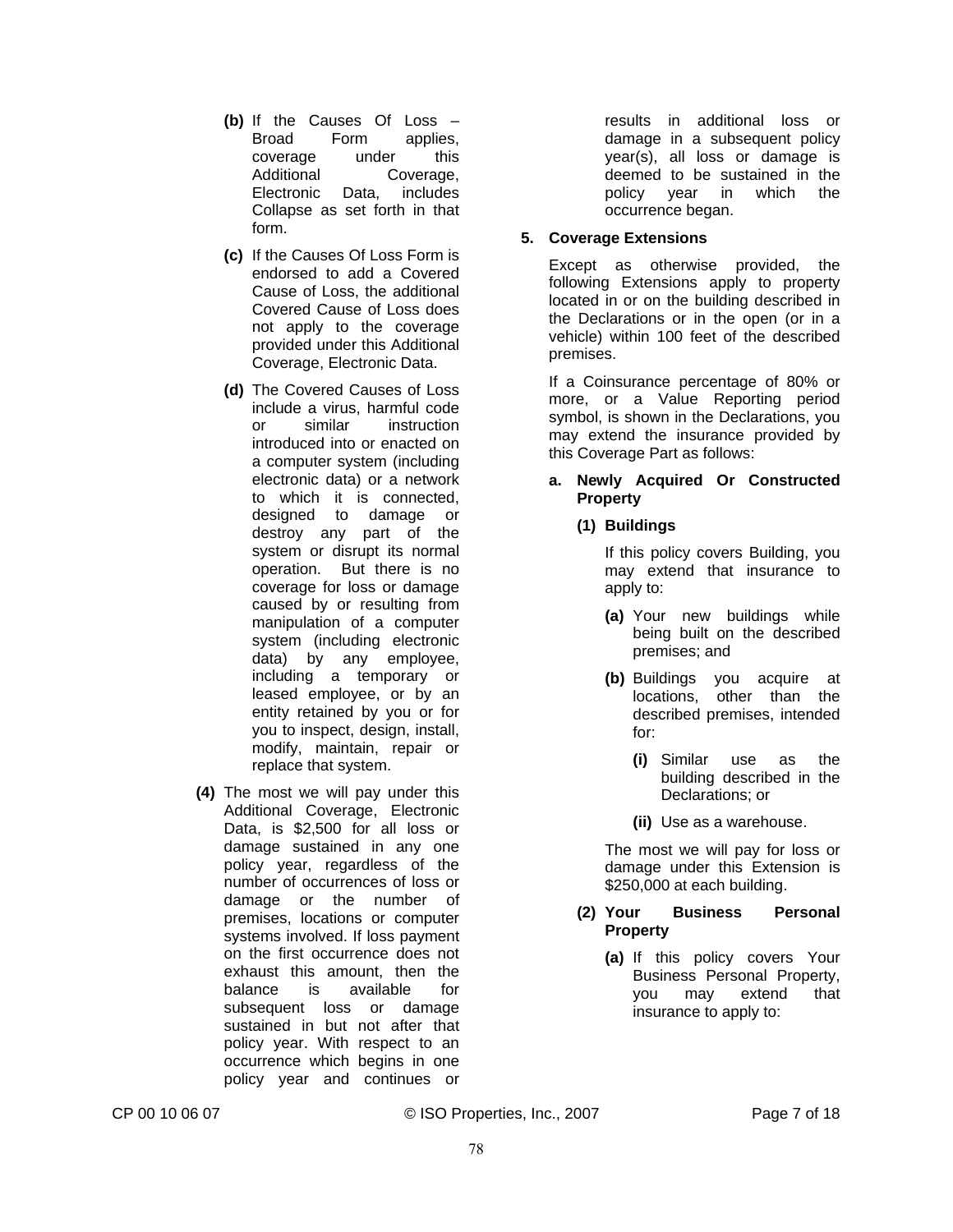- **(i)** Business personal property, including such property that you newly acquire, at any location you acquire other than at fairs, trade shows or exhibitions;
- **(ii)** Business personal property, including such property that you newly acquire, located at your newly constructed or acquired buildings at the location described in the Declarations; or
- **(iii)** Business personal property that you newly acquire, located at the described premises.

The most we will pay for loss or damage under this Extension is \$100,000 at each building.

- **(b)** This Extension does not apply to:
	- **(i)** Personal property of others that is temporarily in your possession in the course of installing or performing work on such property; or
	- **(ii)** Personal property of others that is temporarily in your possession in the course of your manufacturing or wholesaling activities.

# **(3) Period Of Coverage**

With respect to insurance on or at each newly acquired or constructed property, coverage will end when any of the following first occurs:

- **(a)** This policy expires;
- **(b)** 30 days expire after you acquire the property or begin construction of that part of the building that would qualify as covered property; or

**(c)** You report values to us.

We will charge you additional premium for values reported from the date you acquire the property or begin construction of that part of the building that would qualify as covered property.

#### **b. Personal Effects And Property Of Others**

You may extend the insurance that applies to Your Business Personal Property to apply to:

- **(1)** Personal effects owned by you, your officers, your partners or members, your managers or your employees. This Extension does not apply to loss or damage by theft.
- **(2)** Personal property of others in your care, custody or control.

The most we will pay for loss or damage under this Extension is \$2,500 at each described premises. Our payment for loss of or damage to personal property of others will only be for the account of the owner of the property.

#### **c. Valuable Papers And Records (Other Than Electronic Data)**

- **(1)** You may extend the insurance that applies to Your Business Personal Property to apply to the cost to replace or restore the lost information on valuable papers and records for which duplicates do not exist. But this Extension does not apply to valuable papers and records which exist as electronic data. Electronic data has the meaning described under Property Not Covered, Electronic Data.
- **(2)** If the Causes Of Loss Special Form applies, coverage under this Extension is limited to the "specified causes of loss" as defined in that form, and Collapse as set forth in that form.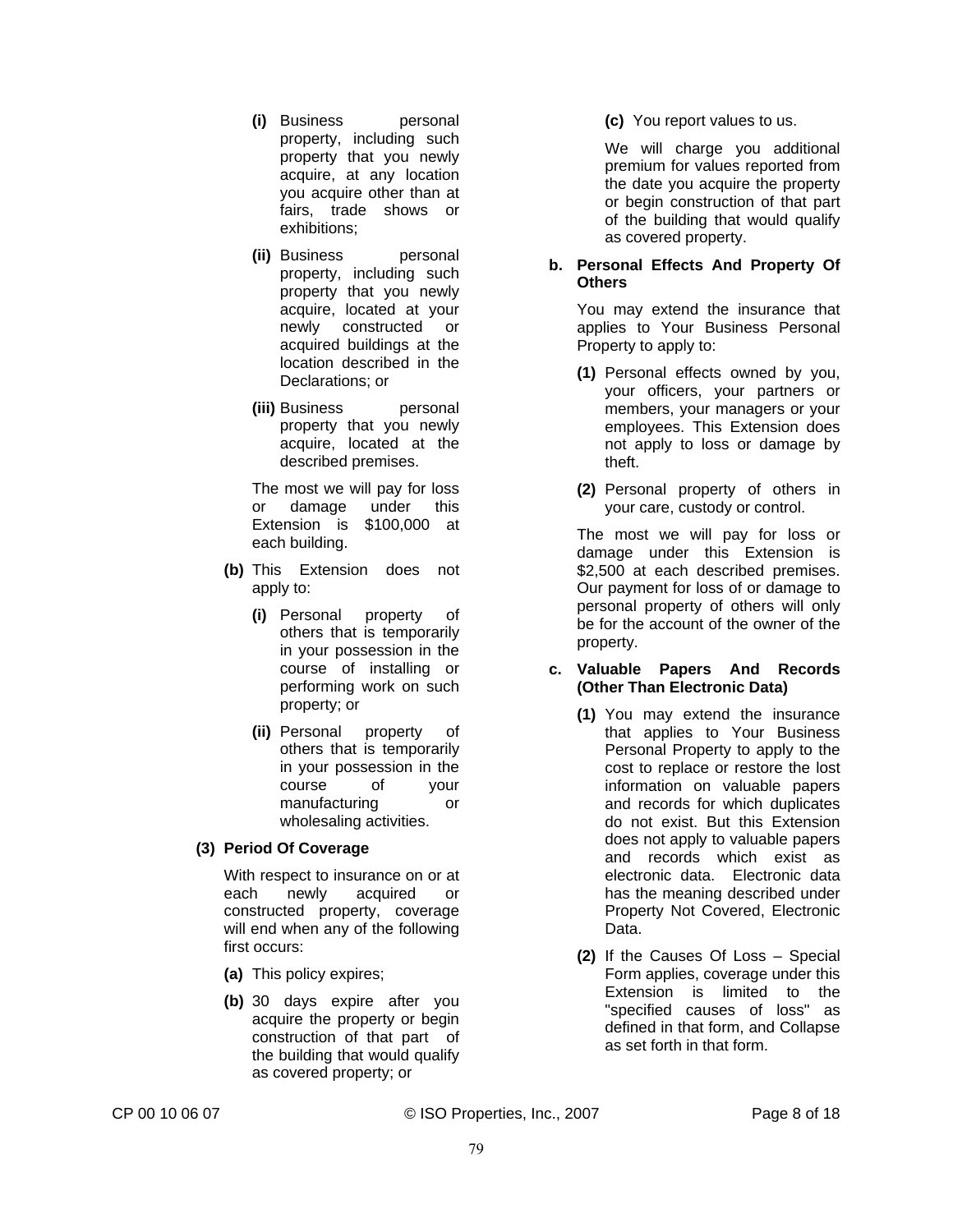- **(3)** If the Causes Of Loss Broad Form applies, coverage under this Extension includes Collapse as set forth in that form.
- **(4)** Under this Extension, the most we will pay to replace or restore the lost information is \$2,500 at each described premises, unless a higher limit is shown in the Declarations. Such amount is additional insurance. We will also pay for the cost of blank material for reproducing the records (whether or not duplicates exist), and (when there is a duplicate) for the cost of labor to transcribe or copy the records. The costs of blank material and labor are subject to the applicable Limit of Insurance on Your Business Personal Property and therefore coverage of such costs is not additional insurance.

#### **d. Property Off-premises**

- **(1)** You may extend the insurance provided by this Coverage Form to apply to your Covered Property while it is away from the described premises, if it is:
	- **(a)** Temporarily at a location you do not own, lease or operate;
	- **(b)** In storage at a location you lease, provided the lease was executed after the beginning of the current policy term; or
	- **(c)** At any fair, trade show or exhibition.
- **(2)** This Extension does not apply to property:
	- **(a)** In or on a vehicle; or
	- **(b)** In the care, custody or control of your salespersons, unless the property is in such care, custody or control at a fair, trade show or exhibition.
- **(3)** The most we will pay for loss or damage under this Extension is \$10,000.
- **e. Outdoor Property**

CP 00 10 06 07 © ISO Properties, Inc., 2007 Page 9 of 18

You may extend the insurance provided by this Coverage Form to apply to your outdoor fences, radio and television antennas (including satellite dishes), trees, shrubs and plants (other than "stock" of trees, shrubs or plants), including debris removal expense, caused by or resulting from any of the following causes of loss if they are Covered Causes of Loss:

- **(1)** Fire;
- **(2)** Lightning;
- **(3)** Explosion;
- **(4)** Riot or Civil Commotion; or
- **(5)** Aircraft.

The most we will pay for loss or damage under this Extension is \$1,000, but not more than \$250 for any one tree, shrub or plant. These limits apply to any one occurrence, regardless of the types or number of items lost or damaged in that occurrence.

# **f. Non-owned Detached Trailers**

- **(1)** You may extend the insurance that applies to Your Business Personal Property to apply to loss or damage to trailers that you do not own, provided that:
	- **(a)** The trailer is used in your business;
	- **(b)** The trailer is in your care, custody or control at the premises described in the Declarations; and
	- **(c)** You have a contractual responsibility to pay for loss or damage to the trailer.
- **(2)** We will not pay for any loss or damage that occurs:
	- **(a)** While the trailer is attached to any motor vehicle or motorized conveyance, whether or not the motor vehicle or motorized conveyance is in motion;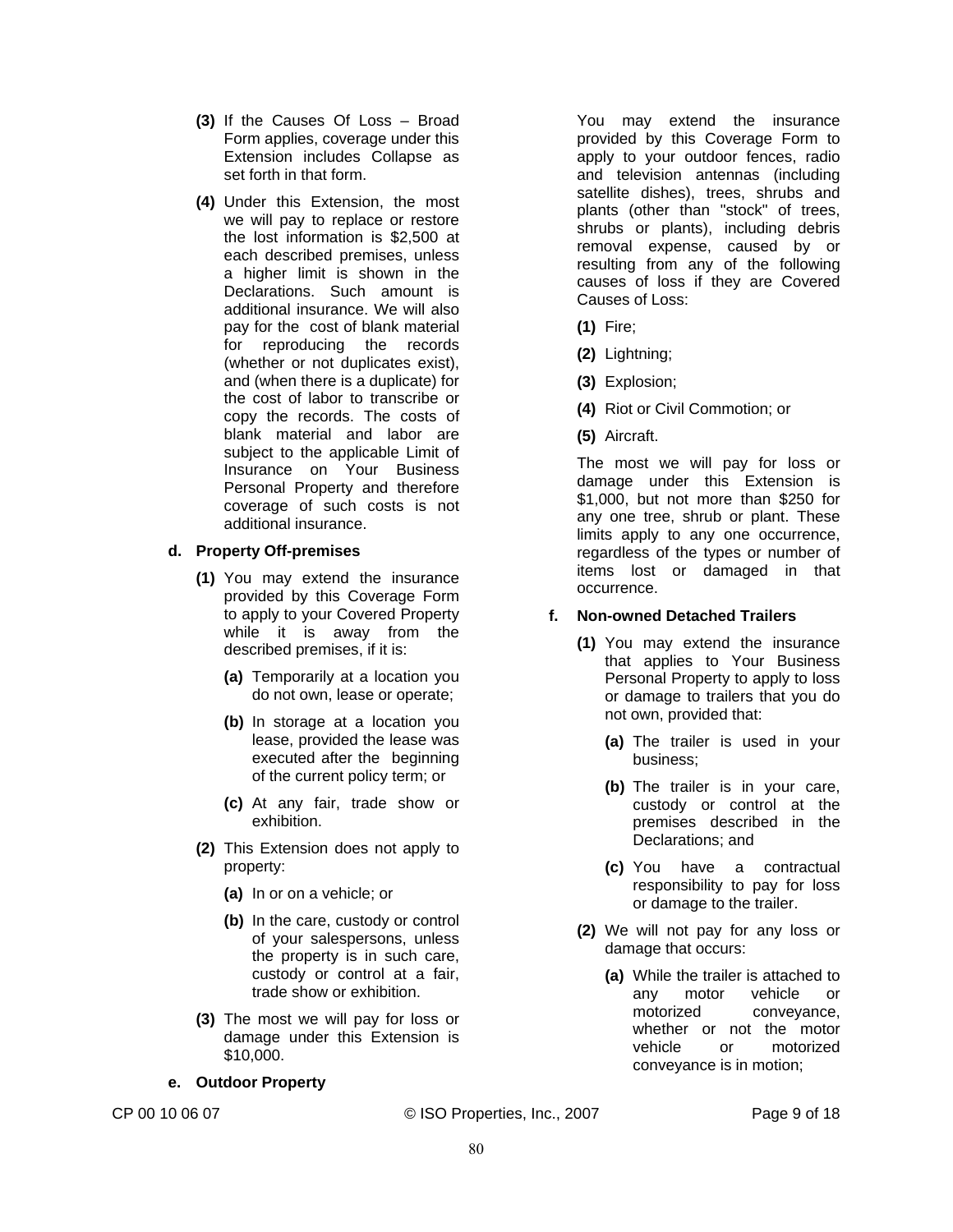- **(b)** During hitching or unhitching operations, or when a trailer becomes accidentally unhitched from a motor vehicle or motorized conveyance.
- **(3)** The most we will pay for loss or damage under this Extension is \$5,000, unless a higher limit is shown in the Declarations.
- **(4)** This insurance is excess over the amount due (whether you can collect on it or not) from any other insurance covering such property.

Each of these Extensions is additional insurance unless otherwise indicated. The Additional Condition, Coinsurance, does not apply to these Extensions.

#### **B. Exclusions And Limitations**

See applicable Causes Of Loss Form as shown in the Declarations.

#### **C. Limits Of Insurance**

The most we will pay for loss or damage in any one occurrence is the applicable Limit of Insurance shown in the Declarations.

The most we will pay for loss or damage to outdoor signs, whether or not the sign is attached to a building, is \$2,500 per sign in any one occurrence.

The amounts of insurance stated in the following Additional Coverages apply in accordance with the terms of such coverages and are separate from the Limit(s) of Insurance shown in the Declarations for any other coverage:

- **1.** Fire Department Service Charge;
- **2.** Pollutant Clean-up And Removal;
- **3.** Increased Cost Of Construction; and
- **4.** Electronic Data.

Payments under the Preservation Of Property Additional Coverage will not increase the applicable Limit of Insurance.

#### **D. Deductible**

In any one occurrence of loss or damage (hereinafter referred to as loss), we will first reduce the amount of loss if required by the Coinsurance Condition or the Agreed Value Optional Coverage. If the adjusted amount of loss is less than or equal to the Deductible, we will not pay for that loss. If the adjusted amount of loss exceeds the Deductible, we will then subtract the Deductible from the adjusted amount of loss, and will pay the resulting amount or the Limit of Insurance, whichever is less.

When the occurrence involves loss to more than one item of Covered Property and separate Limits of Insurance apply, the losses will not be combined in determining application of the Deductible. But the Deductible will be applied only once per occurrence.

#### **EXAMPLE #1**

(This example assumes there is no Coinsurance penalty.)

| Deductible:                         | -250<br>R. |
|-------------------------------------|------------|
| Limit of Insurance $-$ Building #1: | \$60,000   |
| Limit of Insurance $-$ Building #2: | \$80,000   |
| Loss to Building #1:                | \$60,100   |
| Loss to Building #2:                | \$90,000   |

The amount of loss to Building #1 (\$60,100) is less than the sum (\$60,250) of the Limit of Insurance applicable to Building #1 plus the Deductible.

The Deductible will be subtracted from the amount of loss in calculating the loss payable for Building #1:

| \$60,100 |                                      |
|----------|--------------------------------------|
| $-250$   |                                      |
|          | $$59,850$ Loss Payable - Building #1 |

The Deductible applies once per occurrence and therefore is not subtracted in determining the amount of loss payable for Building #2. Loss payable for Building #2 is the Limit of Insurance of \$80,000.

Total amount of loss payable:

 $$59,850 + $80,000 = $139,850$ 

#### **EXAMPLE #2**

(This example, too, assumes there is no Coinsurance penalty.)

The Deductible and Limits of Insurance are the same as those in Example #1.

CP 00 10 06 07 © ISO Properties, Inc., 2007 Page 10 of 18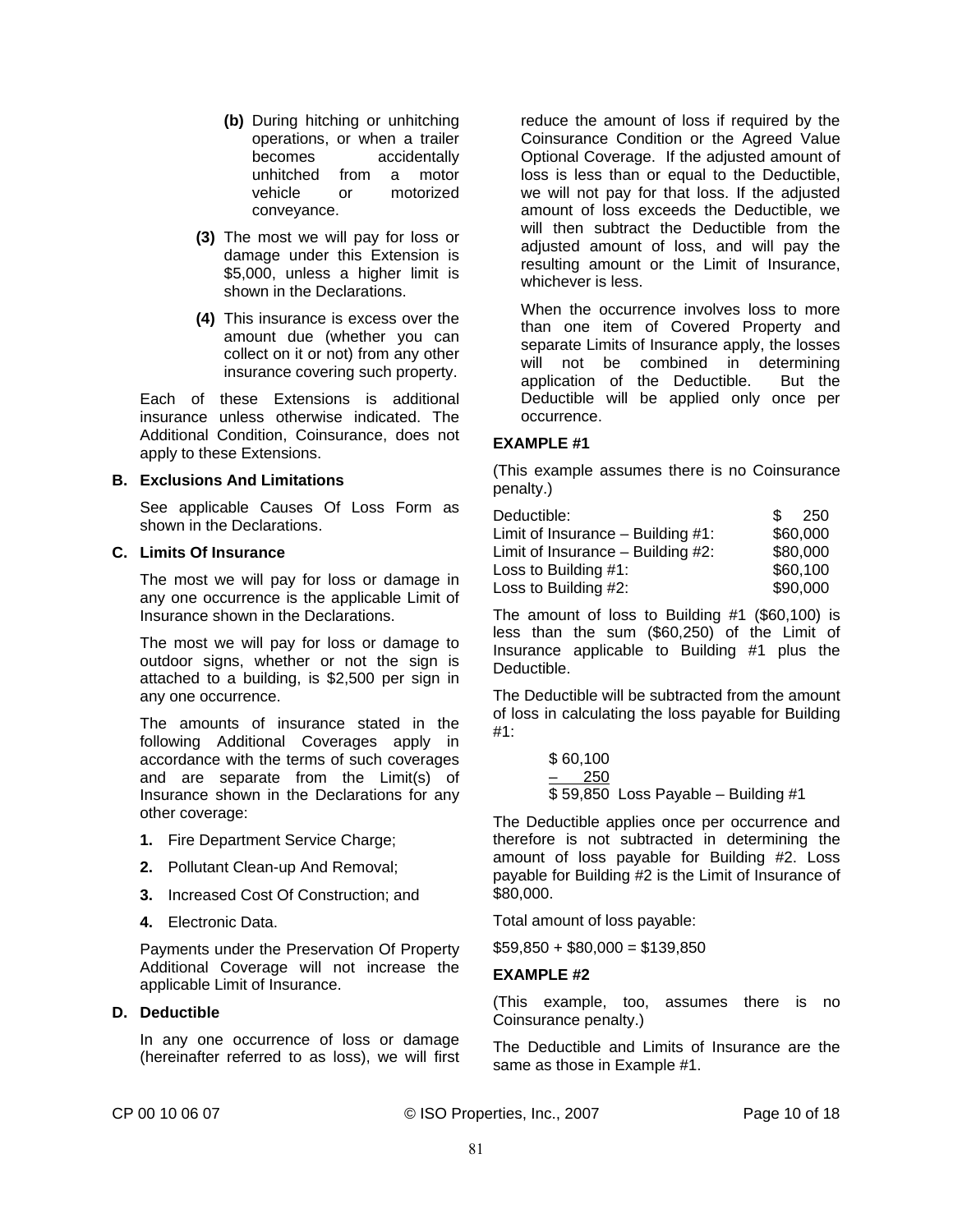| Loss to Building #1:                         | \$70,000 |
|----------------------------------------------|----------|
| (Exceeds Limit of Insurance plus Deductible) |          |
| Loss to Building #2:                         | \$90,000 |
| (Exceeds Limit of Insurance plus Deductible) |          |
| Loss Payable $-$ Building #1:                | \$60,000 |
| (Limit of Insurance)                         |          |
| Loss Payable - Building #2:                  | \$80,000 |
| (Limit of Insurance)                         |          |
| Total amount of loss-payable:                |          |
|                                              |          |

# **E. Loss Conditions**

The following conditions apply in addition to the Common Policy Conditions and the Commercial Property Conditions.

# **1. Abandonment**

There can be no abandonment of any property to us.

#### **2. Appraisal**

If we and you disagree on the value of the property or the amount of loss, either may make written demand for an appraisal of the loss. In this event, each party will select a competent and impartial appraiser. The two appraisers will select an umpire. If they cannot agree, either may request that selection be made by a judge of a court having jurisdiction. The appraisers will state separately the value of the property and amount of loss. If they fail to agree, they will submit their differences to the umpire. A decision agreed to by any two will be binding. Each party will:

- **a.** Pay its chosen appraiser; and
- **b.** Bear the other expenses of the appraisal and umpire equally.

If there is an appraisal, we will still retain our right to deny the claim.

- **3. Duties In The Event Of Loss Or Damage**
	- **a.** You must see that the following are done in the event of loss or damage to Covered Property:
		- **(1)** Notify the police if a law may have been broken.
		- **(2)** Give us prompt notice of the loss or damage. Include a description of the property involved.
- **(3)** As soon as possible, give us a description of how, when and where the loss or damage occurred.
- **(4)** Take all reasonable steps to protect the Covered Property from further damage, and keep a record of your expenses necessary to protect the Covered Property, for consideration in the settlement of the claim. This will not increase the Limit of Insurance. However, we will not pay for any subsequent loss or damage resulting from a cause of loss that is not a Covered Cause of Loss. Also, if feasible, set the damaged property aside and in the best possible order for examination.
- **(5)** At our request, give us complete inventories of the damaged and undamaged property. Include quantities, costs, values and amount of loss claimed.
- **(6)** As often as may be reasonably required, permit us to inspect the property proving the loss or damage and examine your books and records.

Also permit us to take samples of damaged and undamaged property for inspection, testing and analysis, and permit us to make copies from your books and records.

- **(7)** Send us a signed, sworn proof of loss containing the information we request to investigate the claim. You must do this within 60 days after our request. We will supply you with the necessary forms.
- **(8)** Cooperate with us in the investigation or settlement of the claim.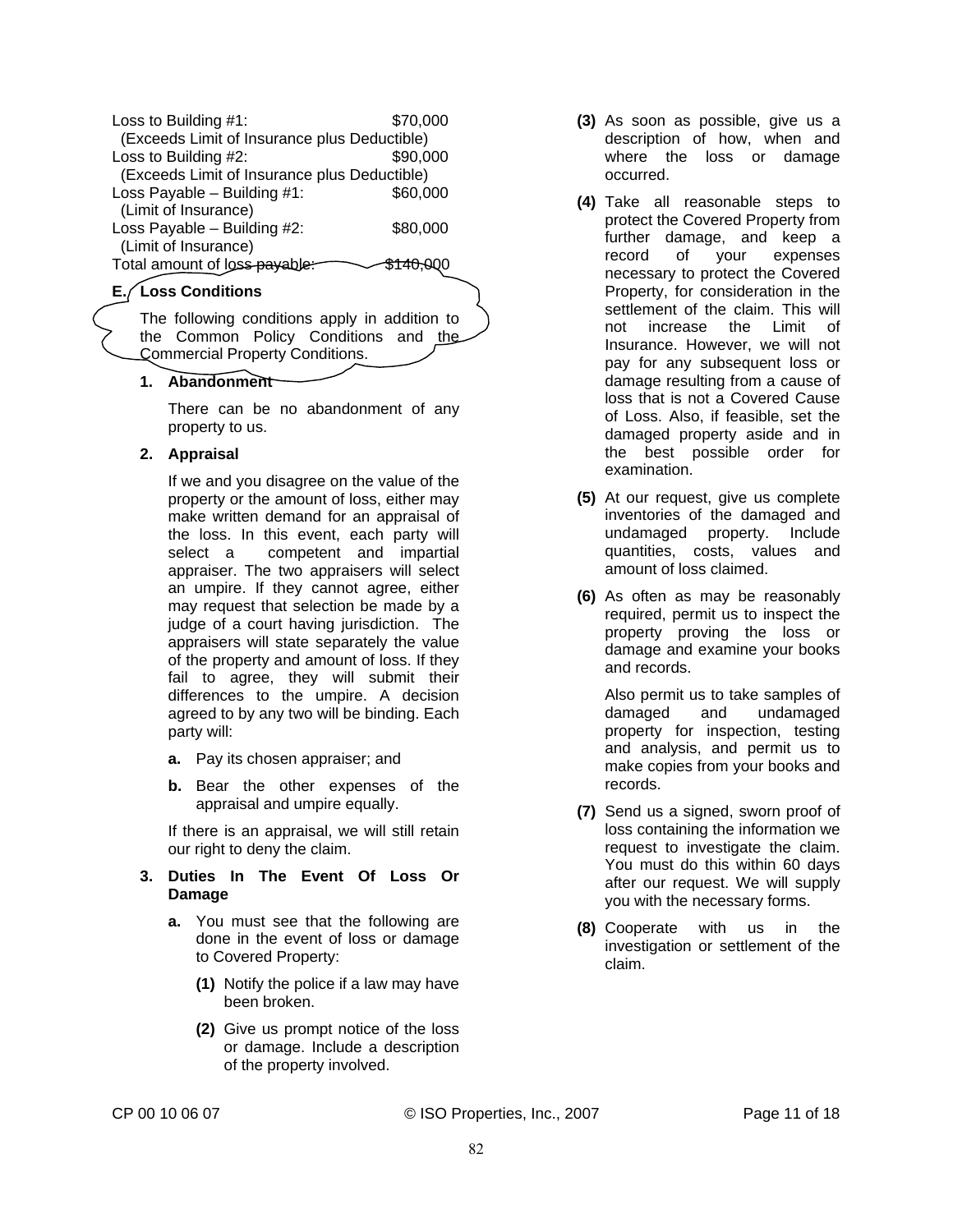**b.** We may examine any insured under oath, while not in the presence of any other insured and at such times as may be reasonably required, about any matter relating to this insurance or the claim, including an insured's books and records. In the event of an examination, an insured's answers must be signed.

# **4. Loss Payment**

- **a.** In the event of loss or damage covered by this Coverage Form, at our option, we will either:
	- **(1)** Pay the value of lost or damaged property;
	- **(2)** Pay the cost of repairing or replacing the lost or damaged property, subject to **b.** below;
	- **(3)** Take all or any part of the property at an agreed or appraised value; or
	- **(4)** Repair, rebuild or replace the property with other property of like kind and quality, subject to **b.** below.

We will determine the value of lost or damaged property, or the cost of its repair or replacement, in accordance with the applicable terms of the Valuation Condition in this Coverage Form or any applicable provision which amends or supersedes the Valuation Condition.

**b.** The cost to repair, rebuild or replace does not include the increased cost attributable to enforcement of any ordinance or law regulating the construction, use or repair of any property.

- **c.** We will give notice of our intentions within 30 days after we receive the sworn proof of loss.
- **d.** We will not pay you more than your financial interest in the Covered Property.
- **e.** We may adjust losses with the owners of lost or damaged property if other than you. If we pay the owners, such payments will satisfy your claims against us for the owners' property.

We will not pay the owners more than their financial interest in the Covered Property.

- **f.** We may elect to defend you against suits arising from claims of owners of property. We will do this at our expense.
- **g.** We will pay for covered loss or damage within 30 days after we receive the sworn proof of loss, if you have complied with all of the terms of this Coverage Part and:
	- **(1)** We have reached agreement with you on the amount of loss; or
	- **(2)** An appraisal award has been made.
- **h.** A party wall is a wall that separates and is common to adjoining buildings that are owned by different parties. In settling covered losses involving a party wall, we will pay a proportion of the loss to the party wall based on your interest in the wall in proportion to the interest of the owner of the adjoining building. However, if you elect to repair or replace your building and the owner of the adjoining building elects not to repair or replace that building, we will pay you the full value of the loss to the party wall, subject to all applicable policy provisions including Limits of Insurance, the Valuation and Coinsurance Conditions and all other provisions of this Loss Payment Condition. Our payment under the provisions of this paragraph does not alter any right of subrogation we may have against any entity, including the owner or insurer of the adjoining building, and does not alter the terms of the Transfer Of Rights Of Recovery Against Others To Us Condition in this policy.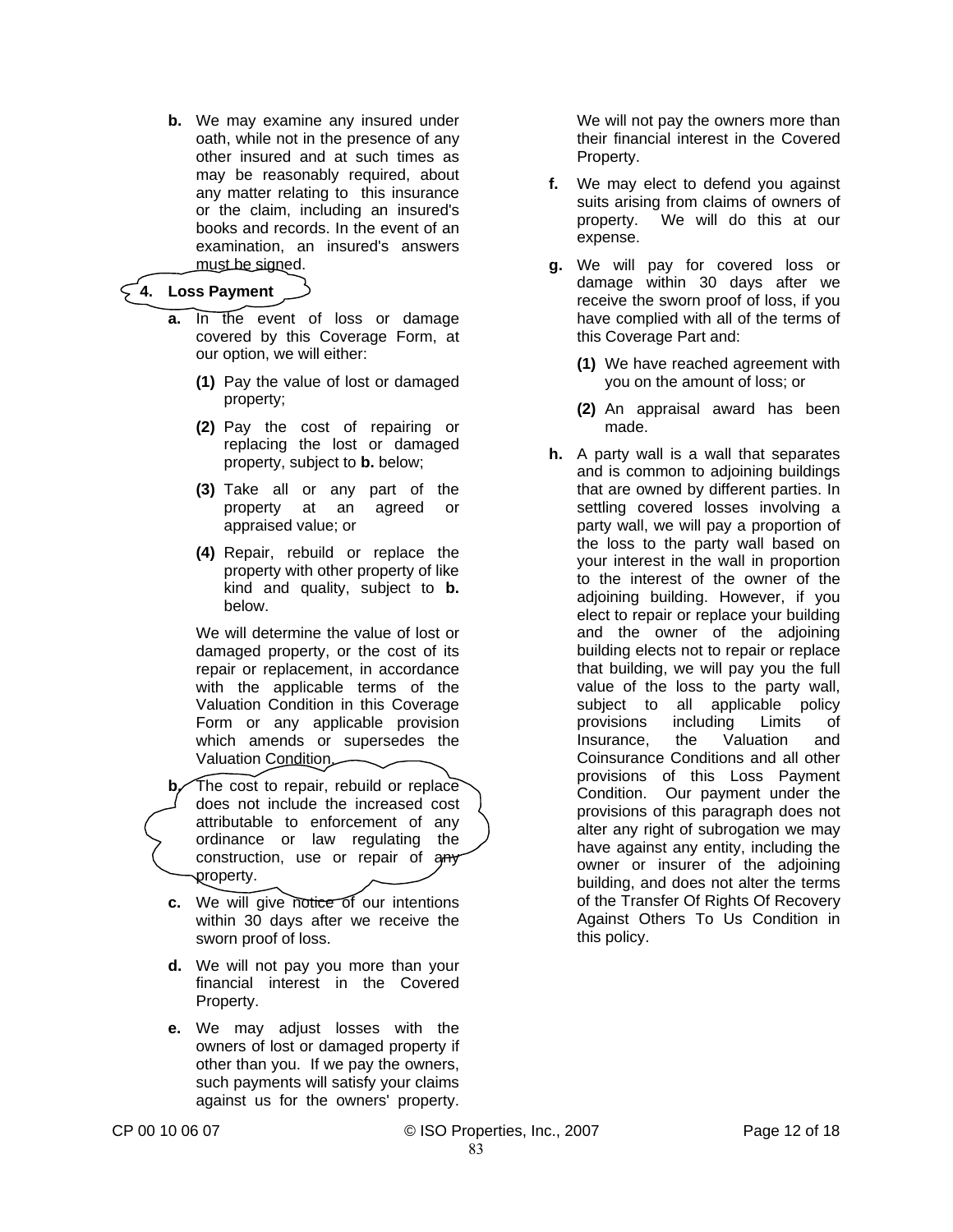#### **5. Recovered Property**

If either you or we recover any property after loss settlement, that party must give the other prompt notice. At your option, the property will be returned to you. You must then return to us the amount we paid to you for the property. We will pay recovery expenses and the expenses to repair the recovered property, subject to the Limit of Insurance.

# **6. Vacancy**

#### **a. Description Of Terms**

- **(1)** As used in this Vacancy Condition, the term building and the term vacant have the meanings set forth in **(1)(a)** and **(1)(b)** below:
	- **(a)** When this policy is issued to a tenant, and with respect to that tenant's interest in Covered Property, building means the unit or suite rented or leased to the tenant. Such building is vacant when it does not contain enough business personal property to conduct customary operations.
	- **(b)** When this policy is issued to the owner or general lessee of a building, building means the entire building. Such building is vacant unless at least 31% of its total square footage is:
		- **(i)** Rented to a lessee or sub-lessee and used by the lessee or sublessee to conduct its customary operations; and/or
		- **(ii)** Used by the building owner to conduct customary operations.
- **(2)** Buildings under construction or renovation are not  $\ell$  onside red vacant.

**b. Vacancy Provisions** 

If the building where loss or damage occurs has been vacant for more than 60 consecutive days before that loss or damage occurs:

- **(1)** We will not pay for any loss or damage caused by any of the following even if they are Covered Causes of Loss:
	- **(a)** Vandalism;
	- **(b)** Sprinkler leakage, unless you have protected the system against freezing;
	- **(c)** Building glass breakage;
	- **(d)** Water damage;
	- **(e)** Theft; or
	- **(f)** Attempted theft.
- **(2)** With respect to Covered Causes of Loss other than those listed in **b.(1)(a)** through **b.(1)(f)** above, we will reduce the amount we would otherwise pay for the loss or damage by 15%.

# **7. Valuation**

We will determine the value of Covered Property in the event of loss or damage as follows:

- **a.** At actual cash value as of the time of loss or damage, except as provided in **b., c., d.** and **e.** below.
- **b.** If the Limit of Insurance for Building satisfies the Additional Condition, Coinsurance, and the cost to repair or replace the damaged building property is \$2,500 or less, we will pay the cost of building repairs or replacement.

The cost of building repairs or replacement does not include the increased cost attributable to enforcement of any ordinance or law regulating the construction, use or repair of any property.

However, the following property will be valued at the actual cash value even when attached to the building:

**(1)** Awnings or floor coverings;

CP 00 10 06 07 (CP 00 10 06 07 ) C ISO Properties, Inc., 2007 2007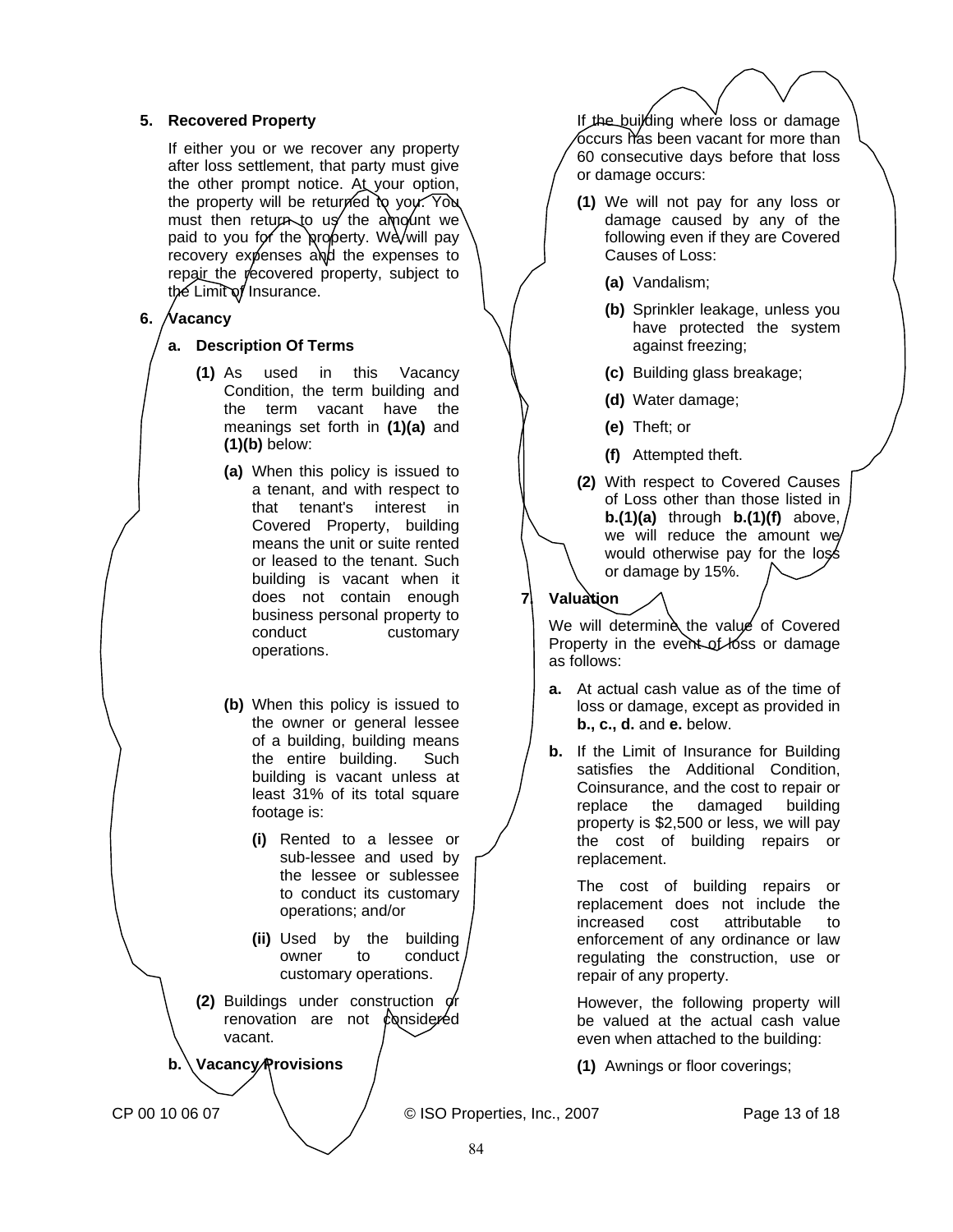- **(2)** Appliances for refrigerating, ventilating, cooking, dishwashing or laundering; or
- **(3)** Outdoor equipment or furniture.
- **c.** "Stock" you have sold but not delivered at the selling price less discounts and expenses you otherwise would have had.
- **d.** Glass at the cost of replacement with safety-glazing material if required by law.
- **e.** Tenants' Improvements and Betterments at:
	- **(1)** Actual cash value of the lost or damaged property if you make repairs promptly.
	- **(2)** A proportion of your original cost if you do not make repairs promptly. We will determine the proportionate value as follows:
		- **(a)** Multiply the original cost by the number of days from the loss or damage to the expiration of the lease; and
		- **(b)** Divide the amount determined in **(a)** above by the number of days from the installation of improvements to the expiration of the lease.

If your lease contains a renewal option, the expiration of the renewal option period will replace the expiration of the lease in this procedure.

**(3)** Nothing if others pay for repairs or replacement.

# **F. Additional Conditions**

The following conditions apply in addition to the Common Policy Conditions and the Commercial Property Conditions.

#### **1. Coinsurance**

If a Coinsurance percentage is shown in the Declarations, the following condition applies.

**a.** We will not pay the full amount of any loss if the value of Covered Property at the time of loss times the Coinsurance percentage shown for it

CP 00 10 06 07 © ISO Properties, Inc., 2007 Page 14 of 18

in the Declarations is greater than the Limit of Insurance for the property.

Instead, we will determine the most we will pay using the following steps:

- **(1)** Multiply the value of Covered Property at the time of loss by the Coinsurance percentage;
- **(2)** Divide the Limit of Insurance of the property by the figure determined in Step **(1);**
- **(3)** Multiply the total amount of loss, before the application of any deductible, by the figure determined in Step **(2);** and
- **(4)** Subtract the deductible from the figure determined in Step **(3).**

We will pay the amount determined in Step **(4)** or the limit of insurance, whichever is less. For the remainder, you will either have to rely on other insurance or absorb the loss yourself.

# **EXAMPLE #1 (UNDERINSURANCE)**

| When: The value of the property is:         | \$250,000 |
|---------------------------------------------|-----------|
| The Coinsurance percentage                  |           |
| for it is:                                  | 80%       |
| The Limit of Insurance for it is: \$100,000 |           |
| The Deductible is:                          | 250       |
| The amount of loss is:                      | \$40,000  |

- Step **(1):** \$250,000 x 80% = \$200,000 (the minimum amount of insurance to meet your Coinsurance requirements)
- Step **(2):** \$100,000 ÷ \$200,000 = .50
- Step **(3):** \$40,000 x .50 = \$20,000
- Step **(4):** \$20,000 \$250 = \$19,750

We will pay no more than \$19,750. The remaining \$20,250 is not covered.

# **EXAMPLE #2 (ADEQUATE INSURANCE)**

| When: The value of the property is:         | \$250,000 |
|---------------------------------------------|-----------|
| The Coinsurance percentage                  |           |
| for it is:                                  | 80%       |
| The Limit of Insurance for it is: \$200,000 |           |
| The Deductible is:                          | 250       |
| The amount of loss is:                      | \$40,000  |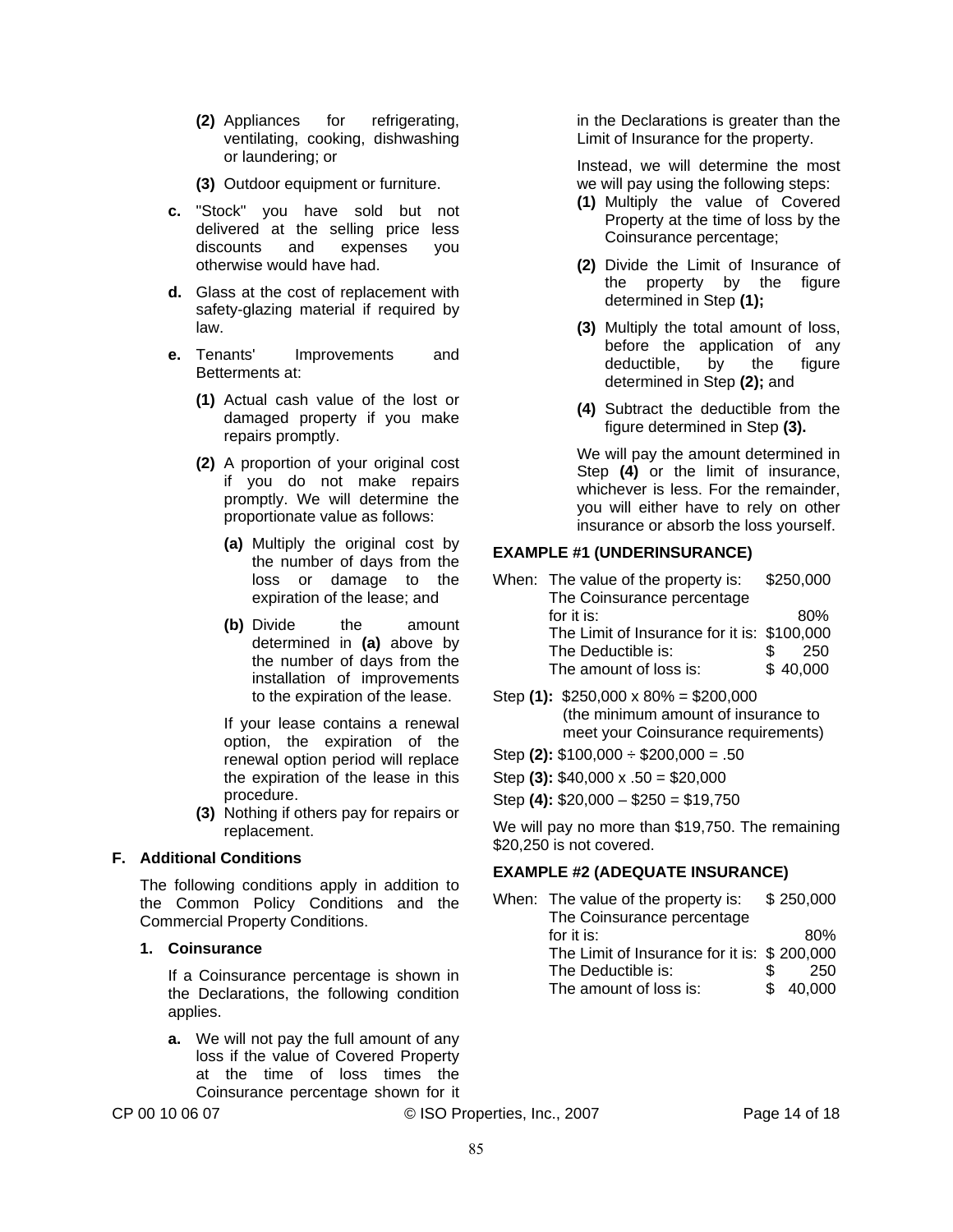The minimum amount of insurance to meet your Coinsurance requirement is \$200,000 (\$250,000 x 80%). Therefore, the Limit of Insurance in this example is adequate and no penalty applies. We will pay no more than \$39,750 (\$40,000 amount of loss minus the deductible of \$250).

> **b.** If one Limit of Insurance applies to two or more separate items, this condition will apply to the total of all property to which the limit applies.

#### **EXAMPLE #3**

| When: | The value of the property is:          |              |
|-------|----------------------------------------|--------------|
|       | Building at Location #1:               | \$<br>75,000 |
|       | Building at Location #2:               | \$100,000    |
|       | <b>Personal Property</b>               |              |
|       | at Location #2:                        | 75,000       |
|       |                                        | \$250,000    |
|       |                                        |              |
|       | The Coinsurance percentage             |              |
|       | for it is:                             | 90%          |
|       | The Limit of Insurance for             |              |
|       | <b>Buildings and Personal Property</b> |              |
|       | at Locations #1 and #2 is:             | \$180,000    |
|       | The Deductible is:                     | \$<br>1,000  |
|       | The amount of loss is:                 |              |
|       | Building at Location #2:               | \$<br>30,000 |
|       | <b>Personal Property</b>               |              |
|       | at Location #2:                        | 20,000       |
|       |                                        | \$<br>50,000 |

Step **(1):** \$250,000 x 90% = \$225,000 (the minimum amount of insurance to meet your Coinsurance requirements and to avoid the penalty shown below) Step **(2):** \$180,000 ÷ \$225,000 = .80

Step **(3):** \$50,000 x .80 = \$40,000

Step **(4):** \$40,000 – \$1,000 = \$39,000

We will pay no more than \$39,000. The remaining \$11,000 is not covered.

# **2. Mortgageholders**

- **a.** The term mortgageholder includes trustee.
- **b.** We will pay for covered loss of or damage to buildings or structures to each mortgageholder shown in the Declarations in their order of precedence, as interests may appear.
- **c.** The mortgageholder has the right to receive loss payment even if the mortgageholder has started foreclosure or similar action on the building or structure.

CP 00 10 06 07  $\bigcup$  © ISO Properties, Inc., 200 $\chi$  / Page 15 of 18

- **d.** If we den*y* your claim because of your acts or because you have failed to  $\mathsf{complexV}$  with the terms of this Coverage Part, the mortgageholder will still have the right to receive loss payment if the mortgageholder:
	- **(1)** Pays any premium due under this Coverage Part at our request if you have failed to do so;
	- **(2)** Submits a signed, sworn proof of loss within 60 days after receiving notice from us of your failure to do so; and
	- **(3)** Has notified us of any change in ownership, occupancy or substantial change in risk known to the mortgageholder.

All of the terms of this Coverage Part will then apply directly to the mortgageholder.

- **e.** If we pay the mortgageholder for any loss or damage and deny payment to you because of your acts or because you have failed to comply with the terms of this Coverage Part:
	- **(1)** The mortgageholder's rights under the mortgage will be transferred to us to the extent of the amount we pay; and
	- **(2)** The mortgageholder's right to recover the full amount of the mortgageholder's claim will not be impaired.

At our option, we may pay to the mortgageholder the whole principal on the mortgage plus any accrued interest. In this event, your mortgage and note will be transferred to us and you will pay your remaining mortgage debt to us.

- **f.** If we cancel this policy, we will give written notice to the mortgageholder at least:
	- **(1)** 10 days before the effective date of cancellation if we cancel  $f$ or your nonpayment of premium; or
	- **(2)** 30 days before the effective date of cancellation if we cancel for any other reason.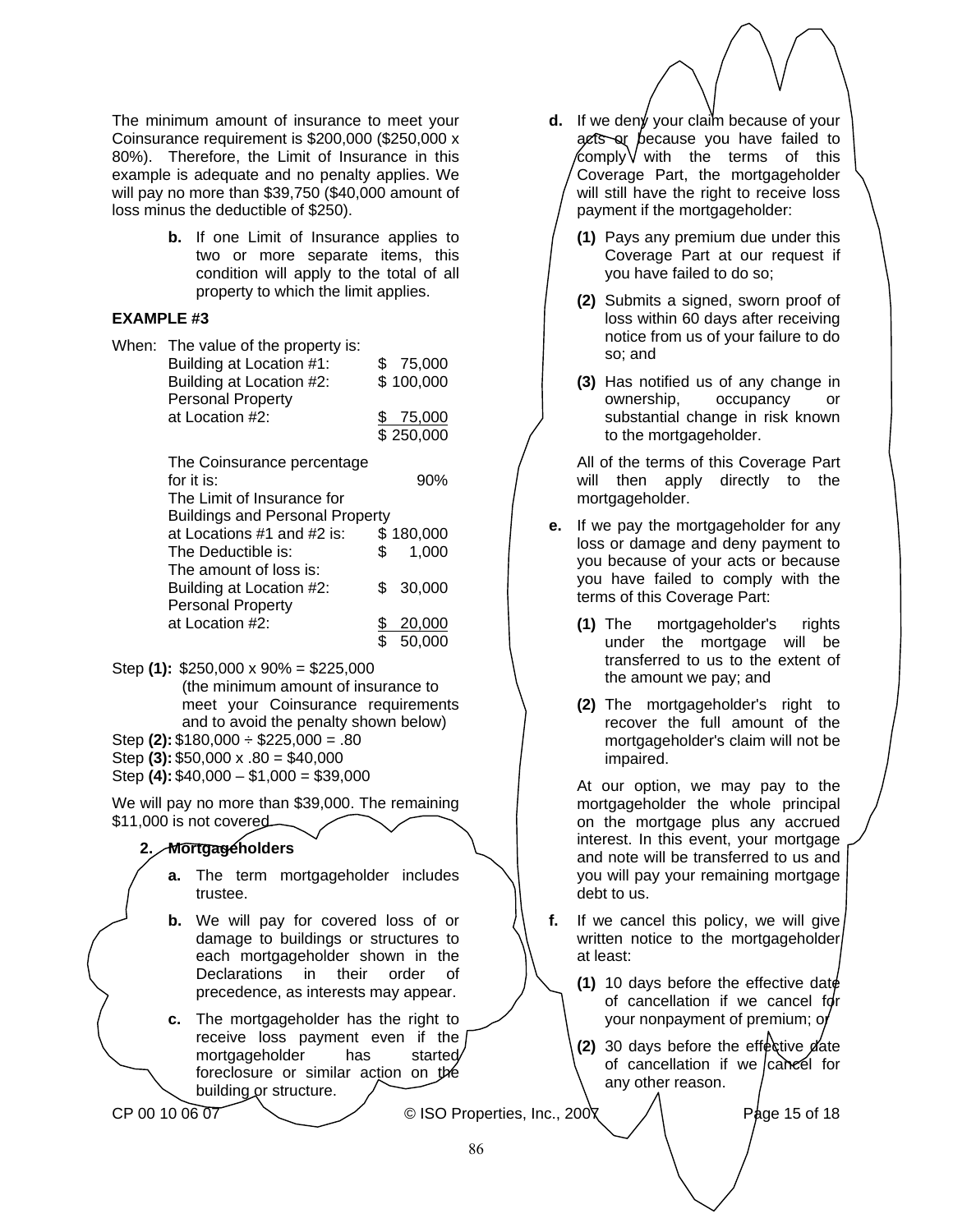**g.** If we elect not to renew this policy, we will give written notice to the mortgageholder at least 10 days before the expiration date of this policy.

#### **G. Optional Coverages**

If shown as applicable in the Declarations, the following Optional Coverages apply separately to each item.

#### **1. Agreed Value**

- **a.** The Additional Condition, Coinsurance, does not apply to Covered Property to which this Optional Coverage applies. We will pay no more for loss of or damage to that property than the proportion that the Limit of Insurance under this Coverage Part for the property bears to the Agreed Value shown for it in the Declarations.
- **b.** If the expiration date for this Optional Coverage shown in the Declarations is not extended, the Additional Condition, Coinsurance, is reinstated and this Optional Coverage expires.
- **c.** The terms of this Optional Coverage apply only to loss or damage that occurs:
	- **(1)** On or after the effective date of this Optional Coverage; and
	- **(2)** Before the Agreed Value expiration date shown in the Declarations or the policy expiration date, whichever occurs first.

# **2. Inflation Guard**

- **a.** The Limit of Insurance for property to which this Optional Coverage applied will automatically increase by the annual percentage shown in the Declarations.
- **b.** The amount of increase will be:
	- **(1)** The Limit of Insurance that applied on the most recent of the policy inception date, the policy anniversary date, or any other policy change amending the Limit of Insurance, times
- **(2)** The percentage of annual increase shown in the Declarations, expressed as a decimal (example: 8% is .08), times
- **(3)** The number of days since the beginning of the current policy year or the effective date of the most recent policy change amending the Limit of Insurance, divided by 365.

#### **EXAMPLE**

- If: The applicable Limit of Insurance is: \$100,000 The annual percentage increase is: 8% The number of days since the beginning of the policy year (or last policy change) is: 146 The amount of increase is:  $$100,000 \times .08 \times 146 \div 365 = $3,200$ 
	- **3. Replacement Cost**
		- **a.** Replacement Cost (without deduction for depreciation) replaces Actual Cash Value in the Valuation Loss Condition of this Coverage Form.
		- **b.** This Optional Coverage does not apply to:
			- **(1)** Personal property of others;
			- **(2)** Contents of a residence;
			- **(3)** Works of art, antiques or rare articles, including etchings, pictures, statuary, marbles, bronzes, porcelains and bricabrac; or
			- **(4)** "Stock", unless the Including "Stock" option is shown in the Declarations.

Under the terms of this Replacement Cost Optional Coverage, tenants' improvements and betterments are not considered to be the personal property of others.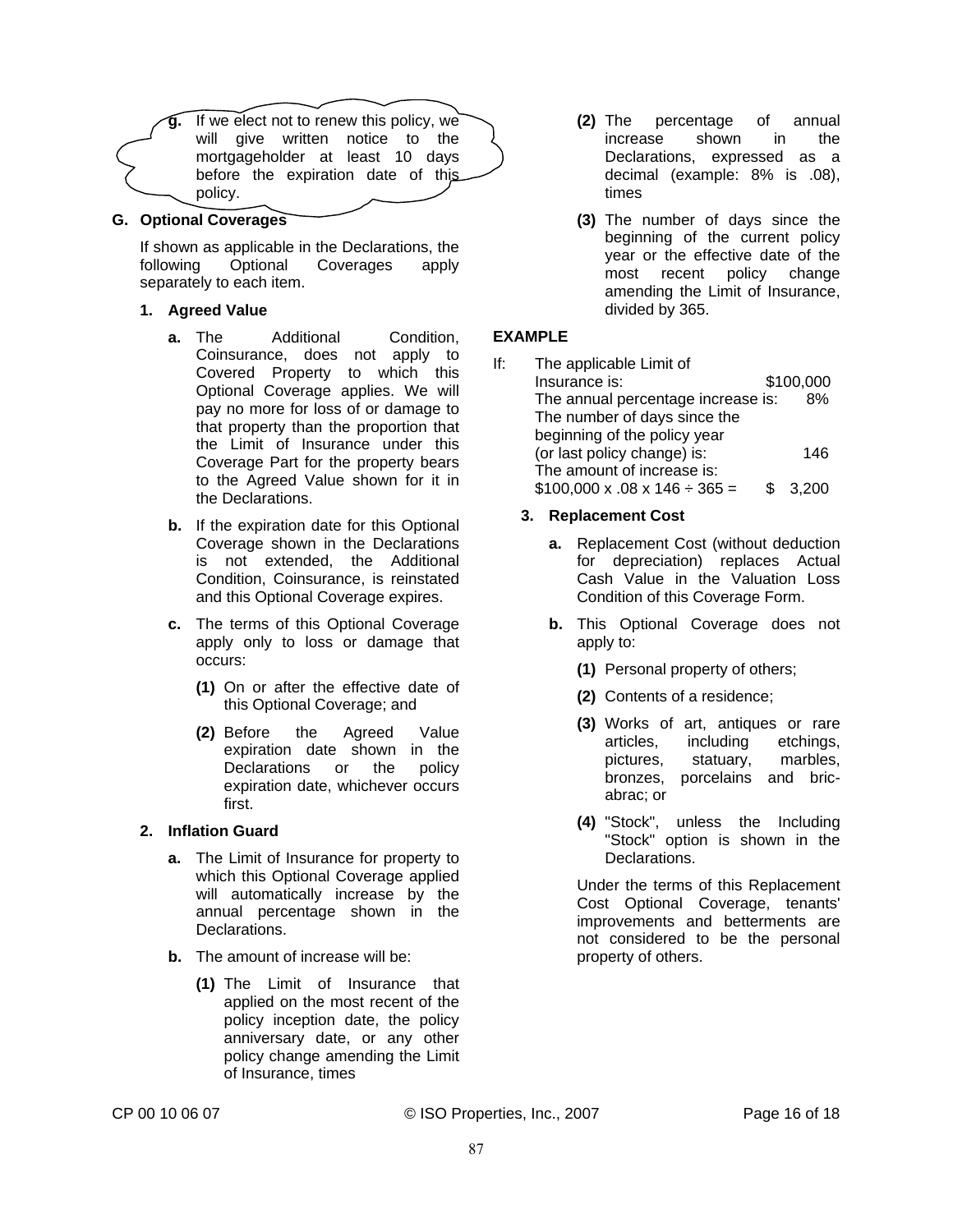- **c.** You may make a claim for loss or damage covered by this insurance on an actual cash value basis instead of on a replacement cost basis. In the event you elect to have loss or damage settled on an actual cash value basis, you may still make a claim for the additional coverage this Optional Coverage provides if you notify us of your intent to do so within 180 days after the loss or damage.
- **d.** We will not pay on a replacement cost basis for any loss or damage:
	- **(1)** Until the lost or damaged property is actually repaired or replaced; and
	- **(2)** Unless the repairs or replacement are made as soon as reasonably possible after the loss or damage.

With respect to tenants' improvements and betterments, the following also apply:

- **(3)** If the conditions in **d.(1)** and **d.(2)** above are not met, the value of tenants' improvements and betterments will be determined as a proportion of your original cost, as set forth in the Valuation Loss Condition of this Coverage Form; and
- **(4)** We will not pay for loss or damage to tenants' improvements and betterments if others pay for repairs or replacement.
- **e.** We will not pay more for loss or damage on a replacement cost basis than the least of **(1), (2)** or **(3),** subject to **f.** below:
	- **(1)** The Limit of Insurance applicable to the lost or damaged property;
	- **(2)** The cost to replace the lost or damaged property with other property:
		- **(a)** Of comparable material and quality; and
		- **(b)** Used for the same purpose; or

**(3)** The amount actually spent that is necessary to repair or replace the lost or damaged property.

If a building is rebuilt at a new premises, the cost described in **e.(2)** above is limited to the cost which would have been incurred if the building had been rebuilt at the original premises.

**f.** The cost of repair or replacement does not include the increased cost attributable to enforcement of any ordinance or law regulating the construction, use or repair of any property.

#### **4. Extension Of Replacement Cost To Personal Property Of Others**

- **a.** If the Replacement Cost Optional Coverage is shown as applicable in the Declarations, then this Extension may also be shown as applicable. If the Declarations show this Extension as applicable, then Paragraph **3.b.(1)** of the Replacement Cost Optional Coverage is deleted and all other provisions of the Replacement Cost Optional Coverage apply to replacement cost on personal property of others.
- **b.** With respect to replacement cost on the personal property of others, the following limitation applies:

If an item(s) of personal property of others is subject to a written contract which governs your liability for loss or damage to that item(s), then valuation of that item(s) will be based on the amount for which you are liable under such contract, but not to exceed the lesser of the replacement cost of the property or the applicable Limit of Insurance.

# **H. Definitions**

**1.** "Fungus" means any type or form of fungus, including mold or mildew, and any mycotoxins, spores, scents or by-products produced or released by fungi.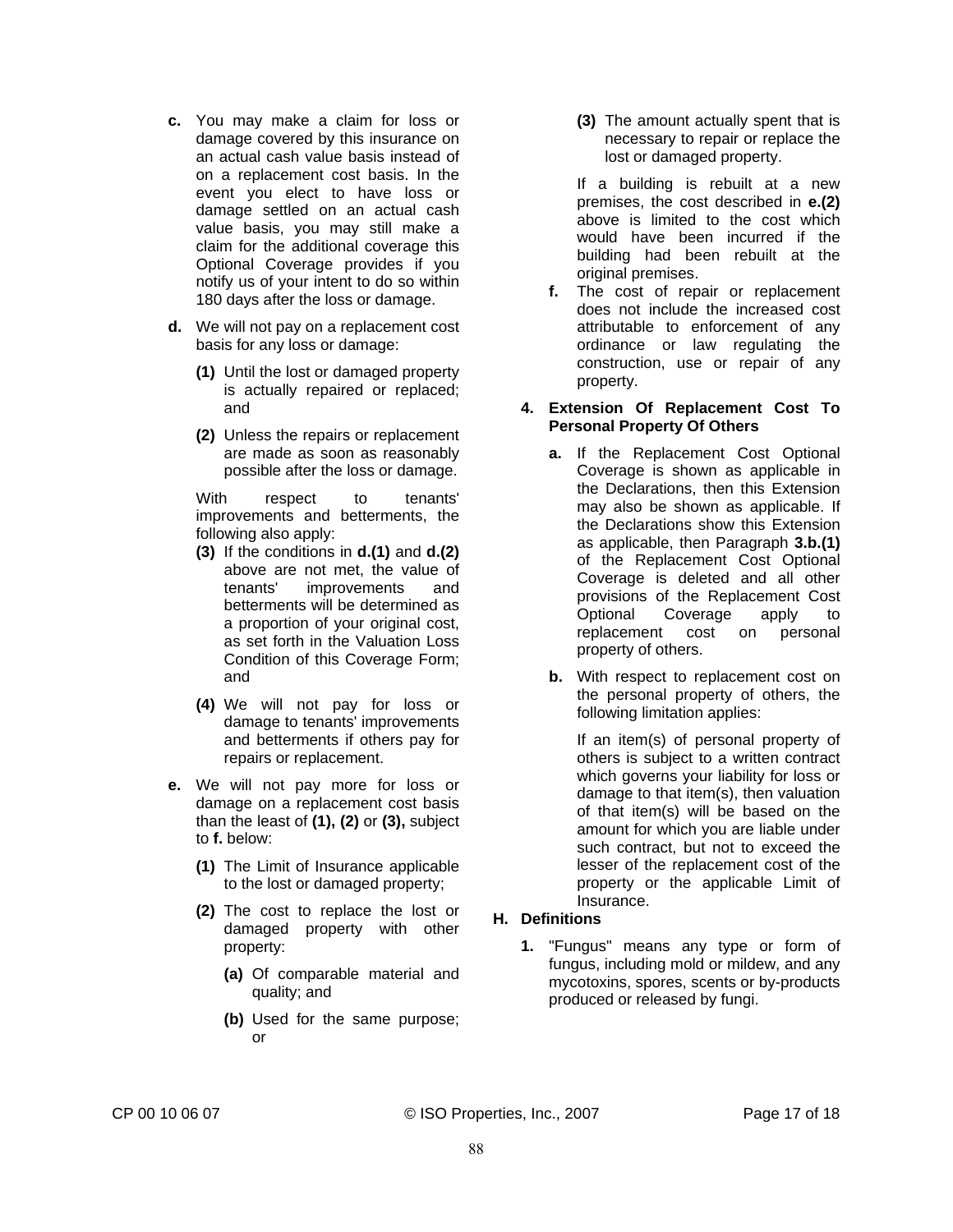- **2.** "Pollutants" means any solid, liquid,<br>gaseous or thermal irritant or gaseous or thermal contaminant, including smoke, vapor, soot, fumes, acids, alkalis, chemicals and waste. Waste includes materials to be recycled, reconditioned or reclaimed.
- **3.** "Stock" means merchandise held in storage or for sale, raw materials and inprocess or finished goods, including supplies used in their packing or shipping.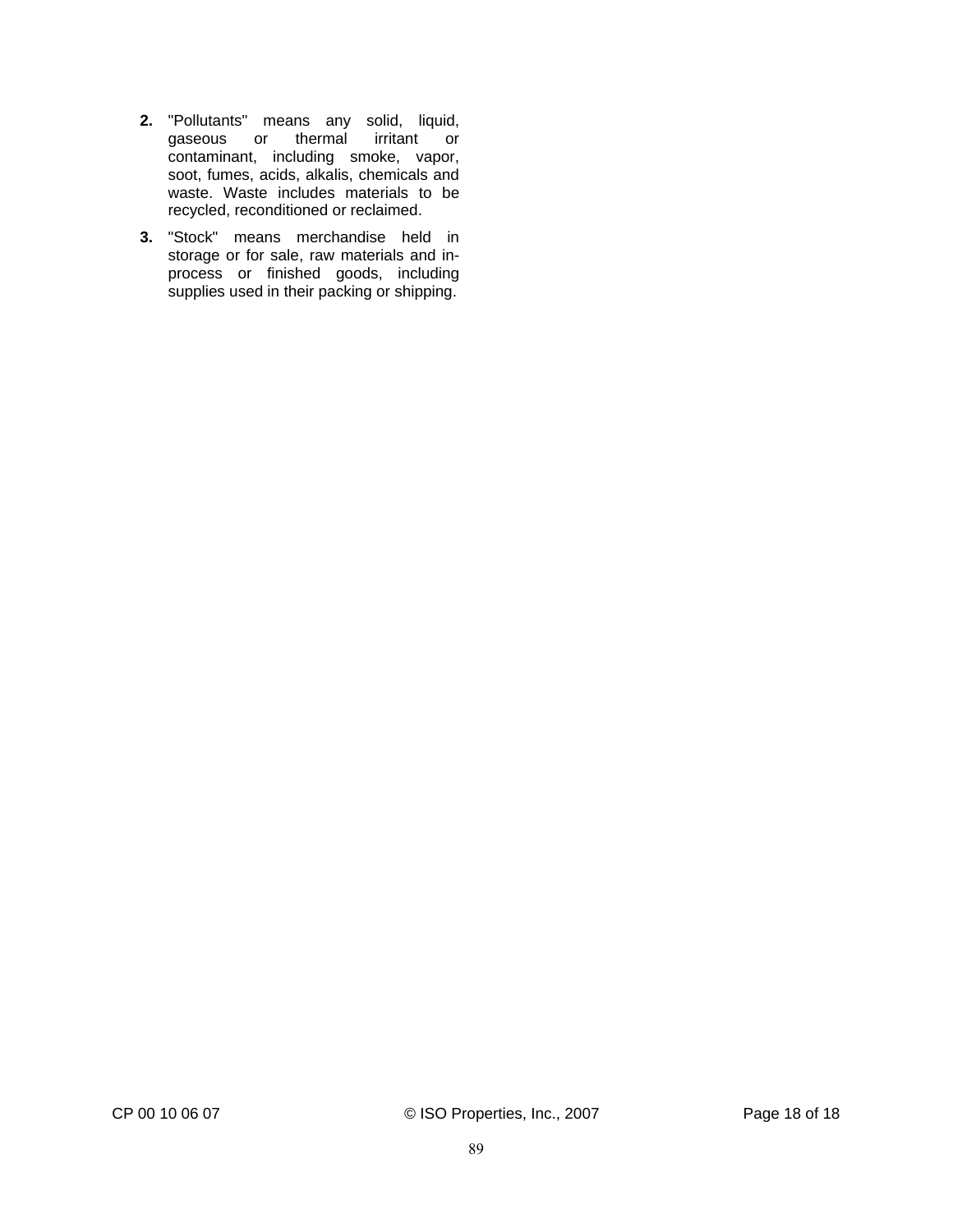**THIS ENDORSEMENT CHANGES THE POLICY. PLEASE READ IT CAREFULLY.** 

# **LOSS PAYABLE PROVISIONS**

This endorsement modifies insurance provided under the following:

BUILDING AND PERSONAL PROPERTY COVERAGE FORM BUILDERS' RISK COVERAGE FORM CONDOMINIUM ASSOCIATION COVERAGE FORM CONDOMINIUM COMMERCIAL UNIT-OWNERS COVERAGE FORM STANDARD PROPERTY POLICY

#### **SCHEDULE**

| <b>Premises Number:</b>                                                                                |                            | <b>Building Number:</b> |  | <b>Applicable Clause</b><br>(Enter C., D., E., or<br>$F$ .): |  |  |  |
|--------------------------------------------------------------------------------------------------------|----------------------------|-------------------------|--|--------------------------------------------------------------|--|--|--|
| <b>Description Of Property:</b>                                                                        |                            |                         |  |                                                              |  |  |  |
| <b>Loss Payee Name:</b>                                                                                |                            |                         |  |                                                              |  |  |  |
| <b>Loss Payee Address:</b>                                                                             |                            |                         |  |                                                              |  |  |  |
| <b>Premises Number:</b>                                                                                |                            | <b>Building Number:</b> |  | <b>Applicable Clause</b><br>(Enter C., D., E., or<br>$F.$ ): |  |  |  |
| <b>Description Of Property:</b>                                                                        |                            |                         |  |                                                              |  |  |  |
| <b>Loss Payee Name:</b>                                                                                |                            |                         |  |                                                              |  |  |  |
|                                                                                                        | <b>Loss Payee Address:</b> |                         |  |                                                              |  |  |  |
| <b>Premises Number:</b>                                                                                |                            | <b>Building Number:</b> |  | <b>Applicable Clause</b><br>(Enter C., D., E., or<br>F.      |  |  |  |
| <b>Description Of Property:</b>                                                                        |                            |                         |  |                                                              |  |  |  |
| <b>Loss Payee Name:</b>                                                                                |                            |                         |  |                                                              |  |  |  |
| <b>Loss Payee Address:</b>                                                                             |                            |                         |  |                                                              |  |  |  |
| Information required to complete this Schedule, if not shown above, will be shown in the Declarations. |                            |                         |  |                                                              |  |  |  |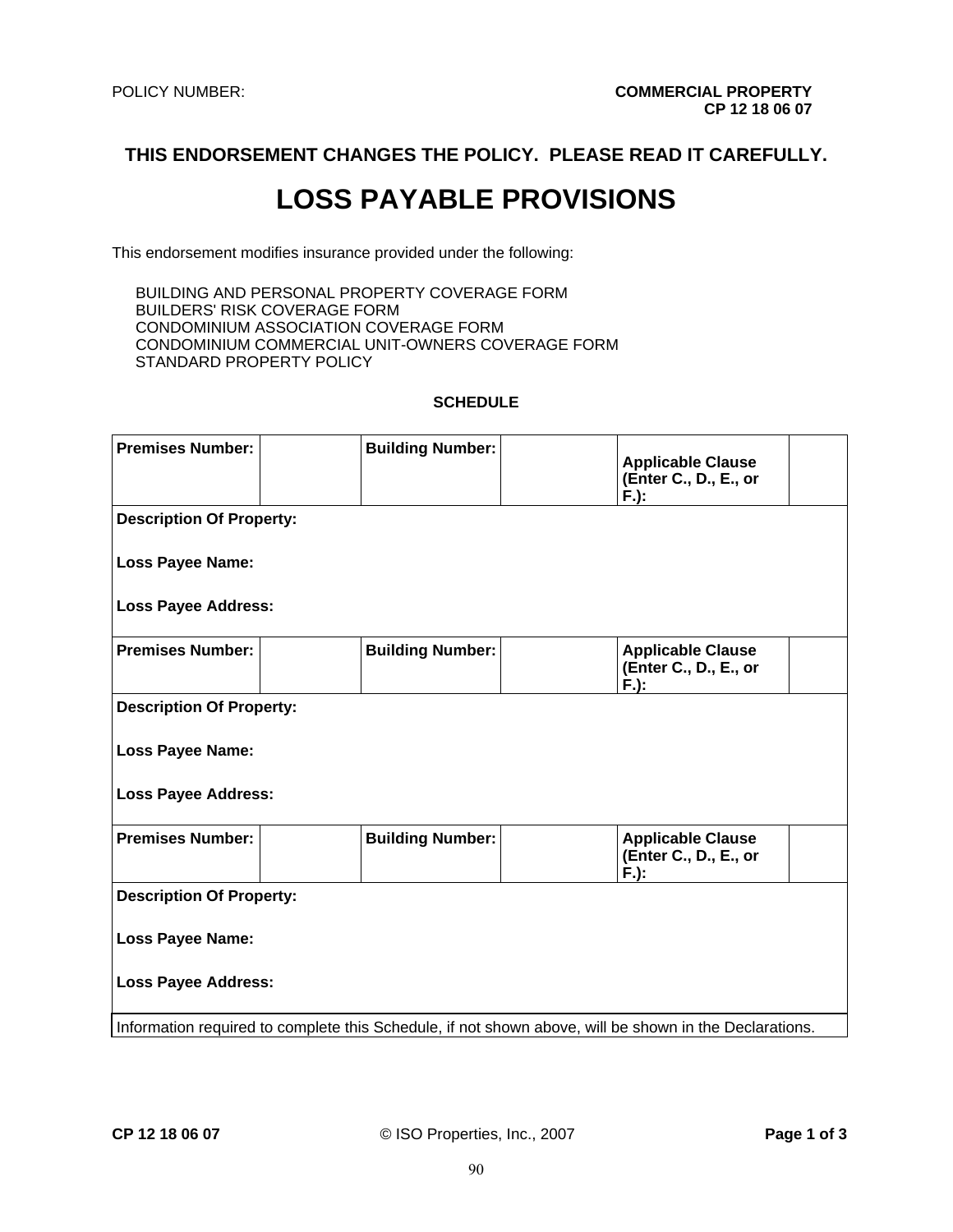- **A.** When this endorsement is attached to the Standard Property Policy **CP 00 99,** the term Coverage Part in this endorsement is replaced by the term Policy.
- **B.** Nothing in this endorsement increases the applicable Limit of Insurance. We will not pay any Loss Payee more than their financial interest in the Covered Property, and we will not pay more than the applicable Limit of Insurance on the Covered Property.

The following is added to the **Loss Payment** Loss Condition, as indicated in the Declarations or in the Schedule:

**C. Loss Payable Clause** 

For Covered Property in which both you and a Loss Payee shown in the Schedule or in the Declarations have an insurable interest, we will:

- **1.** Adjust losses with you; and
- **2.** Pay any claim for loss or damage jointly to you and the Loss Payee, as interests may appear.

# **D. Lender's Loss Payable Clause**

- **1.** The Loss Payee shown in the Schedule or in the Declarations is a creditor, including a mortgageholder or trustee, whose interest in Covered Property is established by such written instruments as:
	- **a.** Warehouse receipts;
	- **b.** A contract for deed;
	- **c.** Bills of lading;
	- **d.** Financing statements; or
	- **e.** Mortgages, deeds of trust, or security agreements.
- **2.** For Covered Property in which both you and a Loss Payee have an insurable interest:
	- **a.** We will pay for covered loss or damage to each Loss Payee in their order of precedence, as interests may appear.

**b.**  $\sqrt{}$  The Loss Payee has the right to receive loss payment even if the Loss Payee has started foreclosure or similar action on the Covered Property.

- If we deny your claim because of your acts or because you have failed to comply with the terms of the Coverage Part, the Loss Payee will still have the right to receive loss payment if the Loss Payee:
	- **(1)** Pays any premium due under this Coverage Part at our request if you have failed to do so;
	- **(2)** Submits a signed, sworn proof of loss within 60 days after receiving notice from us of your failure to do so; and
	- **(3)** Has notified us of any change in ownership, occupancy or substantial change in risk known to the Loss Payee.

All of the terms of this Coverage Part will then apply directly to the Loss Payee.

f we pay the Loss Payee for any loss or damage and deny payment to you because of your acts or because you have failed to comply with the terms of this Coverage Part:

- **(1)** The Loss Payee's rights will be transferred to us to the extent of the amount we pay; and
- **(2)** The Loss Payee's rights to recover the full amount of the Loss Payee's claim will not be impaired.

At our option, we may pay to the Loss Payee the whole principal on the debt plus any accrued interest. In this event, you will pay your remaining debt to us.

- If we cancel this policy, we will give written notice to the Loss Payee at least:
	- 10 days before the effective date of cancellation if we cancel for your nonpayment of premium; or
- **b.**  $\overline{30}$  days before the effective date of dancellation if we cancel for any other reason.

**CP 12 18 06 07** © ISO Properties, Inc., 2007 **Page 2 of 3**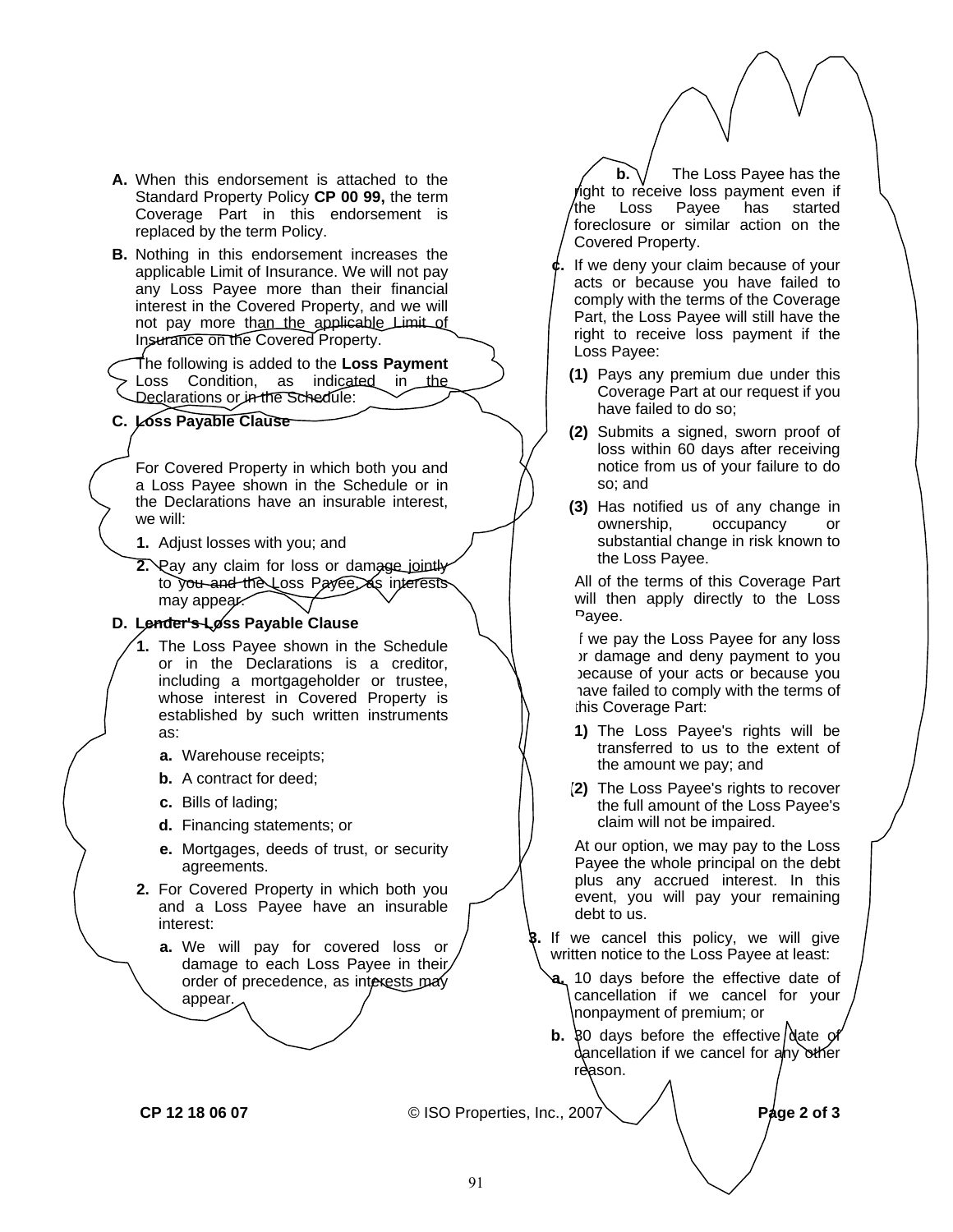**4.** If we elect not to renew this policy, we will give written notice to the Loss Payee at least 10 days before the expiration date of this policy.

#### **E. Contract Of Sale Clause**

- **1.** The Loss Payee shown in the Schedule or in the Declarations is a person or organization you have entered a contract with for the sale of Covered Property.
- **2.** For Covered Property in which both you and the Loss Payee have an insurable interest we will:
	- **a.** Adjust losses with you; and
	- **b.** Pay any claim for loss or damage jointly to you and the Loss Payee, as interests may appear.
- **3.** The following is added to the **Other Insurance** Condition:

For Covered Property that is the subject of a contract of sale, the word "you" includes the Loss Payee.

# **F. Building Owner Loss Payable Clause**

- **1.** The Loss Payee shown in the Schedule or in the Declarations is the owner of the described building, in which you are a tenant.
- **2.** We will adjust losses to the described building with the Loss Payee. Any loss payment made to the Loss Payee will satisfy your claims against us for the owner's property.
- **3.** We will adjust losses to tenants' improvements and betterments with you, unless the lease provides otherwise.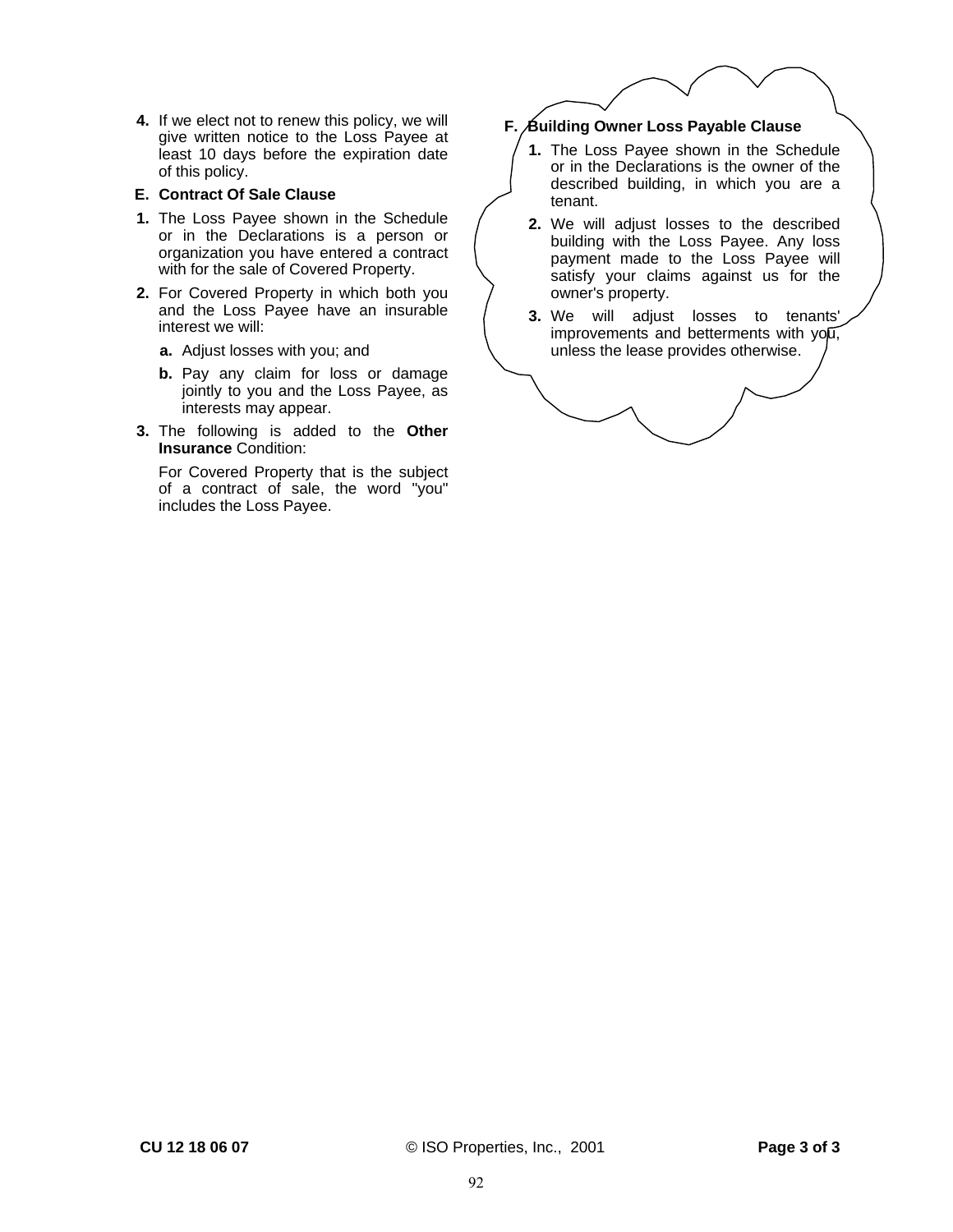# **ADDITIONAL EXPENSE – SOFT COST COVERAGE**

This endorsement modifies insurance under the following:

# **BUILDERS' RISK COVERAGE FORM**

A. The following is added to Additional Coverages:

- 1. We cover your additional expenses as indicated below which result from a delay in the completion of the project beyond the date it would have been completed had no loss occurred. The delay must be due to direct physical loss to Covered Property and be caused by or result from a Covered Cause of Loss. We will pay covered expenses when they are incurred.
	- a. Coverage and Limits of Insurance Coverage under this endorsement applies only to those items indicated by an "x" in the box below:

 **Rents and Rental Value Coverage.** We will pay the actual "loss" of net rental income which results from delay beyond the projected completion date. But we will not pay more than the reduction in rental income less charges and expenses which do not necessarily continue.

 **Additional Advertising and Promotional Expenses.** We will pay the necessary additional advertising and promotional expenses which you incur you incur as a result of a delay in the completion date of the Project.

 $\boxtimes$  **Additional Insurance Expense.** We will pay the necessary additional insurance expense for extending or renewing coverage which you incur as a result of a delay in the completion date of the Project.

 $\boxtimes$  **Additional Interest Expense.** We will pay the cost of necessary additional interest on money you borrow to finance construction or repair which you incur you incur as a result of a delay in the completion date of the Project. This expense may arise from obligations to the interim financier or from cancellation of the permanent financing arrangements, including loan closing costs and remarketing of bonds.

 $\boxtimes$  **Additional Leasing/Commission Expenses.** We will pay the necessary additional costs of renegotiating and pre-leasing of the Project, including costs of additional commissions incurred upon renegotiating leases that result from the renegotiation of leases which you incur as a result of a delay in the completion date of the Project.